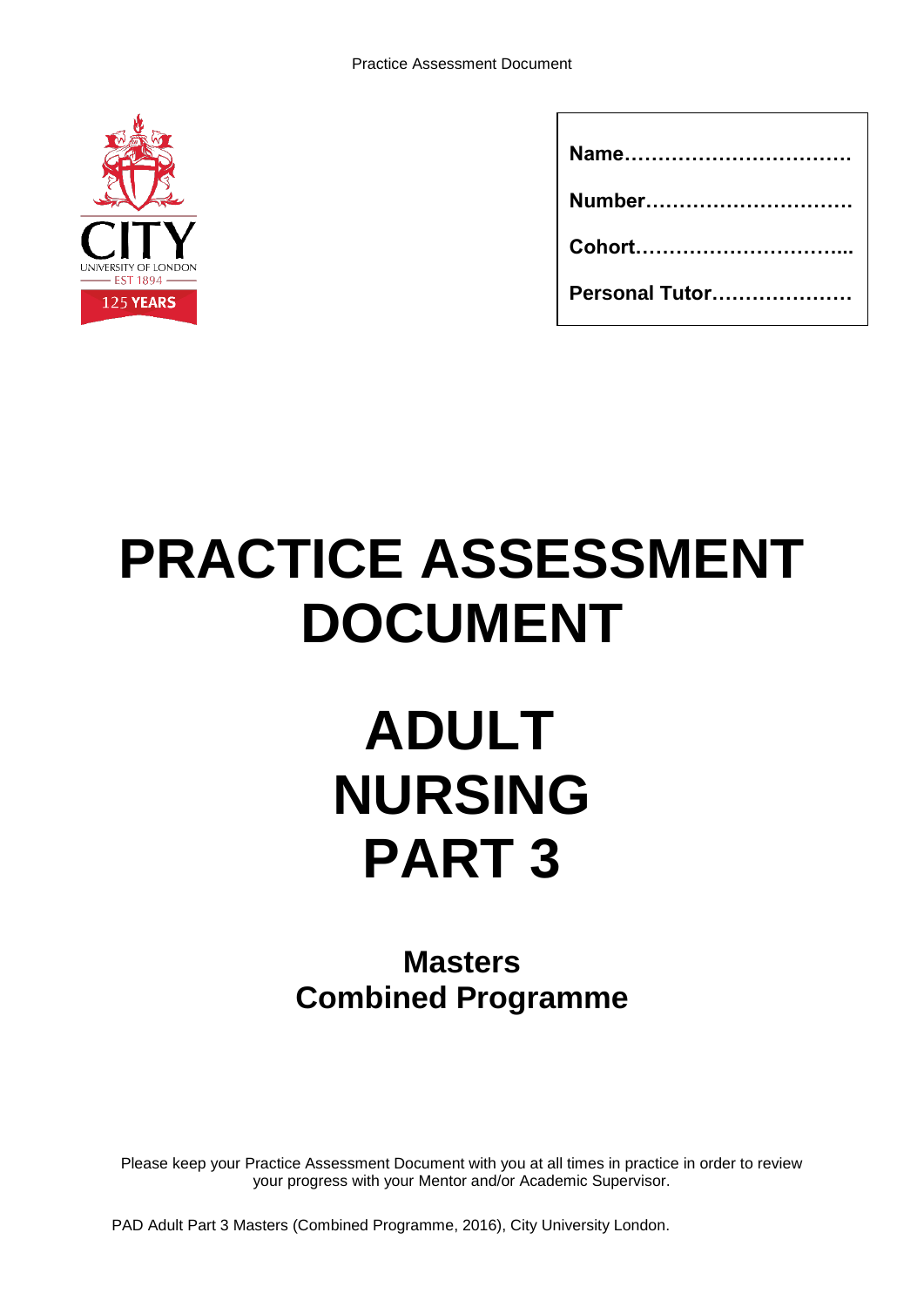| <b>Contents</b>                                    | Page           |
|----------------------------------------------------|----------------|
| Welcome to your Practice Assessment Document (PAD) | 2              |
| Guidance for using the PAD                         | 3              |
| <b>University Specific Guidelines</b>              | 4              |
| Descriptors for Assessing Students in Practice     | 6              |
| Placement 1                                        | $\overline{7}$ |
| Placement 2                                        | 17             |
| Placement 3                                        | 27             |
| Record of Additional Learning Opportunities        | 37             |
| <b>Essential Skills Cluster</b>                    | 39             |
| <b>Record of Additional Clinical Skills</b>        | 56             |
| Part 3 Practice Assessment - Episode of Care       | 57             |
| Part 3 Medicines Management                        | 60             |
| <b>Action Plan</b>                                 | 62             |
| List of Mentors/Supervisors                        | 64             |
| <b>Records of Meetings</b>                         | 67             |
| <b>Sign-Off Mentor Records</b>                     | 68             |
| Record of Practice Clinical Experience Hours       | 70             |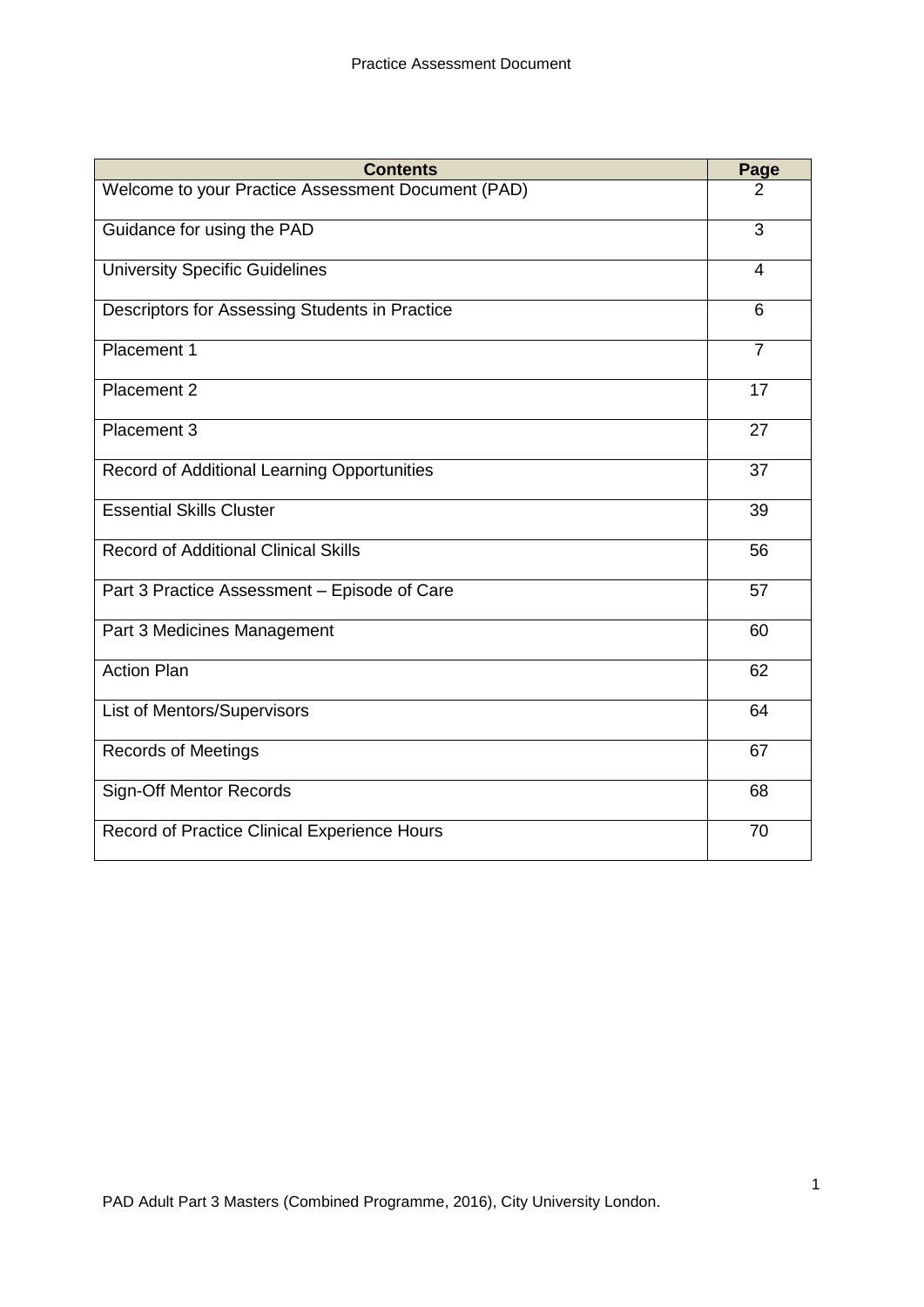#### **Welcome to your Practice Assessment Document (PAD)**

#### **Student responsibilities**

This Practice Assessment Document is designed to support and guide you towards successfully achieving the criteria set out in the Standards for Pre-Registration Nursing Education (NMC 2010).

The PAD makes up a significant part of your overall programme assessment. It will need to be processed through formal University systems. Continuous assessment is an integral aspect of assessment in practice and you are expected to show evidence of consistent achievement.

Ensure you are familiar with your university assessment and submission processes for this document and contact the academic representative from your university, or refer to the intranet if you require support or advice on specific university procedures.

The Ongoing Achievement Record (OAR) is a separate document that summarises your achievements in each placement and with the main document provides a comprehensive record of your professional development and performance in practice.

You are responsible for the safekeeping and maintenance of the PAD. It should be available to your mentor/supervisor at all times when you are in placement together with the OAR. Alterations should be made in this document by crossing through with one line, with a signature and date.

You will have access to confidential information when in practice placements. The PAD should not contain any patient/service user/carer identifiable information. Contents must not be disclosed to any unauthorised person or removed, photocopied or used outside the placement or university.

#### **Mentor/Supervisor responsibilities**

As a Mentor/Supervisor you have an important role in supporting and guiding the student through their learning experience. This includes facilitating any reasonable adjustments the student may need to get maximum benefit from the placement.

As well as undertaking the required assessments, your role also includes identifying relevant learning opportunities and creating learning and development plans with the student. Duty rotas should support the development of the student/mentor relationship and allow the facilitation of learning. To enable this, 40% of the student's time spent in practice must be under your direct or indirect supervision.

When assessing the student, take into account sources of evidence that encompass knowledge, skills, attitudes and the views of those receiving care. Comments should acknowledge those exceptional students who are exceeding expectations for their stage in practice or who have particularly commendable attitudes, behaviours, knowledge or skills.

If the student is not meeting the required standards this should be highlighted as a development need. If there is a cause for concern or a fitness for practice issue that requires prompt action an Action Plan should be instigated to address specific needs or concerns with a specified timeframe. In the event of this, seek guidance from the university representative and/or senior practice representative.

#### **Sign-Off Mentor responsibilities**

Sign-off Mentors must allocate time with the student to reflect, give feedback and keep a record of the student's progress in their final period of practice learning. In accordance with 'Due Regard', the assessor must be registered on the same part of the NMC register.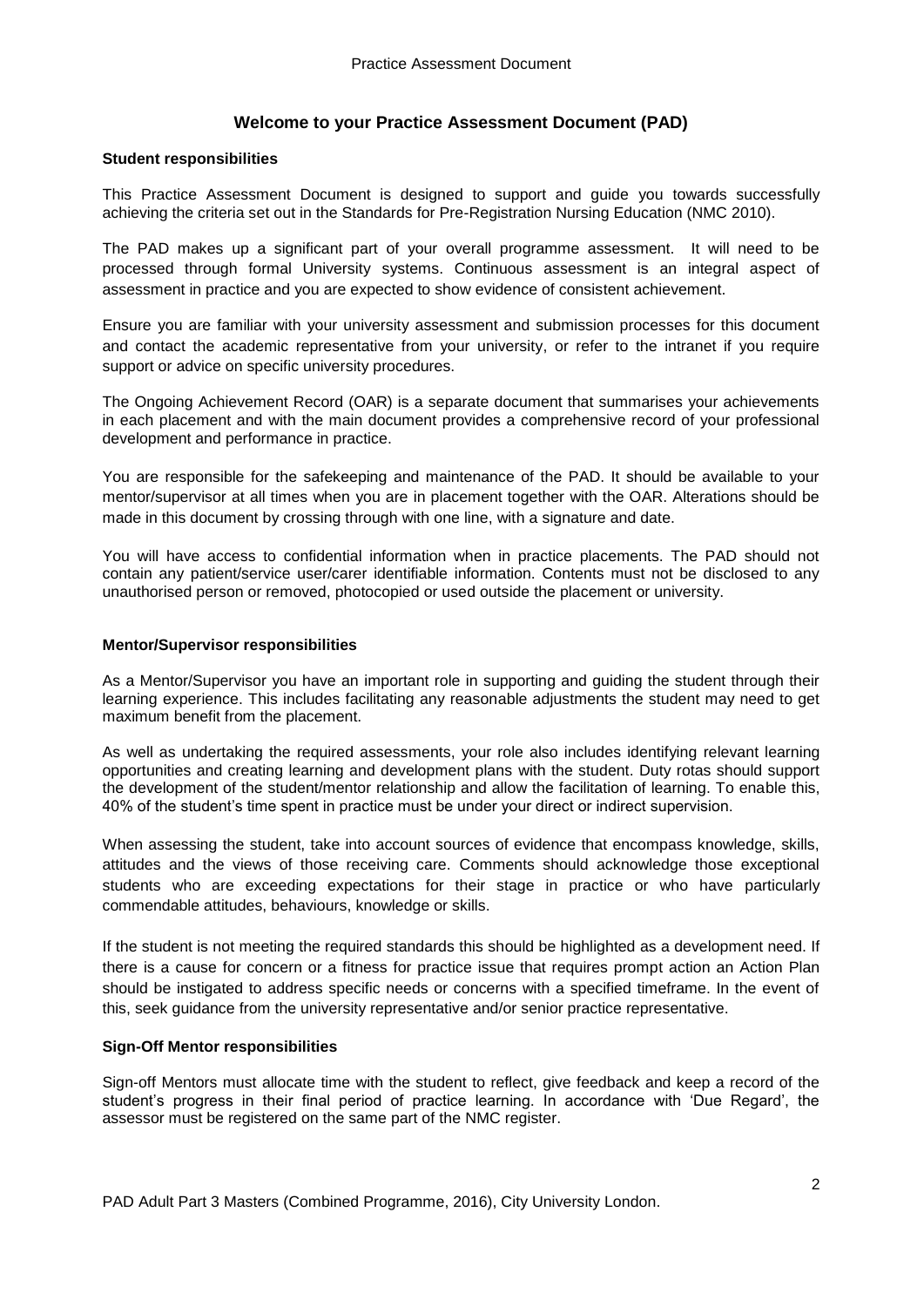#### **Guidance for using the PAD**

The practice assessment document (PAD) is designed to facilitate and guide practice learning throughout the programme.

Assessment criteria are based on the NMC Essential skills clusters, progression criteria and standards for competence (NMC 2010).

All mentors/supervisors/other professionals who comment in this document should sign and give their details on the record page.

#### **Components of Assessment**

**Professional values**: These are assessed and must be achieved *by the end of each placement.*

**Essential skills:** These can be assessed in a range of placements but need to be assessed as achieved at least once *by the end of the Part.*

**Assessment of an episode of care:** This assesses the student's progress towards competency and must be achieved *by the end of the Part.*

**Patient/Service User/Carer Feedback Form:** The mentor/supervisor must give permission before the person receiving care is approached for feedback on the student's performance. This is not formally assessed but may contribute to the mentor/supervisor's overall feedback.

# **Process of practice assessment Prior to placement** Student contacts the placement to obtain relevant information and considers potential learning opportunities. **Final Interview** Student and mentor meet to review progress and identify learning and development needs. Mentor completes summary in OAR. **Initial Interview** Student and mentor meet to identify learning and development needs and practice learning opportunities. A clear learning strategy/plan is identified. **Mid-Point Interview** Student and mentor meet to discuss progress and identify learning and development needs. **Placement Orientation** This provides specific placement information and health and safety regulations**.**

**Action Plans:** Action Plans are instigated when there is a cause for concern or fitness for practice issue that requires prompt action. An Action Plan must involve the Mentor/Supervisor and an academic representative. Refer to page 90.

#### **Further information / guidance is included in the university specific pages (overleaf) and in the** *Student and Mentor Guide to Practice Learning*

PAD Adult Part 3 Masters (Combined Programme, 2016), City University London.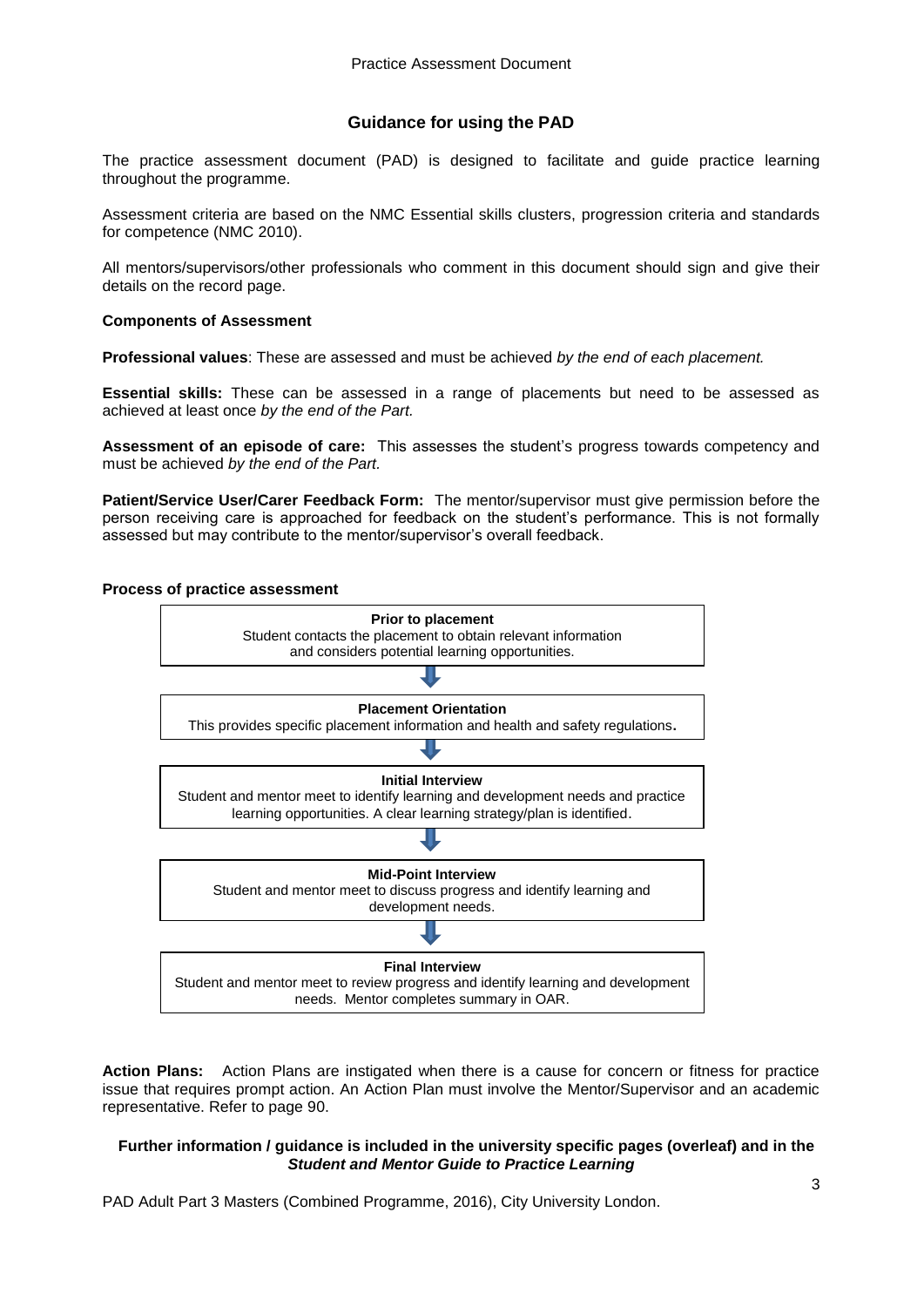

# **Guidelines for Assessment and Progression**

This document has been designed for use across nine Universities, this section outlines the process for assessment and progression for students in City University London nursing programmes.

#### **Placement**

Each 'placement' is an organised practice experience which enables the student to observe, participate and practise their skills in a variety of real life contexts. The experience enables the student to relate theory to the practice of caring and enables their skills and knowledge to develop through supervised practice. The adult nursing student's practice experience will take place within a distinct geographically based Community of Practice. In in mental health nursing practice experience may also take place with an allocated group of service users (client attachment). Both of these approaches are organised so that the student works consistently within an established team of health and social care professionals. The student's practice experience will take place in a variety of settings such as specialist units, hospital wards and primary care settings such as Health Centres and service user's homes. For children's nursing students the student will be given a range of placements which encompasses a child community of practice across multiple Trusts or placement providers. This will also include nurseries, special schools, health visiting as well as wards and primary care.

There will be opportunities across a range of practice placement experiences to be assessed in the NMC Essential Skills and Professional Values in Practice in order to achieve the Progression Points (1 and 2) and completion of practice learning for entry to the NMC Register on successful completion of the Programme.

If the student's placement is less than 4 weeks there may be occasions when it is not necessary to complete an interim interview.

It is expected that a student passes each placement. In the event of a failed placement a student may be offered the opportunity for an additional placement. Refer to the flow chart *Process to Address Issues of Competence / Professional Conduct in Practice* for further information.

#### **Absence**

If a student is unable to attend placement they must inform the clinical area of this directly, text the university sick line on 07860018968 stating name, student ID, cohort and dates of sickness / absence. Any student absent for more than one week must also inform the Programme Director/Practice Lead via email. Failure to comply with this requirement will result in this being documented as unauthorised absence.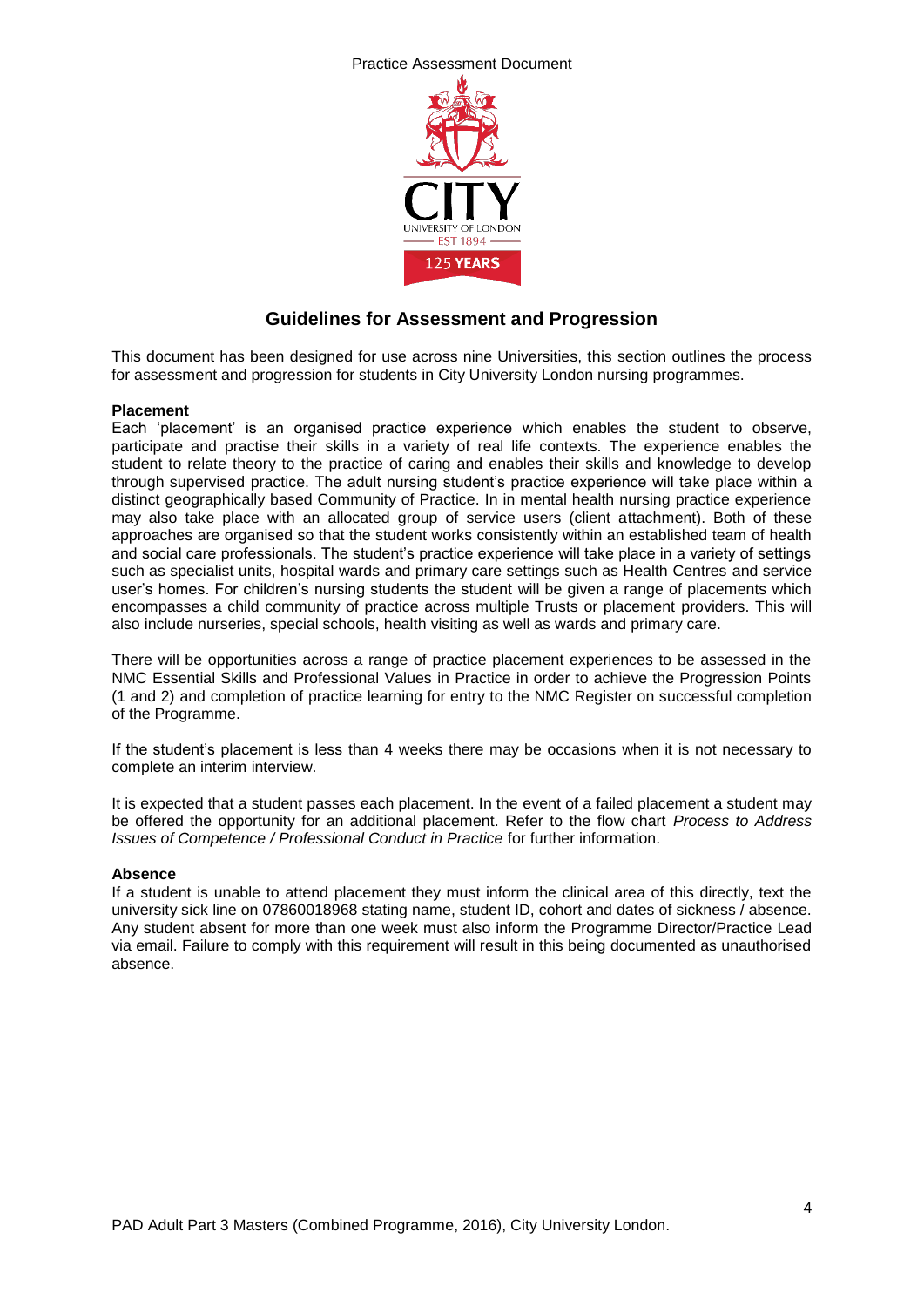#### **Assessment of Essential Skills**

The four opportunities for assessment of essential skills in the PAD could be undertaken during the Student's Engaging in Practice Modules as appropriate for the relevant Part of the programme (Parts 1, 2 and 3).

The student **ONLY** needs to achieve each essential skill ONCE across the Part (1, 2 and 3) and **NOT** in every practice placement period or practice learning experience unless there is a change in the student's performance.

If an essential skill is assessed as achieved early in a Part (1, 2, and 3), it is expected that the student will maintain that level of competence. When this does not occur a student will not achieve statement 7 of the Professional Values in Practice Statements (*the student makes consistent effort to engage in the requisite standards of care and learning*) and will require an action plan to address this.

#### **Assessment of Professional Values in Practice**

Assessment of Professional Values in Practice will be completed in each placement at mid-point and end-point.

#### **Practice Assessment - Episode of Care**

The practice assessment – episode of care will be completed **ONCE** in each Part of the Programme (1, 2 and 3). Prior to the **summative** assessment the student needs to agree with their mentor a **formative** attempt with feedback.

#### **Submission and Progression**

At the **END** of each **PART** of the Programme (1, 2 and 3), the student will submit the PAD, using University procedures, with all the essential skills, Professional Values in Practice, and Episode of Care achieved in order to Progress from Part 1, 2 or for completion. It is an NMC requirement that to pass each part of the programme, the student must successfully complete both the theoretical and practice elements of the programme by the end of each part (NMC 2010). The programme is therefore comprised of three sequential parts as required by the NMC. Students are required to complete and pass each part in order to be eligible to continue into the next part of the programme. If a student has not completed all outstanding assessments, please note the following:

If by the end of the Part (1 or 2 or 3) the Essential Skills, Episode of Care and Professional Values in Practice have **NOT BEEN ACHIEVED** then the student will have failed practice. This will be reported to the Assessment Board who will make recommendations including the ratification of extenuating circumstances. Recommendations could be:

- 1) If a progression break is required due to NMC requirements between part 1 and part 2 or between part 2 and part 3
- 2) or withdrawal from the programme.
- 3) A lower award may be recommended, without eligibility to register with the NMC.

If Extenuating Circumstances are accepted, completion of the PAD would need to be successfully completed by week 12 of the next part (without impact on academic commitments). In the event of a progression break or discontinuation of study the relevant funding bodies, e.g. NHS Student Bursaries or Student Finance England will be notified and bursary/loan payments will stop. For further information please consult the Programme Handbook.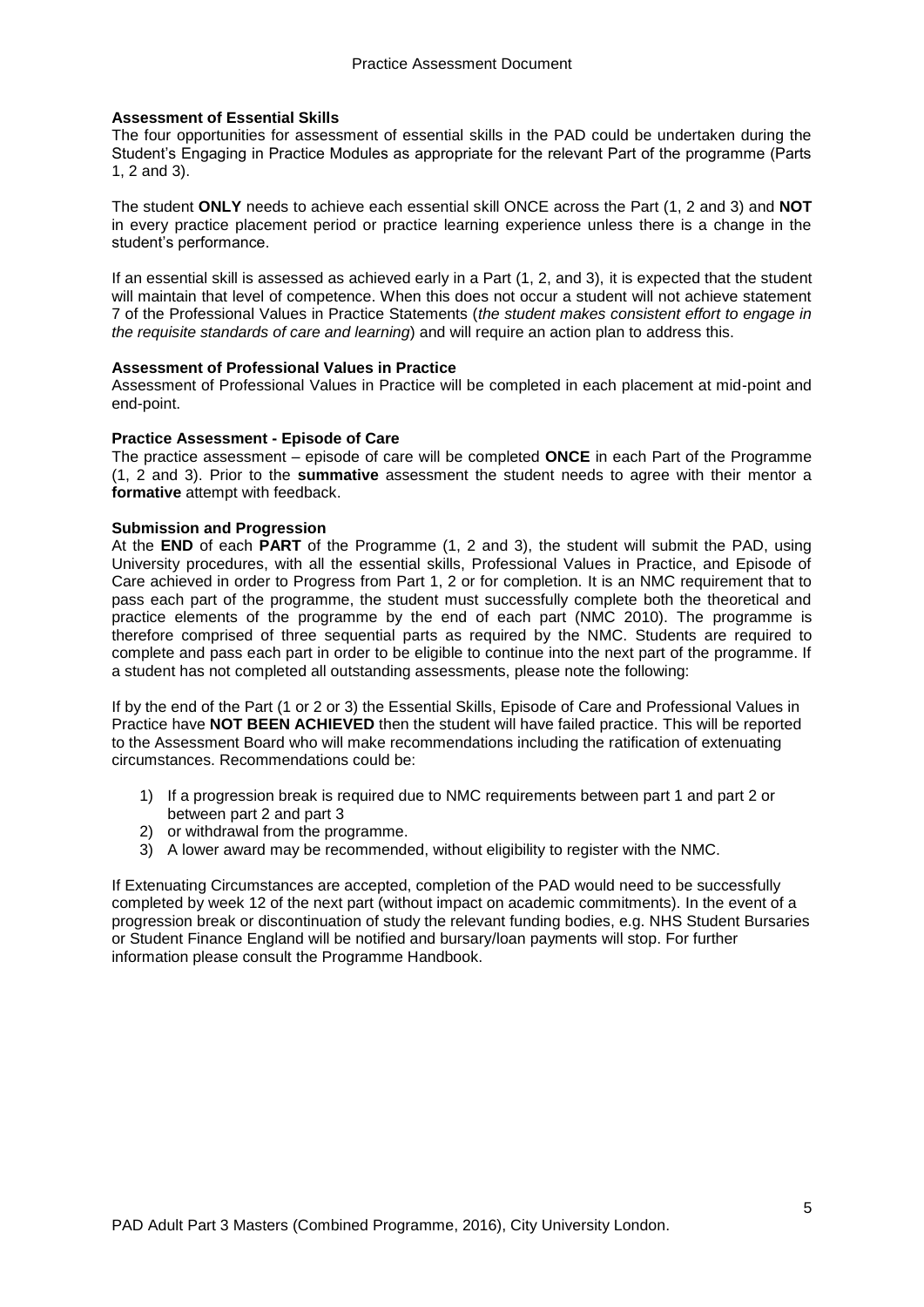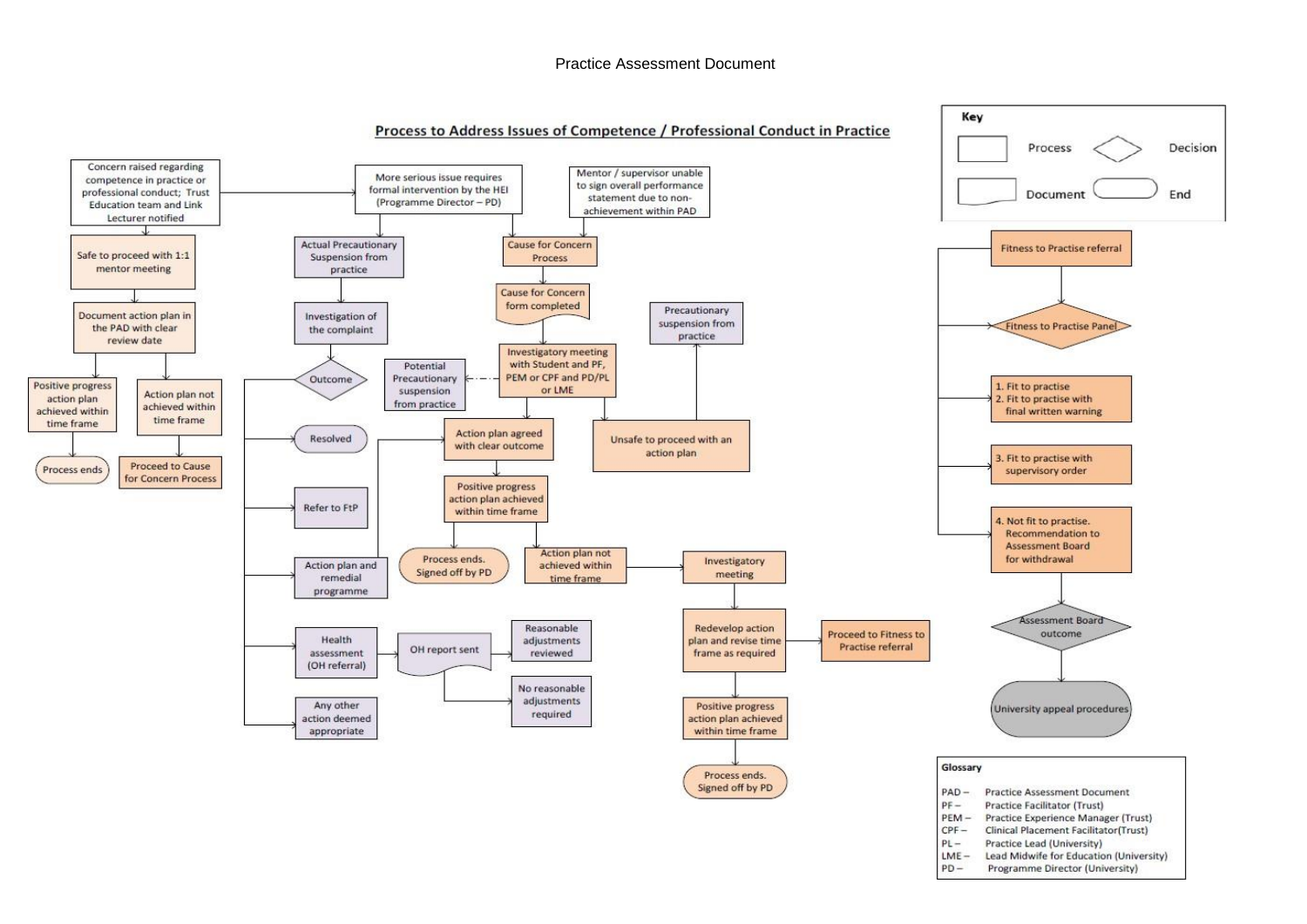## **Descriptors for Assessing Students in Practice**

The NMC (2010) has identified skills and professional behaviours that a student must demonstrate by entry to the register:

These criteria cover:

- Works independently, with minimal direct supervision, in a safe and confident manner.
- Demonstrates the ability to work as an autonomous practitioner by the point of registration.

Mentors are required to assess students at the level they are expected to achieve for their progression point. These descriptors should be used when assessing Professional Values and Essential Skills, the Episode of Care and Medicines Management Assessment.

#### **By the end of Part 3 the student needs to achieve all the Essential Skills, Professional Values, Episode of Care and Medicines Management Assessment**

#### **'Achieved' must be obtained in all three criteria by the student**

| Level               | <b>Knowledge and</b><br>understanding                                                                                                                                                                                     | <b>Professional attitude</b>                                                                                                           | <b>Participation in care</b><br>and practical skill                                                                                                    |
|---------------------|---------------------------------------------------------------------------------------------------------------------------------------------------------------------------------------------------------------------------|----------------------------------------------------------------------------------------------------------------------------------------|--------------------------------------------------------------------------------------------------------------------------------------------------------|
| <b>Achieved</b>     | Has a good<br>knowledge-base and<br>understanding is<br>evident to support safe<br>and effective practice.<br>Can provide<br>explanations to others,<br>justifying decisions &<br>actions using a sound<br>evidence-base. | Is able to demonstrate<br>positive engagement<br>with learning and is<br>able to respond<br>proactively and flexibly<br>to situations. | Is able to safely,<br>confidently and<br>competently focus on<br>the patient in both<br>predictable and less<br>well recognised<br>situations of care. |
| <b>Not Achieved</b> | Is only able to identify<br>the essential<br>knowledge-base and<br>needs to develop<br>further understanding<br>and/or has an<br>inadequate knowledge<br>base or demonstrates<br>unsafe practice.                         | Is disengaged from the<br>learning process and/or<br>responds<br>inappropriately to<br>patients/service users<br>and/or colleagues.    | With minimal<br>supervision is not able<br>to demonstrate safe<br>practice and is unable<br>to perform the activity<br>independently.                  |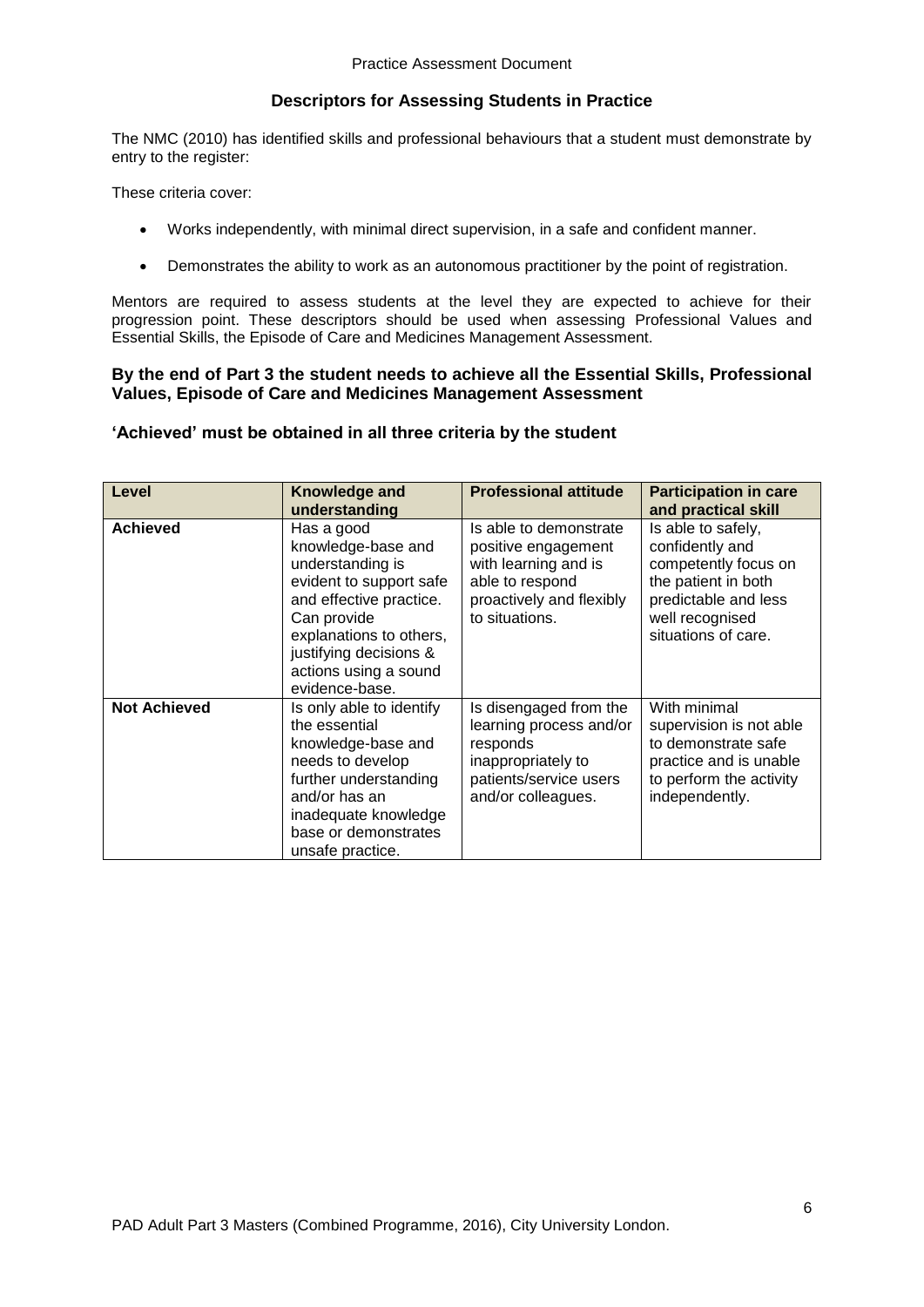#### **Placement 1**

# **Placement Provider:** (e.g. Trust) **Name of Practice Area: Type of Experience:** (e.g. Community/Ward based)

# **Telephone/Email contacts:**

**Start Date………………….. End Date……….………. No. of Hours…………………**

| <b>Mentor/Co-Mentor/Supervisor Details:</b> |              |  |
|---------------------------------------------|--------------|--|
| Name:                                       | Designation: |  |
| Name:                                       | Designation: |  |
| <b>Other Practice Staff/Key Contacts:</b>   |              |  |
| Name:                                       | Designation: |  |

| <b>Academic Contact Details:</b><br>(e.g. Link Lecturer) |                     |
|----------------------------------------------------------|---------------------|
| Name:                                                    | <b>Designation:</b> |
| Name:                                                    | <b>Designation:</b> |

| I have seen and discussed the purpose of the student's Ongoing Achievement Record |       |
|-----------------------------------------------------------------------------------|-------|
| Mentor's signature:                                                               | Date: |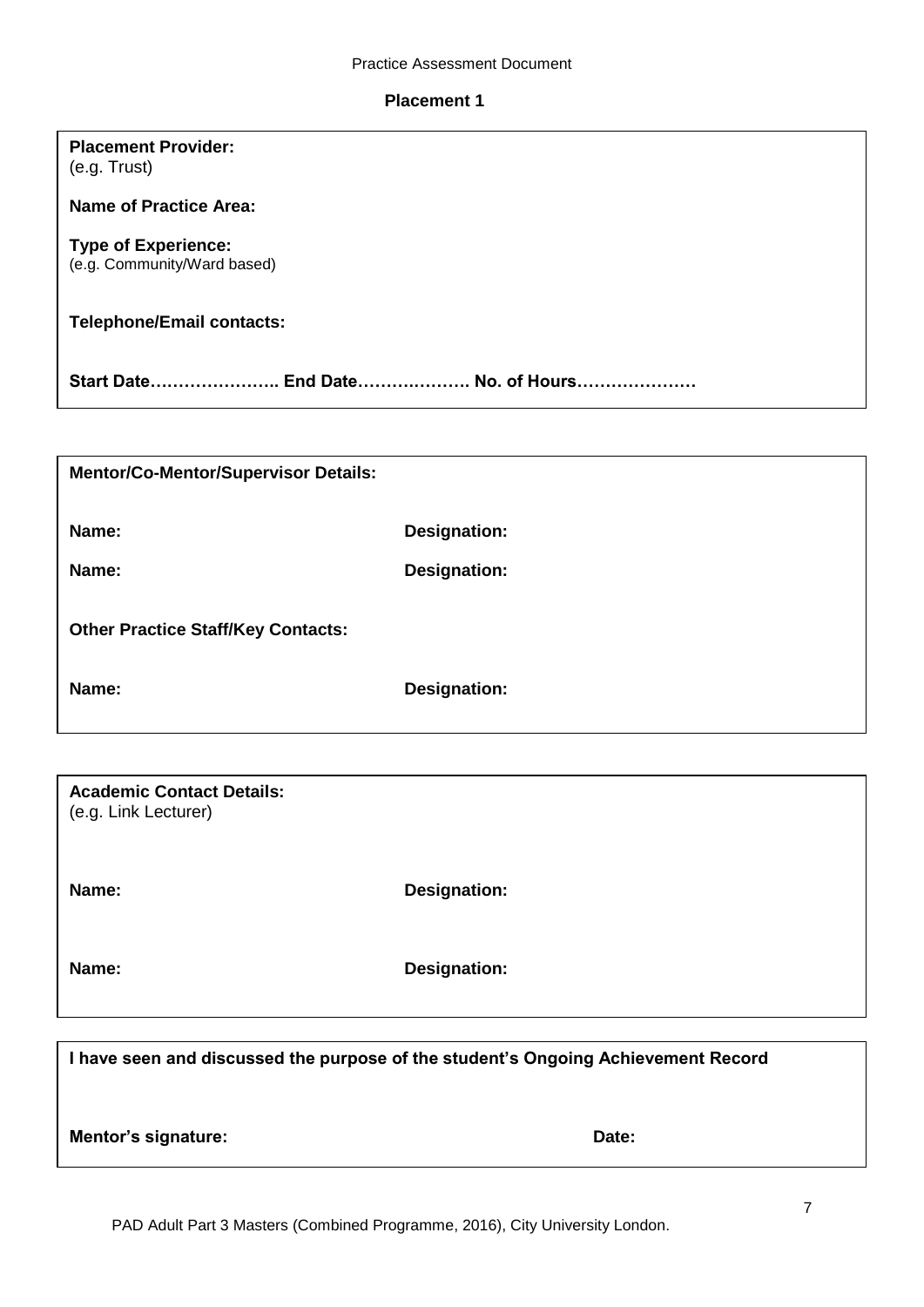## **Placement 1: Orientation**

|                                                                                                                                                                                         | Sign/Date (Student) | Sign/Date (Mentor) |
|-----------------------------------------------------------------------------------------------------------------------------------------------------------------------------------------|---------------------|--------------------|
| Placement Provider induction/update complete, if<br>applicable                                                                                                                          |                     |                    |
| The following criteria need to be met within the first day in placement                                                                                                                 |                     |                    |
| A general orientation to the health and social care<br>placement setting has been undertaken                                                                                            |                     |                    |
| The local fire procedures have been explained<br>Tel                                                                                                                                    |                     |                    |
| The student has been shown the:<br>fire alarms<br>fire exits<br>fire extinguishers                                                                                                      |                     |                    |
| Resuscitation policy and procedures have been<br>explained<br>Tel:                                                                                                                      |                     |                    |
| Resuscitation equipment has been shown and<br>explained                                                                                                                                 |                     |                    |
| The student knows how to summon help in the event<br>of an emergency                                                                                                                    |                     |                    |
| The student is aware of where to find local policies<br>health and safety<br>incident reporting procedures<br>infection control<br>handling of messages and enquiries<br>other policies |                     |                    |
| The student has been made aware of information<br>governance requirements                                                                                                               |                     |                    |
| The shift times, meal times and reporting sick policies<br>have been explained.                                                                                                         |                     |                    |
| Policy regarding safeguarding has been explained                                                                                                                                        |                     |                    |
| Lone working policy has been explained (if applicable)                                                                                                                                  |                     |                    |
| Risk assessments/reasonable adjustments relating to<br>disability/learning/pregnancy needs have been<br>discussed (where disclosed)                                                     |                     |                    |
| The following criteria need to be met prior to use                                                                                                                                      |                     |                    |
| The student has been shown and given a<br>demonstration of the moving and handling equipment<br>used in the clinical area                                                               |                     |                    |
| The student has been shown and given a<br>demonstration of the medical devices used in the<br>clinical area                                                                             |                     |                    |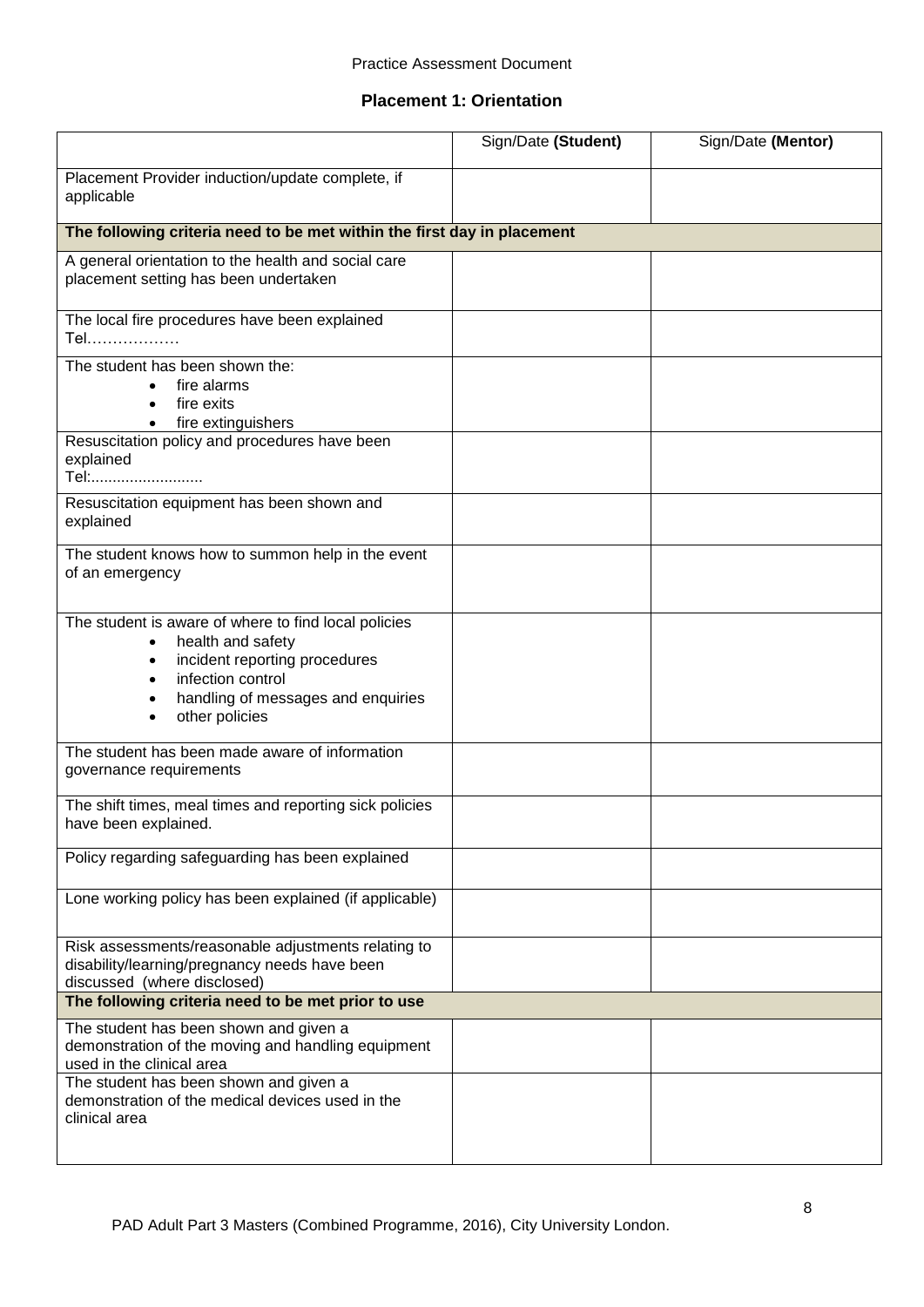| <b>Placement 1: Initial Interview</b> |  |  |  |
|---------------------------------------|--|--|--|
|---------------------------------------|--|--|--|

| LIGACINGUL I. INIUGI INGI VIEW<br>This interview takes place within the first week of the placement    |       |
|--------------------------------------------------------------------------------------------------------|-------|
| Student to identify learning and development needs                                                     |       |
|                                                                                                        |       |
|                                                                                                        |       |
|                                                                                                        |       |
|                                                                                                        |       |
|                                                                                                        |       |
|                                                                                                        |       |
|                                                                                                        |       |
|                                                                                                        |       |
|                                                                                                        |       |
|                                                                                                        |       |
|                                                                                                        |       |
|                                                                                                        |       |
|                                                                                                        |       |
|                                                                                                        |       |
|                                                                                                        |       |
| Mentor to identify learning opportunities to enable the student to meet their learning and development |       |
| needs and assessments                                                                                  |       |
|                                                                                                        |       |
|                                                                                                        |       |
|                                                                                                        |       |
|                                                                                                        |       |
|                                                                                                        |       |
|                                                                                                        |       |
|                                                                                                        |       |
|                                                                                                        |       |
|                                                                                                        |       |
|                                                                                                        |       |
|                                                                                                        |       |
|                                                                                                        |       |
|                                                                                                        |       |
| Mentor and student to negotiate and agree a learning plan                                              |       |
|                                                                                                        |       |
|                                                                                                        |       |
|                                                                                                        |       |
|                                                                                                        |       |
|                                                                                                        |       |
|                                                                                                        |       |
|                                                                                                        |       |
|                                                                                                        |       |
|                                                                                                        |       |
|                                                                                                        |       |
|                                                                                                        |       |
|                                                                                                        |       |
|                                                                                                        |       |
|                                                                                                        |       |
|                                                                                                        |       |
|                                                                                                        |       |
|                                                                                                        |       |
| Student's signature:                                                                                   | Date: |
|                                                                                                        |       |
|                                                                                                        |       |
| Mentor's signature:                                                                                    | Date: |
|                                                                                                        |       |
|                                                                                                        |       |
|                                                                                                        |       |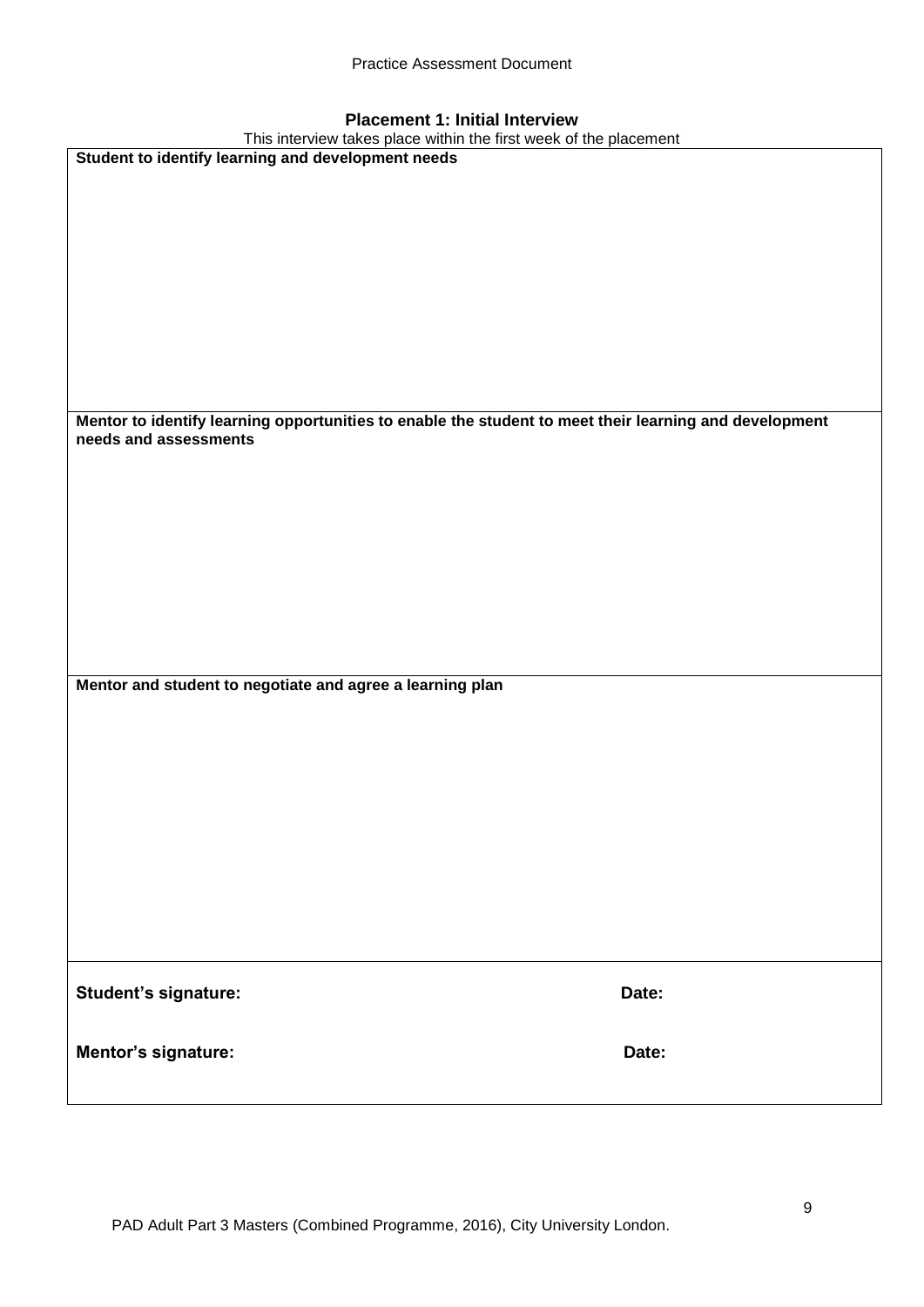#### **Professional Values in Practice**

You are required to demonstrate high standards of professional conduct at all times during your placements. As a student you should work within legal frameworks, and be able to articulate the underpinning values of the *NMC Code of professional conduct: standards for conduct, performance and ethics (2010).* Professional values expectations are reflected in the statements below.<br>**A** = **Achieved, N** A = Not Achieved (Refer to Grade Descriptors on

# **(Refer to Grade Descriptors on page 6)**

#### **Professional attitude, behaviour and responsibility Mid-Point Final Evidence/Comments Final Sign/Date** 1. The student maintains confidentiality in accordance with the NMC code and recognises limits to confidentiality for example public interest and protection from harm. 2. The student is nonjudgemental, respectful and courteous at all times when interacting with patients/service users and all colleagues. 3. The student maintains an appropriate professional attitude regarding punctuality and communicates appropriately if unable to attend placement. 4. The student's personal presentation and dress code is in accordance with the organisation's uniform policy. 5. The student acts as a role model in promoting a professional image. 6. The student is proactive in promoting and maintaining the person's privacy and dignity. 7.The student demonstrates openness, trustworthiness and integrity

**At the Mid-Point Interview, the Professional Values assessment is signed and dated at the end of the Mid-Point Interview. At the Final Interview signed and dated here.**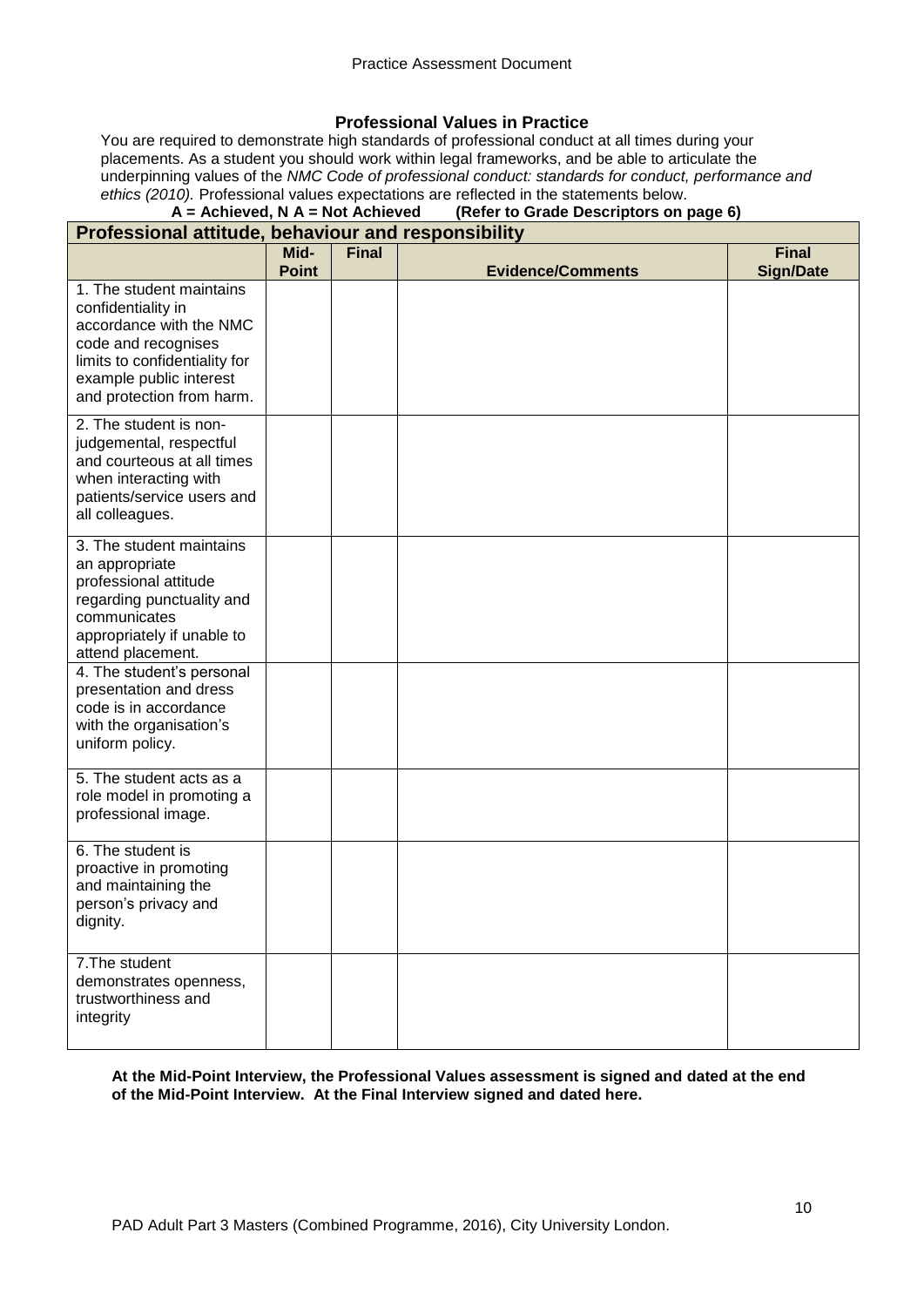|                                                                                                                                                                                                                                                                                                    | Mid-<br><b>Point</b> | <b>Final</b> | <b>Evidence/Comments</b> | <b>Final</b><br><b>Sign/Date</b> |
|----------------------------------------------------------------------------------------------------------------------------------------------------------------------------------------------------------------------------------------------------------------------------------------------------|----------------------|--------------|--------------------------|----------------------------------|
| 8. The student makes<br>consistent effort to<br>engage in and reflect on<br>the requisite standards of<br>evidence based care and<br>learning to enhance care<br>and their own professional<br>development.                                                                                        |                      |              |                          |                                  |
| Safe and compassionate care                                                                                                                                                                                                                                                                        |                      |              |                          |                                  |
| 9. The student is<br>attentive, kind,<br>compassionate and<br>sensitive to the needs of<br>others.                                                                                                                                                                                                 |                      |              |                          |                                  |
| 10. The student maintains<br>consistent person-centred<br>practice and empowers<br>people to meet their own<br>needs and make choices.                                                                                                                                                             |                      |              |                          |                                  |
| 11. The student reports<br>any concerns to the<br>appropriate professional<br>member of staff when<br>appropriate e.g.<br>safeguarding.                                                                                                                                                            |                      |              |                          |                                  |
| 12. The student<br>demonstrates the<br>potential to lead and work<br>autonomously and to<br>listen and seek clarity<br>where appropriate.                                                                                                                                                          |                      |              |                          |                                  |
| 13. The student is self-<br>aware and self-confident<br>and is able to work within<br>the limitations of own<br>knowledge, skills and<br>professional boundaries<br>and to take appropriate<br>action.                                                                                             |                      |              |                          |                                  |
| 14. The student manages<br>appropriate and<br>constructive relationships<br>with the multidisciplinary<br>team, patients/service<br>users, families and other<br>carers, with the intent of<br>building professional,<br>caring relationships<br>ensuring that decisions<br>about care are shared. |                      |              |                          |                                  |

**By the end of placement, not achieved must trigger an Action Plan at the time of assessment and should be documented. The Action Plan template can be found on Page 62.**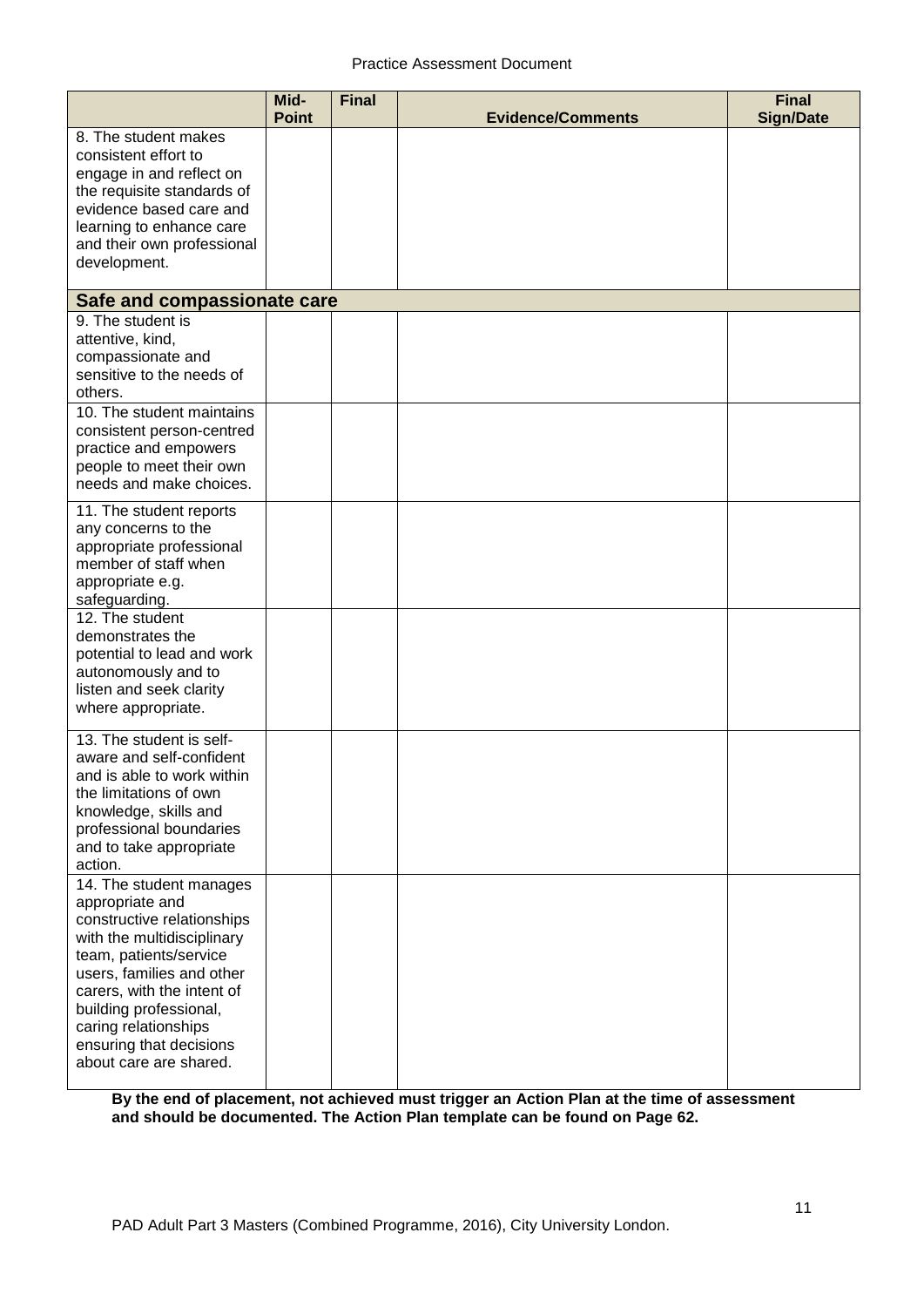#### **Placement 1: Mid-Point Interview**

| This interview takes place half way through the placement                                                         |
|-------------------------------------------------------------------------------------------------------------------|
| Student's self-assessment/reflection on progress                                                                  |
| Reflect on your overall progression, referring to your personal learning needs, professional values and essential |
| skills. Identify your strengths and document areas for development.                                               |
|                                                                                                                   |
|                                                                                                                   |
|                                                                                                                   |
|                                                                                                                   |
|                                                                                                                   |
|                                                                                                                   |
|                                                                                                                   |
|                                                                                                                   |
|                                                                                                                   |
|                                                                                                                   |
|                                                                                                                   |
|                                                                                                                   |
|                                                                                                                   |
|                                                                                                                   |
|                                                                                                                   |
|                                                                                                                   |
|                                                                                                                   |
|                                                                                                                   |
|                                                                                                                   |
|                                                                                                                   |
|                                                                                                                   |
|                                                                                                                   |
|                                                                                                                   |
| <b>Mentor's comments</b>                                                                                          |
| Discuss with the student their self-assessment and comment on their progress using the assessment descriptors     |
| below, detailing evidence used to come to your decision.                                                          |
|                                                                                                                   |
|                                                                                                                   |
| Knowledge and Understanding:                                                                                      |
|                                                                                                                   |
|                                                                                                                   |
|                                                                                                                   |
|                                                                                                                   |
|                                                                                                                   |
|                                                                                                                   |
|                                                                                                                   |
|                                                                                                                   |
| <b>Professional Attitude:</b>                                                                                     |
|                                                                                                                   |
|                                                                                                                   |
|                                                                                                                   |
|                                                                                                                   |
|                                                                                                                   |
|                                                                                                                   |
|                                                                                                                   |
|                                                                                                                   |
| <b>Participation in Care and Practical Skill:</b>                                                                 |
|                                                                                                                   |
|                                                                                                                   |
|                                                                                                                   |
|                                                                                                                   |
|                                                                                                                   |
|                                                                                                                   |
|                                                                                                                   |
|                                                                                                                   |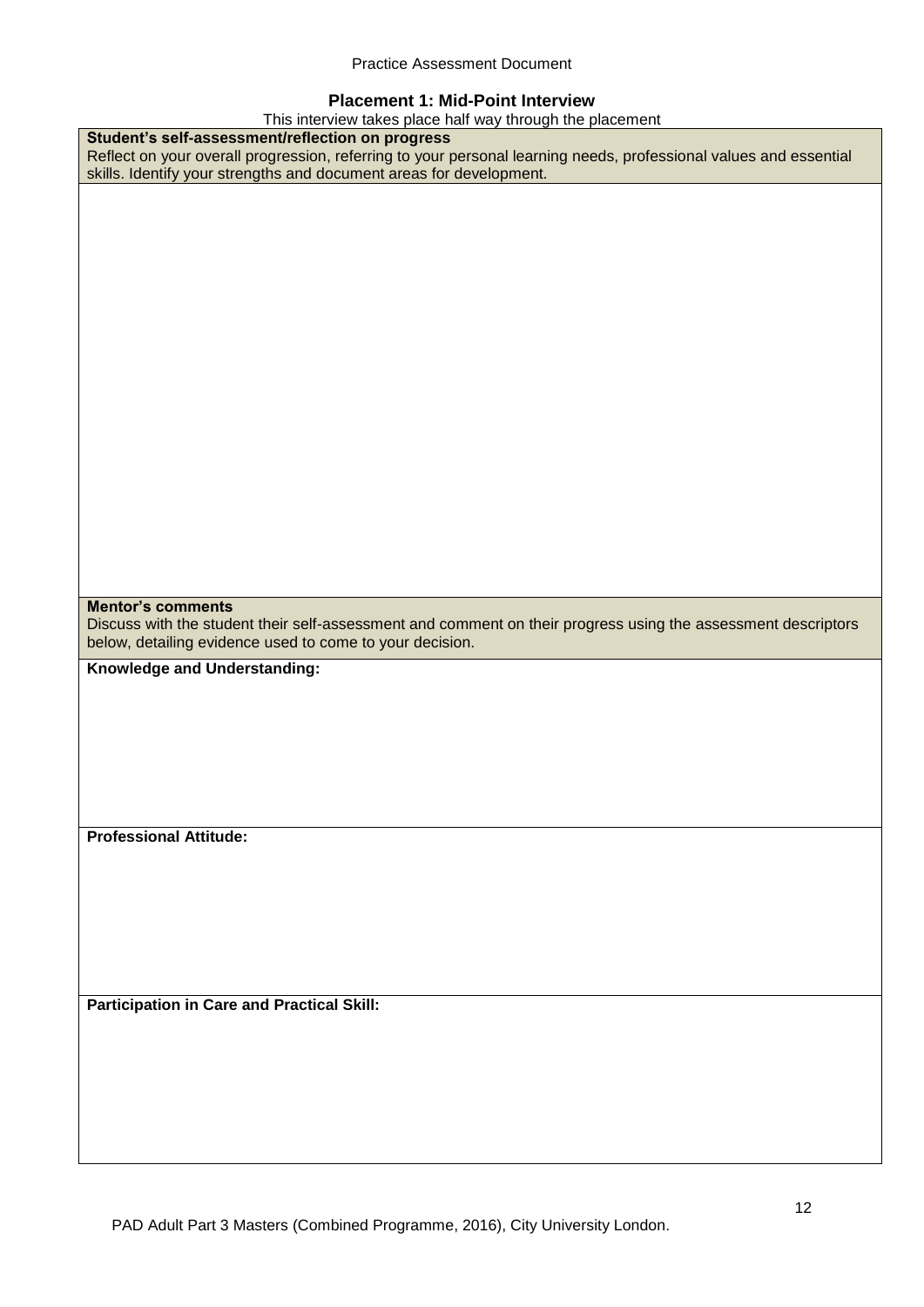# **Placement 1: Mid-Point Interview Ongoing learning and development needs**

To be agreed between Mentor and Student – sign and date all entries below

| To be agreed between Mentor and Student – sign and date all entries below                                 |                                             |  |
|-----------------------------------------------------------------------------------------------------------|---------------------------------------------|--|
| Identify learning and development needs                                                                   | Identify the learning opportunities/support |  |
| Refer to progress in achieving personal learning needs,                                                   | to enable the student to meet their needs   |  |
| professional values and essential skills.                                                                 |                                             |  |
|                                                                                                           |                                             |  |
|                                                                                                           |                                             |  |
|                                                                                                           |                                             |  |
|                                                                                                           |                                             |  |
|                                                                                                           |                                             |  |
|                                                                                                           |                                             |  |
|                                                                                                           |                                             |  |
|                                                                                                           |                                             |  |
|                                                                                                           |                                             |  |
|                                                                                                           |                                             |  |
|                                                                                                           |                                             |  |
|                                                                                                           |                                             |  |
|                                                                                                           |                                             |  |
|                                                                                                           |                                             |  |
|                                                                                                           |                                             |  |
|                                                                                                           |                                             |  |
|                                                                                                           |                                             |  |
|                                                                                                           |                                             |  |
|                                                                                                           |                                             |  |
|                                                                                                           |                                             |  |
|                                                                                                           |                                             |  |
|                                                                                                           |                                             |  |
|                                                                                                           |                                             |  |
|                                                                                                           |                                             |  |
|                                                                                                           |                                             |  |
|                                                                                                           |                                             |  |
|                                                                                                           |                                             |  |
|                                                                                                           |                                             |  |
|                                                                                                           |                                             |  |
|                                                                                                           |                                             |  |
|                                                                                                           |                                             |  |
|                                                                                                           |                                             |  |
|                                                                                                           |                                             |  |
|                                                                                                           |                                             |  |
|                                                                                                           |                                             |  |
|                                                                                                           |                                             |  |
|                                                                                                           |                                             |  |
|                                                                                                           |                                             |  |
|                                                                                                           |                                             |  |
|                                                                                                           |                                             |  |
|                                                                                                           |                                             |  |
|                                                                                                           |                                             |  |
|                                                                                                           |                                             |  |
|                                                                                                           |                                             |  |
| <b>Review Date:</b>                                                                                       | Sign when reviewed:                         |  |
|                                                                                                           |                                             |  |
| <b>Student's Signature:</b>                                                                               | Date:                                       |  |
|                                                                                                           |                                             |  |
| <b>Mentor's Signature:</b>                                                                                | Date:                                       |  |
|                                                                                                           |                                             |  |
| Any outstanding learning and development needs are to be discussed and documented at the final interview. |                                             |  |

**If specific concerns have been raised about the student's performance this should trigger an Action Plan at the time of assessment and should be documented. The Action Plan template can be found on Page 90.**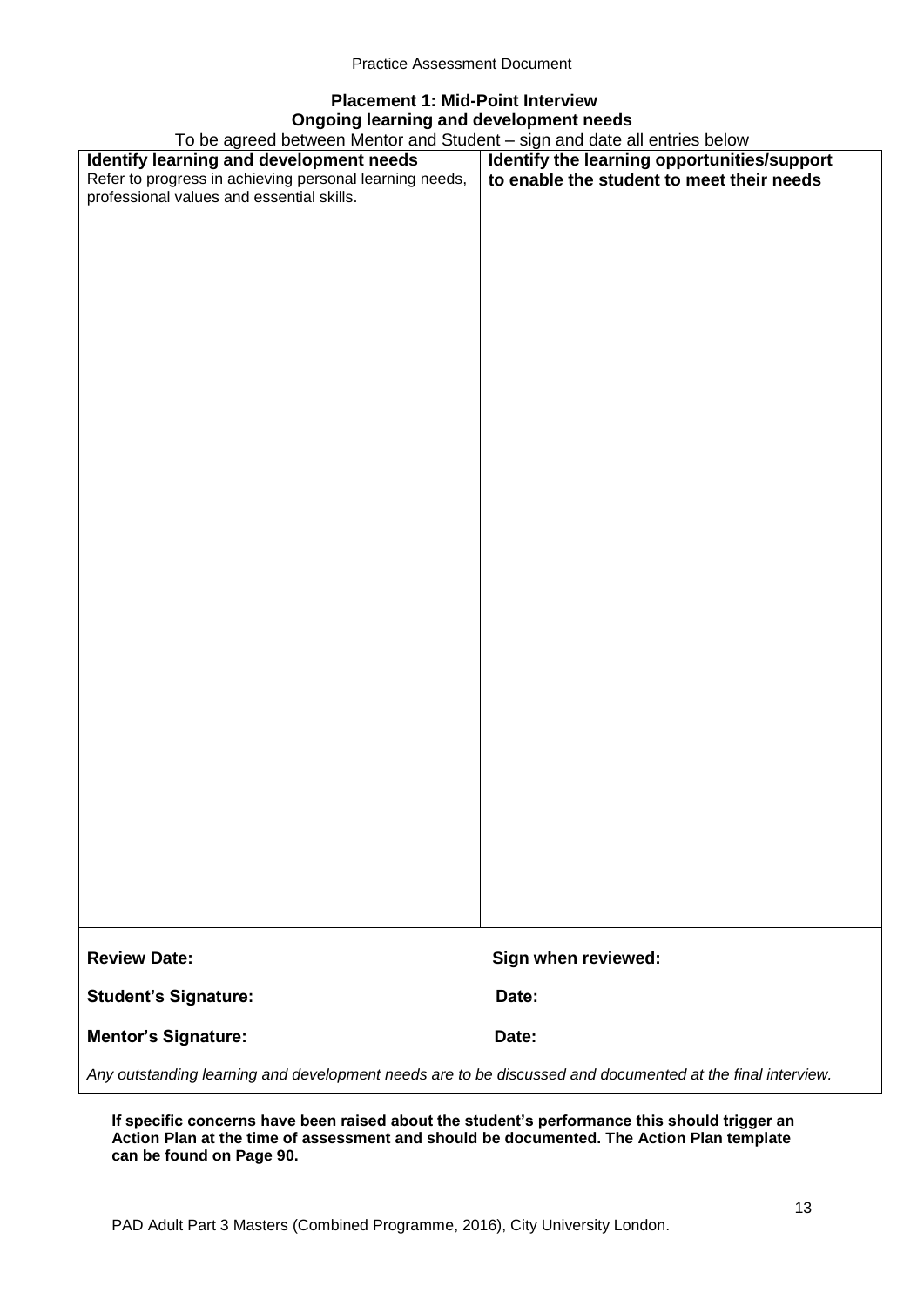#### **Placement 1: Final Interview**

This should take place towards the end of the placement

| This should take place towards the end of the placement                                                           |
|-------------------------------------------------------------------------------------------------------------------|
| Student's self-assessment/reflection on progress                                                                  |
| Reflect on your overall progression, referring to your personal learning needs, professional values and essential |
| skills. Identify your strengths and document areas for development.                                               |
|                                                                                                                   |
|                                                                                                                   |
|                                                                                                                   |
|                                                                                                                   |
|                                                                                                                   |
|                                                                                                                   |
|                                                                                                                   |
|                                                                                                                   |
|                                                                                                                   |
|                                                                                                                   |
|                                                                                                                   |
|                                                                                                                   |
|                                                                                                                   |
|                                                                                                                   |
|                                                                                                                   |
|                                                                                                                   |
|                                                                                                                   |
|                                                                                                                   |
|                                                                                                                   |
|                                                                                                                   |
|                                                                                                                   |
|                                                                                                                   |
|                                                                                                                   |
|                                                                                                                   |
|                                                                                                                   |
|                                                                                                                   |
| <b>Mentor's comments</b>                                                                                          |
|                                                                                                                   |
| Discuss with the student their self-assessment and comment on their progress using the assessment descriptors     |
|                                                                                                                   |
| below, detailing evidence used to come to your decision.                                                          |
|                                                                                                                   |
| Knowledge and Understanding:                                                                                      |
|                                                                                                                   |
|                                                                                                                   |
|                                                                                                                   |
|                                                                                                                   |
|                                                                                                                   |
|                                                                                                                   |
|                                                                                                                   |
|                                                                                                                   |
|                                                                                                                   |
| <b>Professional Attitude:</b>                                                                                     |
|                                                                                                                   |
|                                                                                                                   |
|                                                                                                                   |
|                                                                                                                   |
|                                                                                                                   |
|                                                                                                                   |
|                                                                                                                   |
|                                                                                                                   |
|                                                                                                                   |
|                                                                                                                   |
| <b>Participation in Care and Practical Skill:</b>                                                                 |
|                                                                                                                   |
|                                                                                                                   |
|                                                                                                                   |
|                                                                                                                   |
|                                                                                                                   |
|                                                                                                                   |
|                                                                                                                   |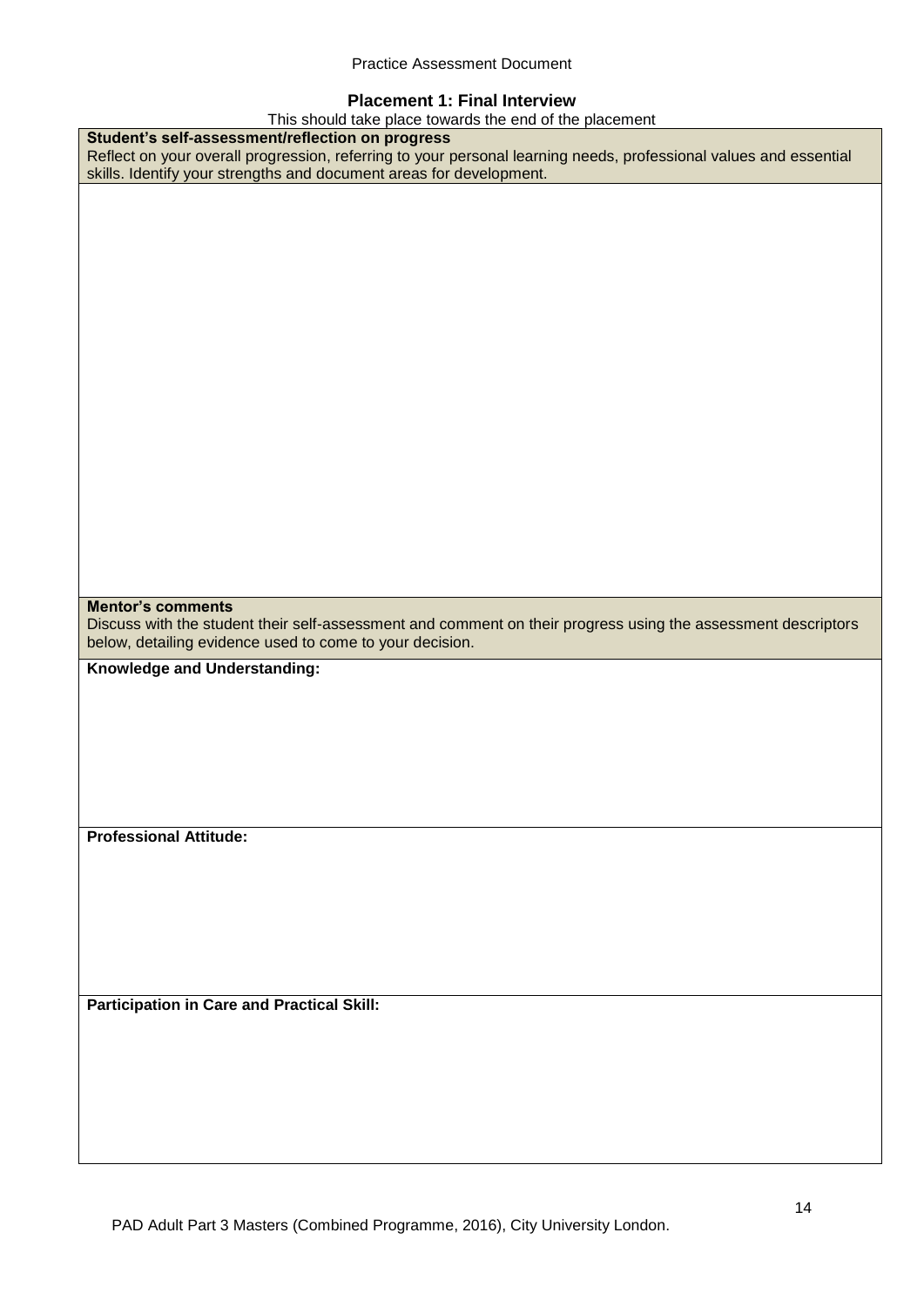#### **Learning and Development Needs**

To be agreed between the Mentor and Student

| Review learning and development needs identified at the Mid-Point Interview and those to take forward to<br>the next placement     |          |             |
|------------------------------------------------------------------------------------------------------------------------------------|----------|-------------|
|                                                                                                                                    |          |             |
|                                                                                                                                    |          |             |
|                                                                                                                                    |          |             |
|                                                                                                                                    |          |             |
|                                                                                                                                    |          |             |
|                                                                                                                                    |          |             |
|                                                                                                                                    |          |             |
| Was an Action Plan required to support the student?                                                                                | YES / NO |             |
| If Yes, was the Academic Representative informed?<br>The Action Plan can be found on page 72                                       | YES / NO |             |
|                                                                                                                                    |          |             |
| Mentor's checklist for assessed documents<br>I have signed the professional value statements the student has achieved in this area |          | <b>Tick</b> |
| I have signed the relevant skills the student has achieved in this area                                                            |          |             |
| I have completed and signed the grading of practice document                                                                       |          |             |
| (where applicable)<br>The student and I have checked and signed the practice placement hours                                       |          |             |
| (depending on university requirements)<br>I have completed all the interview records and development plans                         |          |             |
| I have printed and signed my name on the List of Mentors/Supervisors Record                                                        |          |             |
| I have completed the Ongoing Achievement Record (OAR)                                                                              |          |             |
| <b>Student's signature:</b>                                                                                                        | Date:    |             |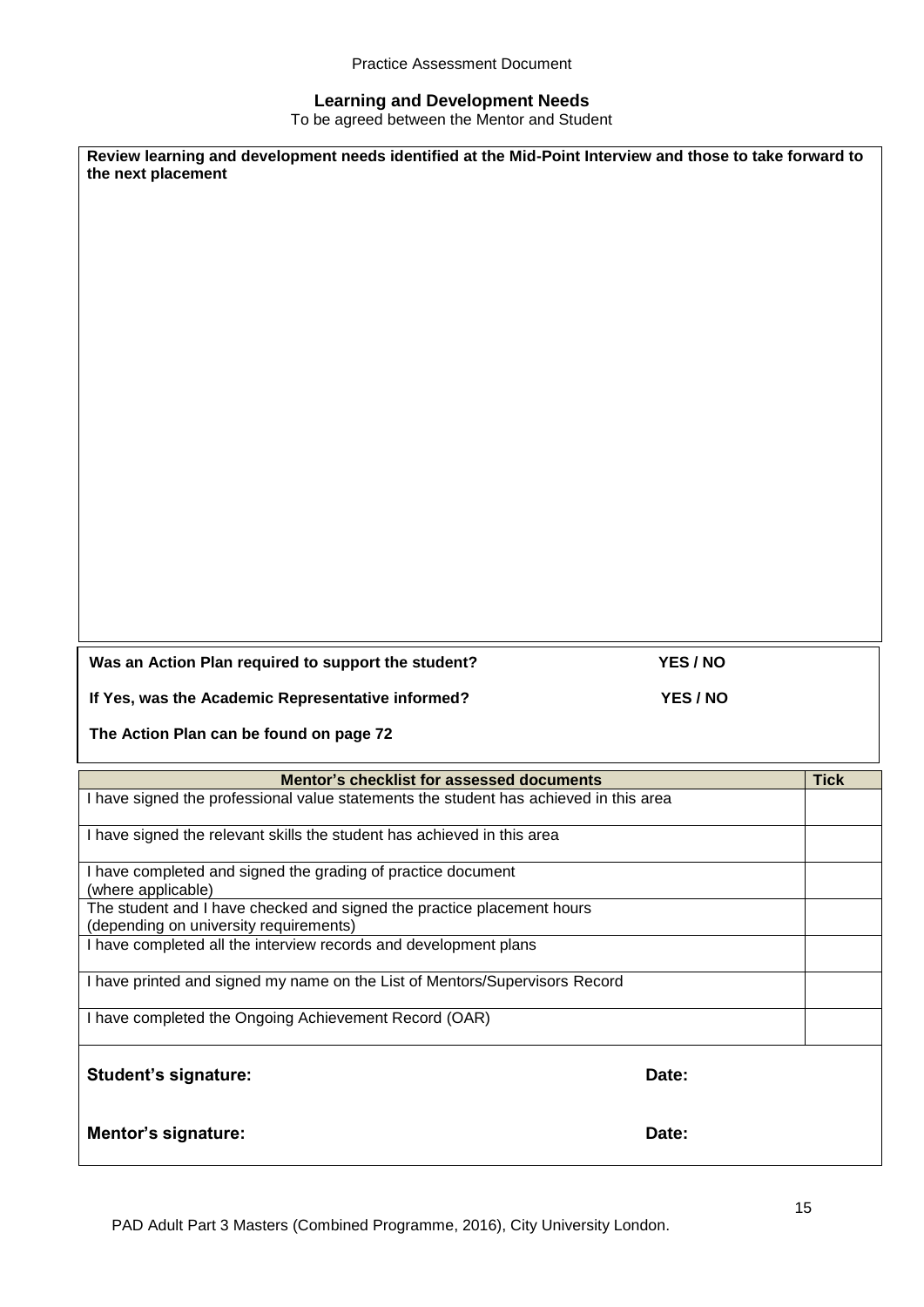# **Patient/Service User Feedback Form**

#### **Mentors should obtain consent from patients/service users who should feel able to decline to participate.**

We would like to hear your views about the way the student nurse has looked after you.

- Your feedback will help the student nurse's learning
- The feedback you give will not change the way you are looked after

| The Patient/Service User<br>Tick if you are:                      |                                        | Carer/Relative            |                                          |                             |                                  |
|-------------------------------------------------------------------|----------------------------------------|---------------------------|------------------------------------------|-----------------------------|----------------------------------|
| <b>How happy were</b><br>you with the way<br>the student<br>nurse | Very Happy<br>$\widetilde{\mathbf{C}}$ | Happy<br>$\ddot{\bullet}$ | I'm not sure<br>$\circledcirc$ ( $\circ$ | Unhappy<br>$\sum_{i=1}^{n}$ | Very<br>unhappy<br>$\frac{1}{2}$ |
| cared for you?                                                    |                                        |                           |                                          |                             |                                  |
| listened to your<br>needs?                                        |                                        |                           |                                          |                             |                                  |
| understood the<br>way you felt?                                   |                                        |                           |                                          |                             |                                  |
| talked to you?                                                    |                                        |                           |                                          |                             |                                  |
| showed you<br>respect?                                            |                                        |                           |                                          |                             |                                  |
| What did the student nurse do well?                               |                                        |                           |                                          |                             |                                  |

**What could the student nurse have done differently?**

| <b>Mentor Signature:</b> | <b>Date:</b> |
|--------------------------|--------------|
|                          |              |

**Student Signature: Date:**

Thank you for your help *This form has been designed by Service Users*

PAD Adult Part 3 Masters (Combined Programme, 2016), City University London.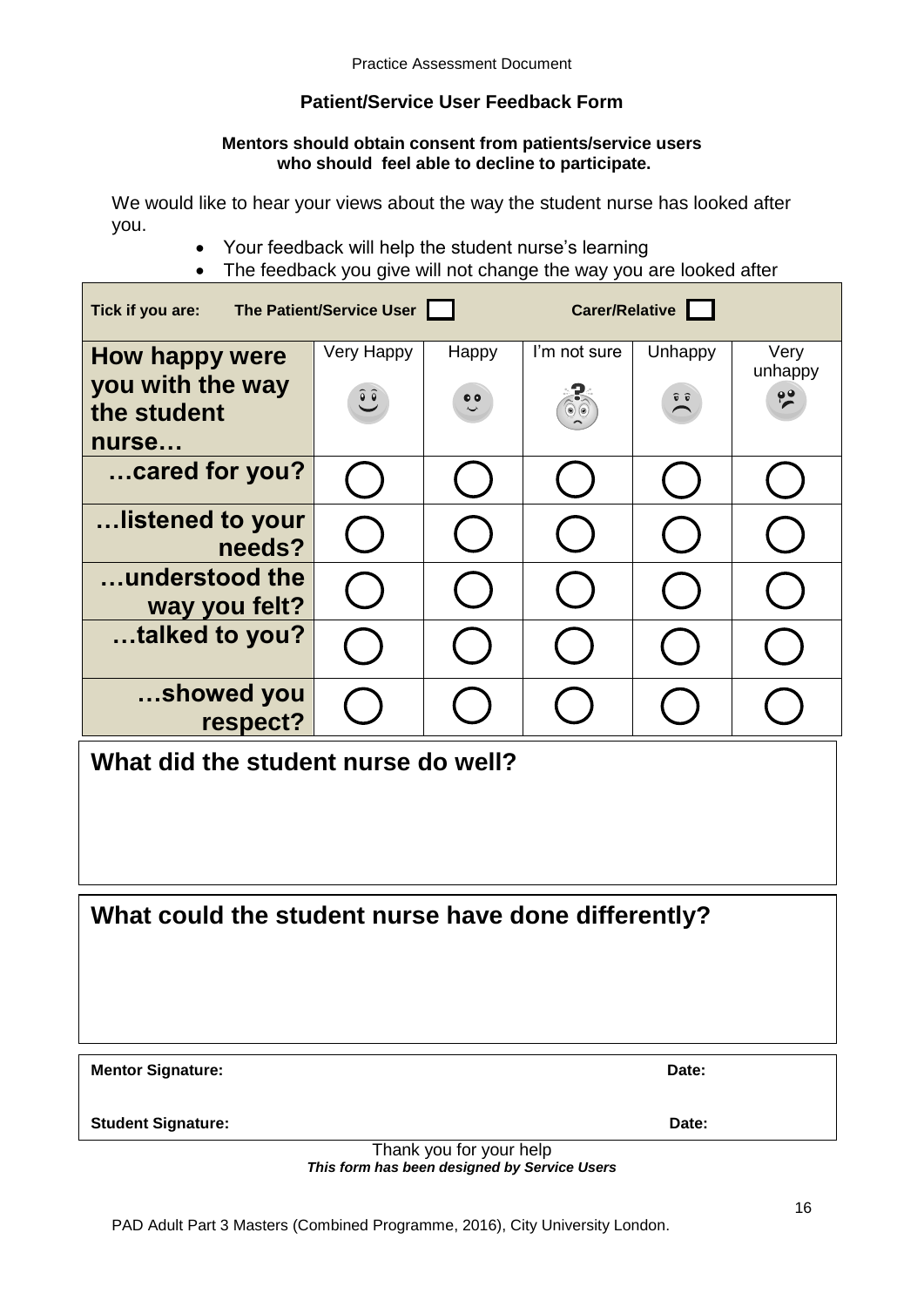#### **Placement 2**

## **Placement Provider:** (e.g. Trust)

**Name of Practice Area:**

## **Type of Experience:**

(e.g. Community/Ward based)

# **Telephone/Email contacts:**

**Start Date………………….. End Date……….………. No. of Hours…………………**

| <b>Mentor/Co-Mentor/Supervisor Details:</b> |                     |
|---------------------------------------------|---------------------|
| Name:                                       | Designation:        |
| Name:                                       | <b>Designation:</b> |
| <b>Other Practice Staff/Key Contacts:</b>   |                     |
| Name:                                       | Designation:        |

| <b>Academic Contact Details:</b><br>(e.g. Link Lecturer) |                     |
|----------------------------------------------------------|---------------------|
| Name:                                                    | <b>Designation:</b> |
| Name:                                                    | <b>Designation:</b> |

| I have seen and discussed the purpose of the student's Ongoing Achievement Record |       |
|-----------------------------------------------------------------------------------|-------|
| Mentor's signature:                                                               | Date: |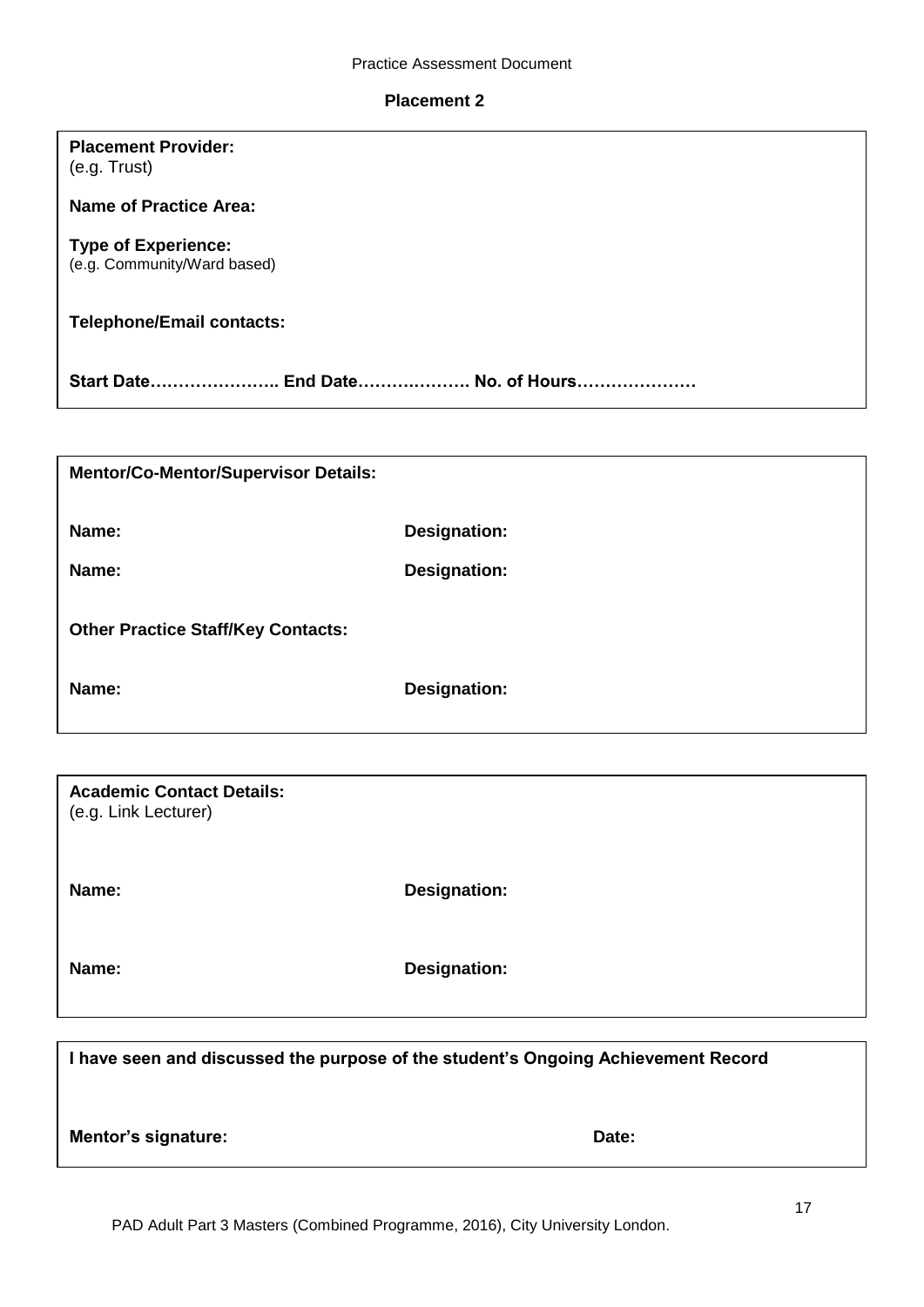|  |  | <b>Placement 2: Orientation</b> |
|--|--|---------------------------------|
|--|--|---------------------------------|

|                                                                                                                                                                                                      | Sign/Date (Student) | Sign/Date (Mentor) |
|------------------------------------------------------------------------------------------------------------------------------------------------------------------------------------------------------|---------------------|--------------------|
| Placement Provider induction/update complete, if<br>applicable                                                                                                                                       |                     |                    |
| The following criteria need to be met within the first day in placement                                                                                                                              |                     |                    |
| A general orientation to the health and social care<br>placement setting has been undertaken                                                                                                         |                     |                    |
| The local fire procedures have been explained<br>Tel                                                                                                                                                 |                     |                    |
| The student has been shown the:<br>fire alarms<br>fire exits<br>fire extinguishers                                                                                                                   |                     |                    |
| Resuscitation policy and procedures have been<br>explained<br>Tel:                                                                                                                                   |                     |                    |
| Resuscitation equipment has been shown and<br>explained                                                                                                                                              |                     |                    |
| The student knows how to summon help in the event<br>of an emergency                                                                                                                                 |                     |                    |
| The student is aware of where to find local policies<br>health and safety<br>$\bullet$<br>incident reporting procedures<br>infection control<br>handling of messages and enquiries<br>other policies |                     |                    |
| The student has been made aware of information<br>governance requirements                                                                                                                            |                     |                    |
| The shift times, meal times and reporting sick policies<br>have been explained.                                                                                                                      |                     |                    |
| Policy regarding safeguarding has been explained                                                                                                                                                     |                     |                    |
| Lone working policy has been explained (if applicable)                                                                                                                                               |                     |                    |
| Risk assessments/reasonable adjustments relating to<br>disability/learning/pregnancy needs have been<br>discussed (where disclosed)                                                                  |                     |                    |
| The following criteria need to be met prior to use                                                                                                                                                   |                     |                    |
| The student has been shown and given a<br>demonstration of the moving and handling equipment<br>used in the clinical area                                                                            |                     |                    |
| The student has been shown and given a<br>demonstration of the medical devices used in the<br>clinical area                                                                                          |                     |                    |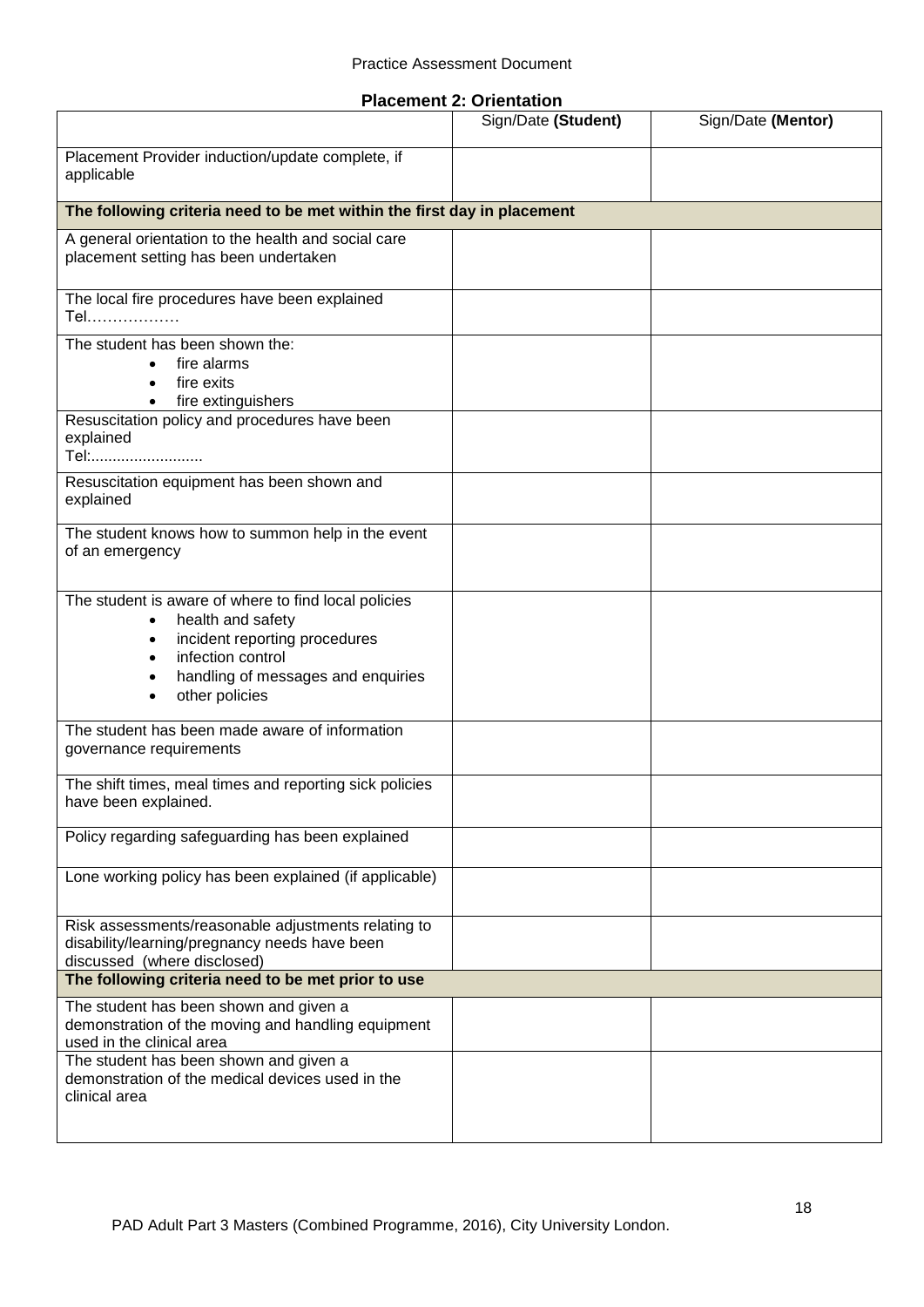| <b>Practice Assessment Document</b> |  |
|-------------------------------------|--|
|-------------------------------------|--|

# **Placement 2: Initial Interview**

| This interview takes place within the first week of the placement                                                               |       |
|---------------------------------------------------------------------------------------------------------------------------------|-------|
| Student to identify learning and development needs                                                                              |       |
|                                                                                                                                 |       |
|                                                                                                                                 |       |
|                                                                                                                                 |       |
|                                                                                                                                 |       |
|                                                                                                                                 |       |
|                                                                                                                                 |       |
|                                                                                                                                 |       |
|                                                                                                                                 |       |
|                                                                                                                                 |       |
|                                                                                                                                 |       |
|                                                                                                                                 |       |
|                                                                                                                                 |       |
|                                                                                                                                 |       |
| Mentor to identify learning opportunities to enable the student to meet their learning and development<br>needs and assessments |       |
|                                                                                                                                 |       |
|                                                                                                                                 |       |
|                                                                                                                                 |       |
|                                                                                                                                 |       |
|                                                                                                                                 |       |
|                                                                                                                                 |       |
|                                                                                                                                 |       |
|                                                                                                                                 |       |
|                                                                                                                                 |       |
|                                                                                                                                 |       |
|                                                                                                                                 |       |
| Mentor and student to negotiate and agree a learning plan                                                                       |       |
|                                                                                                                                 |       |
|                                                                                                                                 |       |
|                                                                                                                                 |       |
|                                                                                                                                 |       |
|                                                                                                                                 |       |
|                                                                                                                                 |       |
|                                                                                                                                 |       |
|                                                                                                                                 |       |
|                                                                                                                                 |       |
|                                                                                                                                 |       |
|                                                                                                                                 |       |
|                                                                                                                                 |       |
|                                                                                                                                 |       |
|                                                                                                                                 |       |
|                                                                                                                                 |       |
| Student's signature:                                                                                                            | Date: |
|                                                                                                                                 |       |
|                                                                                                                                 |       |
|                                                                                                                                 | Date: |
| Mentor's signature:                                                                                                             |       |
|                                                                                                                                 |       |
|                                                                                                                                 |       |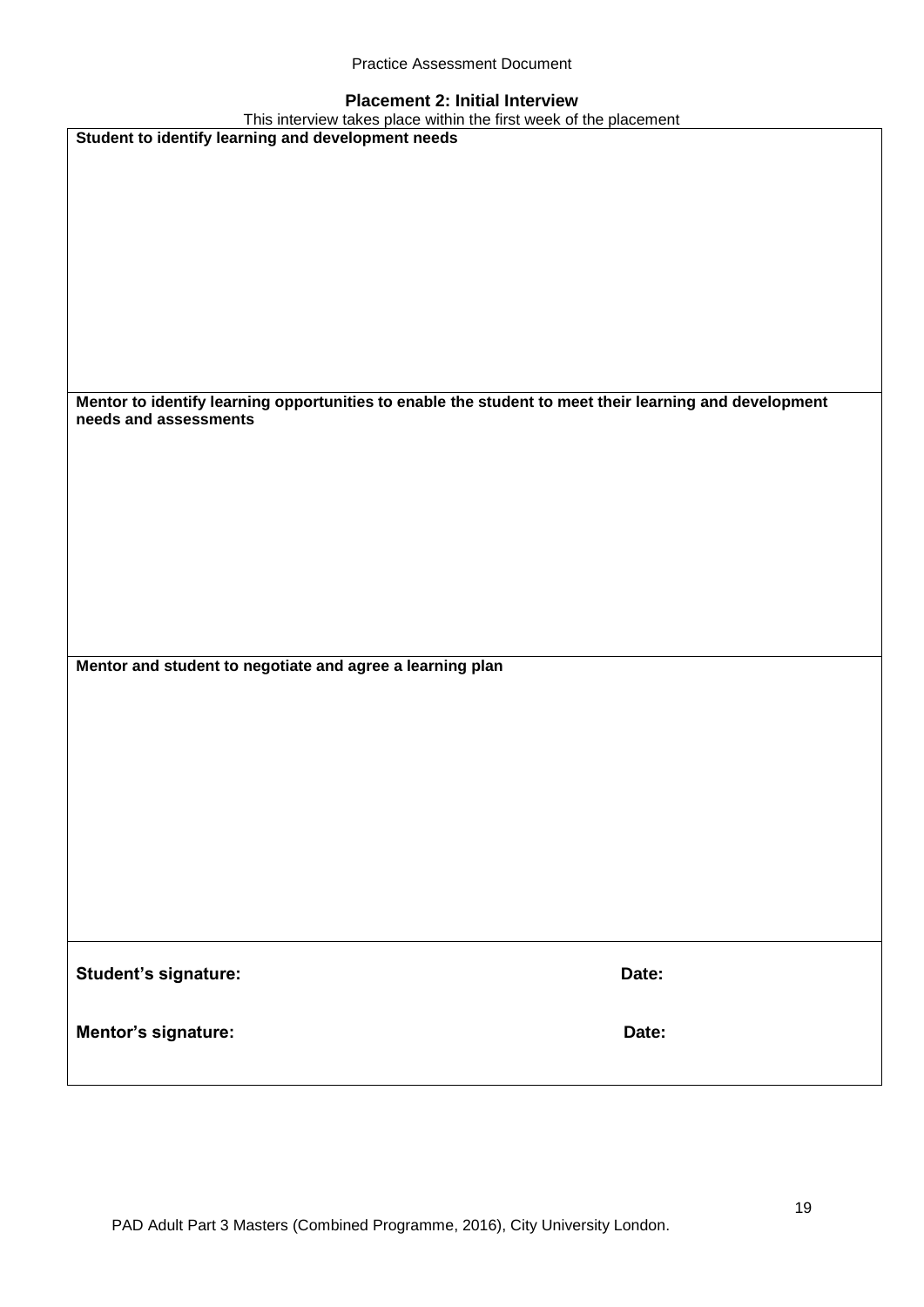#### **Professional Values in Practice**

You are required to demonstrate high standards of professional conduct at all times during your placements. As a student you should work within legal frameworks, and be able to articulate the underpinning values of the *NMC Code of professional conduct: standards for conduct, performance and ethics (2010).* Professional values expectations are reflected in the statements below.

## **A = Achieved, N A = Not Achieved (Refer to Grade Descriptors on page 6)**

| Professional attitude, behaviour and responsibility |              |              |                          |                  |
|-----------------------------------------------------|--------------|--------------|--------------------------|------------------|
|                                                     | Mid-         | <b>Final</b> |                          | <b>Final</b>     |
| 1. The student maintains                            | <b>Point</b> |              | <b>Evidence/Comments</b> | <b>Sign/Date</b> |
| confidentiality in                                  |              |              |                          |                  |
| accordance with the NMC                             |              |              |                          |                  |
| code and recognises                                 |              |              |                          |                  |
| limits to confidentiality for                       |              |              |                          |                  |
| example public interest                             |              |              |                          |                  |
| and protection from harm.                           |              |              |                          |                  |
| 2. The student is non-                              |              |              |                          |                  |
| judgemental, respectful                             |              |              |                          |                  |
| and courteous at all times                          |              |              |                          |                  |
| when interacting with<br>patients/service users and |              |              |                          |                  |
| all colleagues.                                     |              |              |                          |                  |
|                                                     |              |              |                          |                  |
| 3. The student maintains<br>an appropriate          |              |              |                          |                  |
| professional attitude                               |              |              |                          |                  |
| regarding punctuality and                           |              |              |                          |                  |
| communicates                                        |              |              |                          |                  |
| appropriately if unable to                          |              |              |                          |                  |
| attend placement.<br>4. The student's personal      |              |              |                          |                  |
| presentation and dress                              |              |              |                          |                  |
| code is in accordance                               |              |              |                          |                  |
| with the organisation's                             |              |              |                          |                  |
| uniform policy.                                     |              |              |                          |                  |
| 5. The student acts as a                            |              |              |                          |                  |
| role model in promoting a                           |              |              |                          |                  |
| professional image.                                 |              |              |                          |                  |
| 6. The student is                                   |              |              |                          |                  |
| proactive in promoting                              |              |              |                          |                  |
| and maintaining the                                 |              |              |                          |                  |
| person's privacy and                                |              |              |                          |                  |
| dignity.                                            |              |              |                          |                  |
| 7. The student                                      |              |              |                          |                  |
| demonstrates openness,                              |              |              |                          |                  |
| trustworthiness and                                 |              |              |                          |                  |
| integrity                                           |              |              |                          |                  |
|                                                     |              |              |                          |                  |

**At the Mid-Point Interview, the Professional Values assessment is signed and dated at the end of the Mid-Point Interview. At the Final Interview signed and dated here.**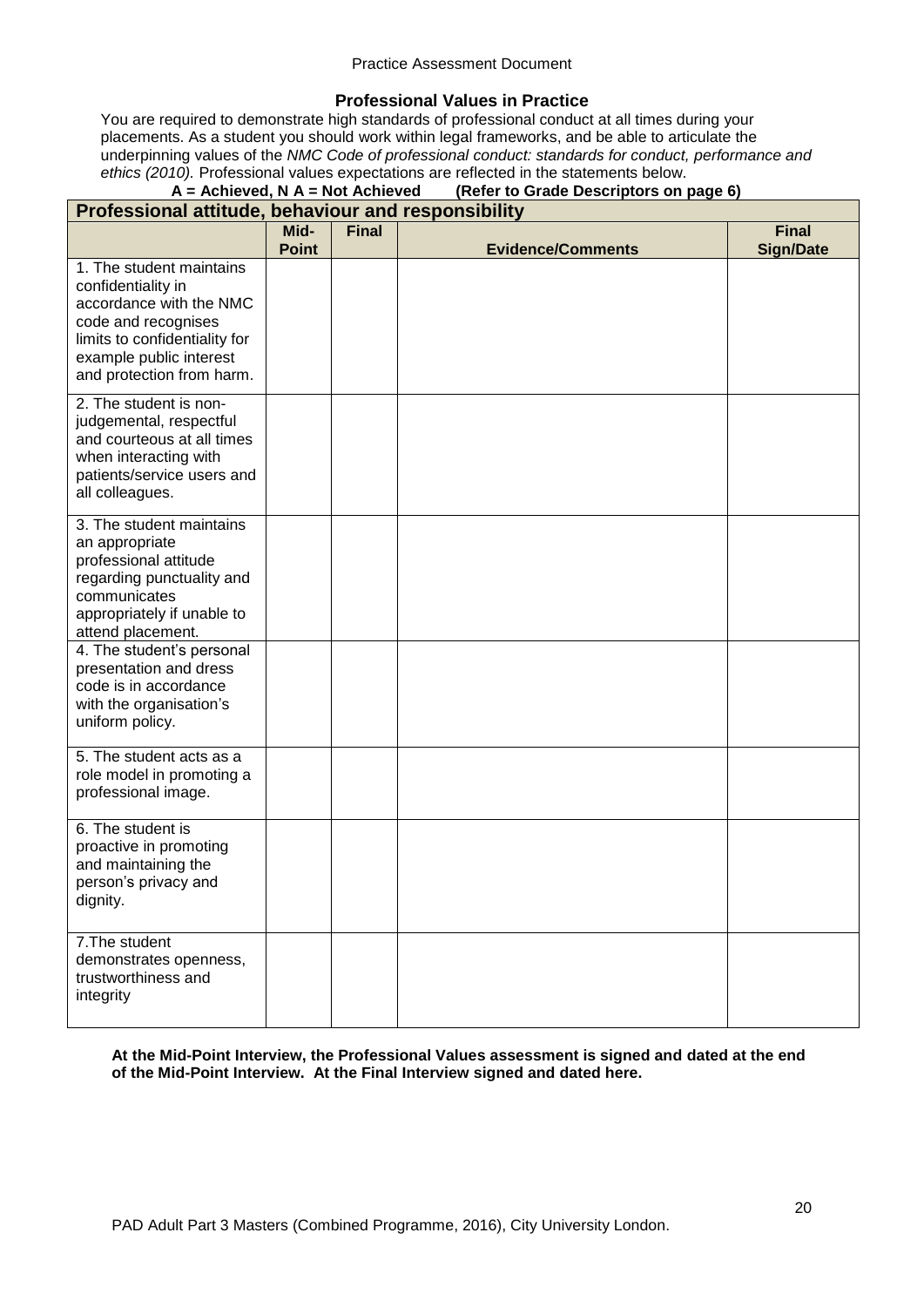|                                                                                                                                                                                                                                                                                                    | Mid-<br><b>Point</b> | <b>Final</b> | <b>Evidence/Comments</b> | <b>Final</b><br><b>Sign/Date</b> |
|----------------------------------------------------------------------------------------------------------------------------------------------------------------------------------------------------------------------------------------------------------------------------------------------------|----------------------|--------------|--------------------------|----------------------------------|
| 8. The student makes<br>consistent effort to<br>engage in and reflect on<br>the requisite standards of<br>evidence based care and<br>learning to enhance care<br>and their own professional<br>development.                                                                                        |                      |              |                          |                                  |
| Safe and compassionate care                                                                                                                                                                                                                                                                        |                      |              |                          |                                  |
| 9. The student is<br>attentive, kind,<br>compassionate and<br>sensitive to the needs of<br>others.                                                                                                                                                                                                 |                      |              |                          |                                  |
| 10. The student maintains<br>consistent person-centred<br>practice and empowers<br>people to meet their own<br>needs and make choices.                                                                                                                                                             |                      |              |                          |                                  |
| 11. The student reports<br>any concerns to the<br>appropriate professional<br>member of staff when<br>appropriate e.g.<br>safeguarding.                                                                                                                                                            |                      |              |                          |                                  |
| 12. The student<br>demonstrates the<br>potential to lead and work<br>autonomously and to<br>listen and seek clarity<br>where appropriate.                                                                                                                                                          |                      |              |                          |                                  |
| 13. The student is self-<br>aware and self-confident<br>and is able to work within<br>the limitations of own<br>knowledge, skills and<br>professional boundaries<br>and to take appropriate<br>action.                                                                                             |                      |              |                          |                                  |
| 14. The student manages<br>appropriate and<br>constructive relationships<br>with the multidisciplinary<br>team, patients/service<br>users, families and other<br>carers, with the intent of<br>building professional,<br>caring relationships<br>ensuring that decisions<br>about care are shared. |                      |              |                          |                                  |

**By the end of placement, not achieved must trigger an Action Plan at the time of assessment and should be documented. The Action Plan template can be found on Page 62.**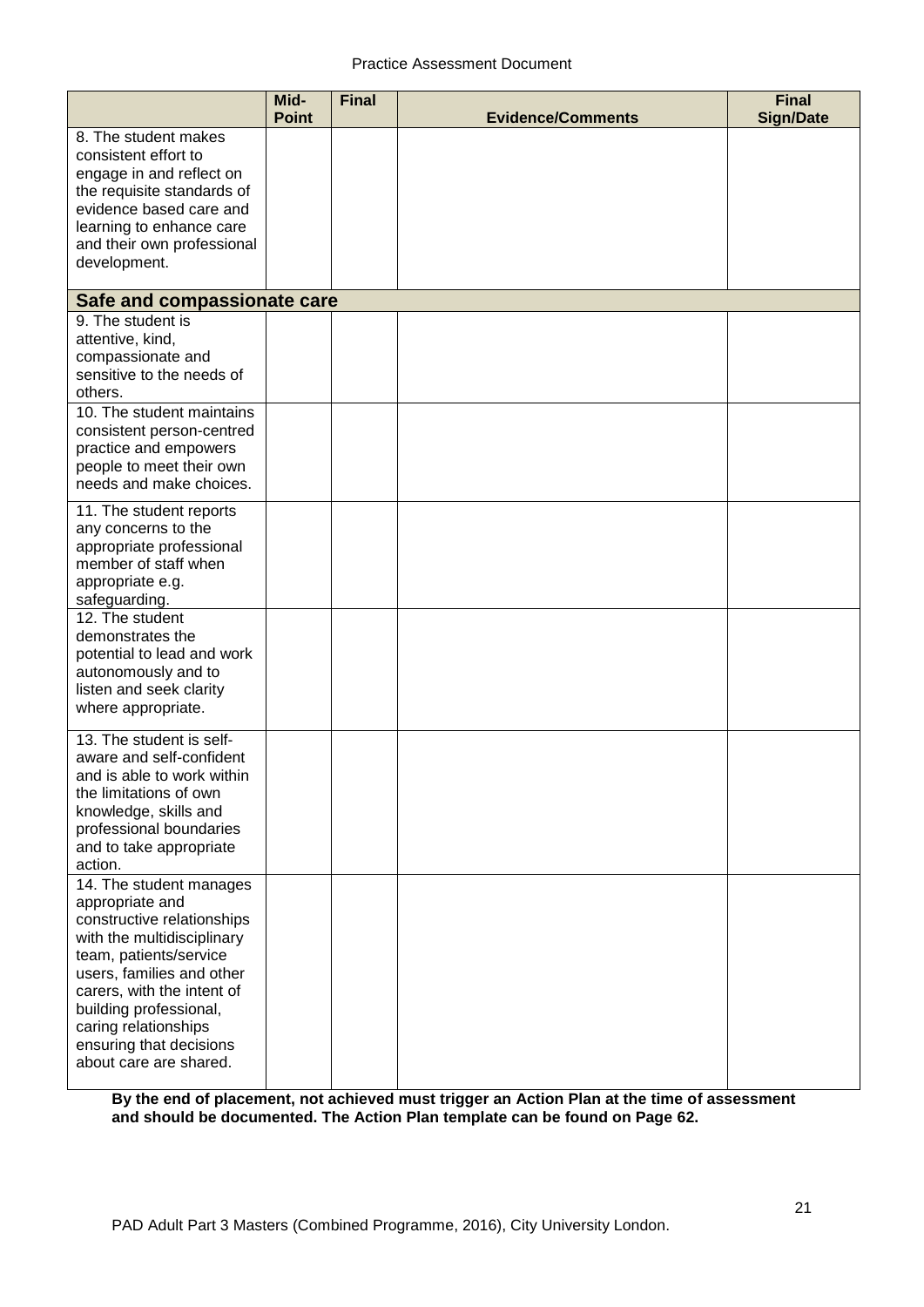#### **Placement 2: Mid-Point Interview**

| This interview takes place half way through the placement                                                         |  |  |
|-------------------------------------------------------------------------------------------------------------------|--|--|
| Student's self-assessment/reflection on progress                                                                  |  |  |
| Reflect on your overall progression, referring to your personal learning needs, professional values and essential |  |  |
| skills. Identify your strengths and document areas for development.                                               |  |  |
|                                                                                                                   |  |  |
|                                                                                                                   |  |  |
|                                                                                                                   |  |  |
|                                                                                                                   |  |  |
|                                                                                                                   |  |  |
|                                                                                                                   |  |  |
|                                                                                                                   |  |  |
|                                                                                                                   |  |  |
|                                                                                                                   |  |  |
|                                                                                                                   |  |  |
|                                                                                                                   |  |  |
|                                                                                                                   |  |  |
|                                                                                                                   |  |  |
|                                                                                                                   |  |  |
|                                                                                                                   |  |  |
|                                                                                                                   |  |  |
|                                                                                                                   |  |  |
|                                                                                                                   |  |  |
|                                                                                                                   |  |  |
|                                                                                                                   |  |  |
|                                                                                                                   |  |  |
|                                                                                                                   |  |  |
| <b>Mentor's comments</b>                                                                                          |  |  |
| Discuss with the student their self-assessment and comment on their progress using the assessment descriptors     |  |  |
|                                                                                                                   |  |  |
| below, detailing evidence used to come to your decision.                                                          |  |  |
|                                                                                                                   |  |  |
| Knowledge and Understanding:                                                                                      |  |  |
|                                                                                                                   |  |  |
|                                                                                                                   |  |  |
|                                                                                                                   |  |  |
|                                                                                                                   |  |  |
|                                                                                                                   |  |  |
|                                                                                                                   |  |  |
|                                                                                                                   |  |  |
|                                                                                                                   |  |  |
| <b>Professional Attitude:</b>                                                                                     |  |  |
|                                                                                                                   |  |  |
|                                                                                                                   |  |  |
|                                                                                                                   |  |  |
|                                                                                                                   |  |  |
|                                                                                                                   |  |  |
|                                                                                                                   |  |  |
|                                                                                                                   |  |  |
|                                                                                                                   |  |  |
| <b>Participation in Care and Practical Skill:</b>                                                                 |  |  |
|                                                                                                                   |  |  |
|                                                                                                                   |  |  |
|                                                                                                                   |  |  |
|                                                                                                                   |  |  |
|                                                                                                                   |  |  |
|                                                                                                                   |  |  |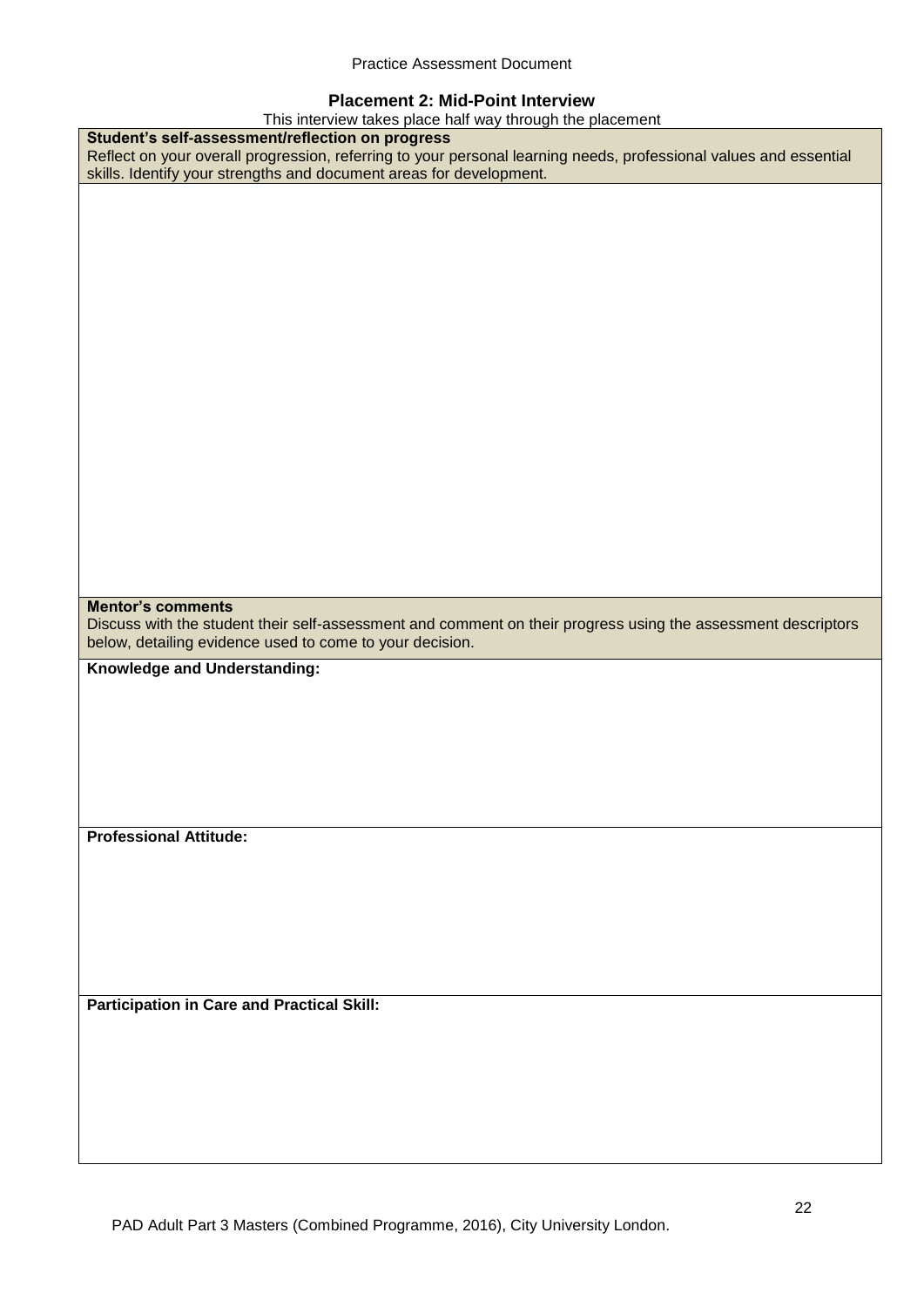# **Placement 2: Mid-Point Interview Ongoing learning and development needs**

To be agreed between Mentor and Student – sign and date all entries below

| To be agreed between Mentor and Student – sign and date all entries below                                 |                                             |  |
|-----------------------------------------------------------------------------------------------------------|---------------------------------------------|--|
| Identify learning and development needs                                                                   | Identify the learning opportunities/support |  |
| Refer to progress in achieving personal learning needs,                                                   | to enable the student to meet their needs   |  |
| professional values and essential skills.                                                                 |                                             |  |
|                                                                                                           |                                             |  |
|                                                                                                           |                                             |  |
|                                                                                                           |                                             |  |
|                                                                                                           |                                             |  |
|                                                                                                           |                                             |  |
|                                                                                                           |                                             |  |
|                                                                                                           |                                             |  |
|                                                                                                           |                                             |  |
|                                                                                                           |                                             |  |
|                                                                                                           |                                             |  |
|                                                                                                           |                                             |  |
|                                                                                                           |                                             |  |
|                                                                                                           |                                             |  |
|                                                                                                           |                                             |  |
|                                                                                                           |                                             |  |
|                                                                                                           |                                             |  |
|                                                                                                           |                                             |  |
|                                                                                                           |                                             |  |
|                                                                                                           |                                             |  |
|                                                                                                           |                                             |  |
|                                                                                                           |                                             |  |
|                                                                                                           |                                             |  |
|                                                                                                           |                                             |  |
|                                                                                                           |                                             |  |
|                                                                                                           |                                             |  |
|                                                                                                           |                                             |  |
|                                                                                                           |                                             |  |
|                                                                                                           |                                             |  |
|                                                                                                           |                                             |  |
|                                                                                                           |                                             |  |
|                                                                                                           |                                             |  |
|                                                                                                           |                                             |  |
|                                                                                                           |                                             |  |
|                                                                                                           |                                             |  |
|                                                                                                           |                                             |  |
|                                                                                                           |                                             |  |
|                                                                                                           |                                             |  |
|                                                                                                           |                                             |  |
|                                                                                                           |                                             |  |
|                                                                                                           |                                             |  |
|                                                                                                           |                                             |  |
|                                                                                                           |                                             |  |
|                                                                                                           |                                             |  |
| <b>Review Date:</b>                                                                                       |                                             |  |
|                                                                                                           | Sign when reviewed:                         |  |
|                                                                                                           |                                             |  |
| <b>Student's Signature:</b>                                                                               | Date:                                       |  |
|                                                                                                           |                                             |  |
| <b>Mentor's Signature:</b>                                                                                | Date:                                       |  |
|                                                                                                           |                                             |  |
| Any outstanding learning and development needs are to be discussed and documented at the final interview. |                                             |  |

**If specific concerns have been raised about the student's performance this should trigger an Action Plan at the time of assessment and should be documented. The Action Plan template can be found on Page 90.**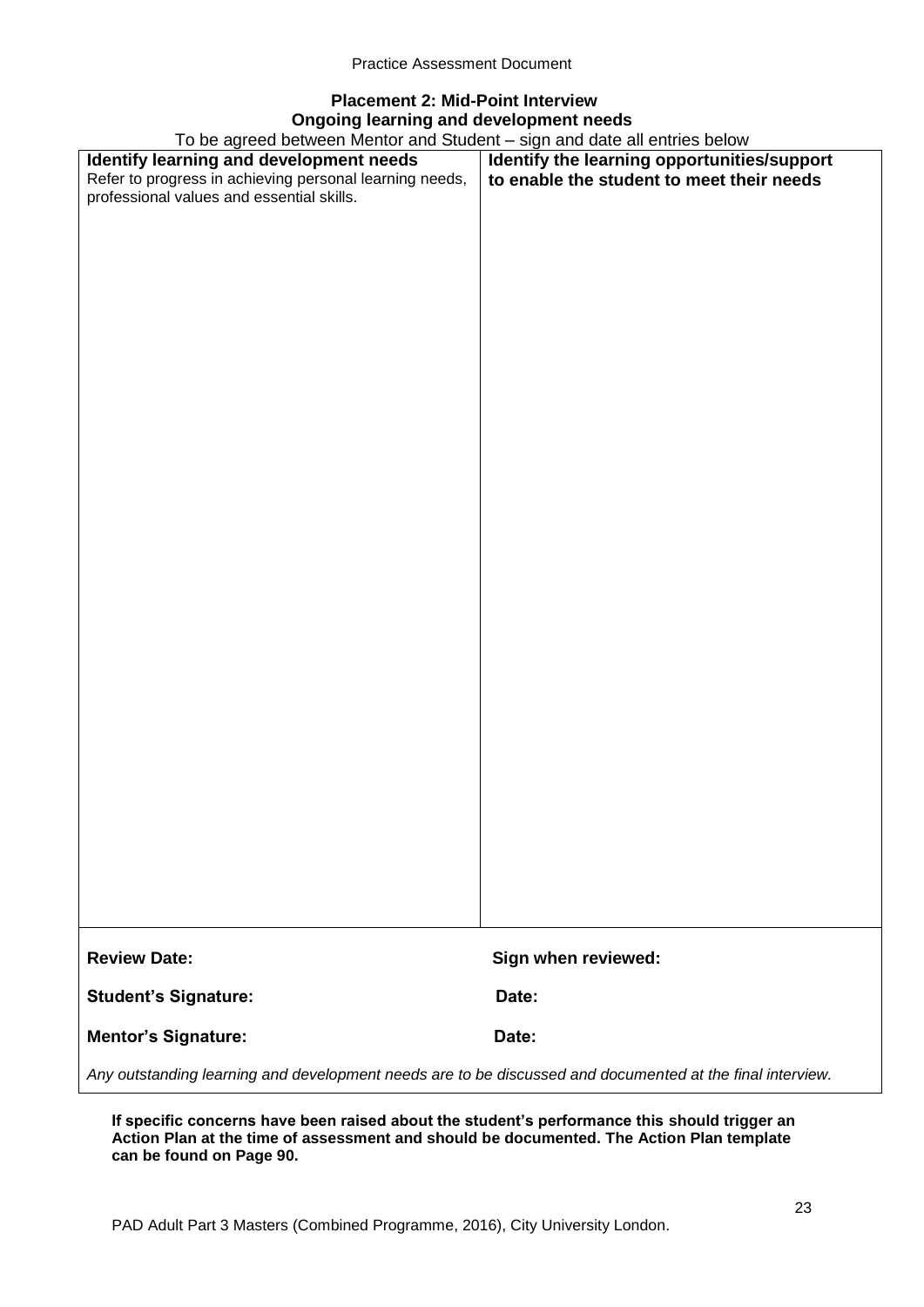#### **Placement 2: Final Interview**

This should take place towards the end of the placement

| This should take place towards the end of the placement                                                           |
|-------------------------------------------------------------------------------------------------------------------|
| Student's self-assessment/reflection on progress                                                                  |
| Reflect on your overall progression, referring to your personal learning needs, professional values and essential |
| skills. Identify your strengths and document areas for development.                                               |
|                                                                                                                   |
|                                                                                                                   |
|                                                                                                                   |
|                                                                                                                   |
|                                                                                                                   |
|                                                                                                                   |
|                                                                                                                   |
|                                                                                                                   |
|                                                                                                                   |
|                                                                                                                   |
|                                                                                                                   |
|                                                                                                                   |
|                                                                                                                   |
|                                                                                                                   |
|                                                                                                                   |
|                                                                                                                   |
|                                                                                                                   |
|                                                                                                                   |
|                                                                                                                   |
|                                                                                                                   |
|                                                                                                                   |
|                                                                                                                   |
|                                                                                                                   |
|                                                                                                                   |
| <b>Mentor's comments</b>                                                                                          |
| Discuss with the student their self-assessment and comment on their progress using the assessment descriptors     |
|                                                                                                                   |
|                                                                                                                   |
| below, detailing evidence used to come to your decision.                                                          |
| Knowledge and Understanding:                                                                                      |
|                                                                                                                   |
|                                                                                                                   |
|                                                                                                                   |
|                                                                                                                   |
|                                                                                                                   |
|                                                                                                                   |
|                                                                                                                   |
|                                                                                                                   |
|                                                                                                                   |
| <b>Professional Attitude:</b>                                                                                     |
|                                                                                                                   |
|                                                                                                                   |
|                                                                                                                   |
|                                                                                                                   |
|                                                                                                                   |
|                                                                                                                   |
|                                                                                                                   |
|                                                                                                                   |
|                                                                                                                   |
| <b>Participation in Care and Practical Skill:</b>                                                                 |
|                                                                                                                   |
|                                                                                                                   |
|                                                                                                                   |
|                                                                                                                   |
|                                                                                                                   |
|                                                                                                                   |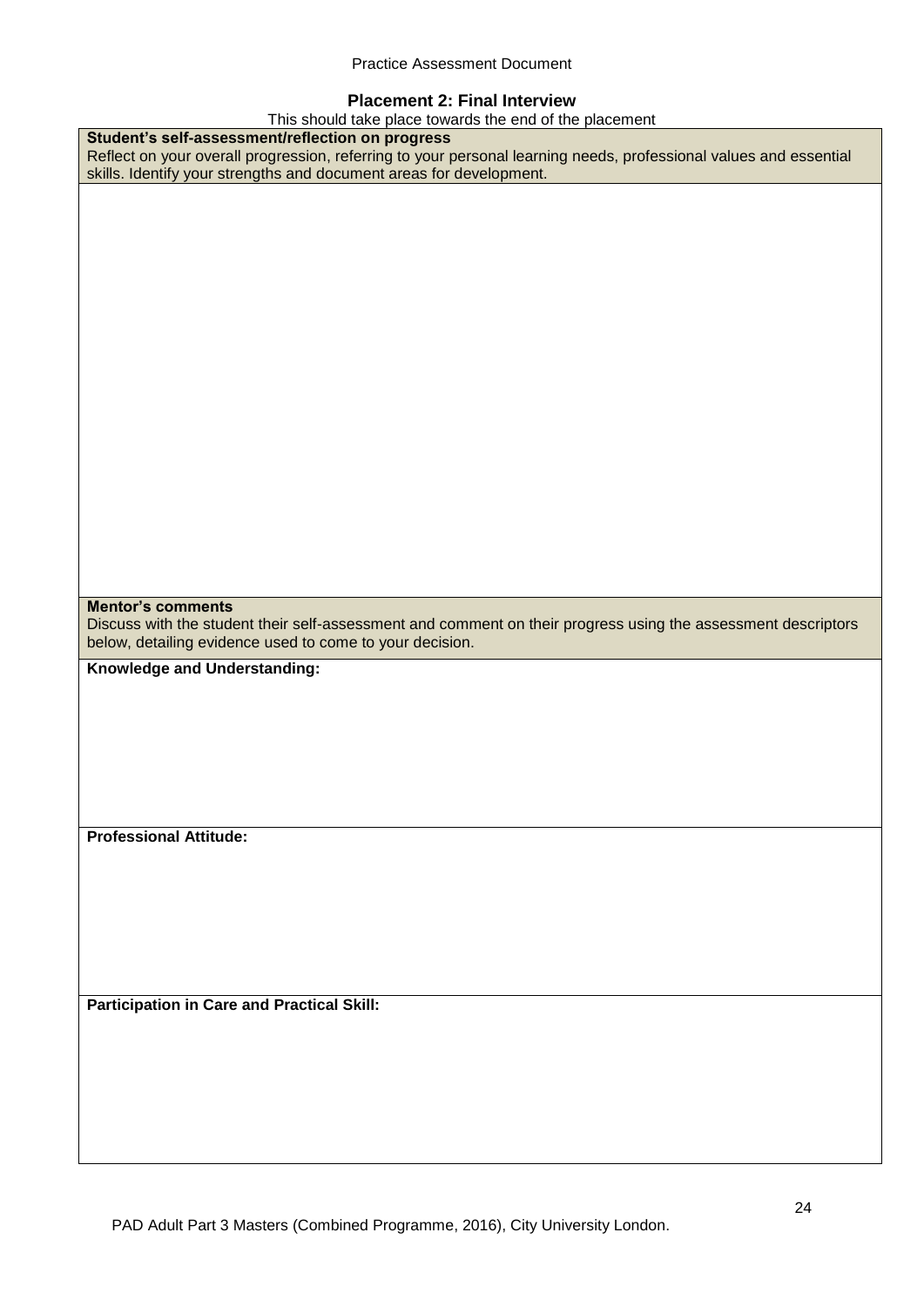#### **Learning and Development Needs**

To be agreed between the Mentor and Student

| the next placement                                                                                         | Review learning and development needs identified at the Mid-Point Interview and those to take forward to |             |
|------------------------------------------------------------------------------------------------------------|----------------------------------------------------------------------------------------------------------|-------------|
|                                                                                                            |                                                                                                          |             |
|                                                                                                            |                                                                                                          |             |
| Was an Action Plan required to support the student?                                                        | YES / NO                                                                                                 |             |
|                                                                                                            |                                                                                                          |             |
| If Yes, was the Academic Representative informed?                                                          | YES / NO                                                                                                 |             |
| The Action Plan can be found on page 72                                                                    |                                                                                                          |             |
| Mentor's checklist for assessed documents                                                                  |                                                                                                          | <b>Tick</b> |
| I have signed the professional value statements the student has achieved in this area                      |                                                                                                          |             |
| I have signed the relevant skills the student has achieved in this area                                    |                                                                                                          |             |
| I have completed and signed the grading of practice document                                               |                                                                                                          |             |
| (where applicable)<br>The student and I have checked and signed the practice placement hours               |                                                                                                          |             |
| (depending on university requirements)<br>I have completed all the interview records and development plans |                                                                                                          |             |
| I have printed and signed my name on the List of Mentors/Supervisors Record                                |                                                                                                          |             |
| I have completed the Ongoing Achievement Record (OAR)                                                      |                                                                                                          |             |
| <b>Student's signature:</b>                                                                                | Date:                                                                                                    |             |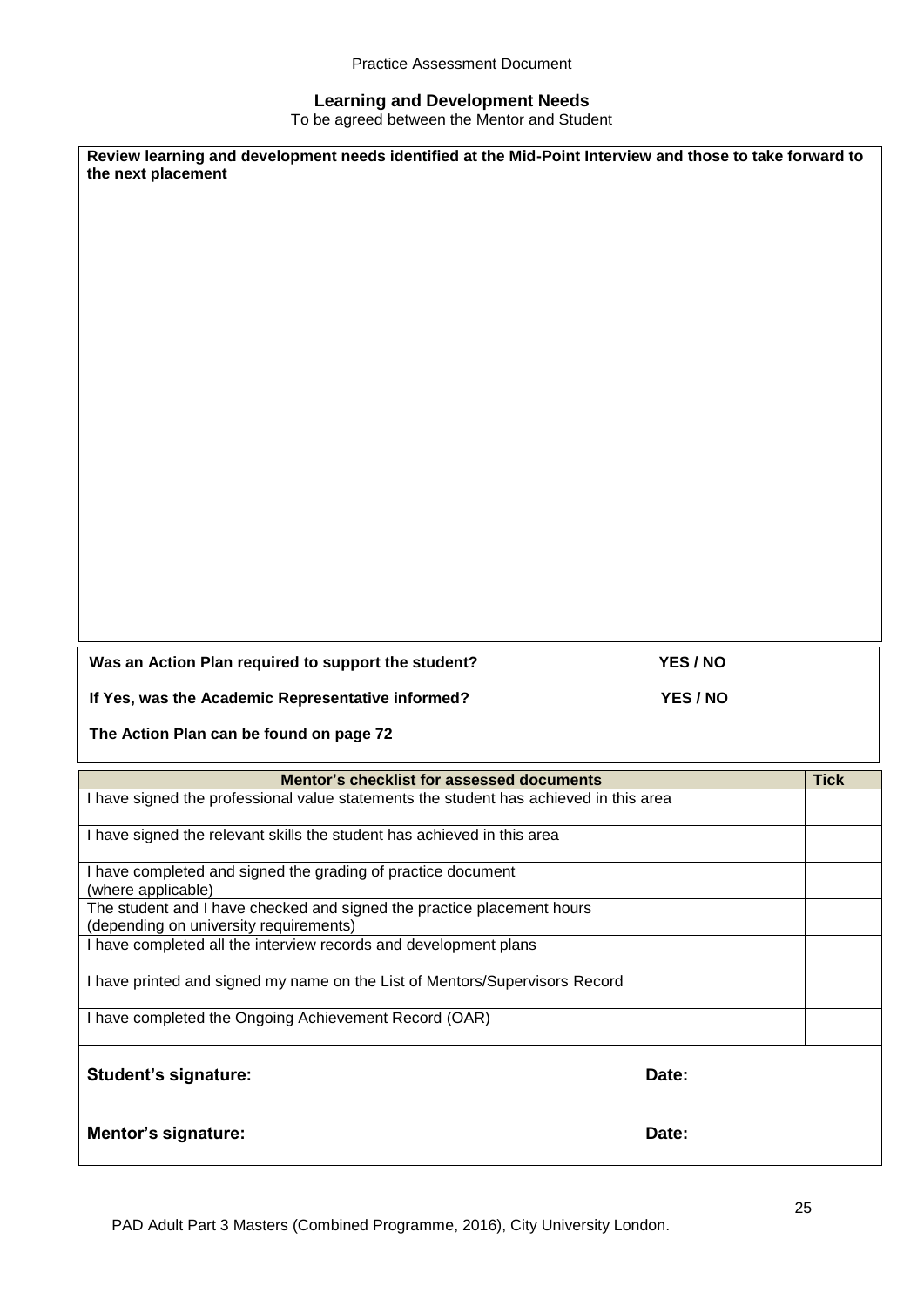# **Patient/Service User Feedback Form**

#### **Mentors should obtain consent from patients/service users who should feel able to decline to participate.**

We would like to hear your views about the way the student nurse has looked after you.

- Your feedback will help the student nurse's learning
- The feedback you give will not change the way you are looked after

| Tick if you are:                    | The Patient/Service User |                  | Carer/Relative |                  |                      |
|-------------------------------------|--------------------------|------------------|----------------|------------------|----------------------|
| How happy were                      | Very Happy               | Happy            | I'm not sure   | Unhappy          | Very<br>unhappy      |
| you with the way<br>the student     | $\hat{c}$                | $\ddot{\bullet}$ |                | $\sum_{i=1}^{n}$ | $\tilde{\mathbf{z}}$ |
| nurse                               |                          |                  |                |                  |                      |
| cared for you?                      |                          |                  |                |                  |                      |
| listened to your<br>needs?          |                          |                  |                |                  |                      |
| understood the<br>way you felt?     |                          |                  |                |                  |                      |
| talked to you?                      |                          |                  |                |                  |                      |
| showed you<br>respect?              |                          |                  |                |                  |                      |
| What did the student nurse do well? |                          |                  |                |                  |                      |

# **What could the student nurse have done differently?**

| <b>Mentor Signature:</b> | Date: |
|--------------------------|-------|
|                          |       |

**Student Signature: Date:**

Thank you for your help *This form has been designed by Service Users*

PAD Adult Part 3 Masters (Combined Programme, 2016), City University London.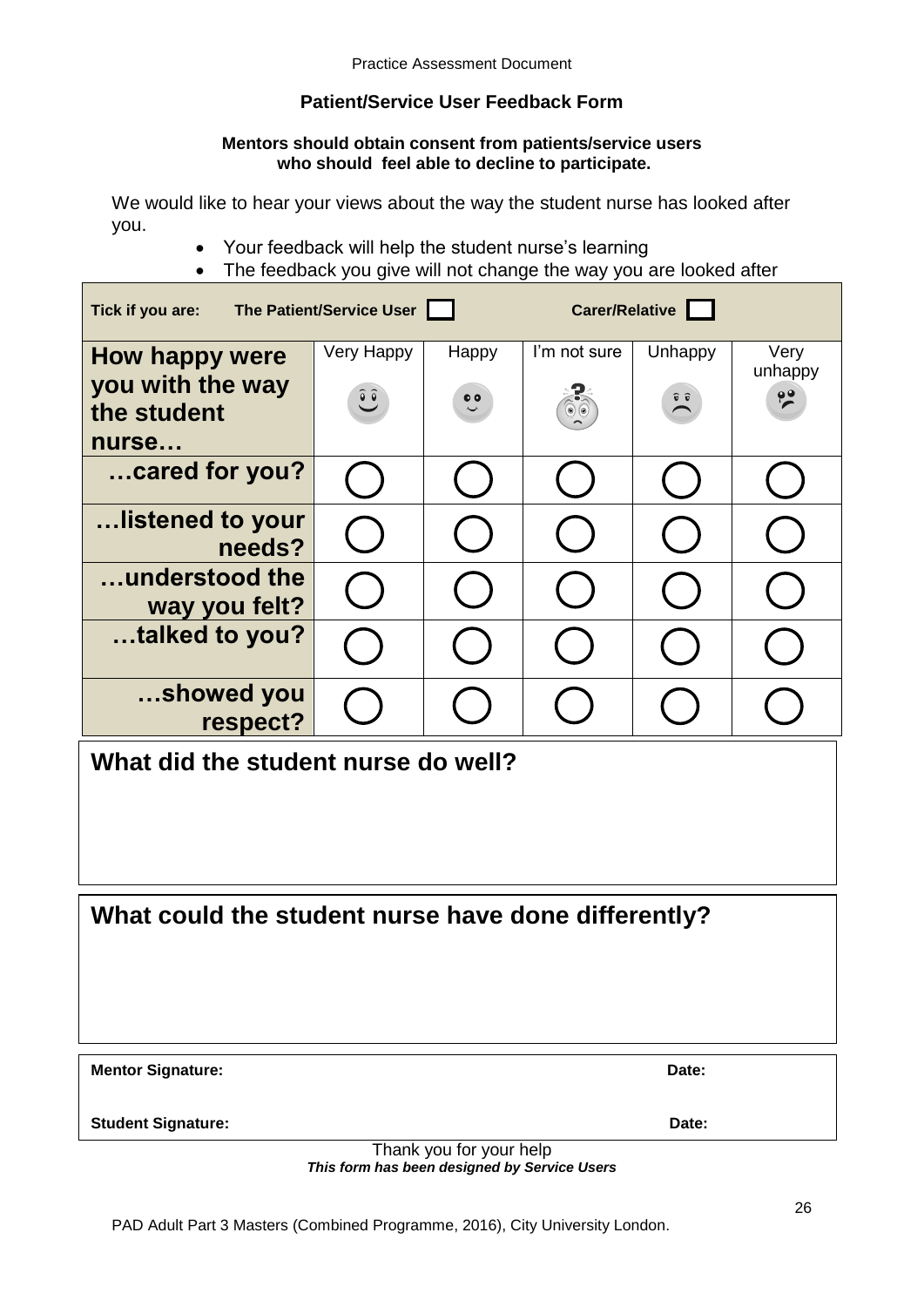#### **During your final placement mentors must be either a sign-off mentor or supported by a sign-off mentor Placement 3**

| <b>Placement Provider:</b><br>(e.g. Trust)                |                     |  |
|-----------------------------------------------------------|---------------------|--|
| <b>Name of Practice Area:</b>                             |                     |  |
| <b>Type of Experience:</b><br>(e.g. Community/Ward based) |                     |  |
| <b>Telephone/Email contacts:</b>                          |                     |  |
| Start Date End Date No. of Hours                          |                     |  |
|                                                           |                     |  |
| <b>Mentor/Co-Mentor/Supervisor Details:</b>               |                     |  |
| Name:                                                     | <b>Designation:</b> |  |
| Name:                                                     | Designation:        |  |
| <b>Other Practice Staff/Key Contacts:</b>                 |                     |  |
| Name:                                                     | <b>Designation:</b> |  |
|                                                           |                     |  |

**Academic Contact Details:** (e.g. Link Lecturer)

**Name: Designation:**

**Name: Designation:** 

**I have seen and discussed the purpose of the student's Ongoing Achievement Record**

**Mentor's signature:** Date: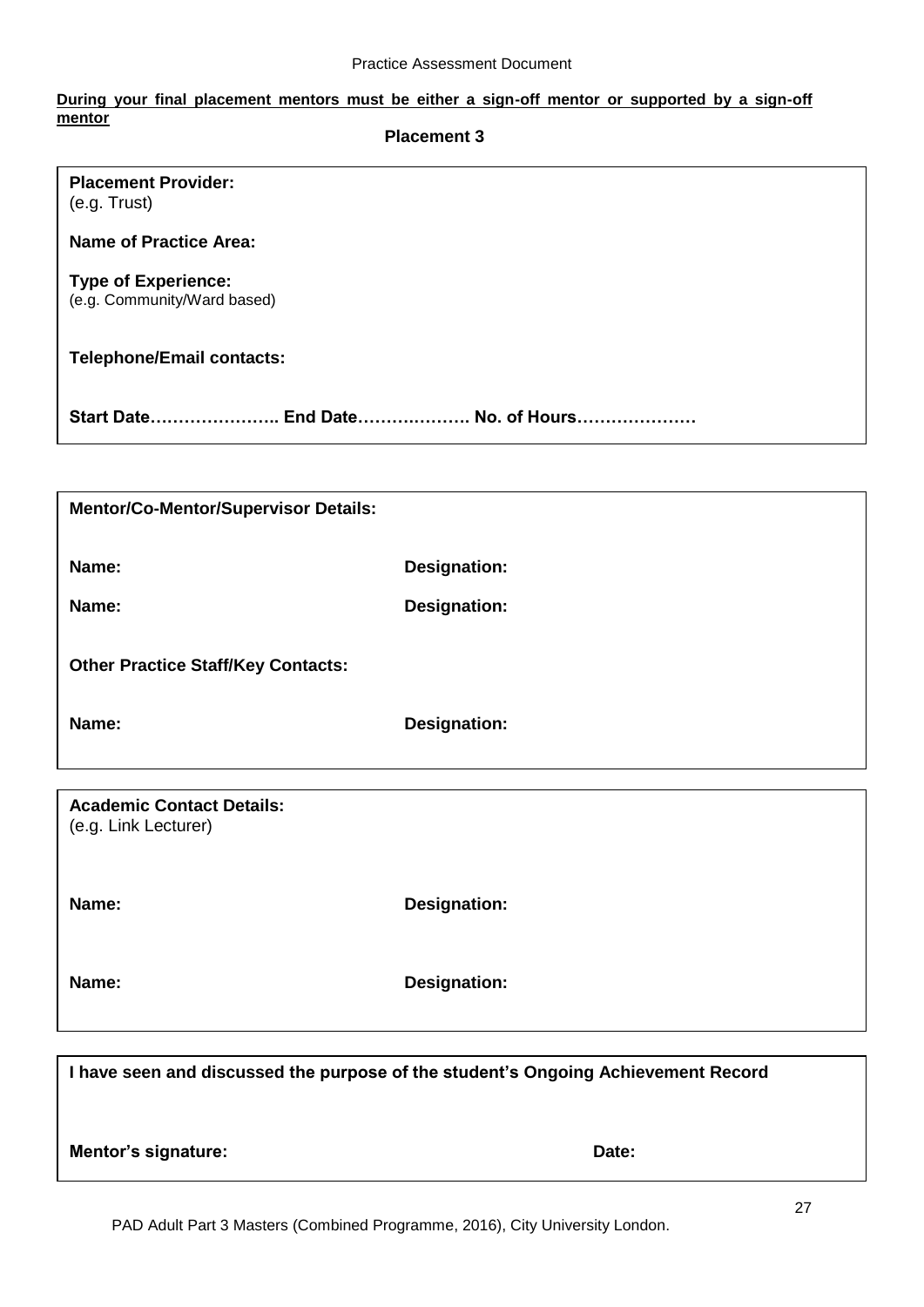|  |  | <b>Placement 3: Orientation</b> |
|--|--|---------------------------------|
|--|--|---------------------------------|

|                                                                                                                                                                                         | Sign/Date (Student) | Sign/Date (Mentor) |
|-----------------------------------------------------------------------------------------------------------------------------------------------------------------------------------------|---------------------|--------------------|
| Placement Provider induction/update complete, if<br>applicable                                                                                                                          |                     |                    |
| The following criteria need to be met within the first day in placement                                                                                                                 |                     |                    |
| A general orientation to the health and social care<br>placement setting has been undertaken                                                                                            |                     |                    |
| The local fire procedures have been explained<br>Tel                                                                                                                                    |                     |                    |
| The student has been shown the:<br>fire alarms<br>fire exits<br>fire extinguishers<br>$\bullet$                                                                                         |                     |                    |
| Resuscitation policy and procedures have been<br>explained<br>Tel:                                                                                                                      |                     |                    |
| Resuscitation equipment has been shown and<br>explained                                                                                                                                 |                     |                    |
| The student knows how to summon help in the event<br>of an emergency                                                                                                                    |                     |                    |
| The student is aware of where to find local policies<br>health and safety<br>incident reporting procedures<br>infection control<br>handling of messages and enquiries<br>other policies |                     |                    |
| The student has been made aware of information<br>governance requirements                                                                                                               |                     |                    |
| The shift times, meal times and reporting sick policies<br>have been explained.                                                                                                         |                     |                    |
| Policy regarding safeguarding has been explained                                                                                                                                        |                     |                    |
| Lone working policy has been explained (if applicable)                                                                                                                                  |                     |                    |
| Risk assessments/reasonable adjustments relating to<br>disability/learning/pregnancy needs have been<br>discussed (where disclosed)                                                     |                     |                    |
| The following criteria need to be met prior to use                                                                                                                                      |                     |                    |
| The student has been shown and given a<br>demonstration of the moving and handling equipment<br>used in the clinical area                                                               |                     |                    |
| The student has been shown and given a<br>demonstration of the medical devices used in the<br>clinical area                                                                             |                     |                    |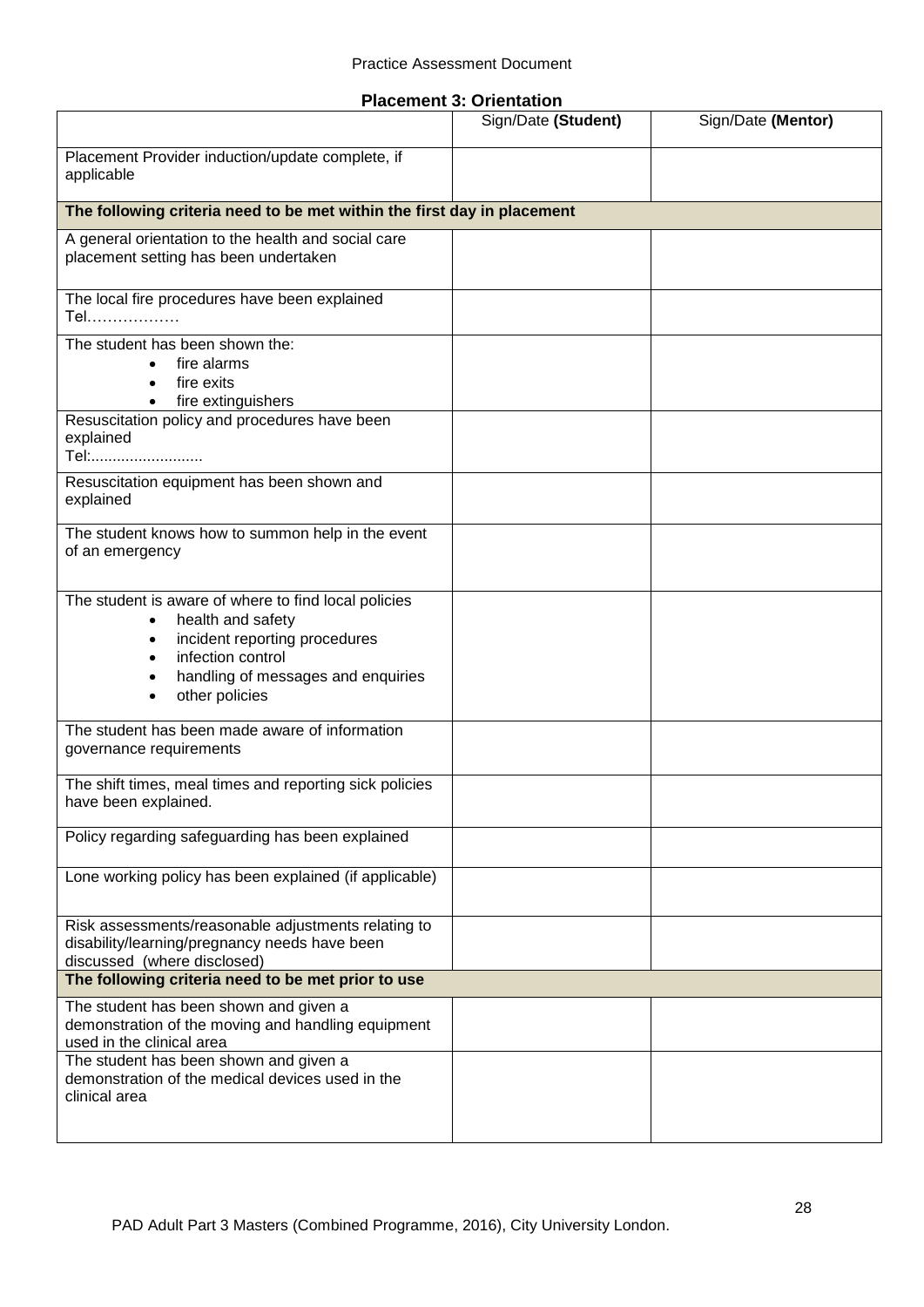| <b>Practice Assessment Document</b> |  |
|-------------------------------------|--|
|-------------------------------------|--|

#### **Placement 3: Initial Interview**

| This interview takes place within the first week of the placement                                                               |       |
|---------------------------------------------------------------------------------------------------------------------------------|-------|
| Student to identify learning and development needs                                                                              |       |
|                                                                                                                                 |       |
|                                                                                                                                 |       |
|                                                                                                                                 |       |
|                                                                                                                                 |       |
|                                                                                                                                 |       |
|                                                                                                                                 |       |
|                                                                                                                                 |       |
|                                                                                                                                 |       |
|                                                                                                                                 |       |
|                                                                                                                                 |       |
|                                                                                                                                 |       |
|                                                                                                                                 |       |
|                                                                                                                                 |       |
|                                                                                                                                 |       |
| Mentor to identify learning opportunities to enable the student to meet their learning and development<br>needs and assessments |       |
|                                                                                                                                 |       |
|                                                                                                                                 |       |
|                                                                                                                                 |       |
|                                                                                                                                 |       |
|                                                                                                                                 |       |
|                                                                                                                                 |       |
|                                                                                                                                 |       |
|                                                                                                                                 |       |
|                                                                                                                                 |       |
|                                                                                                                                 |       |
|                                                                                                                                 |       |
|                                                                                                                                 |       |
|                                                                                                                                 |       |
| Mentor and student to negotiate and agree a learning plan                                                                       |       |
|                                                                                                                                 |       |
|                                                                                                                                 |       |
|                                                                                                                                 |       |
|                                                                                                                                 |       |
|                                                                                                                                 |       |
|                                                                                                                                 |       |
|                                                                                                                                 |       |
|                                                                                                                                 |       |
|                                                                                                                                 |       |
|                                                                                                                                 |       |
|                                                                                                                                 |       |
|                                                                                                                                 |       |
|                                                                                                                                 |       |
|                                                                                                                                 |       |
|                                                                                                                                 |       |
|                                                                                                                                 |       |
| Student's signature:                                                                                                            | Date: |
|                                                                                                                                 |       |
|                                                                                                                                 |       |
|                                                                                                                                 | Date: |
| Mentor's signature:                                                                                                             |       |
|                                                                                                                                 |       |
|                                                                                                                                 |       |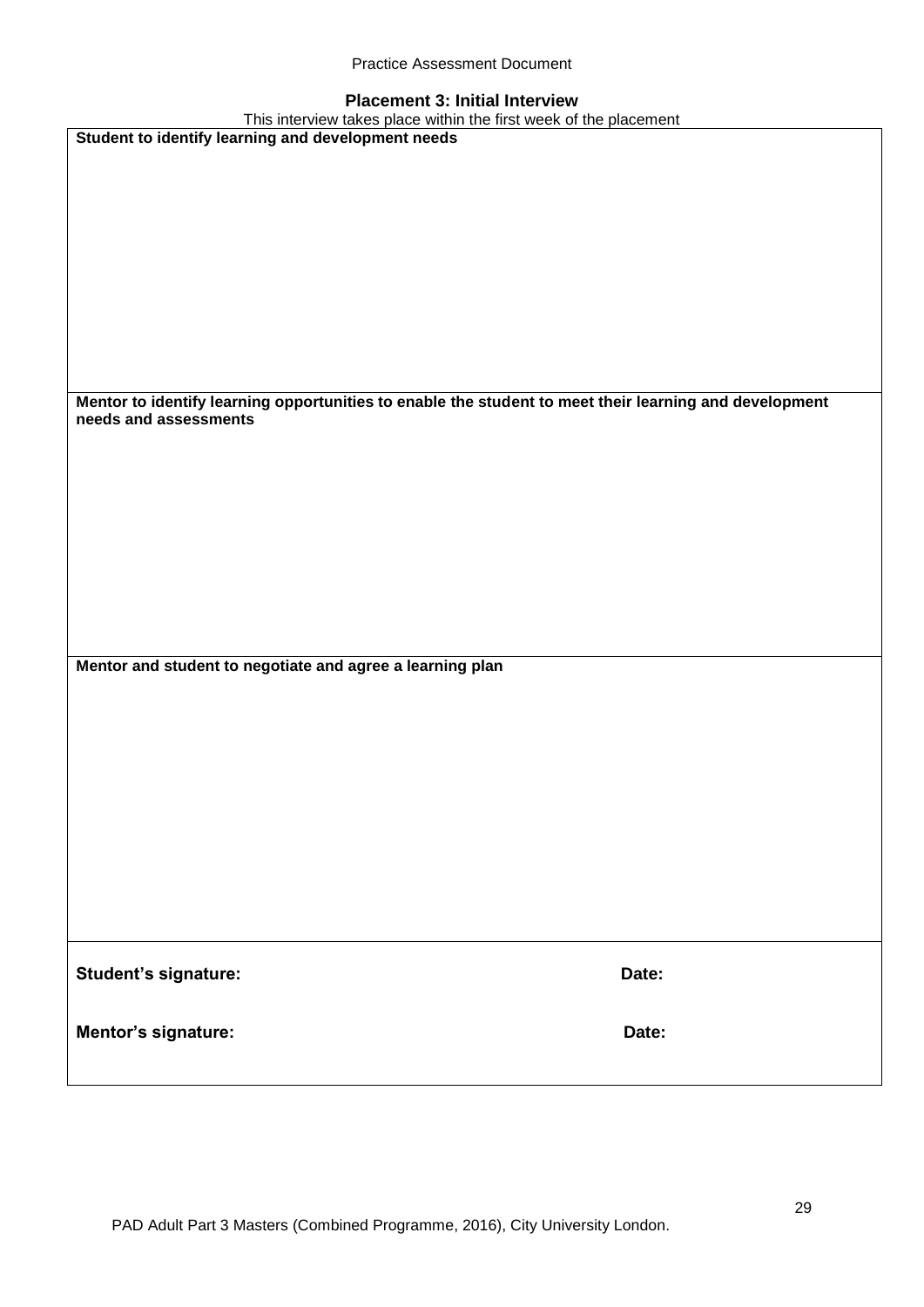#### **Professional Values in Practice**

You are required to demonstrate high standards of professional conduct at all times during your placements. As a student you should work within legal frameworks, and be able to articulate the underpinning values of the *NMC Code of professional conduct: standards for conduct, performance and ethics (2010).* Professional values expectations are reflected in the statements below.

# **A = Achieved, N A = Not Achieved (Refer to Grade Descriptors on page 6)**

| Professional attitude, behaviour and responsibility                                                                                                                                       |                      |              |                          |                                  |
|-------------------------------------------------------------------------------------------------------------------------------------------------------------------------------------------|----------------------|--------------|--------------------------|----------------------------------|
|                                                                                                                                                                                           | Mid-<br><b>Point</b> | <b>Final</b> | <b>Evidence/Comments</b> | <b>Final</b><br><b>Sign/Date</b> |
| 1. The student maintains<br>confidentiality in<br>accordance with the NMC<br>code and recognises<br>limits to confidentiality for<br>example public interest<br>and protection from harm. |                      |              |                          |                                  |
| 2. The student is non-<br>judgemental, respectful<br>and courteous at all times<br>when interacting with<br>patients/service users and<br>all colleagues.                                 |                      |              |                          |                                  |
| 3. The student maintains<br>an appropriate<br>professional attitude<br>regarding punctuality and<br>communicates<br>appropriately if unable to<br>attend placement.                       |                      |              |                          |                                  |
| 4. The student's personal<br>presentation and dress<br>code is in accordance<br>with the organisation's<br>uniform policy.                                                                |                      |              |                          |                                  |
| 5. The student acts as a<br>role model in promoting a<br>professional image.                                                                                                              |                      |              |                          |                                  |
| 6. The student is<br>proactive in promoting<br>and maintaining the<br>person's privacy and<br>dignity.                                                                                    |                      |              |                          |                                  |
| 7. The student<br>demonstrates openness,<br>trustworthiness and<br>integrity                                                                                                              |                      |              |                          |                                  |

**At the Mid-Point Interview, the Professional Values assessment is signed and dated at the end of the Mid-Point Interview. At the Final Interview signed and dated here.**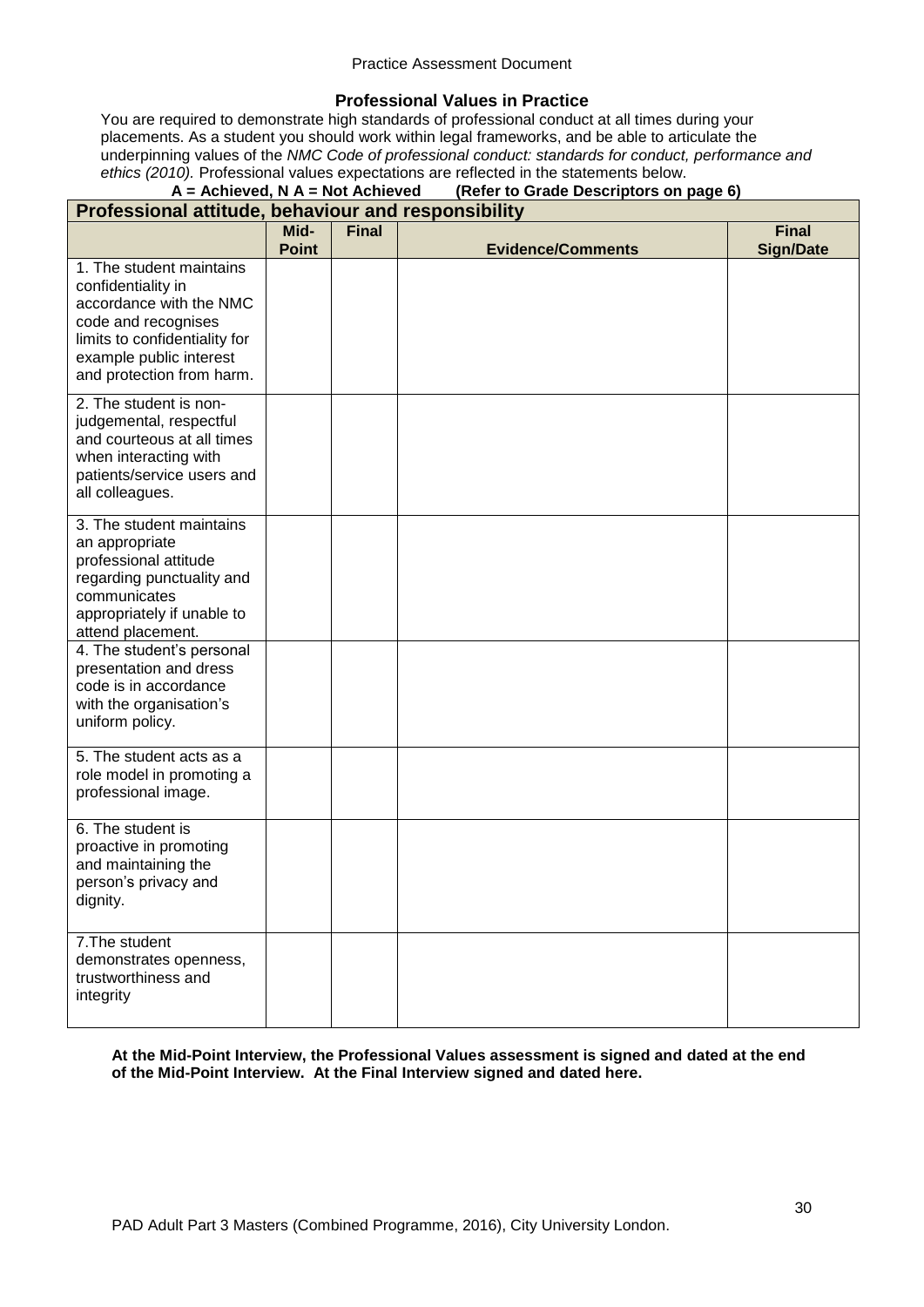|                                                                                                                                                                                                                                                                                                    | Mid-<br><b>Point</b> | <b>Final</b> | <b>Evidence/Comments</b> | <b>Final</b><br><b>Sign/Date</b> |
|----------------------------------------------------------------------------------------------------------------------------------------------------------------------------------------------------------------------------------------------------------------------------------------------------|----------------------|--------------|--------------------------|----------------------------------|
| 8. The student makes<br>consistent effort to<br>engage in and reflect on<br>the requisite standards of<br>evidence based care and<br>learning to enhance care<br>and their own professional<br>development.                                                                                        |                      |              |                          |                                  |
| Safe and compassionate care                                                                                                                                                                                                                                                                        |                      |              |                          |                                  |
| 9. The student is<br>attentive, kind,<br>compassionate and<br>sensitive to the needs of<br>others.                                                                                                                                                                                                 |                      |              |                          |                                  |
| 10. The student maintains<br>consistent person-centred<br>practice and empowers<br>people to meet their own<br>needs and make choices.                                                                                                                                                             |                      |              |                          |                                  |
| 11. The student reports<br>any concerns to the<br>appropriate professional<br>member of staff when<br>appropriate e.g.<br>safeguarding.                                                                                                                                                            |                      |              |                          |                                  |
| 12. The student<br>demonstrates the<br>potential to lead and work<br>autonomously and to<br>listen and seek clarity<br>where appropriate.                                                                                                                                                          |                      |              |                          |                                  |
| 13. The student is self-<br>aware and self-confident<br>and is able to work within<br>the limitations of own<br>knowledge, skills and<br>professional boundaries<br>and to take appropriate<br>action.                                                                                             |                      |              |                          |                                  |
| 14. The student manages<br>appropriate and<br>constructive relationships<br>with the multidisciplinary<br>team, patients/service<br>users, families and other<br>carers, with the intent of<br>building professional,<br>caring relationships<br>ensuring that decisions<br>about care are shared. |                      |              |                          |                                  |

**By the end of placement, not achieved must trigger an Action Plan at the time of assessment and should be documented. The Action Plan template can be found on Page 62.**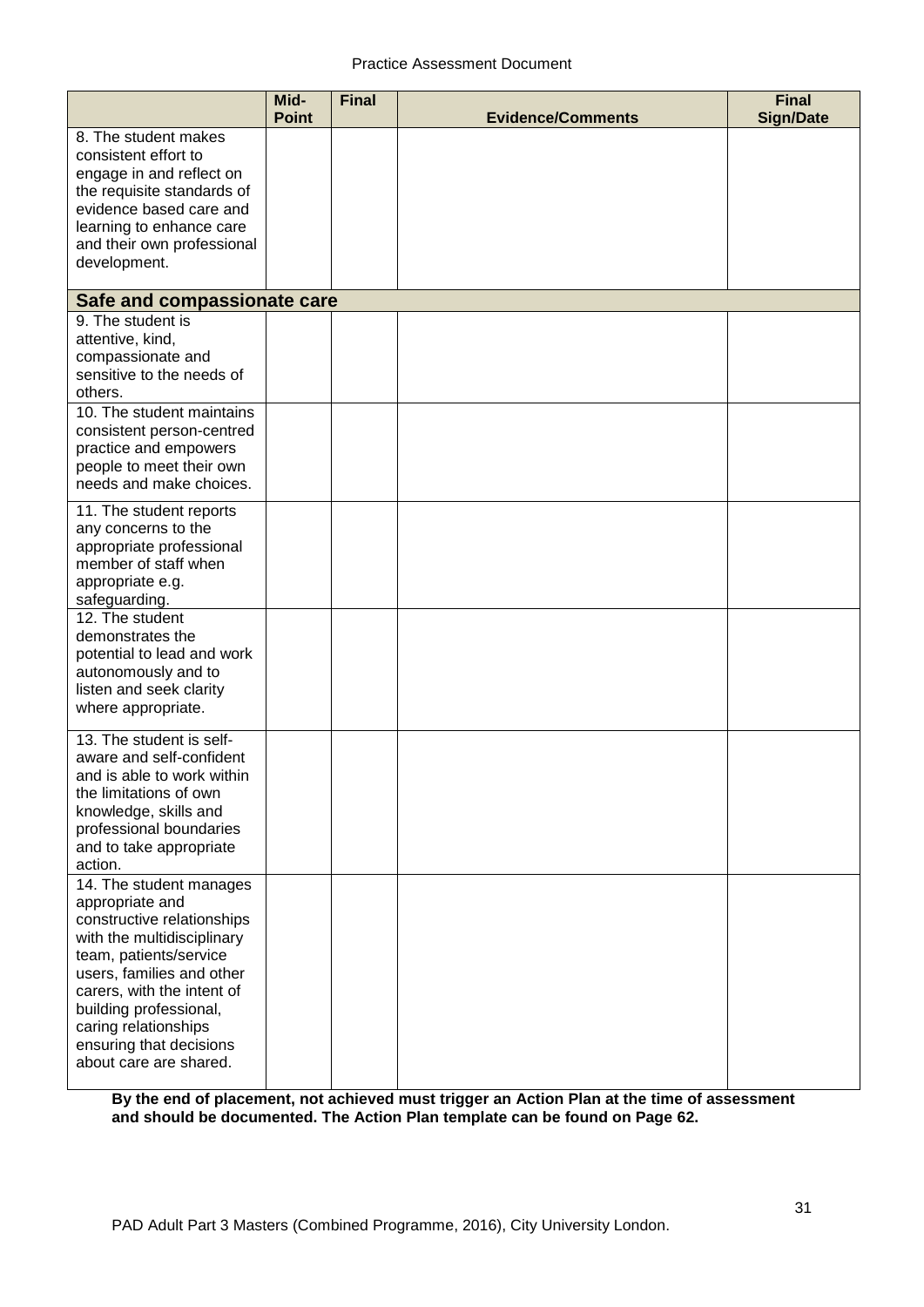#### **Placement 3: Mid-Point Interview**

| This interview takes place half way through the placement                                                         |
|-------------------------------------------------------------------------------------------------------------------|
| Student's self-assessment/reflection on progress                                                                  |
| Reflect on your overall progression, referring to your personal learning needs, professional values and essential |
| skills. Identify your strengths and document areas for development.                                               |
|                                                                                                                   |
|                                                                                                                   |
|                                                                                                                   |
|                                                                                                                   |
|                                                                                                                   |
|                                                                                                                   |
|                                                                                                                   |
|                                                                                                                   |
|                                                                                                                   |
|                                                                                                                   |
|                                                                                                                   |
|                                                                                                                   |
|                                                                                                                   |
|                                                                                                                   |
|                                                                                                                   |
|                                                                                                                   |
|                                                                                                                   |
|                                                                                                                   |
|                                                                                                                   |
|                                                                                                                   |
|                                                                                                                   |
| <b>Mentor's comments</b>                                                                                          |
| Discuss with the student their self-assessment and comment on their progress using the assessment descriptors     |
|                                                                                                                   |
|                                                                                                                   |
| below, detailing evidence used to come to your decision.                                                          |
| Knowledge and Understanding:                                                                                      |
|                                                                                                                   |
|                                                                                                                   |
|                                                                                                                   |
|                                                                                                                   |
|                                                                                                                   |
|                                                                                                                   |
|                                                                                                                   |
|                                                                                                                   |
| <b>Professional Attitude:</b>                                                                                     |
|                                                                                                                   |
|                                                                                                                   |
|                                                                                                                   |
|                                                                                                                   |
|                                                                                                                   |
|                                                                                                                   |
|                                                                                                                   |
|                                                                                                                   |
| <b>Participation in Care and Practical Skill:</b>                                                                 |
|                                                                                                                   |
|                                                                                                                   |
|                                                                                                                   |
|                                                                                                                   |
|                                                                                                                   |
|                                                                                                                   |
|                                                                                                                   |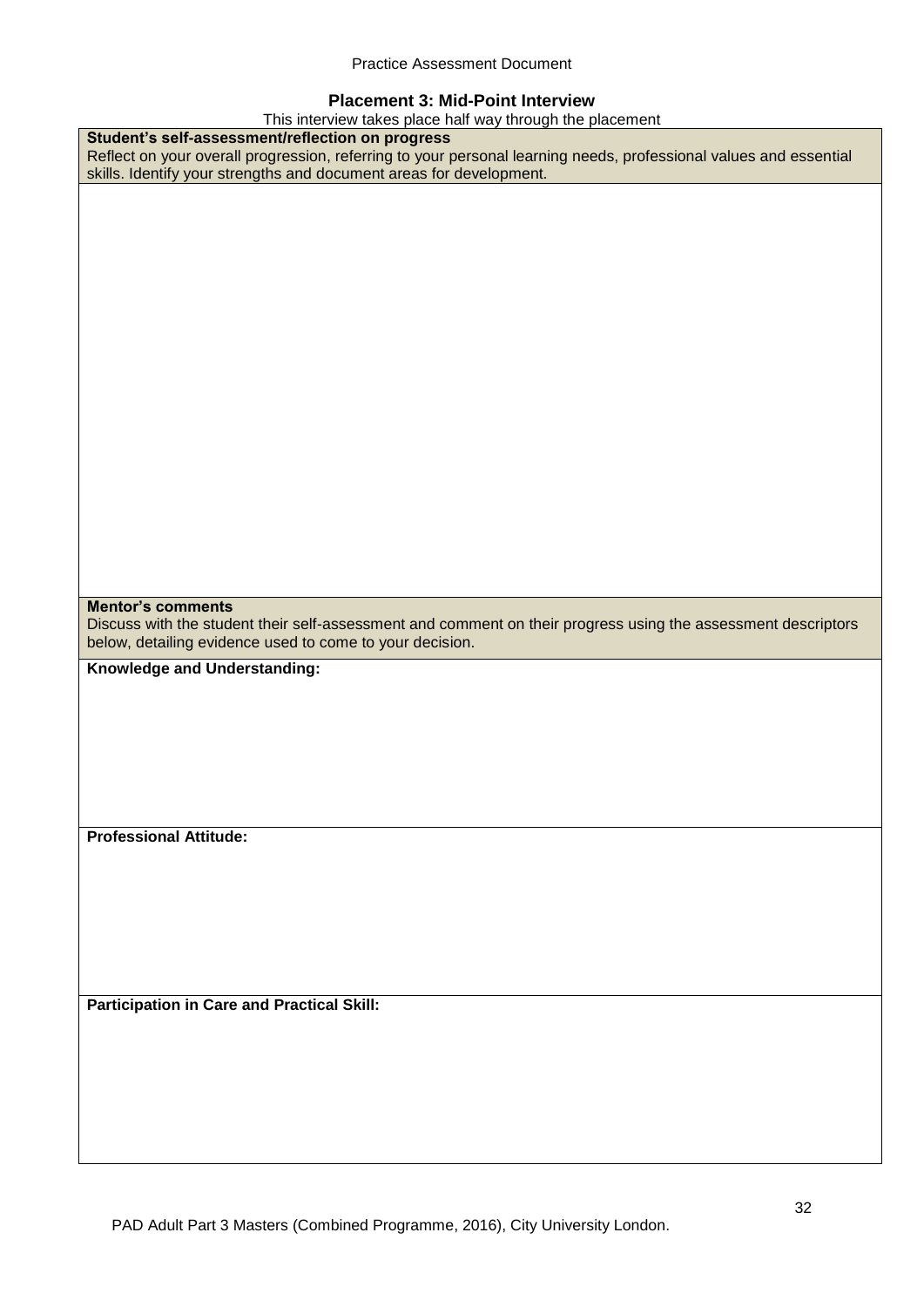# **Placement 3: Mid-Point Interview Ongoing learning and development needs**

To be agreed between Mentor and Student – sign and date all entries below

| <u>10 be agreed between Mentor and Student – sign and date all entries below</u>                          |                                             |
|-----------------------------------------------------------------------------------------------------------|---------------------------------------------|
| Identify learning and development needs                                                                   | Identify the learning opportunities/support |
| Refer to progress in achieving personal learning needs,                                                   | to enable the student to meet their needs   |
| professional values and essential skills.                                                                 |                                             |
|                                                                                                           |                                             |
|                                                                                                           |                                             |
|                                                                                                           |                                             |
|                                                                                                           |                                             |
|                                                                                                           |                                             |
|                                                                                                           |                                             |
|                                                                                                           |                                             |
|                                                                                                           |                                             |
|                                                                                                           |                                             |
|                                                                                                           |                                             |
|                                                                                                           |                                             |
|                                                                                                           |                                             |
|                                                                                                           |                                             |
|                                                                                                           |                                             |
|                                                                                                           |                                             |
|                                                                                                           |                                             |
|                                                                                                           |                                             |
|                                                                                                           |                                             |
|                                                                                                           |                                             |
|                                                                                                           |                                             |
|                                                                                                           |                                             |
|                                                                                                           |                                             |
|                                                                                                           |                                             |
|                                                                                                           |                                             |
|                                                                                                           |                                             |
|                                                                                                           |                                             |
|                                                                                                           |                                             |
|                                                                                                           |                                             |
|                                                                                                           |                                             |
|                                                                                                           |                                             |
|                                                                                                           |                                             |
|                                                                                                           |                                             |
|                                                                                                           |                                             |
|                                                                                                           |                                             |
|                                                                                                           |                                             |
|                                                                                                           |                                             |
|                                                                                                           |                                             |
|                                                                                                           |                                             |
|                                                                                                           |                                             |
|                                                                                                           |                                             |
|                                                                                                           |                                             |
|                                                                                                           |                                             |
|                                                                                                           |                                             |
|                                                                                                           |                                             |
|                                                                                                           |                                             |
|                                                                                                           |                                             |
|                                                                                                           |                                             |
| <b>Review Date:</b>                                                                                       | Sign when reviewed:                         |
|                                                                                                           |                                             |
|                                                                                                           |                                             |
| <b>Student's Signature:</b>                                                                               | Date:                                       |
|                                                                                                           |                                             |
| <b>Mentor's Signature:</b>                                                                                | Date:                                       |
|                                                                                                           |                                             |
|                                                                                                           |                                             |
| Any outstanding learning and development needs are to be discussed and documented at the final interview. |                                             |

**If specific concerns have been raised about the student's performance this should trigger an Action Plan at the time of assessment and should be documented. The Action Plan template can be found on Page 90.**

PAD Adult Part 3 Masters (Combined Programme, 2016), City University London.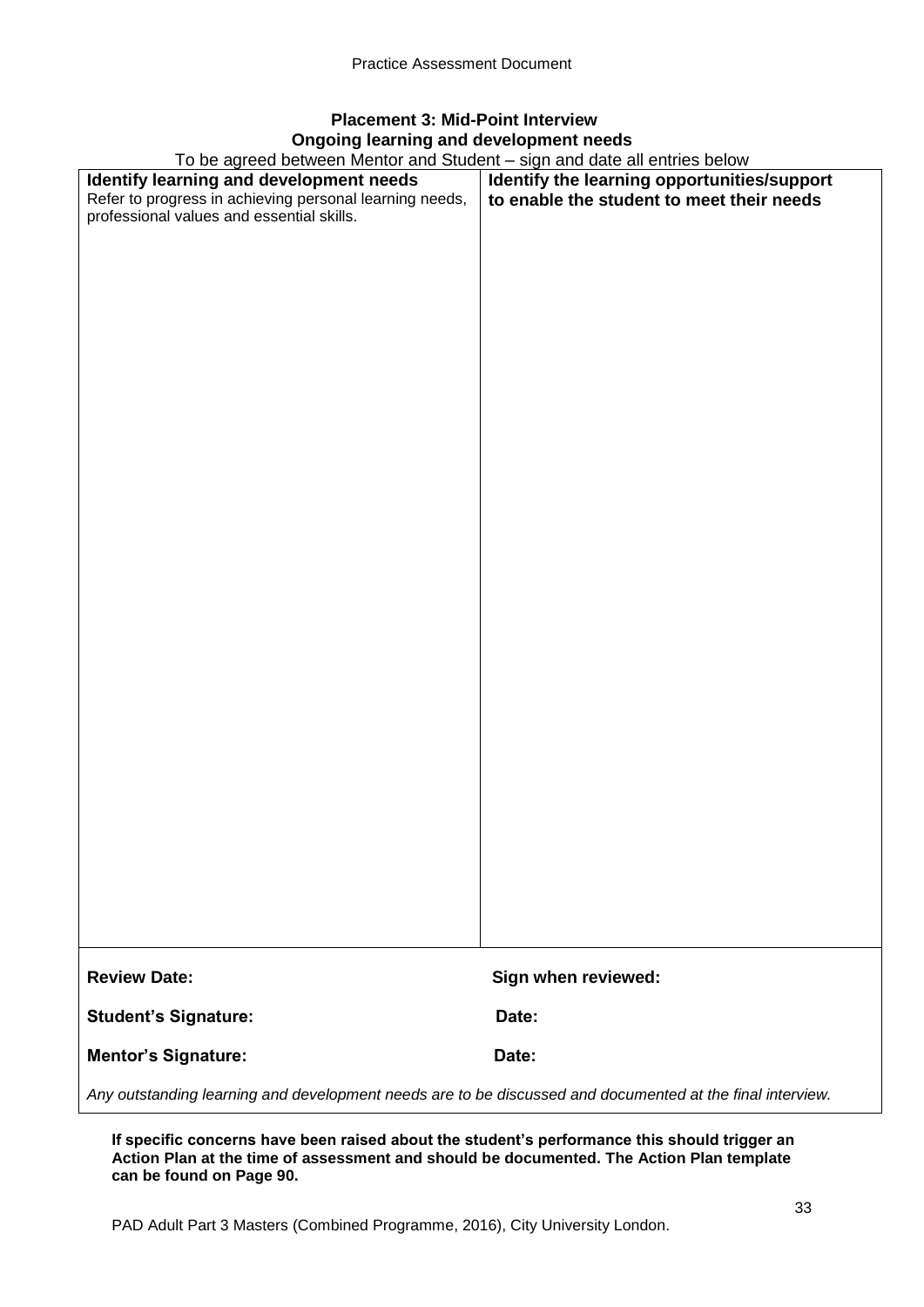#### **Placement 3: Final Interview**

This should take place towards the end of the placement

| This should take place towards the end of the placement                                                           |
|-------------------------------------------------------------------------------------------------------------------|
| Student's self-assessment/reflection on progress                                                                  |
| Reflect on your overall progression, referring to your personal learning needs, professional values and essential |
| skills. Identify your strengths and document areas for development.                                               |
|                                                                                                                   |
|                                                                                                                   |
|                                                                                                                   |
|                                                                                                                   |
|                                                                                                                   |
|                                                                                                                   |
|                                                                                                                   |
|                                                                                                                   |
|                                                                                                                   |
|                                                                                                                   |
|                                                                                                                   |
|                                                                                                                   |
|                                                                                                                   |
|                                                                                                                   |
|                                                                                                                   |
|                                                                                                                   |
|                                                                                                                   |
|                                                                                                                   |
|                                                                                                                   |
|                                                                                                                   |
|                                                                                                                   |
|                                                                                                                   |
|                                                                                                                   |
| <b>Mentor's comments</b>                                                                                          |
|                                                                                                                   |
| Discuss with the student their self-assessment and comment on their progress using the assessment descriptors     |
|                                                                                                                   |
| below, detailing evidence used to come to your decision.                                                          |
|                                                                                                                   |
| Knowledge and Understanding:                                                                                      |
|                                                                                                                   |
|                                                                                                                   |
|                                                                                                                   |
|                                                                                                                   |
|                                                                                                                   |
|                                                                                                                   |
|                                                                                                                   |
|                                                                                                                   |
| <b>Professional Attitude:</b>                                                                                     |
|                                                                                                                   |
|                                                                                                                   |
|                                                                                                                   |
|                                                                                                                   |
|                                                                                                                   |
|                                                                                                                   |
|                                                                                                                   |
|                                                                                                                   |
|                                                                                                                   |
| <b>Participation in Care and Practical Skill:</b>                                                                 |
|                                                                                                                   |
|                                                                                                                   |
|                                                                                                                   |
|                                                                                                                   |
|                                                                                                                   |
|                                                                                                                   |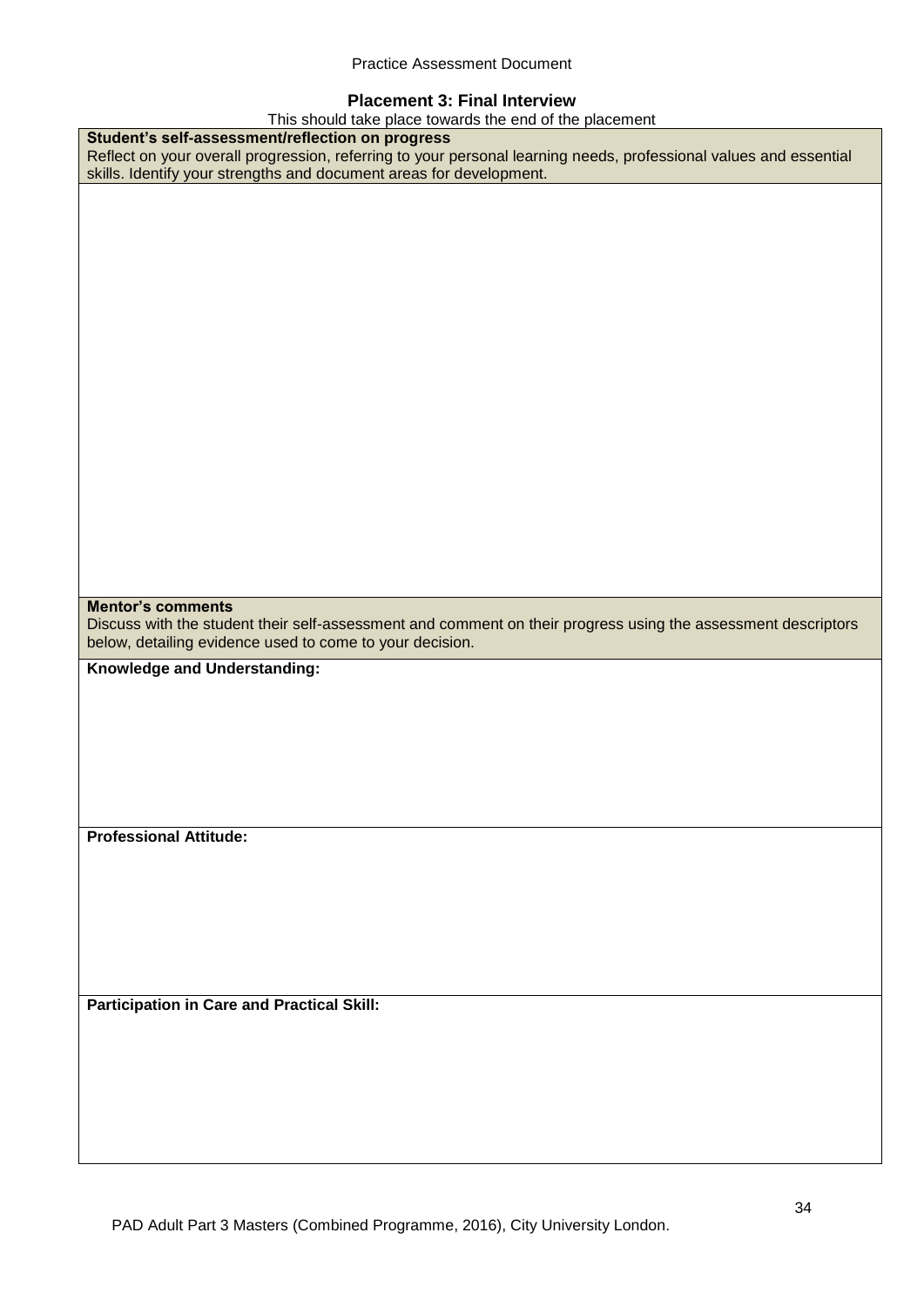Practice Assessment Document

#### **Learning and Development Needs**

To be agreed between the Mentor and Student

| Review learning and development needs identified at the Mid-Point Interview and those to take forward to<br>the next placement |          |             |
|--------------------------------------------------------------------------------------------------------------------------------|----------|-------------|
|                                                                                                                                |          |             |
|                                                                                                                                |          |             |
|                                                                                                                                |          |             |
|                                                                                                                                |          |             |
|                                                                                                                                |          |             |
|                                                                                                                                |          |             |
|                                                                                                                                |          |             |
|                                                                                                                                |          |             |
|                                                                                                                                |          |             |
|                                                                                                                                |          |             |
|                                                                                                                                |          |             |
|                                                                                                                                |          |             |
|                                                                                                                                |          |             |
|                                                                                                                                |          |             |
|                                                                                                                                |          |             |
| Was an Action Plan required to support the student?                                                                            |          |             |
|                                                                                                                                | YES / NO |             |
| If Yes, was the Academic Representative informed?                                                                              | YES / NO |             |
| The Action Plan can be found on page 72                                                                                        |          |             |
| Mentor's checklist for assessed documents                                                                                      |          | <b>Tick</b> |
| I have signed the professional value statements the student has achieved in this area                                          |          |             |
| I have signed the relevant skills the student has achieved in this area                                                        |          |             |
| I have completed and signed the grading of practice document                                                                   |          |             |
| (where applicable)<br>The student and I have checked and signed the practice placement hours                                   |          |             |
| (depending on university requirements)<br>I have completed all the interview records and development plans                     |          |             |
| I have printed and signed my name on the List of Mentors/Supervisors Record                                                    |          |             |
| I have completed the Ongoing Achievement Record (OAR)                                                                          |          |             |
|                                                                                                                                |          |             |
| <b>Student's signature:</b>                                                                                                    | Date:    |             |
| <b>Mentor's signature:</b>                                                                                                     | Date:    |             |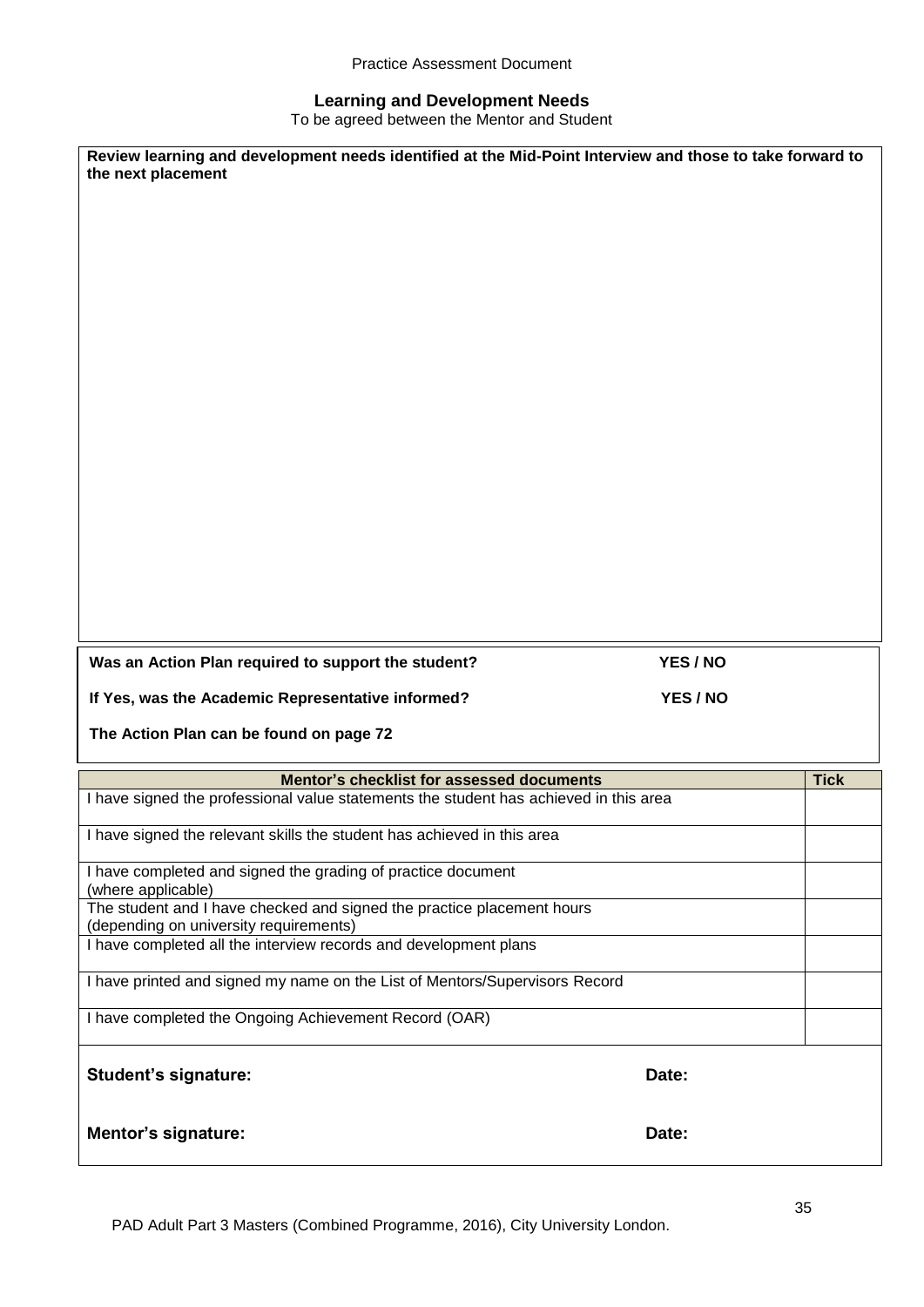# **Patient/Service User Feedback Form**

#### **Mentors should obtain consent from patients/service users who should feel able to decline to participate.**

We would like to hear your views about the way the student nurse has looked after you.

- Your feedback will help the student nurse's learning
- The feedback you give will not change the way you are looked after

| Carer/Relative<br>Tick if you are:<br>The Patient/Service User |                                        |                           |                                          |                                        |                                  |  |  |  |
|----------------------------------------------------------------|----------------------------------------|---------------------------|------------------------------------------|----------------------------------------|----------------------------------|--|--|--|
| How happy were<br>you with the way<br>the student<br>nurse     | Very Happy<br>$\widetilde{\mathbf{C}}$ | Happy<br>$\ddot{\bullet}$ | I'm not sure<br>$\circledcirc$ ( $\circ$ | Unhappy<br>$\widehat{v}$ $\widehat{v}$ | Very<br>unhappy<br>$\frac{1}{2}$ |  |  |  |
| cared for you?                                                 |                                        |                           |                                          |                                        |                                  |  |  |  |
| listened to your<br>needs?                                     |                                        |                           |                                          |                                        |                                  |  |  |  |
| understood the<br>way you felt?                                |                                        |                           |                                          |                                        |                                  |  |  |  |
| talked to you?                                                 |                                        |                           |                                          |                                        |                                  |  |  |  |
| showed you<br>respect?                                         |                                        |                           |                                          |                                        |                                  |  |  |  |
| What did the student nurse do well?                            |                                        |                           |                                          |                                        |                                  |  |  |  |

# **What could the student nurse have done differently?**

| <b>Mentor Signature:</b> | Date: |
|--------------------------|-------|
|                          |       |

**Student Signature:** Date:

Thank you for your help *This form has been designed by Service Users*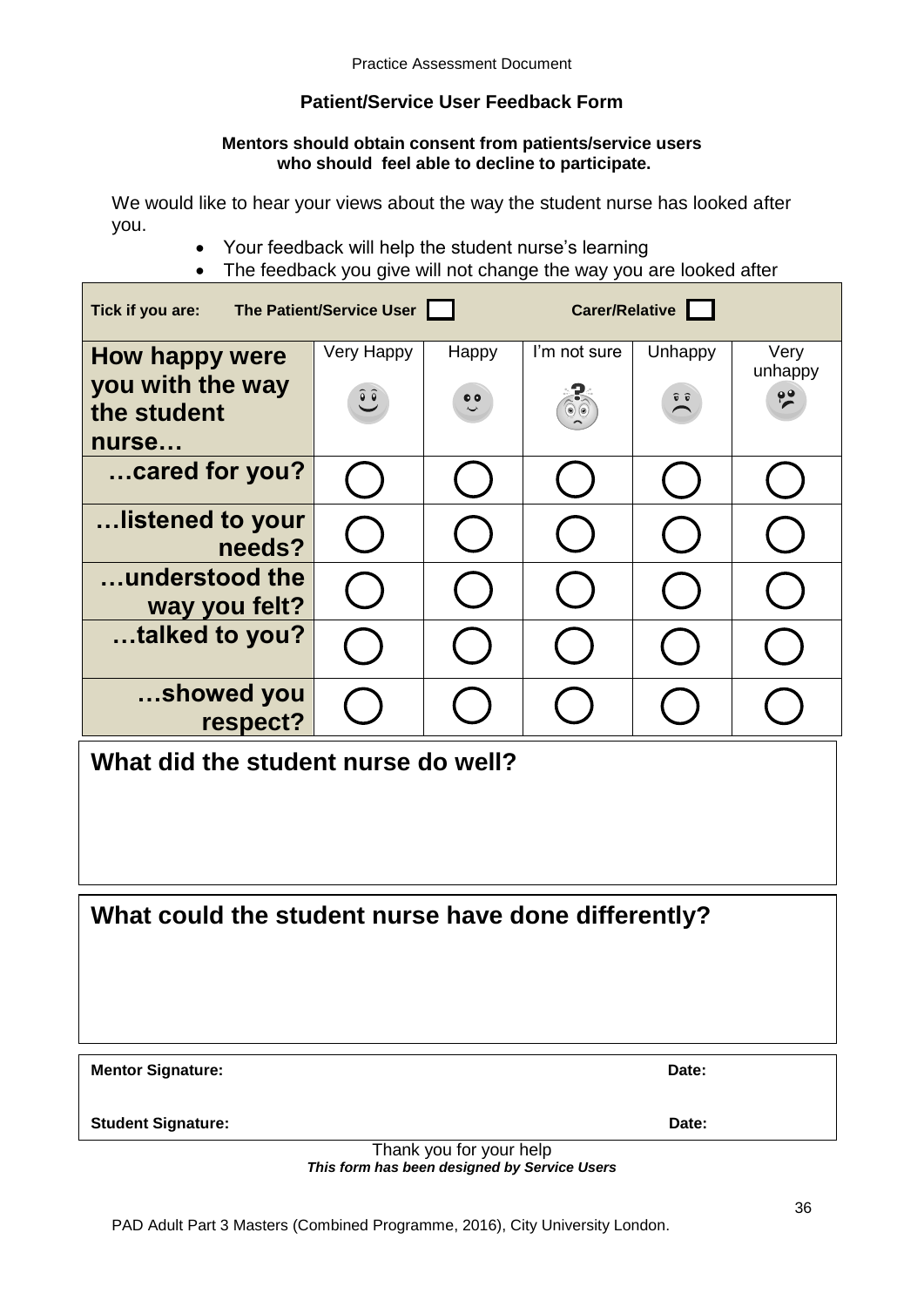### **Record of Additional Learning Opportunities**

Record reflections on your learning in outreach/short practice placements or with members of the multidisciplinary team.

| <b>Date</b>                  | <b>Time</b><br>spent | <b>Reflections on your learning</b> |
|------------------------------|----------------------|-------------------------------------|
| Details of                   |                      |                                     |
| experience                   |                      |                                     |
|                              |                      |                                     |
|                              |                      |                                     |
|                              |                      |                                     |
|                              |                      |                                     |
|                              |                      |                                     |
|                              |                      |                                     |
|                              |                      |                                     |
|                              |                      |                                     |
|                              |                      |                                     |
|                              |                      |                                     |
| Supervisor's<br>comments and |                      |                                     |
| Signature                    |                      |                                     |
|                              |                      |                                     |

| <b>Date</b>                               | <b>Time</b><br>spent | <b>Reflections on your learning</b> |
|-------------------------------------------|----------------------|-------------------------------------|
| Details of<br>experience                  |                      |                                     |
| Supervisor's<br>comments and<br>Signature |                      |                                     |

#### **More pages can be downloaded as per University guidelines**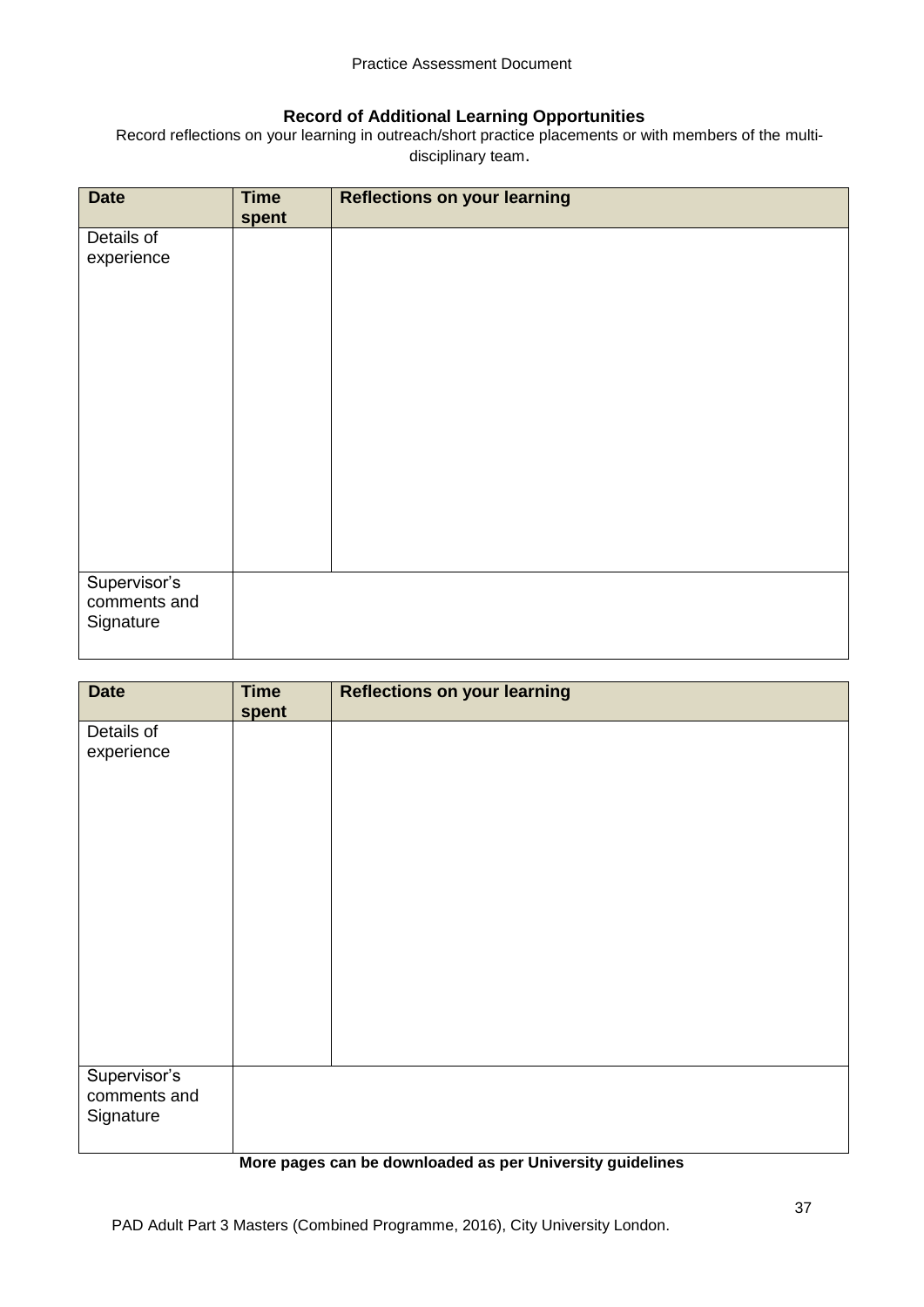#### **Record of Additional Learning Opportunities**

Record reflections on your learning in outreach/short practice placements or with members of the multidisciplinary team.

| <b>Date</b>                               | <b>Time</b><br>spent | <b>Reflections on your learning</b> |
|-------------------------------------------|----------------------|-------------------------------------|
| Details of<br>experience                  |                      |                                     |
| Supervisor's<br>comments and<br>Signature |                      |                                     |

| <b>Reflections on your learning</b> |
|-------------------------------------|
|                                     |
|                                     |
|                                     |
|                                     |
|                                     |
|                                     |
|                                     |
|                                     |
|                                     |
|                                     |
|                                     |
|                                     |
|                                     |
|                                     |
|                                     |
|                                     |
|                                     |
|                                     |
|                                     |
|                                     |
|                                     |
|                                     |

#### **More pages can be downloaded as per University guidelines**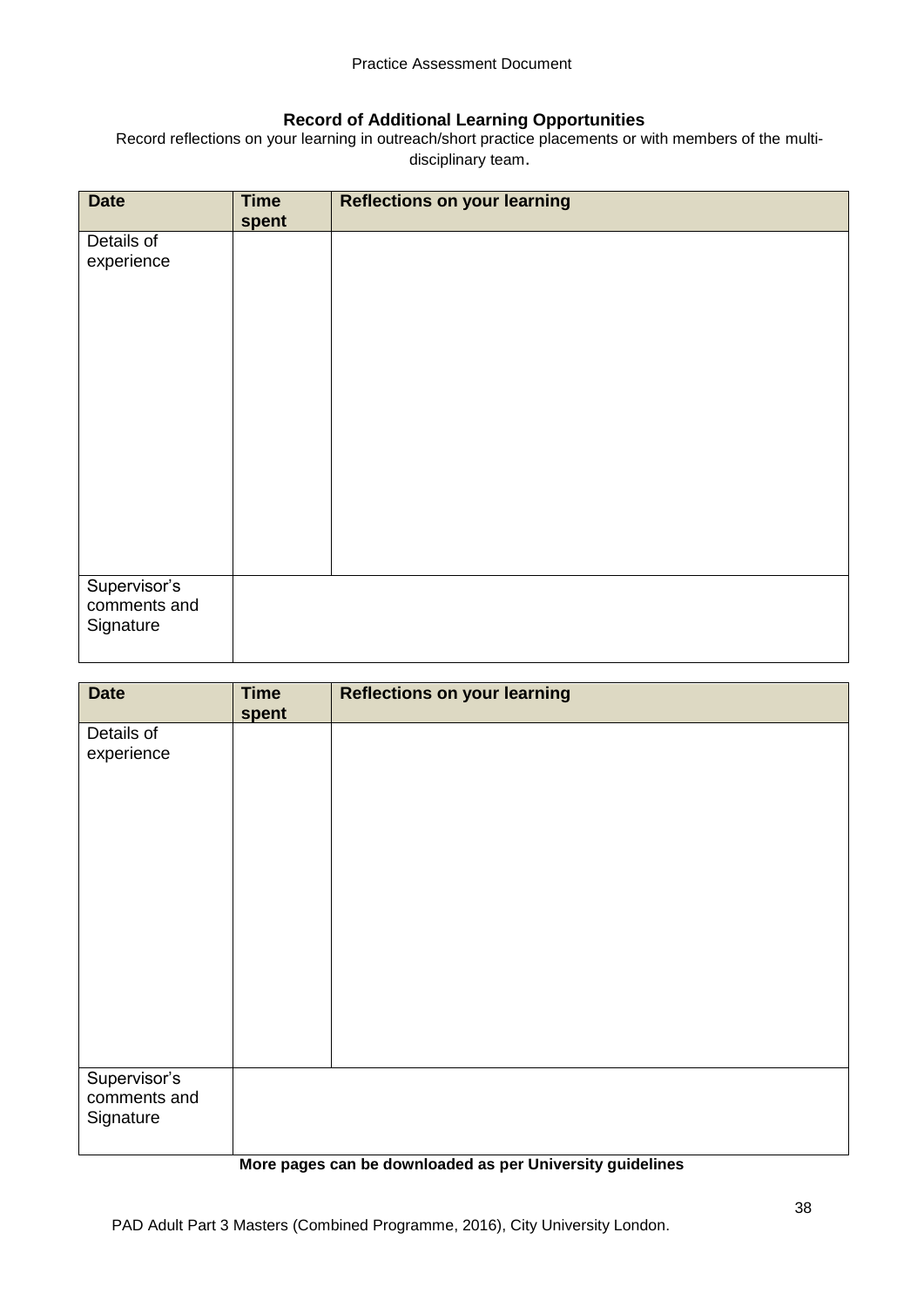# **Assessment of Essential Skills**

Assessment of Essential Skills is undertaken across the Part. These can be assessed in a range of placements but need to be assessed as Achieved (A) at least once by the end of the Part. If an Essential Skill is assessed as Achieved (A) early in the Part it is expected that the student maintains that level of competence and can be re-assessed in subsequent placements at the mentor's discretion.

The Grade Descriptors are 'Achieved', 'Not Achieved'. Refer to Grade Descriptors on page 6 for further details.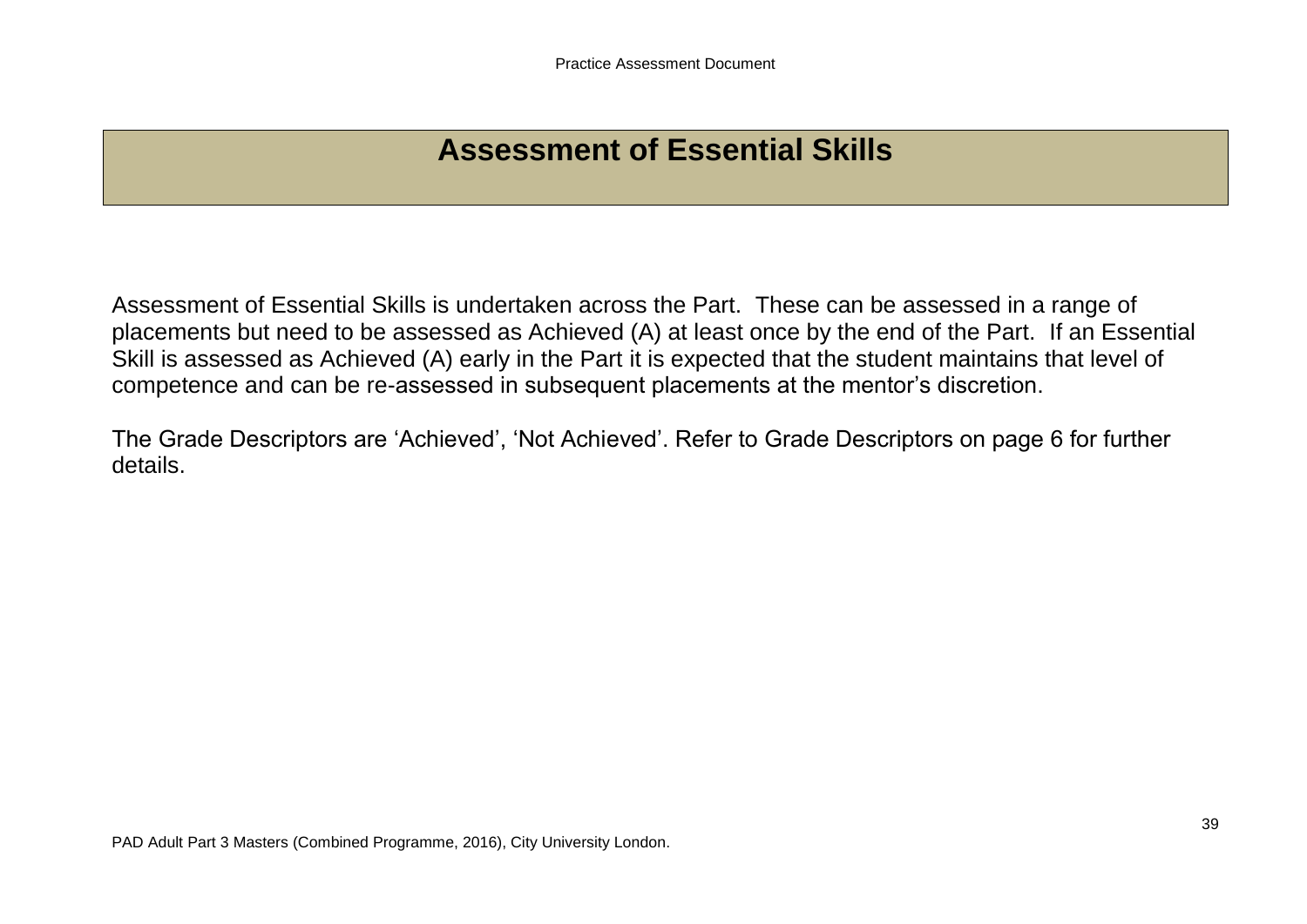#### Practice Assessment Document

# **Assessment of Essential Skills**

**Skills Cluster I: Care, Compassion and Communication:**

**People can trust the adult nurse to provide collaborative care based on the highest standards, knowledge and competence.**

|                                                                                                                                             | YES = Achieved No = Not Achieved |              |        |              |              |           |        |              |
|---------------------------------------------------------------------------------------------------------------------------------------------|----------------------------------|--------------|--------|--------------|--------------|-----------|--------|--------------|
|                                                                                                                                             |                                  | Assessment 1 |        | Assessment 2 | Assessment 3 |           |        | Assessment 4 |
|                                                                                                                                             | Yes/No                           | Sign/Date    | Yes/No | Sign/Date    | Yes/No       | Sign/Date | Yes/No | Sign/Date    |
| 1. Demonstrates clinical confidence                                                                                                         |                                  |              |        |              |              |           |        |              |
| through sound knowledge, skills and                                                                                                         |                                  |              |        |              |              |           |        |              |
| understanding relevant to field.                                                                                                            |                                  |              |        |              |              |           |        |              |
| 2. Is self-aware and self-confident,                                                                                                        |                                  |              |        |              |              |           |        |              |
| knows own limitations and is able to                                                                                                        |                                  |              |        |              |              |           |        |              |
| take appropriate action.                                                                                                                    |                                  |              |        |              |              |           |        |              |
| 3. Recognises and acts to overcome                                                                                                          |                                  |              |        |              |              |           |        |              |
| barriers in developing effective                                                                                                            |                                  |              |        |              |              |           |        |              |
| professional relationships with                                                                                                             |                                  |              |        |              |              |           |        |              |
| service users and carers.                                                                                                                   |                                  |              |        |              |              |           |        |              |
| 4. Uses professional support                                                                                                                |                                  |              |        |              |              |           |        |              |
| structures to develop self-                                                                                                                 |                                  |              |        |              |              |           |        |              |
| awareness, challenge own                                                                                                                    |                                  |              |        |              |              |           |        |              |
| prejudices and enable professional                                                                                                          |                                  |              |        |              |              |           |        |              |
| relationships, so that care is                                                                                                              |                                  |              |        |              |              |           |        |              |
| delivered without compromise.                                                                                                               |                                  |              |        |              |              |           |        |              |
| People can trust the adult nurse to engage in person centred care empowering people to make choices about how their needs are met when they |                                  |              |        |              |              |           |        |              |
| are unable to meet them for themselves.                                                                                                     |                                  |              |        |              |              |           |        |              |
| 5. Recognises situations and acts                                                                                                           |                                  |              |        |              |              |           |        |              |
| appropriately when a person's choice                                                                                                        |                                  |              |        |              |              |           |        |              |
| may compromise their safety or the                                                                                                          |                                  |              |        |              |              |           |        |              |
| safety of others.                                                                                                                           |                                  |              |        |              |              |           |        |              |
| 6. Uses strategies to manage                                                                                                                |                                  |              |        |              |              |           |        |              |
| situations where a person's wishes                                                                                                          |                                  |              |        |              |              |           |        |              |
| conflict with the nursing interventions                                                                                                     |                                  |              |        |              |              |           |        |              |
| necessary for the person's safety.                                                                                                          |                                  |              |        |              |              |           |        |              |
| Facilitates access to independent                                                                                                           |                                  |              |        |              |              |           |        |              |
| advocacy.                                                                                                                                   |                                  |              |        |              |              |           |        |              |

*If any skill has not been assessed or is not applicable to the Practice area, please leave blank.*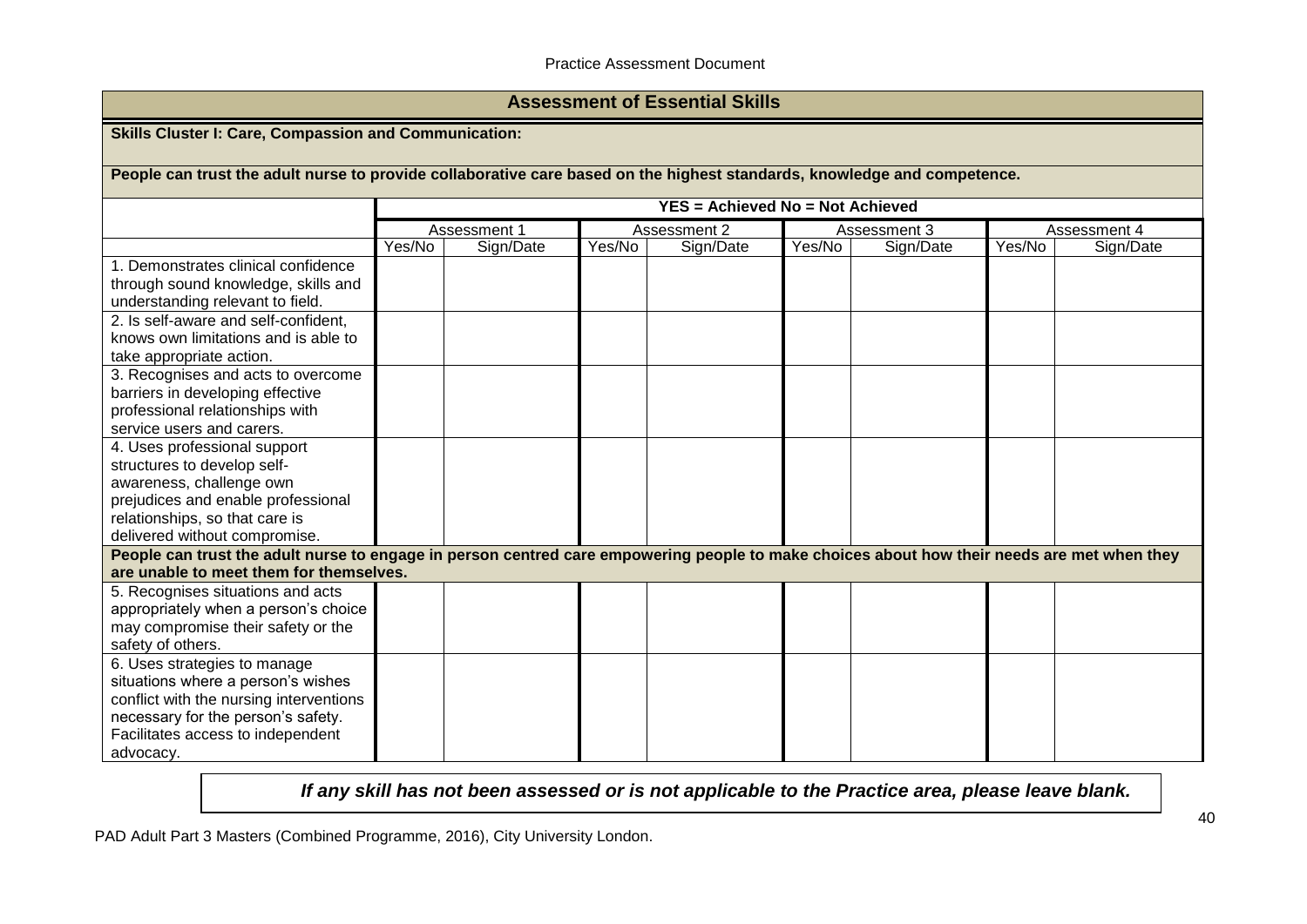|                                                                                                                                              | YES = Achieved No = Not Achieved |              |        |              |              |           |              |           |
|----------------------------------------------------------------------------------------------------------------------------------------------|----------------------------------|--------------|--------|--------------|--------------|-----------|--------------|-----------|
|                                                                                                                                              |                                  | Assessment 1 |        | Assessment 2 | Assessment 3 |           | Assessment 4 |           |
|                                                                                                                                              | Yes/No                           | Sign/Date    | Yes/No | Sign/Date    | Yes/No       | Sign/Date | Yes/No       | Sign/Date |
| 7. Acts with dignity and respect to                                                                                                          |                                  |              |        |              |              |           |              |           |
| ensure that people who are unable to                                                                                                         |                                  |              |        |              |              |           |              |           |
| meet their activities of living have                                                                                                         |                                  |              |        |              |              |           |              |           |
| choices about how these are met and                                                                                                          |                                  |              |        |              |              |           |              |           |
| feel empowered to do as much as                                                                                                              |                                  |              |        |              |              |           |              |           |
| possible for themselves.                                                                                                                     |                                  |              |        |              |              |           |              |           |
| 8. Works autonomously, confidently                                                                                                           |                                  |              |        |              |              |           |              |           |
| and in partnership with people, their                                                                                                        |                                  |              |        |              |              |           |              |           |
| families and carers to ensure that                                                                                                           |                                  |              |        |              |              |           |              |           |
| needs are met through care planning                                                                                                          |                                  |              |        |              |              |           |              |           |
| and delivery including strategies for                                                                                                        |                                  |              |        |              |              |           |              |           |
| self-care and support.                                                                                                                       |                                  |              |        |              |              |           |              |           |
| 9. Actively helps people to identify                                                                                                         |                                  |              |        |              |              |           |              |           |
| and use their strengths to achieve                                                                                                           |                                  |              |        |              |              |           |              |           |
| their goals and aspirations.                                                                                                                 |                                  |              |        |              |              |           |              |           |
| People can trust the adult nurse to respect them as individuals and strive to help them to preserve their dignity at all times.              |                                  |              |        |              |              |           |              |           |
| 10. Acts autonomously to challenge                                                                                                           |                                  |              |        |              |              |           |              |           |
| situations or others when someone's                                                                                                          |                                  |              |        |              |              |           |              |           |
| dignity may be compromised                                                                                                                   |                                  |              |        |              |              |           |              |           |
| empowering and supporting choice.                                                                                                            |                                  |              |        |              |              |           |              |           |
|                                                                                                                                              |                                  |              |        |              |              |           |              |           |
| People can trust the adult nurse to engage with them and their family or carers within their cultural environments in an acceptant and anti- |                                  |              |        |              |              |           |              |           |
| discriminatory manner free from harassment and exploitation.                                                                                 |                                  |              |        |              |              |           |              |           |
| 11. Is accepting of differing cultural                                                                                                       |                                  |              |        |              |              |           |              |           |
| traditions, beliefs, UK legal frameworks                                                                                                     |                                  |              |        |              |              |           |              |           |
| and professional ethics when planning                                                                                                        |                                  |              |        |              |              |           |              |           |
| care with people and their families and                                                                                                      |                                  |              |        |              |              |           |              |           |
| carers.                                                                                                                                      |                                  |              |        |              |              |           |              |           |
| 12. Manages and diffuses challenging                                                                                                         |                                  |              |        |              |              |           |              |           |
| situations effectively.                                                                                                                      |                                  |              |        |              |              |           |              |           |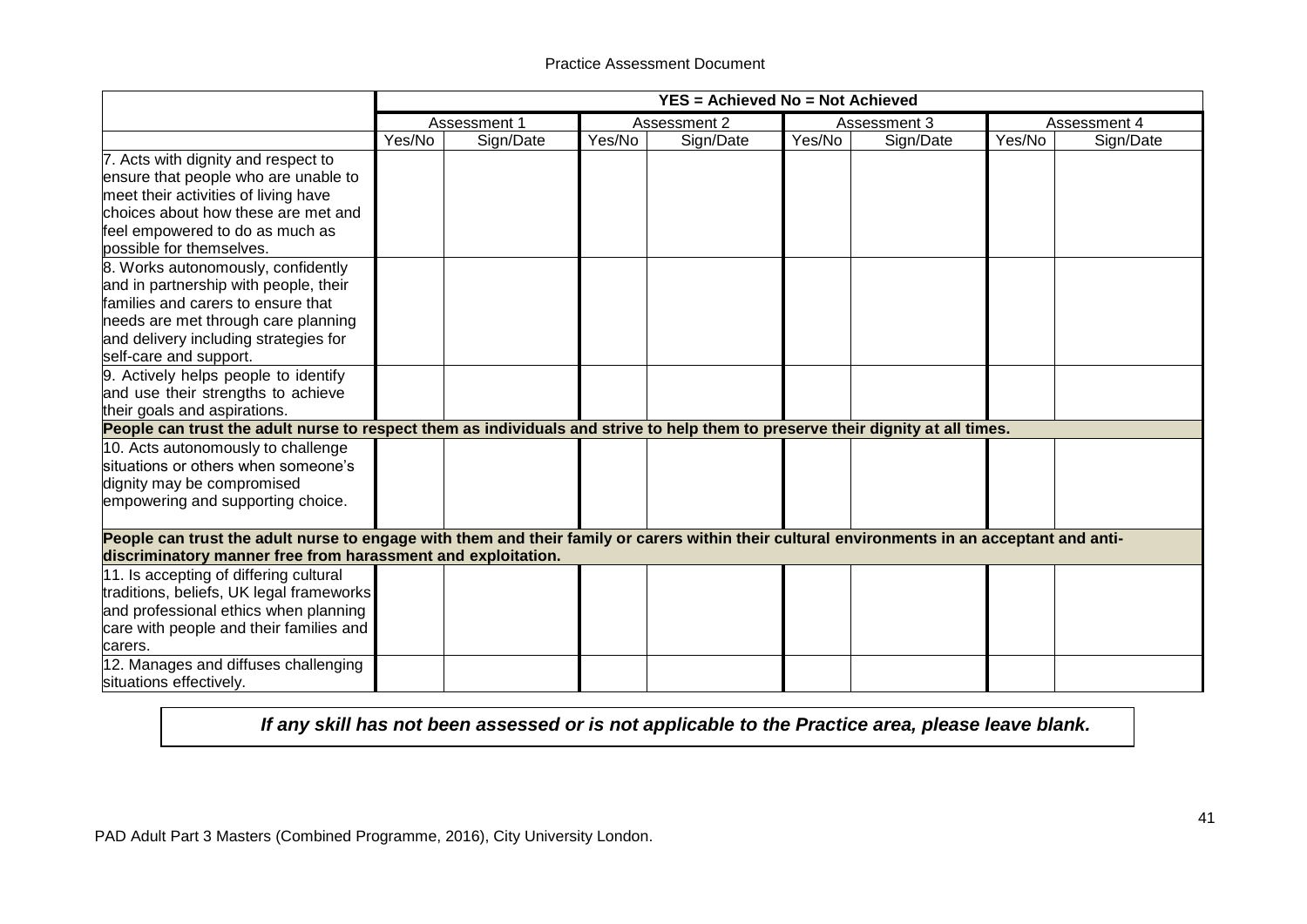|                                                                                                                                                                                                                                                                                                                   |                                                                                                  |              |        |              | <b>YES = Achieved No = Not Achieved</b> |              |        |              |  |  |  |
|-------------------------------------------------------------------------------------------------------------------------------------------------------------------------------------------------------------------------------------------------------------------------------------------------------------------|--------------------------------------------------------------------------------------------------|--------------|--------|--------------|-----------------------------------------|--------------|--------|--------------|--|--|--|
|                                                                                                                                                                                                                                                                                                                   |                                                                                                  | Assessment 1 |        | Assessment 2 |                                         | Assessment 3 |        | Assessment 4 |  |  |  |
|                                                                                                                                                                                                                                                                                                                   | Yes/No                                                                                           | Sign/Date    | Yes/No | Sign/Date    | Yes/No                                  | Sign/Date    | Yes/No | Sign/Date    |  |  |  |
|                                                                                                                                                                                                                                                                                                                   | People can trust the adult nurse to engage with them in a warm, sensitive and compassionate way. |              |        |              |                                         |              |        |              |  |  |  |
| 13. Listens to, watches for, and<br>responds to verbal and non-verbal<br>cues.                                                                                                                                                                                                                                    |                                                                                                  |              |        |              |                                         |              |        |              |  |  |  |
| 14. Recognises and acts autonomously<br>to respond to own emotional discomfort<br>and distress in self and others.                                                                                                                                                                                                |                                                                                                  |              |        |              |                                         |              |        |              |  |  |  |
| 15. Through reflection and evaluation<br>demonstrates commitment to personal<br>and professional development in<br>lifelong learning.                                                                                                                                                                             |                                                                                                  |              |        |              |                                         |              |        |              |  |  |  |
| People can trust the adult nurse to engage therapeutically and actively listen to their needs and concerns, responding using skills that are helpful,<br>providing information that is clear, accurate, meaningful and free from jargon.                                                                          |                                                                                                  |              |        |              |                                         |              |        |              |  |  |  |
| 16. Communicates effectively and<br>sensitively in different settings, using a<br>range of methods and skills reducing<br>barriers.                                                                                                                                                                               |                                                                                                  |              |        |              |                                         |              |        |              |  |  |  |
| 17. Provides accurate and<br>comprehensive written and verbal<br>reports based on best available<br>evidence.                                                                                                                                                                                                     |                                                                                                  |              |        |              |                                         |              |        |              |  |  |  |
| 18. Uses skills of active listening,<br>questioning, paraphrasing, and<br>reflection to support a therapeutic<br>intervention.                                                                                                                                                                                    |                                                                                                  |              |        |              |                                         |              |        |              |  |  |  |
| 19. Uses appropriate and relevant<br>communication skills to deal with difficult<br>and challenging circumstances, for<br>example, responding to emergencies,<br>unexpected occurrences, saying "no",<br>dealing with complaints, resolving<br>disputes, de-escalating aggression,<br>conveying 'unwelcome news'. |                                                                                                  |              |        |              |                                         |              |        |              |  |  |  |

PAD Adult Part 3 Masters (Combined Programme, 2016), City University London.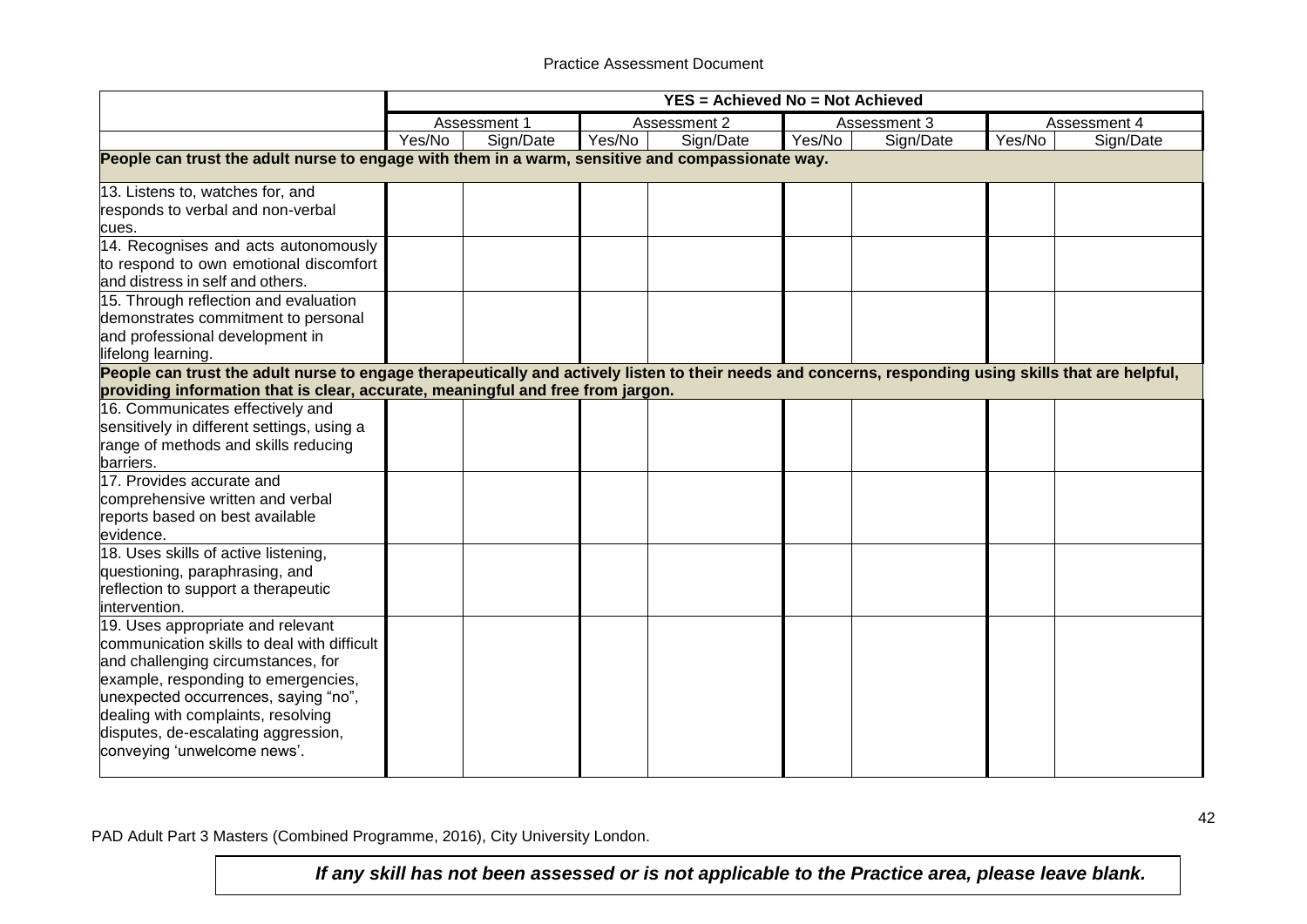|                                                                                                                                                                                                                                                                                                                                                                                                                   |                   | <b>YES = Achieved No = Not Achieved</b> |        |              |              |           |              |           |
|-------------------------------------------------------------------------------------------------------------------------------------------------------------------------------------------------------------------------------------------------------------------------------------------------------------------------------------------------------------------------------------------------------------------|-------------------|-----------------------------------------|--------|--------------|--------------|-----------|--------------|-----------|
|                                                                                                                                                                                                                                                                                                                                                                                                                   |                   | Assessment 1                            |        | Assessment 2 | Assessment 3 |           | Assessment 4 |           |
|                                                                                                                                                                                                                                                                                                                                                                                                                   | Yes/<br><b>No</b> | Sign/Date                               | Yes/No | Sign/Date    | Yes/No       | Sign/Date | Yes/No       | Sign/Date |
| 20. Acts appropriately and within the<br>law in sharing information to enable and<br>enhance care. (carers, MDT and cross<br>agency boundaries)                                                                                                                                                                                                                                                                   |                   |                                         |        |              |              |           |              |           |
| 21. Works within the legal frameworks<br>for data protection including access to<br>and storage of records.                                                                                                                                                                                                                                                                                                       |                   |                                         |        |              |              |           |              |           |
| People can trust the adult nurse to gain their consent based on sound understanding in order to allow an informed choice prior to any intervention                                                                                                                                                                                                                                                                |                   |                                         |        |              |              |           |              |           |
| and that their rights in decision-making and consent will be respected and upheld.                                                                                                                                                                                                                                                                                                                                |                   |                                         |        |              |              |           |              |           |
| 22. Works within legal frameworks and<br>assesses and responds to the needs<br>and wishes of carers and relatives in                                                                                                                                                                                                                                                                                              |                   |                                         |        |              |              |           |              |           |
| relation to information and consent.                                                                                                                                                                                                                                                                                                                                                                              |                   |                                         |        |              |              |           |              |           |
| <b>Skills Cluster II: Organisational Aspects of Care</b>                                                                                                                                                                                                                                                                                                                                                          |                   |                                         |        |              |              |           |              |           |
| People can trust the adult nurse to treat them as partners and work with them to make a holistic and systematic assessment of their needs: to<br>develop a personalised plan that is based on mutual understanding and respect for their individual situation promoting health and well-being,<br>minimising risk of harm and promoting their safety at all times.                                                |                   |                                         |        |              |              |           |              |           |
| 23. In partnership with the person,<br>their carers and families, makes a<br>holistic, person-centred and<br>systematic assessment of physical,<br>emotional, psychological, social,<br>cultural and spiritual needs, including<br>risk, and together, develops a<br>comprehensive personalised plan of<br>evidence-based nursing care.<br>24. Works within the context of a<br>multi-professional team and works |                   |                                         |        |              |              |           |              |           |
| collaboratively with other agencies<br>when required.                                                                                                                                                                                                                                                                                                                                                             |                   |                                         |        |              |              |           |              |           |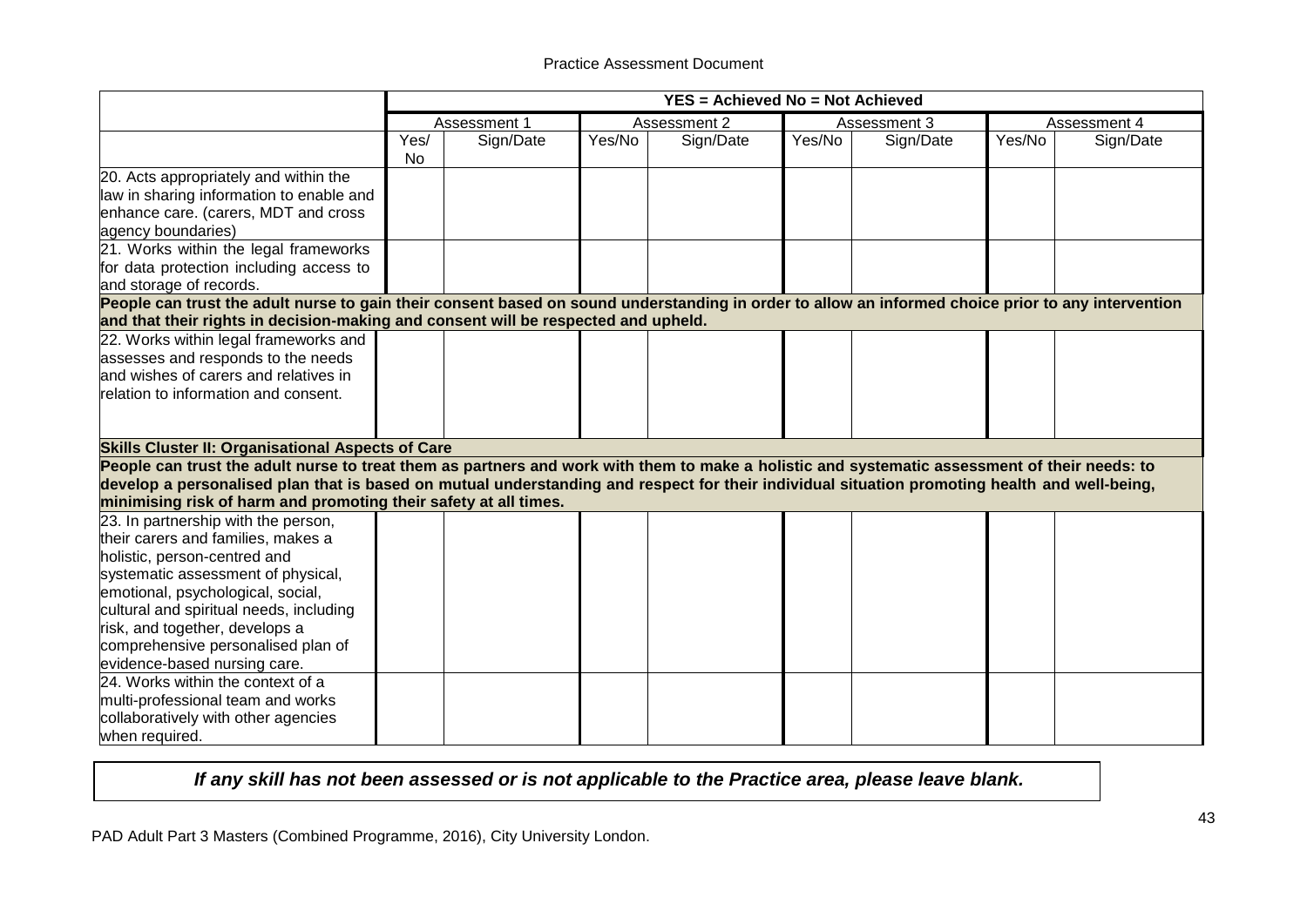|                                                                                                                                                                                                                                                                                                                                     |        |              |        | <b>YES = Achieved No = Not Achieved</b> |        |              |        |              |
|-------------------------------------------------------------------------------------------------------------------------------------------------------------------------------------------------------------------------------------------------------------------------------------------------------------------------------------|--------|--------------|--------|-----------------------------------------|--------|--------------|--------|--------------|
|                                                                                                                                                                                                                                                                                                                                     |        | Assessment 1 |        | Assessment 2                            |        | Assessment 3 |        | Assessment 4 |
|                                                                                                                                                                                                                                                                                                                                     | Yes/No | Sign/Date    | Yes/No | Sign/Date                               | Yes/No | Sign/Date    | Yes/No | Sign/Date    |
| 25. Promotes health and well-being,<br>self care and independence by<br>teaching and empowering people and<br>carers to make choices in coping with<br>the effects of treatment and the on-<br>going nature and likely consequences<br>of a condition, including chronic pain,<br>death and dying.                                  |        |              |        |                                         |        |              |        |              |
| 26. Discusses sensitive issues in<br>relation to public health, assesses<br>needs and plans care and provides<br>appropriate advice and guidance to<br>individuals, communities and<br>populations for example,<br>contraception, substance misuse,<br>smoking, obesity.                                                            |        |              |        |                                         |        |              |        |              |
| 27. Measures, documents and<br>interprets vital signs and acts<br>autonomously and appropriately on<br>findings.                                                                                                                                                                                                                    |        |              |        |                                         |        |              |        |              |
| People can trust the adult nurse to deliver nursing interventions and evaluate their effectiveness against the agreed assessment and care plan.                                                                                                                                                                                     |        |              |        |                                         |        |              |        |              |
| 28. Prioritises the needs of groups of<br>people and individuals in order to<br>provide care effectively and efficiently<br>within the context of age condition and<br>developmental stage.<br>29. Detects, records and reports<br>deterioration or improvement and<br>takes appropriate action and evaluates<br>care autonomously. |        |              |        |                                         |        |              |        |              |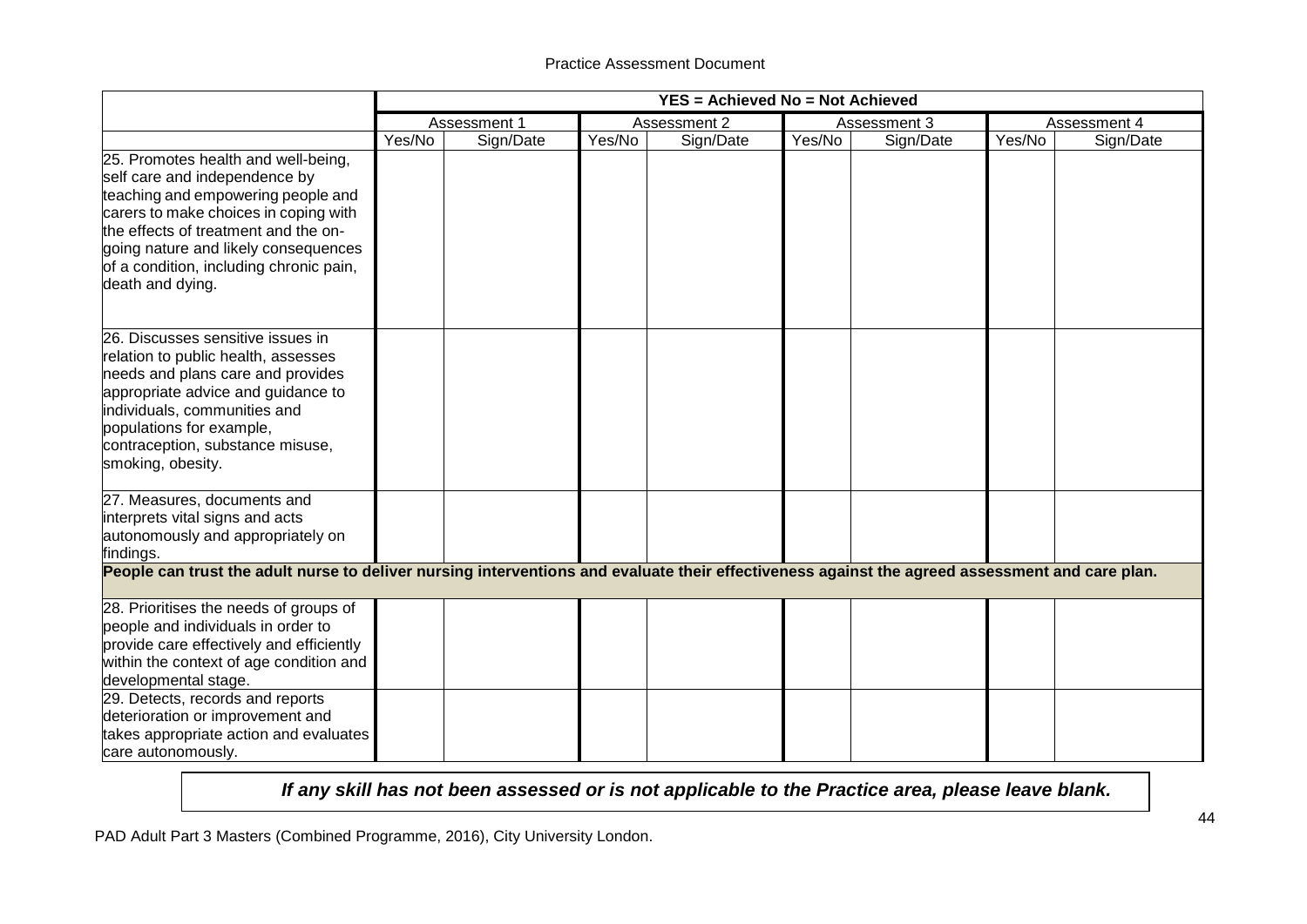| People can trust the adult nurse to safeguard children and adults from vulnerable situations and support and protect them from harm.                                               |        |              |        |                                         |        |              |        |              |
|------------------------------------------------------------------------------------------------------------------------------------------------------------------------------------|--------|--------------|--------|-----------------------------------------|--------|--------------|--------|--------------|
|                                                                                                                                                                                    |        |              |        | <b>YES = Achieved No = Not Achieved</b> |        |              |        |              |
|                                                                                                                                                                                    |        | Assessment 1 |        | Assessment 2                            |        | Assessment 3 |        | Assessment 4 |
|                                                                                                                                                                                    | Yes/No | Sign/Date    | Yes/No | Sign/Date                               | Yes/No | Sign/Date    | Yes/No | Sign/Date    |
| 30. Supports people in asserting their<br>human rights and challenges practices<br>which do not safeguard vulnerable<br>people in need of support and<br>protection.               |        |              |        |                                         |        |              |        |              |
| 31. Shares information across agency<br>boundaries and makes effective<br>referrals to safeguard and protect<br>children and adults requiring support<br>and protection.           |        |              |        |                                         |        |              |        |              |
| People can trust the adult nurse to respond to their feedback and a wide range of other sources to learn, develop and improve services.                                            |        |              |        |                                         |        |              |        |              |
| 32. Working within legal frameworks,<br>actively responds to feedback,<br>supporting people who wish to<br>complain in order to improve care.                                      |        |              |        |                                         |        |              |        |              |
| 33. As an individual team member<br>and team leader, actively seeks and<br>learns from feedback to enhance care<br>and own and others' professional<br>development.                |        |              |        |                                         |        |              |        |              |
| People can trust the adult nurse to be an autonomous and confident member of the multidisciplinary or multiagency team and to inspire<br>confidence in others.                     |        |              |        |                                         |        |              |        |              |
| 34. Takes effective role within the<br>team, adopting the leadership role<br>when appropriate. Actively consults<br>and challenges practice of self and<br>others to enhance care. |        |              |        |                                         |        |              |        |              |
| 35. Acts as an effective role model in<br>decision-making, taking action and<br>supporting others.                                                                                 |        |              |        |                                         |        |              |        |              |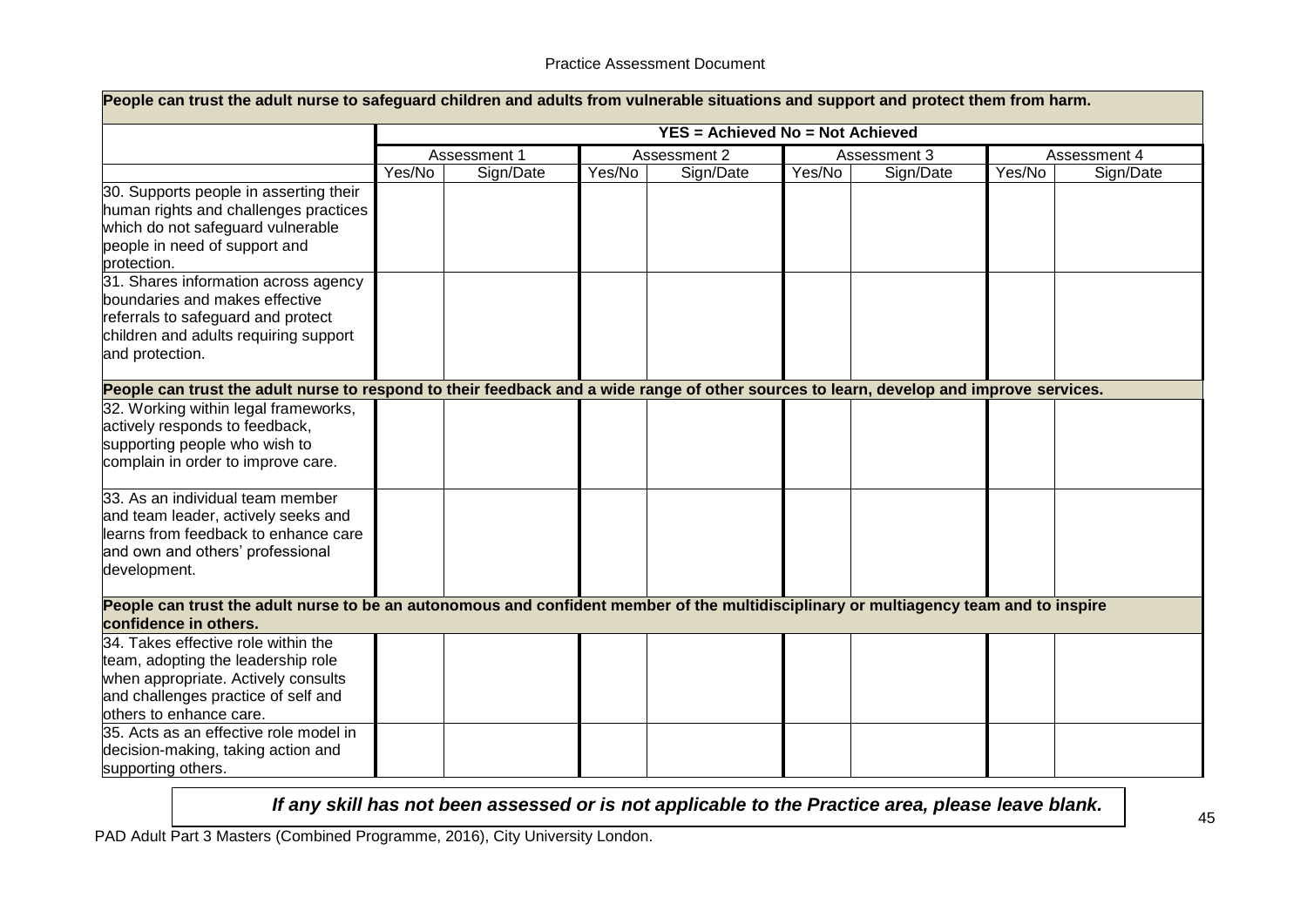| People can trust the adult nurse to safely delegate to others and to respond appropriately when a task is delegated to them.                                                              |        |              |        |                                         |        |              |        |              |
|-------------------------------------------------------------------------------------------------------------------------------------------------------------------------------------------|--------|--------------|--------|-----------------------------------------|--------|--------------|--------|--------------|
|                                                                                                                                                                                           |        |              |        | <b>YES = Achieved No = Not Achieved</b> |        |              |        |              |
|                                                                                                                                                                                           |        | Assessment 1 |        | Assessment 2                            |        | Assessment 3 |        | Assessment 4 |
|                                                                                                                                                                                           | Yes/No | Sign/Date    | Yes/No | Sign/Date                               | Yes/No | Sign/Date    | Yes/No | Sign/Date    |
| 36. Works within the requirements of<br>the code. (NMC, 2015) when care is<br>delegated and takes responsibility<br>and accountability for delegating care.                               |        |              |        |                                         |        |              |        |              |
| 37. Prepares, supports and<br>supervises those to whom care has<br>been delegated and recognises and<br>addresses any deficits in knowledge<br>and skill.                                 |        |              |        |                                         |        |              |        |              |
| People can trust the adult nurse to work safely, lead, co-ordinate and manage care.                                                                                                       |        |              |        |                                         |        |              |        |              |
| 38. Inspires confidence, provides<br>clear direction to others and acts as a<br>positive role model.                                                                                      |        |              |        |                                         |        |              |        |              |
| 39. Takes decisions based on<br>evidence and experience and is able<br>to answer for these decisions when<br>required.                                                                    |        |              |        |                                         |        |              |        |              |
| 40. Negotiates with others in relation<br>to balancing competing and conflicting<br>briorities.                                                                                           |        |              |        |                                         |        |              |        |              |
| People can trust the adult nurse to work safely under pressure and maintain patient safety at all times.                                                                                  |        |              |        |                                         |        |              |        |              |
| 41. Prioritises own workload and<br>manages competing and conflicting<br>priorities demonstrating effective time<br>management.                                                           |        |              |        |                                         |        |              |        |              |
| 42. Appropriately reports concerns<br>regarding staffing and skill-mix and<br>acts to resolve issues that may impact<br>on the safety of service users within<br>local policy frameworks. |        |              |        |                                         |        |              |        |              |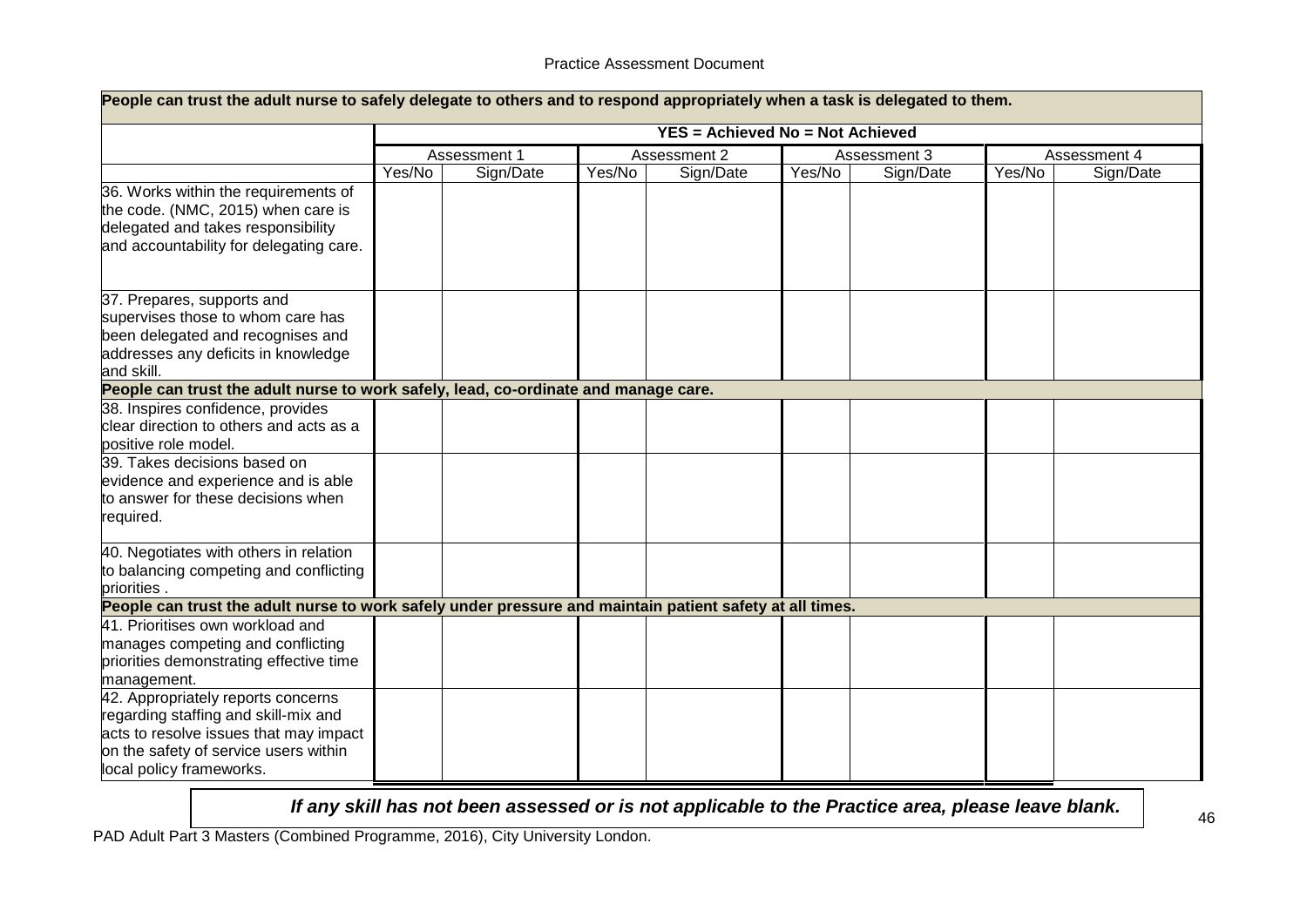|                                                                                                                                                      | <b>YES = Achieved No = Not Achieved</b> |              |        |              |        |              |        |              |
|------------------------------------------------------------------------------------------------------------------------------------------------------|-----------------------------------------|--------------|--------|--------------|--------|--------------|--------|--------------|
|                                                                                                                                                      |                                         | Assessment 1 |        | Assessment 2 |        | Assessment 3 |        | Assessment 4 |
|                                                                                                                                                      | Yes/No                                  | Sign/Date    | Yes/No | Sign/Date    | Yes/No | Sign/Date    | Yes/No | Sign/Date    |
| 43. Recognises stress in others and                                                                                                                  |                                         |              |        |              |        |              |        |              |
| provides appropriate support or                                                                                                                      |                                         |              |        |              |        |              |        |              |
| guidance ensuring safety to people at<br>all times.                                                                                                  |                                         |              |        |              |        |              |        |              |
| People can trust the adult nurse to enhance the safety of service users and identify and actively manage risk and uncertainty in relation to people, |                                         |              |        |              |        |              |        |              |
| the environment, self and others.                                                                                                                    |                                         |              |        |              |        |              |        |              |
| 44. Reflects on and learns from                                                                                                                      |                                         |              |        |              |        |              |        |              |
| safety incidents as an autonomous                                                                                                                    |                                         |              |        |              |        |              |        |              |
| lindividual and as a team member                                                                                                                     |                                         |              |        |              |        |              |        |              |
| and contributes to team learning in                                                                                                                  |                                         |              |        |              |        |              |        |              |
| relation to assessing and managing                                                                                                                   |                                         |              |        |              |        |              |        |              |
| risk.                                                                                                                                                |                                         |              |        |              |        |              |        |              |
| 45. Participates in clinical audit to                                                                                                                |                                         |              |        |              |        |              |        |              |
| improve the safety of service users.                                                                                                                 |                                         |              |        |              |        |              |        |              |
| 46. Works within legal and ethical                                                                                                                   |                                         |              |        |              |        |              |        |              |
| frameworks to promote safety and                                                                                                                     |                                         |              |        |              |        |              |        |              |
| positive risk-taking.                                                                                                                                |                                         |              |        |              |        |              |        |              |
| 47. Works within policies to protect self                                                                                                            |                                         |              |        |              |        |              |        |              |
| and others in all care settings including                                                                                                            |                                         |              |        |              |        |              |        |              |
| in the home care setting.                                                                                                                            |                                         |              |        |              |        |              |        |              |
| People can trust the adult nurse to work to prevent and resolve conflict and maintain a safe environment.                                            |                                         |              |        |              |        |              |        |              |
| 48. Selects and applies appropriate                                                                                                                  |                                         |              |        |              |        |              |        |              |
| strategies and techniques for conflict                                                                                                               |                                         |              |        |              |        |              |        |              |
| resolution, de-escalation and physical                                                                                                               |                                         |              |        |              |        |              |        |              |
| intervention in the management of                                                                                                                    |                                         |              |        |              |        |              |        |              |
| potential violence and aggression.                                                                                                                   |                                         |              |        |              |        |              |        |              |
|                                                                                                                                                      |                                         |              |        |              |        |              |        |              |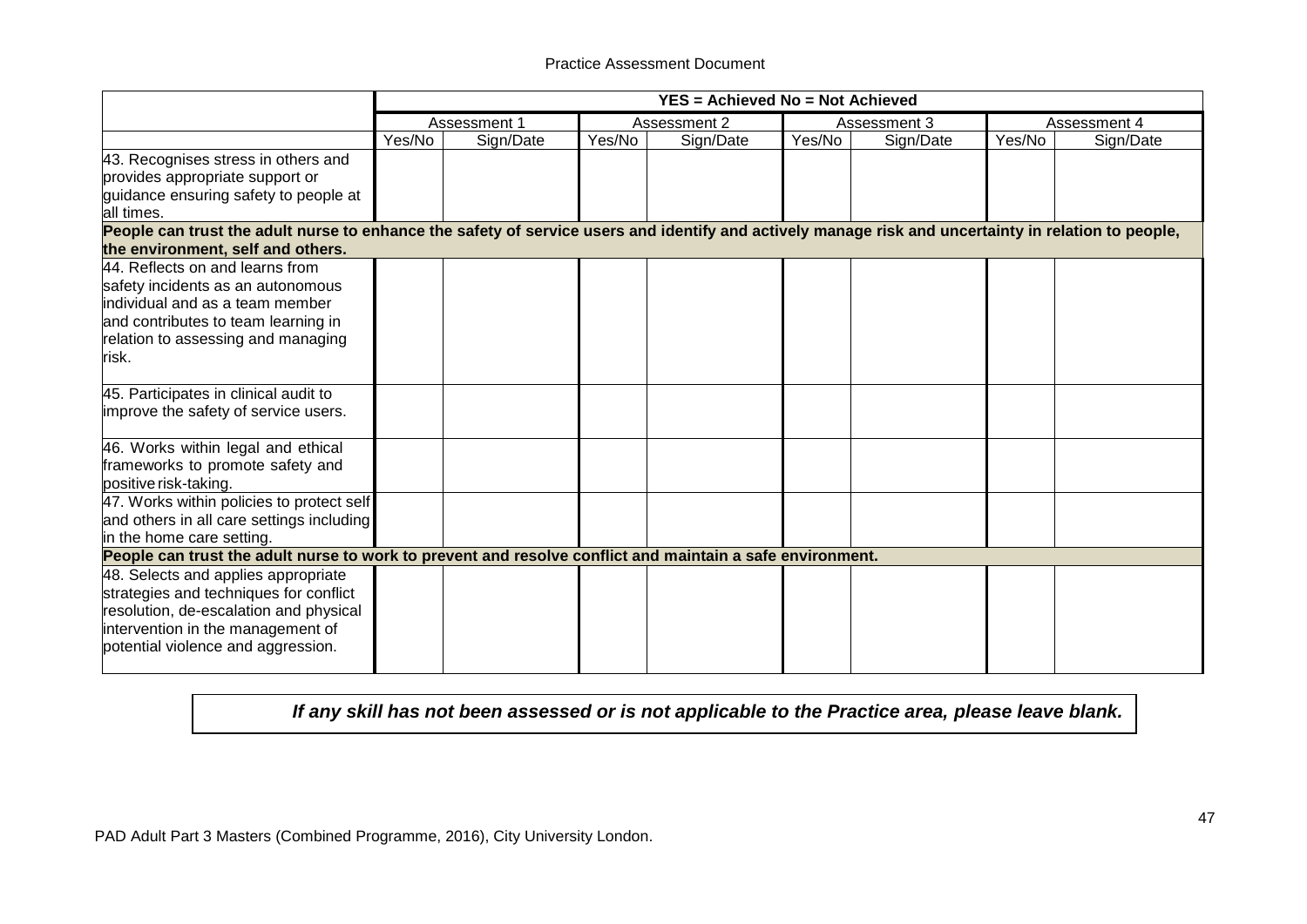| People can trust the adult nurse to select and manage medical devices safely.                                                                                                                                                                                                                  |        |              |        |                                         |        |              |        |              |
|------------------------------------------------------------------------------------------------------------------------------------------------------------------------------------------------------------------------------------------------------------------------------------------------|--------|--------------|--------|-----------------------------------------|--------|--------------|--------|--------------|
|                                                                                                                                                                                                                                                                                                |        |              |        | <b>YES = Achieved No = Not Achieved</b> |        |              |        |              |
|                                                                                                                                                                                                                                                                                                |        | Assessment 1 |        | Assessment 2                            |        | Assessment 3 |        | Assessment 4 |
|                                                                                                                                                                                                                                                                                                | Yes/No | Sign/Date    | Yes/No | Sign/Date                               | Yes/No | Sign/Date    | Yes/No | Sign/Date    |
| 49. Works within legal frameworks<br>and safely selects, uses and<br>maintains a range of medical devices<br>appropriate to the area of work,<br>including ensuring regular servicing,<br>maintenance and calibration including<br>reporting adverse incidents relating to<br>medical devices. |        |              |        |                                         |        |              |        |              |
| 50. Keeps appropriate records in<br>relation to use and maintenance of<br>medical devices and the<br>decontamination processes required<br>as per local and national guidelines.                                                                                                               |        |              |        |                                         |        |              |        |              |
| 51. Explains the devices to people<br>and carers and checks<br>understanding.                                                                                                                                                                                                                  |        |              |        |                                         |        |              |        |              |
| <b>Skills Cluster III: Infection Prevention and Control</b>                                                                                                                                                                                                                                    |        |              |        |                                         |        |              |        |              |
| People can trust the adult nurse to identify and take effective measures to prevent and control infection in accordance with local and national policy.                                                                                                                                        |        |              |        |                                         |        |              |        |              |
| 52. Works within the code (NMC<br>2015) and in collaboration with people<br>and their carers to meet<br>responsibilities for prevention and<br>control of infection.                                                                                                                           |        |              |        |                                         |        |              |        |              |
| 53. In partnership with people and<br>their carers, plans, delivers and<br>documents care that demonstrates<br>effective risk- assessment, infection-<br>prevention and control.                                                                                                               |        |              |        |                                         |        |              |        |              |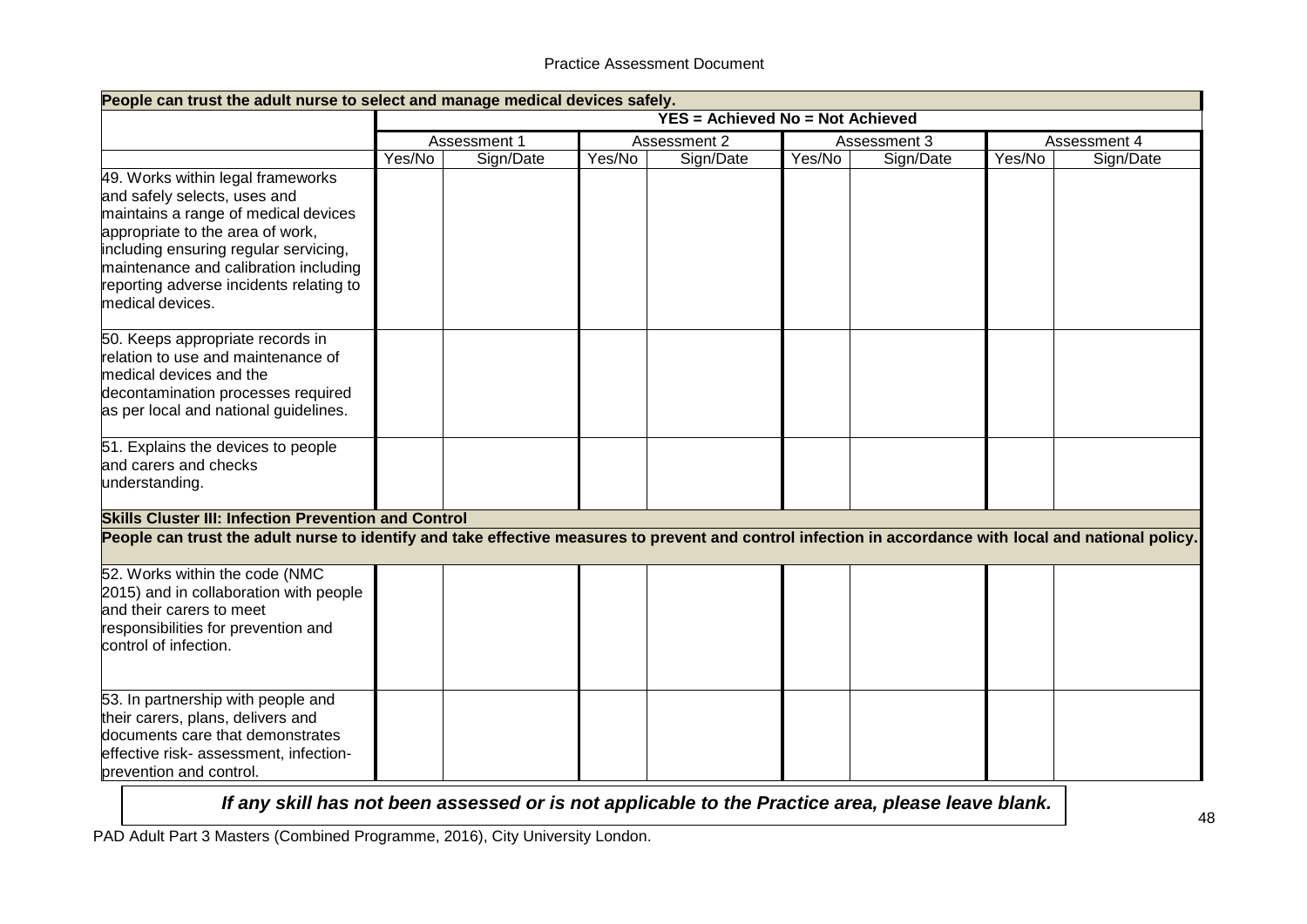|                                                                                                                                                      | YES = Achieved No = Not Achieved |              |        |              |        |              |        |              |
|------------------------------------------------------------------------------------------------------------------------------------------------------|----------------------------------|--------------|--------|--------------|--------|--------------|--------|--------------|
|                                                                                                                                                      |                                  | Assessment 1 |        | Assessment 2 |        | Assessment 3 |        | Assessment 4 |
|                                                                                                                                                      | Yes/No                           | Sign/Date    | Yes/No | Sign/Date    | Yes/No | Sign/Date    | Yes/No | Sign/Date    |
| 54. Identifies, recognises and refers                                                                                                                |                                  |              |        |              |        |              |        |              |
| to the appropriate clinical expert.                                                                                                                  |                                  |              |        |              |        |              |        |              |
| 55. Recognises infection risk and                                                                                                                    |                                  |              |        |              |        |              |        |              |
| reports and acts in situations where                                                                                                                 |                                  |              |        |              |        |              |        |              |
| there is need for health promotion                                                                                                                   |                                  |              |        |              |        |              |        |              |
| and protection and public health                                                                                                                     |                                  |              |        |              |        |              |        |              |
| strategies.                                                                                                                                          |                                  |              |        |              |        |              |        |              |
| People can trust the adult nurse to maintain effective standard infection control precautions and apply and adapt these needs and limitations in all |                                  |              |        |              |        |              |        |              |
| environments.                                                                                                                                        |                                  |              |        |              |        |              |        |              |
| 56. Initiates and maintains appropriate                                                                                                              |                                  |              |        |              |        |              |        |              |
| measures to prevent and control                                                                                                                      |                                  |              |        |              |        |              |        |              |
| infection according to the route of                                                                                                                  |                                  |              |        |              |        |              |        |              |
| transmission of micro- organisms, in                                                                                                                 |                                  |              |        |              |        |              |        |              |
| order to protect service users,                                                                                                                      |                                  |              |        |              |        |              |        |              |
| members of the public and other staff.                                                                                                               |                                  |              |        |              |        |              |        |              |
| 57. Manages the overall environment                                                                                                                  |                                  |              |        |              |        |              |        |              |
| to minimise risk and challenges the                                                                                                                  |                                  |              |        |              |        |              |        |              |
| practice of other care workers who put                                                                                                               |                                  |              |        |              |        |              |        |              |
| themselves and others at risk of                                                                                                                     |                                  |              |        |              |        |              |        |              |
| infection, within legal frameworks and                                                                                                               |                                  |              |        |              |        |              |        |              |
| local policies.                                                                                                                                      |                                  |              |        |              |        |              |        |              |
| People can trust the adult nurse to provide effective care for someone who has an infectious disease including, where required, the use of           |                                  |              |        |              |        |              |        |              |
| standard isolation techniques fully complying with hygiene, uniform and dress codes.                                                                 |                                  |              |        |              |        |              |        |              |
| 58. Adheres to local policies, assesses                                                                                                              |                                  |              |        |              |        |              |        |              |
| the needs of the infectious person, or                                                                                                               |                                  |              |        |              |        |              |        |              |
| people and applies appropriate                                                                                                                       |                                  |              |        |              |        |              |        |              |
| isolation techniques wearing the                                                                                                                     |                                  |              |        |              |        |              |        |              |
| appropriate clothing. Consults with                                                                                                                  |                                  |              |        |              |        |              |        |              |
| specialist advisers as appropriate.                                                                                                                  |                                  |              |        |              |        |              |        |              |
|                                                                                                                                                      |                                  |              |        |              |        |              |        |              |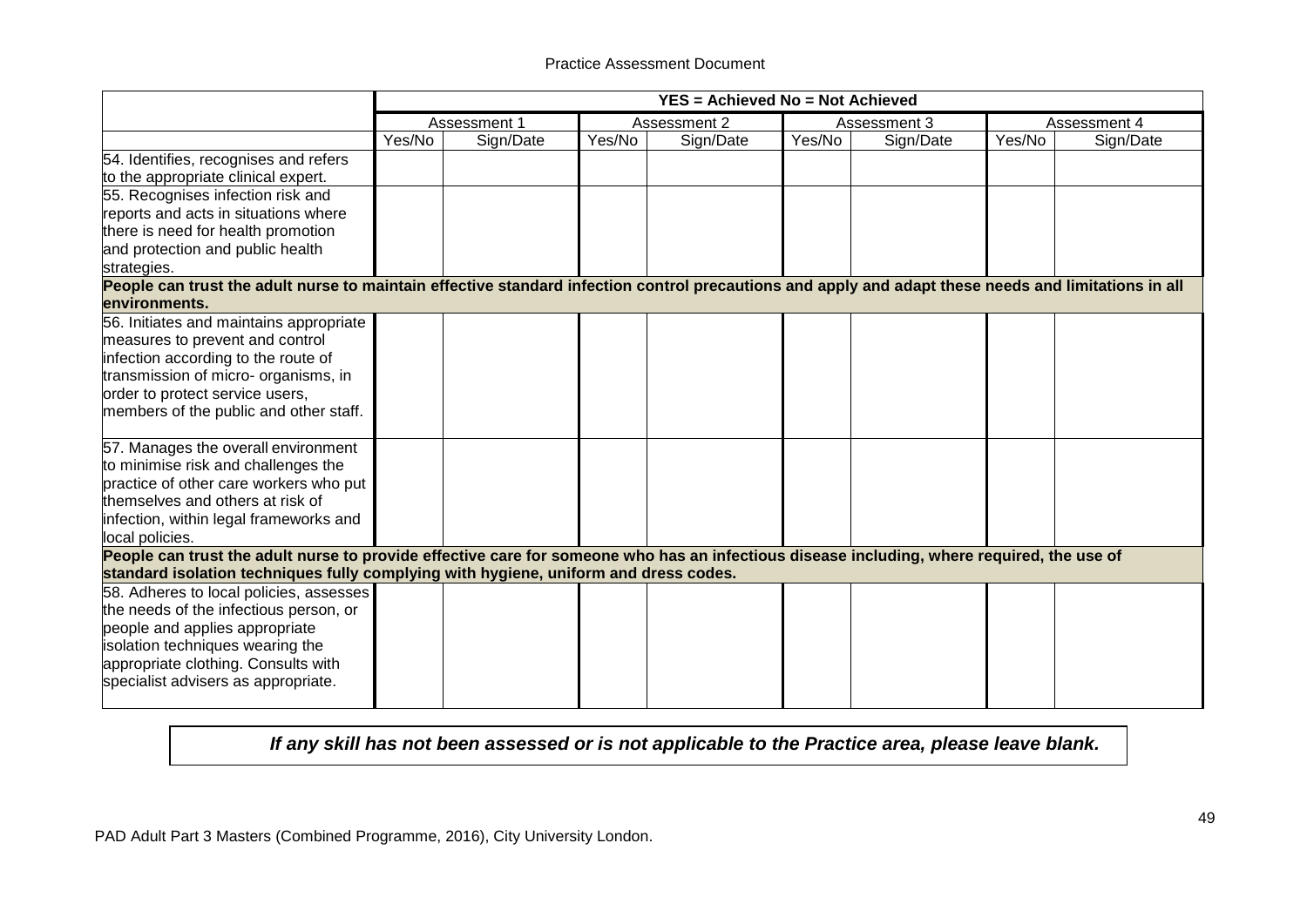| technique in a variety of settings.                                                                                                                    | People can trust the adult nurse to safely apply the principles of asepsis when performing invasive procedures and be competent in aseptic |              |        |                                         |        |              |        |              |
|--------------------------------------------------------------------------------------------------------------------------------------------------------|--------------------------------------------------------------------------------------------------------------------------------------------|--------------|--------|-----------------------------------------|--------|--------------|--------|--------------|
|                                                                                                                                                        |                                                                                                                                            |              |        | <b>YES = Achieved No = Not Achieved</b> |        |              |        |              |
|                                                                                                                                                        |                                                                                                                                            | Assessment 1 |        | Assessment 2                            |        | Assessment 3 |        | Assessment 4 |
|                                                                                                                                                        | Yes/No                                                                                                                                     | Sign/Date    | Yes/No | Sign/Date                               | Yes/No | Sign/Date    | Yes/No | Sign/Date    |
| 59. Applies a range of appropriate                                                                                                                     |                                                                                                                                            |              |        |                                         |        |              |        |              |
| measures to prevent infection                                                                                                                          |                                                                                                                                            |              |        |                                         |        |              |        |              |
| including application of safe and                                                                                                                      |                                                                                                                                            |              |        |                                         |        |              |        |              |
| effective aseptic techniques.                                                                                                                          |                                                                                                                                            |              |        |                                         |        |              |        |              |
| 60. Safely performs wound care,                                                                                                                        |                                                                                                                                            |              |        |                                         |        |              |        |              |
| applying non-touch or aseptic                                                                                                                          |                                                                                                                                            |              |        |                                         |        |              |        |              |
| techniques in a variety of settings.                                                                                                                   |                                                                                                                                            |              |        |                                         |        |              |        |              |
| 61. Is able to communicate potential                                                                                                                   |                                                                                                                                            |              |        |                                         |        |              |        |              |
| risks to others and advise people on                                                                                                                   |                                                                                                                                            |              |        |                                         |        |              |        |              |
| the management of their device, site or                                                                                                                |                                                                                                                                            |              |        |                                         |        |              |        |              |
| wound to prevent and control infection                                                                                                                 |                                                                                                                                            |              |        |                                         |        |              |        |              |
| and to promote healing.                                                                                                                                |                                                                                                                                            |              |        |                                         |        |              |        |              |
| People can trust the adult nurse to act in a variety of environments including the care setting, to reduce risk when handling waste, including sharps, |                                                                                                                                            |              |        |                                         |        |              |        |              |
| contaminated linen and when dealing with spillages of blood and other body fluids.                                                                     |                                                                                                                                            |              |        |                                         |        |              |        |              |
| 62. Manages hazardous waste and                                                                                                                        |                                                                                                                                            |              |        |                                         |        |              |        |              |
| spillages in accordance with local                                                                                                                     |                                                                                                                                            |              |        |                                         |        |              |        |              |
| health and safety policies and instructs                                                                                                               |                                                                                                                                            |              |        |                                         |        |              |        |              |
| others to do the same.                                                                                                                                 |                                                                                                                                            |              |        |                                         |        |              |        |              |
| <b>Skills Cluster IV: Nutrition and Fluid Management</b>                                                                                               |                                                                                                                                            |              |        |                                         |        |              |        |              |
| People can trust the adult nurse to assist them to choose a diet that provides adequate nutritional and fluid intake.                                  |                                                                                                                                            |              |        |                                         |        |              |        |              |
| 63. Supports people and carers to                                                                                                                      |                                                                                                                                            |              |        |                                         |        |              |        |              |
| make appropriate choices and                                                                                                                           |                                                                                                                                            |              |        |                                         |        |              |        |              |
| changes to eating patterns, taking                                                                                                                     |                                                                                                                                            |              |        |                                         |        |              |        |              |
| account of dietary preferences,                                                                                                                        |                                                                                                                                            |              |        |                                         |        |              |        |              |
| religious and cultural requirements,                                                                                                                   |                                                                                                                                            |              |        |                                         |        |              |        |              |
| treatment requirements and special                                                                                                                     |                                                                                                                                            |              |        |                                         |        |              |        |              |
| diets needed for health reasons.                                                                                                                       |                                                                                                                                            |              |        |                                         |        |              |        |              |
| 64. Refers to specialist members of                                                                                                                    |                                                                                                                                            |              |        |                                         |        |              |        |              |
| the multi-disciplinary team for                                                                                                                        |                                                                                                                                            |              |        |                                         |        |              |        |              |
| additional or specialist advice.                                                                                                                       |                                                                                                                                            |              |        |                                         |        |              |        |              |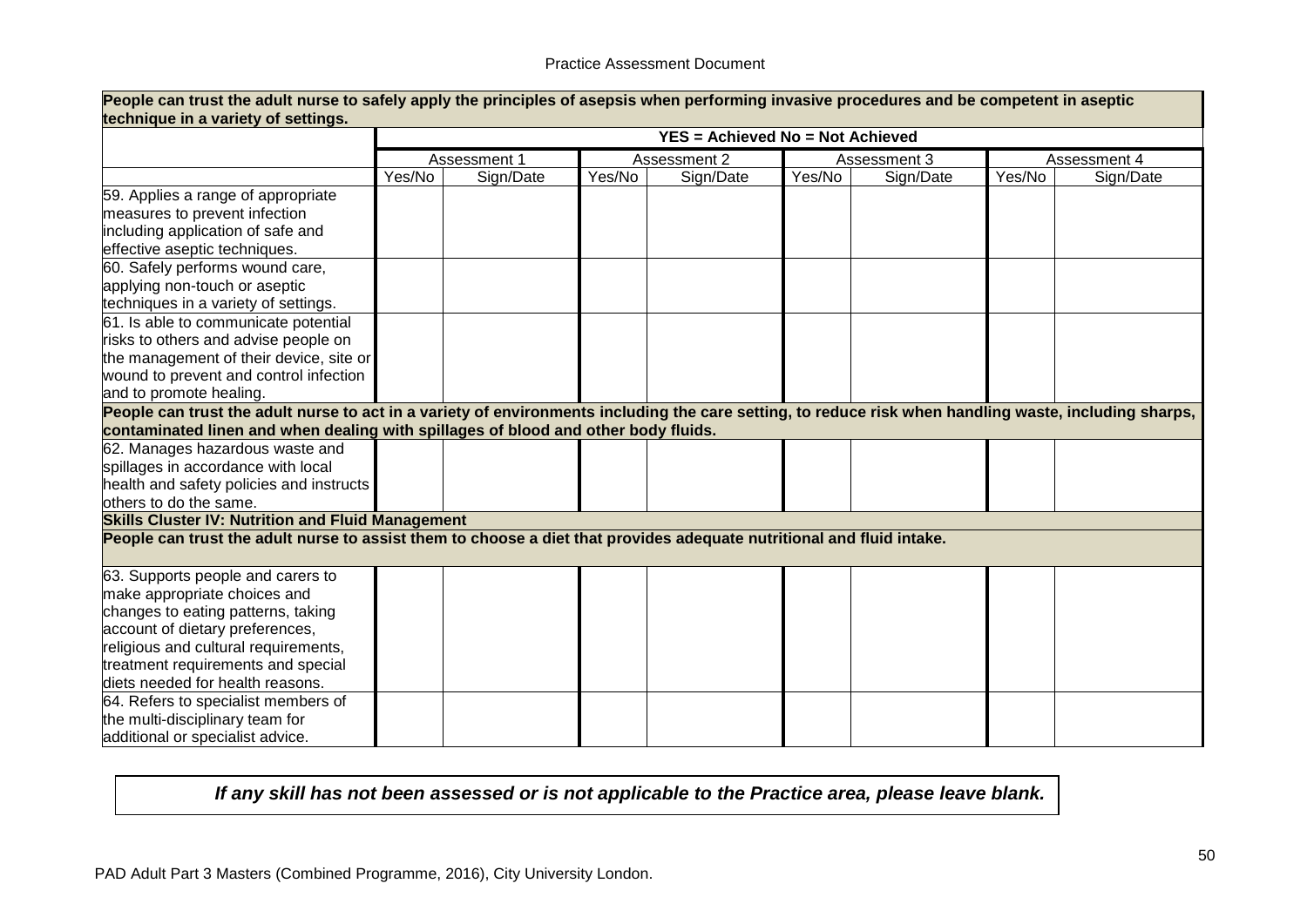|                                                                                                                                         |        | YES = Achieved No = Not Achieved |        |              |        |              |        |              |  |
|-----------------------------------------------------------------------------------------------------------------------------------------|--------|----------------------------------|--------|--------------|--------|--------------|--------|--------------|--|
|                                                                                                                                         |        | Assessment 1                     |        | Assessment 2 |        | Assessment 3 |        | Assessment 4 |  |
|                                                                                                                                         | Yes/No | Sign/Date                        | Yes/No | Sign/Date    | Yes/No | Sign/Date    | Yes/No | Sign/Date    |  |
| 65. In liaison with an appropriate                                                                                                      |        |                                  |        |              |        |              |        |              |  |
| member of staff provides essential                                                                                                      |        |                                  |        |              |        |              |        |              |  |
| and support to mothers who are                                                                                                          |        |                                  |        |              |        |              |        |              |  |
| breastfeeding (where applicable)                                                                                                        |        |                                  |        |              |        |              |        |              |  |
| People can trust the adult nurse to assess and monitor their nutritional status and in partnership formulate an effective plan of care. |        |                                  |        |              |        |              |        |              |  |
| 66. Makes a comprehensive                                                                                                               |        |                                  |        |              |        |              |        |              |  |
| assessment of people's needs in                                                                                                         |        |                                  |        |              |        |              |        |              |  |
| relation to nutrition identifying,                                                                                                      |        |                                  |        |              |        |              |        |              |  |
| documenting and communicating                                                                                                           |        |                                  |        |              |        |              |        |              |  |
| level of risk.                                                                                                                          |        |                                  |        |              |        |              |        |              |  |
| 67. Formulates an appropriate care                                                                                                      |        |                                  |        |              |        |              |        |              |  |
| plan, seeking specialist advice where                                                                                                   |        |                                  |        |              |        |              |        |              |  |
| required and monitors and records                                                                                                       |        |                                  |        |              |        |              |        |              |  |
| progress against the plan.                                                                                                              |        |                                  |        |              |        |              |        |              |  |
| 68. Acts autonomously to initiate                                                                                                       |        |                                  |        |              |        |              |        |              |  |
| appropriate action when malnutrition                                                                                                    |        |                                  |        |              |        |              |        |              |  |
| is identified or where a person's                                                                                                       |        |                                  |        |              |        |              |        |              |  |
| nutritional status worsens, and reports                                                                                                 |        |                                  |        |              |        |              |        |              |  |
| this as an adverse event, informing                                                                                                     |        |                                  |        |              |        |              |        |              |  |
| carers and multidisciplinary team as                                                                                                    |        |                                  |        |              |        |              |        |              |  |
| appropriate.                                                                                                                            |        |                                  |        |              |        |              |        |              |  |
| People can trust the adult nurse to assess and monitor fluid status and in partnership with them formulate an effective plan of care.   |        |                                  |        |              |        |              |        |              |  |
| 69. Identifies signs of dehydration                                                                                                     |        |                                  |        |              |        |              |        |              |  |
| and uses negotiating and other skills                                                                                                   |        |                                  |        |              |        |              |        |              |  |
| to encourage people who might be                                                                                                        |        |                                  |        |              |        |              |        |              |  |
| reluctant to drink to take adequate                                                                                                     |        |                                  |        |              |        |              |        |              |  |
| fluids.                                                                                                                                 |        |                                  |        |              |        |              |        |              |  |
| 70. Works collaboratively with the                                                                                                      |        |                                  |        |              |        |              |        |              |  |
| person, their carers and the                                                                                                            |        |                                  |        |              |        |              |        |              |  |
| multidisciplinary team to ensure an                                                                                                     |        |                                  |        |              |        |              |        |              |  |
| adequate fluid intake and output.                                                                                                       |        |                                  |        |              |        |              |        |              |  |

PAD Adult Part 3 Masters (Combined Programme, 2016), City University London.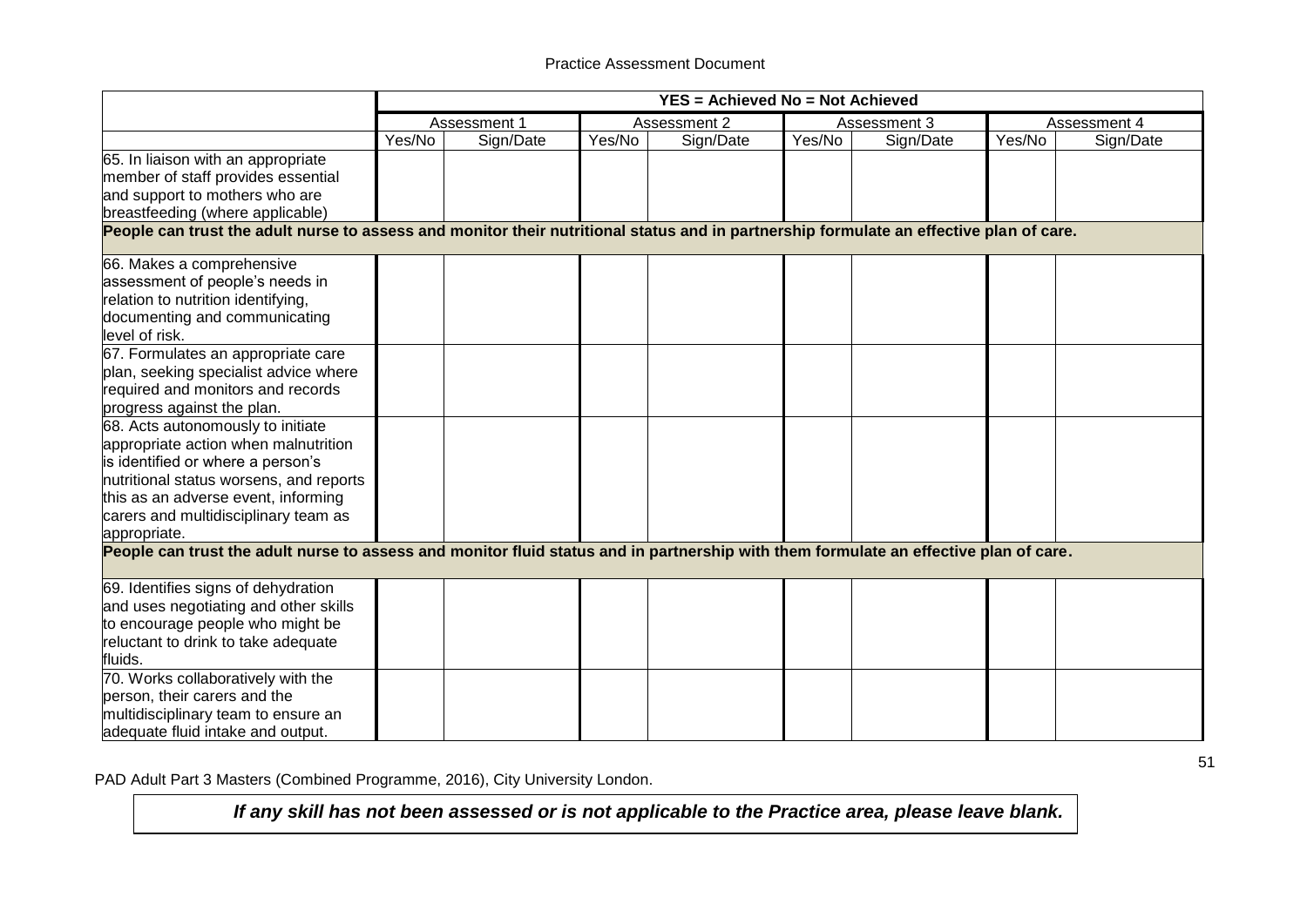#### Practice Assessment Document

| <b>YES = Achieved No = Not Achieved</b><br>Assessment 1<br>Assessment 2<br>Assessment 4<br>Assessment 3<br>Yes/No<br>Sign/Date<br>Yes/No<br>Sign/Date<br>Yes/No<br>Sign/Date<br>Yes/No<br>Sign/Date<br>People can trust the adult nurse to assess and monitor their nutritional status and in partnership formulate an effective plan of care.<br>72. Ensures that appropriate food<br>and fluid are available and<br>provision is made for replacement<br>meals for anyone who is unable to<br>eat at the usual time, or unable to<br>prepare their own meals.<br>People can trust the adult nurse to ensure that those unable to take food by mouth receive adequate fluid and nutrition to meet their needs.<br>73. Takes action to ensure that,<br>where there are problems with<br>eating and swallowing, nutritional<br>status is not compromised.<br>74. Administers enteral feeds safely<br>and maintains nasogastric, PEG<br>and other feeding devices in<br>accordance with local policy and<br>legal frameworks.<br>32. People can trust the adult nurse to administer fluids when fluids cannot be taken independently.<br>75. Understands and applies<br>knowledge of intravenous fluids<br>and how they are prescribed and<br>administered within local<br>administration of medicines policy.<br>76. Monitors and assesses people<br>receiving intravenous fluids, and<br>documents progress against<br>prescription and markers of | People can trust the adult nurse to assist them in creating an environment that is conducive to eating and drinking. |  |  |  |  |  |  |  |  |  |
|----------------------------------------------------------------------------------------------------------------------------------------------------------------------------------------------------------------------------------------------------------------------------------------------------------------------------------------------------------------------------------------------------------------------------------------------------------------------------------------------------------------------------------------------------------------------------------------------------------------------------------------------------------------------------------------------------------------------------------------------------------------------------------------------------------------------------------------------------------------------------------------------------------------------------------------------------------------------------------------------------------------------------------------------------------------------------------------------------------------------------------------------------------------------------------------------------------------------------------------------------------------------------------------------------------------------------------------------------------------------------------------------------------------------------------------------------|----------------------------------------------------------------------------------------------------------------------|--|--|--|--|--|--|--|--|--|
|                                                                                                                                                                                                                                                                                                                                                                                                                                                                                                                                                                                                                                                                                                                                                                                                                                                                                                                                                                                                                                                                                                                                                                                                                                                                                                                                                                                                                                                    |                                                                                                                      |  |  |  |  |  |  |  |  |  |
|                                                                                                                                                                                                                                                                                                                                                                                                                                                                                                                                                                                                                                                                                                                                                                                                                                                                                                                                                                                                                                                                                                                                                                                                                                                                                                                                                                                                                                                    |                                                                                                                      |  |  |  |  |  |  |  |  |  |
|                                                                                                                                                                                                                                                                                                                                                                                                                                                                                                                                                                                                                                                                                                                                                                                                                                                                                                                                                                                                                                                                                                                                                                                                                                                                                                                                                                                                                                                    |                                                                                                                      |  |  |  |  |  |  |  |  |  |
|                                                                                                                                                                                                                                                                                                                                                                                                                                                                                                                                                                                                                                                                                                                                                                                                                                                                                                                                                                                                                                                                                                                                                                                                                                                                                                                                                                                                                                                    | 71. Ensures appropriate assistance                                                                                   |  |  |  |  |  |  |  |  |  |
|                                                                                                                                                                                                                                                                                                                                                                                                                                                                                                                                                                                                                                                                                                                                                                                                                                                                                                                                                                                                                                                                                                                                                                                                                                                                                                                                                                                                                                                    | and support is available to enable                                                                                   |  |  |  |  |  |  |  |  |  |
|                                                                                                                                                                                                                                                                                                                                                                                                                                                                                                                                                                                                                                                                                                                                                                                                                                                                                                                                                                                                                                                                                                                                                                                                                                                                                                                                                                                                                                                    | people to eat.                                                                                                       |  |  |  |  |  |  |  |  |  |
|                                                                                                                                                                                                                                                                                                                                                                                                                                                                                                                                                                                                                                                                                                                                                                                                                                                                                                                                                                                                                                                                                                                                                                                                                                                                                                                                                                                                                                                    |                                                                                                                      |  |  |  |  |  |  |  |  |  |
|                                                                                                                                                                                                                                                                                                                                                                                                                                                                                                                                                                                                                                                                                                                                                                                                                                                                                                                                                                                                                                                                                                                                                                                                                                                                                                                                                                                                                                                    |                                                                                                                      |  |  |  |  |  |  |  |  |  |
|                                                                                                                                                                                                                                                                                                                                                                                                                                                                                                                                                                                                                                                                                                                                                                                                                                                                                                                                                                                                                                                                                                                                                                                                                                                                                                                                                                                                                                                    |                                                                                                                      |  |  |  |  |  |  |  |  |  |
|                                                                                                                                                                                                                                                                                                                                                                                                                                                                                                                                                                                                                                                                                                                                                                                                                                                                                                                                                                                                                                                                                                                                                                                                                                                                                                                                                                                                                                                    |                                                                                                                      |  |  |  |  |  |  |  |  |  |
|                                                                                                                                                                                                                                                                                                                                                                                                                                                                                                                                                                                                                                                                                                                                                                                                                                                                                                                                                                                                                                                                                                                                                                                                                                                                                                                                                                                                                                                    |                                                                                                                      |  |  |  |  |  |  |  |  |  |
|                                                                                                                                                                                                                                                                                                                                                                                                                                                                                                                                                                                                                                                                                                                                                                                                                                                                                                                                                                                                                                                                                                                                                                                                                                                                                                                                                                                                                                                    |                                                                                                                      |  |  |  |  |  |  |  |  |  |
|                                                                                                                                                                                                                                                                                                                                                                                                                                                                                                                                                                                                                                                                                                                                                                                                                                                                                                                                                                                                                                                                                                                                                                                                                                                                                                                                                                                                                                                    |                                                                                                                      |  |  |  |  |  |  |  |  |  |
|                                                                                                                                                                                                                                                                                                                                                                                                                                                                                                                                                                                                                                                                                                                                                                                                                                                                                                                                                                                                                                                                                                                                                                                                                                                                                                                                                                                                                                                    |                                                                                                                      |  |  |  |  |  |  |  |  |  |
|                                                                                                                                                                                                                                                                                                                                                                                                                                                                                                                                                                                                                                                                                                                                                                                                                                                                                                                                                                                                                                                                                                                                                                                                                                                                                                                                                                                                                                                    |                                                                                                                      |  |  |  |  |  |  |  |  |  |
|                                                                                                                                                                                                                                                                                                                                                                                                                                                                                                                                                                                                                                                                                                                                                                                                                                                                                                                                                                                                                                                                                                                                                                                                                                                                                                                                                                                                                                                    |                                                                                                                      |  |  |  |  |  |  |  |  |  |
|                                                                                                                                                                                                                                                                                                                                                                                                                                                                                                                                                                                                                                                                                                                                                                                                                                                                                                                                                                                                                                                                                                                                                                                                                                                                                                                                                                                                                                                    |                                                                                                                      |  |  |  |  |  |  |  |  |  |
|                                                                                                                                                                                                                                                                                                                                                                                                                                                                                                                                                                                                                                                                                                                                                                                                                                                                                                                                                                                                                                                                                                                                                                                                                                                                                                                                                                                                                                                    |                                                                                                                      |  |  |  |  |  |  |  |  |  |
|                                                                                                                                                                                                                                                                                                                                                                                                                                                                                                                                                                                                                                                                                                                                                                                                                                                                                                                                                                                                                                                                                                                                                                                                                                                                                                                                                                                                                                                    |                                                                                                                      |  |  |  |  |  |  |  |  |  |
|                                                                                                                                                                                                                                                                                                                                                                                                                                                                                                                                                                                                                                                                                                                                                                                                                                                                                                                                                                                                                                                                                                                                                                                                                                                                                                                                                                                                                                                    |                                                                                                                      |  |  |  |  |  |  |  |  |  |
|                                                                                                                                                                                                                                                                                                                                                                                                                                                                                                                                                                                                                                                                                                                                                                                                                                                                                                                                                                                                                                                                                                                                                                                                                                                                                                                                                                                                                                                    |                                                                                                                      |  |  |  |  |  |  |  |  |  |
|                                                                                                                                                                                                                                                                                                                                                                                                                                                                                                                                                                                                                                                                                                                                                                                                                                                                                                                                                                                                                                                                                                                                                                                                                                                                                                                                                                                                                                                    |                                                                                                                      |  |  |  |  |  |  |  |  |  |
|                                                                                                                                                                                                                                                                                                                                                                                                                                                                                                                                                                                                                                                                                                                                                                                                                                                                                                                                                                                                                                                                                                                                                                                                                                                                                                                                                                                                                                                    |                                                                                                                      |  |  |  |  |  |  |  |  |  |
|                                                                                                                                                                                                                                                                                                                                                                                                                                                                                                                                                                                                                                                                                                                                                                                                                                                                                                                                                                                                                                                                                                                                                                                                                                                                                                                                                                                                                                                    |                                                                                                                      |  |  |  |  |  |  |  |  |  |
|                                                                                                                                                                                                                                                                                                                                                                                                                                                                                                                                                                                                                                                                                                                                                                                                                                                                                                                                                                                                                                                                                                                                                                                                                                                                                                                                                                                                                                                    |                                                                                                                      |  |  |  |  |  |  |  |  |  |
|                                                                                                                                                                                                                                                                                                                                                                                                                                                                                                                                                                                                                                                                                                                                                                                                                                                                                                                                                                                                                                                                                                                                                                                                                                                                                                                                                                                                                                                    |                                                                                                                      |  |  |  |  |  |  |  |  |  |
|                                                                                                                                                                                                                                                                                                                                                                                                                                                                                                                                                                                                                                                                                                                                                                                                                                                                                                                                                                                                                                                                                                                                                                                                                                                                                                                                                                                                                                                    |                                                                                                                      |  |  |  |  |  |  |  |  |  |
|                                                                                                                                                                                                                                                                                                                                                                                                                                                                                                                                                                                                                                                                                                                                                                                                                                                                                                                                                                                                                                                                                                                                                                                                                                                                                                                                                                                                                                                    |                                                                                                                      |  |  |  |  |  |  |  |  |  |
|                                                                                                                                                                                                                                                                                                                                                                                                                                                                                                                                                                                                                                                                                                                                                                                                                                                                                                                                                                                                                                                                                                                                                                                                                                                                                                                                                                                                                                                    |                                                                                                                      |  |  |  |  |  |  |  |  |  |
|                                                                                                                                                                                                                                                                                                                                                                                                                                                                                                                                                                                                                                                                                                                                                                                                                                                                                                                                                                                                                                                                                                                                                                                                                                                                                                                                                                                                                                                    |                                                                                                                      |  |  |  |  |  |  |  |  |  |
|                                                                                                                                                                                                                                                                                                                                                                                                                                                                                                                                                                                                                                                                                                                                                                                                                                                                                                                                                                                                                                                                                                                                                                                                                                                                                                                                                                                                                                                    |                                                                                                                      |  |  |  |  |  |  |  |  |  |
|                                                                                                                                                                                                                                                                                                                                                                                                                                                                                                                                                                                                                                                                                                                                                                                                                                                                                                                                                                                                                                                                                                                                                                                                                                                                                                                                                                                                                                                    |                                                                                                                      |  |  |  |  |  |  |  |  |  |
|                                                                                                                                                                                                                                                                                                                                                                                                                                                                                                                                                                                                                                                                                                                                                                                                                                                                                                                                                                                                                                                                                                                                                                                                                                                                                                                                                                                                                                                    |                                                                                                                      |  |  |  |  |  |  |  |  |  |
|                                                                                                                                                                                                                                                                                                                                                                                                                                                                                                                                                                                                                                                                                                                                                                                                                                                                                                                                                                                                                                                                                                                                                                                                                                                                                                                                                                                                                                                    |                                                                                                                      |  |  |  |  |  |  |  |  |  |
|                                                                                                                                                                                                                                                                                                                                                                                                                                                                                                                                                                                                                                                                                                                                                                                                                                                                                                                                                                                                                                                                                                                                                                                                                                                                                                                                                                                                                                                    |                                                                                                                      |  |  |  |  |  |  |  |  |  |
|                                                                                                                                                                                                                                                                                                                                                                                                                                                                                                                                                                                                                                                                                                                                                                                                                                                                                                                                                                                                                                                                                                                                                                                                                                                                                                                                                                                                                                                    | hydration.                                                                                                           |  |  |  |  |  |  |  |  |  |

*If any skill has not been assessed or is not applicable to the Practice area, please leave blank.*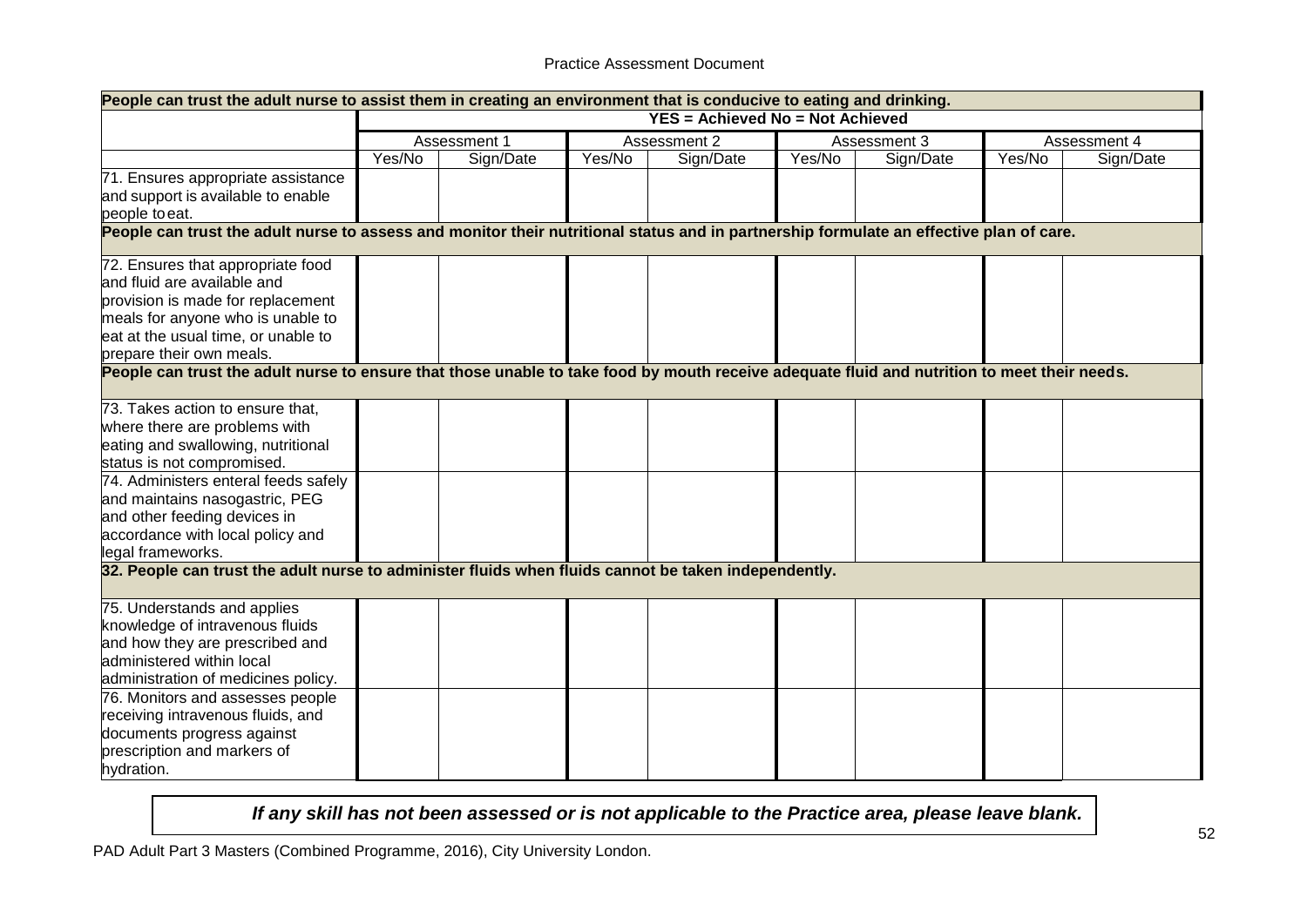|                                                                                                                                                                                                                                                                                                                                                                                                                                                                                                                |        |              |        | <b>YES = Achieved No = Not Achieved</b> |        |              |        |              |
|----------------------------------------------------------------------------------------------------------------------------------------------------------------------------------------------------------------------------------------------------------------------------------------------------------------------------------------------------------------------------------------------------------------------------------------------------------------------------------------------------------------|--------|--------------|--------|-----------------------------------------|--------|--------------|--------|--------------|
|                                                                                                                                                                                                                                                                                                                                                                                                                                                                                                                |        | Assessment 1 |        | Assessment 2                            |        | Assessment 3 |        | Assessment 4 |
|                                                                                                                                                                                                                                                                                                                                                                                                                                                                                                                | Yes/No | Sign/Date    | Yes/No | Sign/Date                               | Yes/No | Sign/Date    | Yes/No | Sign/Date    |
| 77. Monitors infusion site for signs of<br>abnormality, and takes the required<br>action reporting and documenting<br>signs and actions taken.                                                                                                                                                                                                                                                                                                                                                                 |        |              |        |                                         |        |              |        |              |
| <b>Skills Cluster V: Medicines Management</b>                                                                                                                                                                                                                                                                                                                                                                                                                                                                  |        |              |        |                                         |        |              |        |              |
| People can trust the adult nurse to correctly and safely undertake medicines calculations.                                                                                                                                                                                                                                                                                                                                                                                                                     |        |              |        |                                         |        |              |        |              |
| 78. Is competent in the process of<br>medication-related calculation in<br>nursing field involving:<br>Tablets and capsules<br>Liquid medicines<br>Injections:<br>Complex calculations<br>IV Infusions including:<br>Unit dose<br>$\bullet$<br>Sub and multiple unit dose<br>SI unit conversion.<br>People can trust the adult nurse to work within the legal and ethical frameworks that underpin safe and effective medicines management and work                                                            |        |              |        |                                         |        |              |        |              |
| within national and local policies.<br>79. Applies legislation practice to safe<br>and effective ordering, receiving,<br>storing, administering and disposal of<br>medicines and drugs in both primary<br>and secondary care settings and<br>ensures others do the same.<br>80. Fully understands all methods of<br>supplying medicines, for example,<br>Medicines Act exemptions, patient<br>group directions (PGD's), clinical<br>management plans and other forms<br>of prescribing e.g. nurse prescribing. |        |              |        |                                         |        |              |        |              |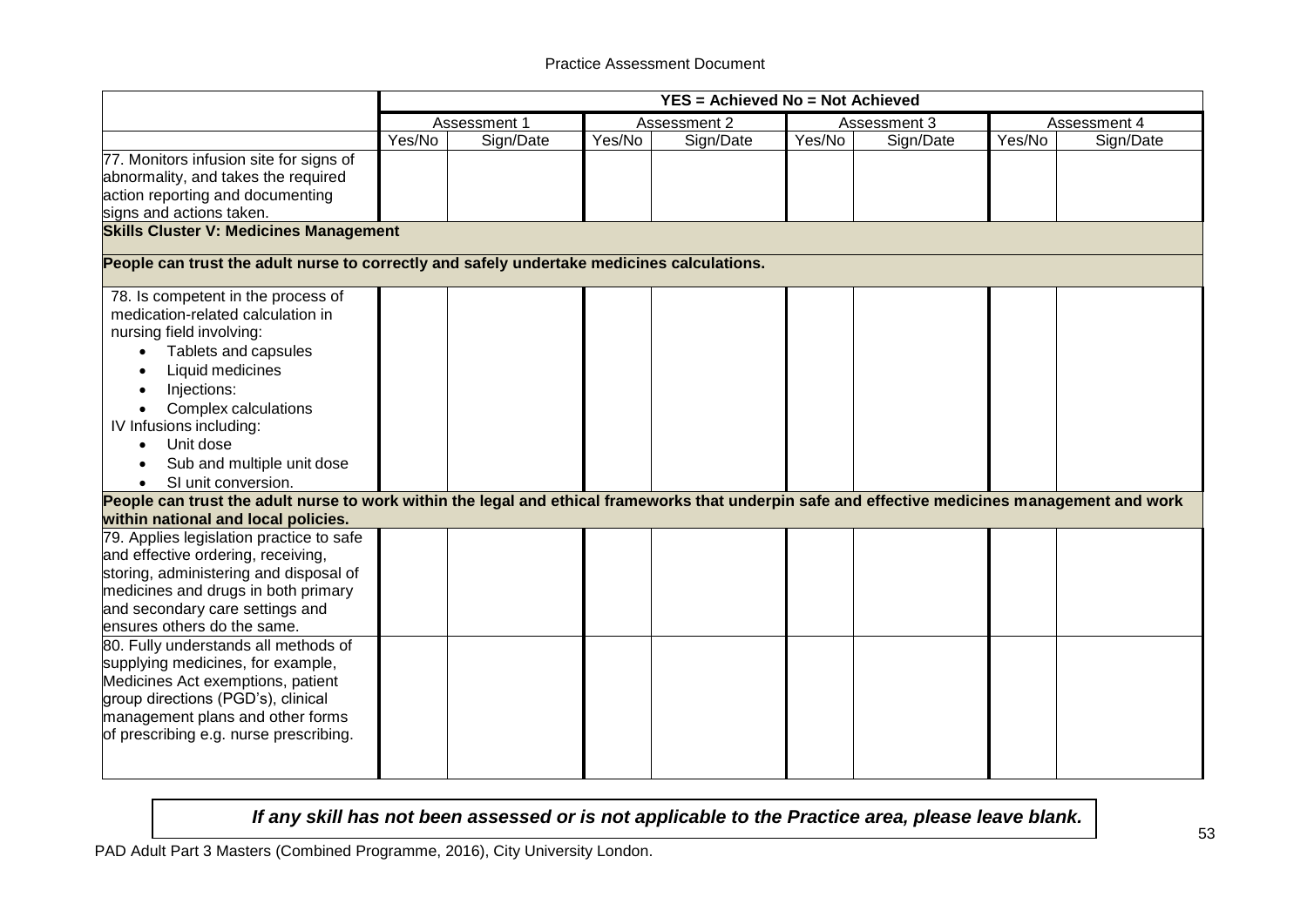| People can trust the adult nurse to assess and monitor their nutritional status and in partnership formulate an effective plan of care.                                                                                                                                                                                                                                                                                                                                                                                                                                                             |        |              |        |                                         |        |              |        |              |
|-----------------------------------------------------------------------------------------------------------------------------------------------------------------------------------------------------------------------------------------------------------------------------------------------------------------------------------------------------------------------------------------------------------------------------------------------------------------------------------------------------------------------------------------------------------------------------------------------------|--------|--------------|--------|-----------------------------------------|--------|--------------|--------|--------------|
|                                                                                                                                                                                                                                                                                                                                                                                                                                                                                                                                                                                                     |        |              |        | <b>YES = Achieved No = Not Achieved</b> |        |              |        |              |
|                                                                                                                                                                                                                                                                                                                                                                                                                                                                                                                                                                                                     |        | Assessment 1 |        | Assessment 2                            |        | Assessment 3 |        | Assessment 4 |
|                                                                                                                                                                                                                                                                                                                                                                                                                                                                                                                                                                                                     | Yes/No | Sign/Date    | Yes/No | Sign/Date                               | Yes/No | Sign/Date    | Yes/No | Sign/Date    |
| 81. Questions, critically appraises,<br>takes into account ethical<br>considerations and the preferences of<br>the person receiving care and uses<br>evidence to support an argument in<br>determining when medicines may or<br>may not be an appropriate choice of<br>treatment.                                                                                                                                                                                                                                                                                                                   |        |              |        |                                         |        |              |        |              |
| People can trust the adult nurse to ensure safe and effective practice in medicines management through comprehensive knowledge of medicines,<br>their actions, risks and benefits.                                                                                                                                                                                                                                                                                                                                                                                                                  |        |              |        |                                         |        |              |        |              |
| 82. Applies knowledge of basic<br>pharmacology, how medicines act<br>and interact in the systems of the<br>body, and their therapeutic action.<br>83. Understands common routes and<br>techniques of medicine administration<br>including absorption, metabolism,<br>adverse reactions and interactions.<br>84. Safely manages drug<br>administration and monitors effects<br>including anaphylaxis.<br>85. Reports adverse incidents and<br>near misses.<br>People can trust the adult nurse to safely order, receive, store and dispose of medicines (including controlled drugs) in any setting. |        |              |        |                                         |        |              |        |              |
| 86. Orders, receives, stores and<br>disposes of medicines safely.<br>(including controlled drugs)                                                                                                                                                                                                                                                                                                                                                                                                                                                                                                   |        |              |        |                                         |        |              |        |              |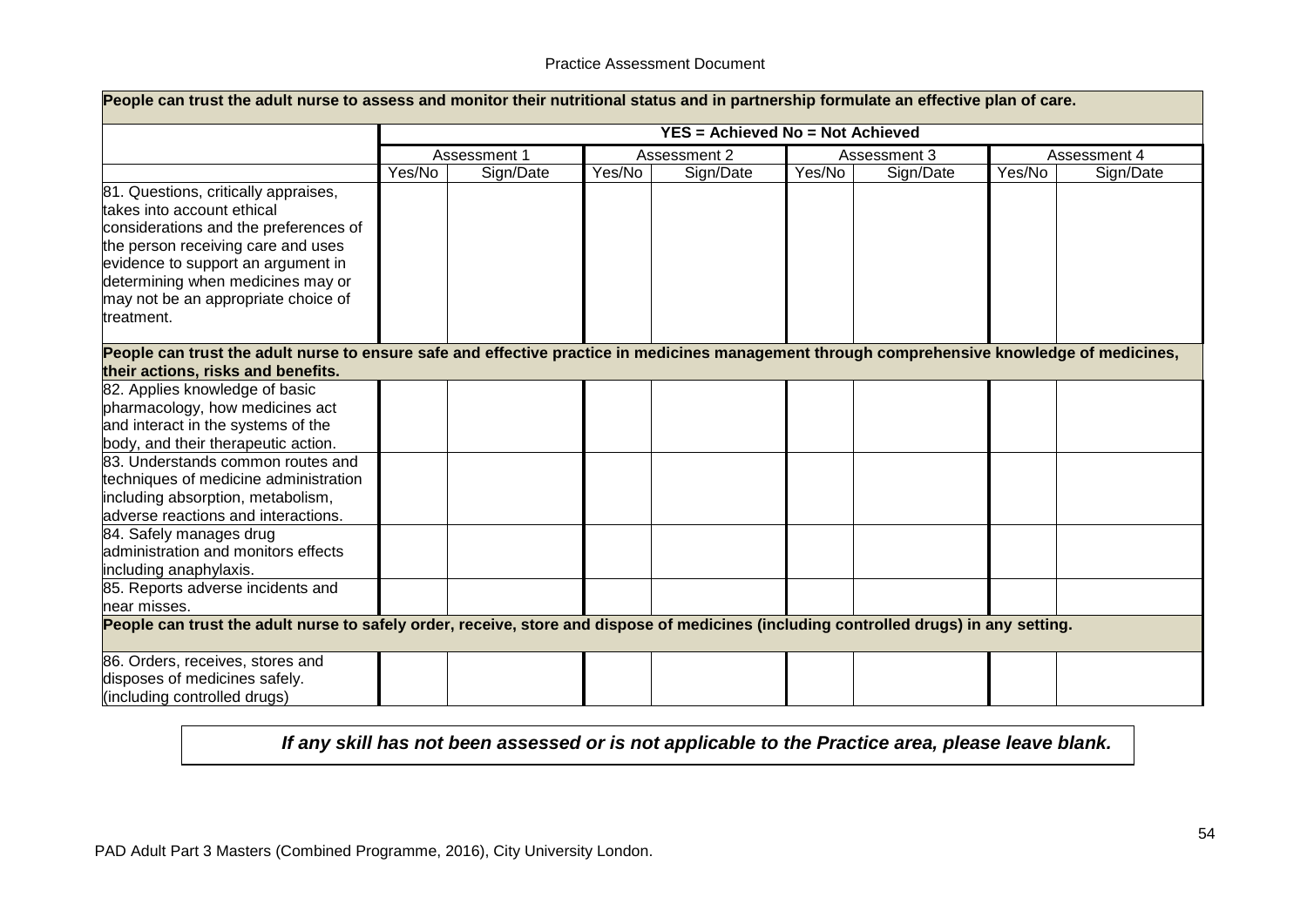|                                                                                                                                           |        | <b>YES = Achieved No = Not Achieved</b> |        |              |        |              |        |              |
|-------------------------------------------------------------------------------------------------------------------------------------------|--------|-----------------------------------------|--------|--------------|--------|--------------|--------|--------------|
|                                                                                                                                           |        | Assessment 1                            |        | Assessment 2 |        | Assessment 3 |        | Assessment 4 |
|                                                                                                                                           | Yes/No | Sign/Date                               | Yes/No | Sign/Date    | Yes/No | Sign/Date    | Yes/No | Sign/Date    |
| 87. Safely and effectively administers                                                                                                    |        |                                         |        |              |        |              |        |              |
| and, where necessary, prepares                                                                                                            |        |                                         |        |              |        |              |        |              |
| medicines via routes and methods                                                                                                          |        |                                         |        |              |        |              |        |              |
| commonly used and maintains                                                                                                               |        |                                         |        |              |        |              |        |              |
| accurate records. Supervises and                                                                                                          |        |                                         |        |              |        |              |        |              |
| teaches others to do the same.                                                                                                            |        |                                         |        |              |        |              |        |              |
| People can trust the adult nurse to keep and maintain accurate records using information technology.                                      |        |                                         |        |              |        |              |        |              |
|                                                                                                                                           |        |                                         |        |              |        |              |        |              |
| 88. Effectively keeps records of                                                                                                          |        |                                         |        |              |        |              |        |              |
| medication administered and omitted,                                                                                                      |        |                                         |        |              |        |              |        |              |
| in a variety of care settings, including                                                                                                  |        |                                         |        |              |        |              |        |              |
| controlled drugs and ensures others                                                                                                       |        |                                         |        |              |        |              |        |              |
| do the same.                                                                                                                              |        |                                         |        |              |        |              |        |              |
| People can trust the adult nurse to work in partnership with people receiving medical treatments and their carers.                        |        |                                         |        |              |        |              |        |              |
| 89. Works with people and carers to                                                                                                       |        |                                         |        |              |        |              |        |              |
| provide clear and accurate                                                                                                                |        |                                         |        |              |        |              |        |              |
| information about their medicines to                                                                                                      |        |                                         |        |              |        |              |        |              |
| assist them to make informed choices                                                                                                      |        |                                         |        |              |        |              |        |              |
| about their medicines.                                                                                                                    |        |                                         |        |              |        |              |        |              |
| 90. Assesses the person's ability to                                                                                                      |        |                                         |        |              |        |              |        |              |
| safely self-administer their medicines.                                                                                                   |        |                                         |        |              |        |              |        |              |
| People can trust the adult nurse to demonstrate understanding and knowledge to supply and administer via a Patient Group Direction. (PGD) |        |                                         |        |              |        |              |        |              |
|                                                                                                                                           |        |                                         |        |              |        |              |        |              |
| 91. Through simulation and course                                                                                                         |        |                                         |        |              |        |              |        |              |
| work demonstrates knowledge and                                                                                                           |        |                                         |        |              |        |              |        |              |
| application of the principles required                                                                                                    |        |                                         |        |              |        |              |        |              |
| for safe and effective supply and                                                                                                         |        |                                         |        |              |        |              |        |              |
| administration via a patient group                                                                                                        |        |                                         |        |              |        |              |        |              |
| direction including an understanding                                                                                                      |        |                                         |        |              |        |              |        |              |
| of the role and accountability.                                                                                                           |        |                                         |        |              |        |              |        |              |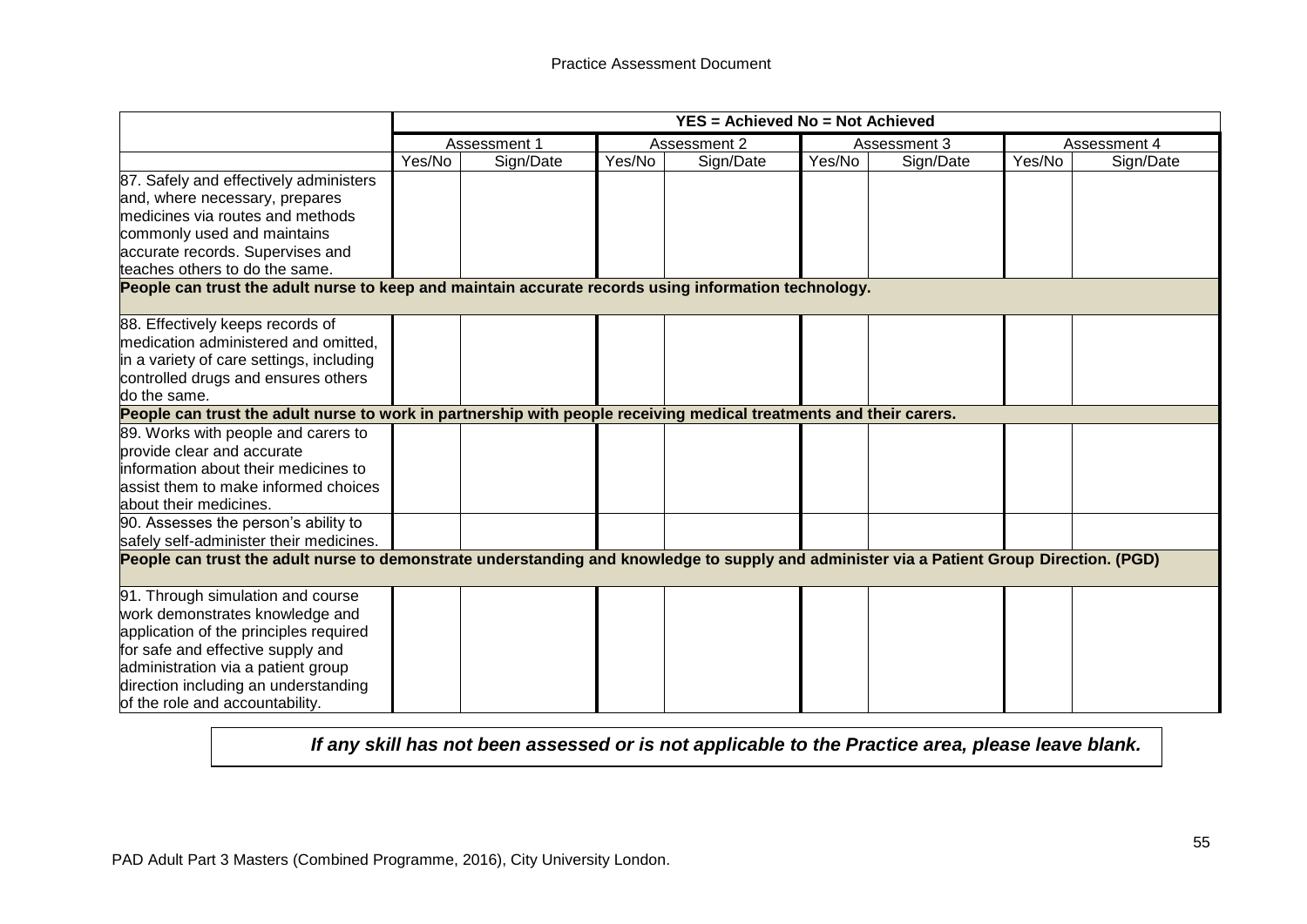# **Record of Additional Clinical Skills**

This is an opportunity for the nursing student to record additional clinical skills that they have practised

| <b>Date</b> | <b>Clinical Skill</b> | <b>Comments</b> | <b>Signature</b> |
|-------------|-----------------------|-----------------|------------------|
|             |                       |                 |                  |
|             |                       |                 |                  |
|             |                       |                 |                  |
|             |                       |                 |                  |
|             |                       |                 |                  |
|             |                       |                 |                  |
|             |                       |                 |                  |
|             |                       |                 |                  |
|             |                       |                 |                  |
|             |                       |                 |                  |
|             |                       |                 |                  |
|             |                       |                 |                  |
|             |                       |                 |                  |
|             |                       |                 |                  |
|             |                       |                 |                  |
|             |                       |                 |                  |
|             |                       |                 |                  |
|             |                       |                 |                  |
|             |                       |                 |                  |
|             |                       |                 |                  |
|             |                       |                 |                  |
|             |                       |                 |                  |
|             |                       |                 |                  |
|             |                       |                 |                  |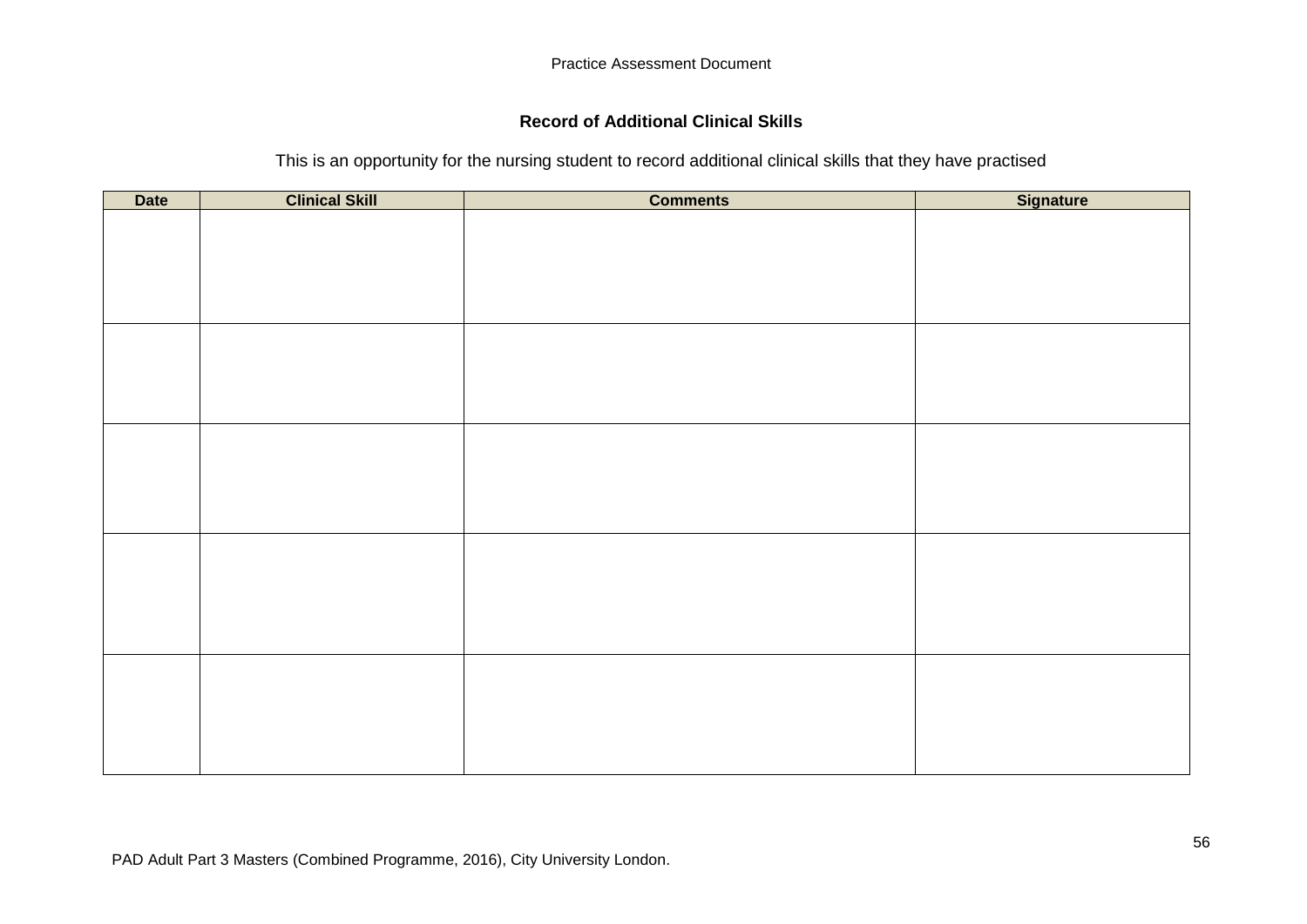#### **Part 3 Practice Assessment – Episode of Care**

This assessment must be completed by the end of Part 3 during a specific episode of care, managing care for a group of patients/service users or a complex patient. This should be for a minimum of 6 hours including a handover of care.

#### **Guidelines**

In discussion with the student, the mentor will identify an appropriate episode of care involving organising and managing the care for a group of patients/service users or a complex patient scenario.

The aim of this assessment is to demonstrate the student's progression in the following four competency domains in the context of the relevant field of nursing:

- Professional values
- Communication and interpersonal skills
- Nursing practice and decision-making
- Leadership, management and team working

#### **Learning outcomes**

- 1. The student plans, organises and manages patient-centred care within an appropriate timeframe with minimal supervision from the mentor.
- 2. The student uses effective management skills to organise work efficiently. Prioritises and organises workload and appropriately delegates to others.
- 3. The student is able to handover information delivering accurate verbal and written reports in relation to person-centred care.
- 4. The student has maintained appropriate professional values, expected attitudes and behaviours during the episode of care.
- 5. The student must demonstrate that they have maintained safety and safeguarding for the patient and carers or family.

*Integrated Care: Please choose an episode of care were you can demonstrate how you have managed both the physical and mental health/emotional needs of the patient/service user.*

*Please ensure that you reference the above 5 learning outcomes in your reflection on the next page*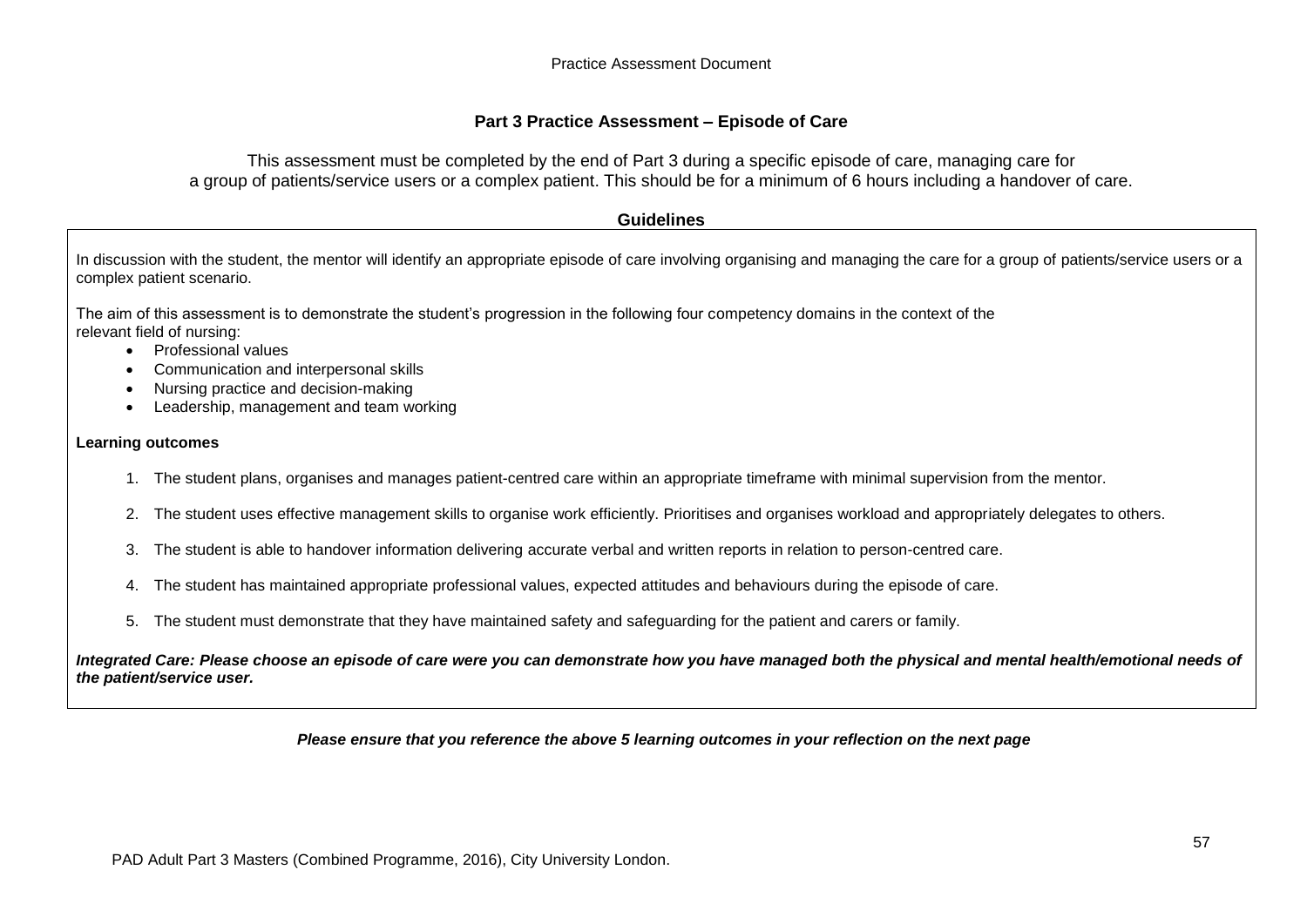| Student reflection on the Episode of Care                         |                                                                                                              |
|-------------------------------------------------------------------|--------------------------------------------------------------------------------------------------------------|
| Briefly outline how you have delivered high quality, complex      | Reflect on how you have worked in partnership with health and social                                         |
| care and give the rationale for the decisions you made.           | care professionals, service users, carer and families ensuring that<br>decision-making about care is shared. |
|                                                                   |                                                                                                              |
|                                                                   |                                                                                                              |
|                                                                   |                                                                                                              |
|                                                                   |                                                                                                              |
|                                                                   | What did you do well?                                                                                        |
|                                                                   |                                                                                                              |
|                                                                   |                                                                                                              |
|                                                                   |                                                                                                              |
|                                                                   | What would you have done differently?                                                                        |
|                                                                   |                                                                                                              |
| Reflect on how you used leadership skills to supervise and manage |                                                                                                              |
| others.                                                           |                                                                                                              |
|                                                                   |                                                                                                              |
|                                                                   | What learning from this episode of care could be transferred to other<br>areas of practice?                  |
|                                                                   |                                                                                                              |
|                                                                   |                                                                                                              |
|                                                                   |                                                                                                              |
|                                                                   |                                                                                                              |
|                                                                   |                                                                                                              |
|                                                                   |                                                                                                              |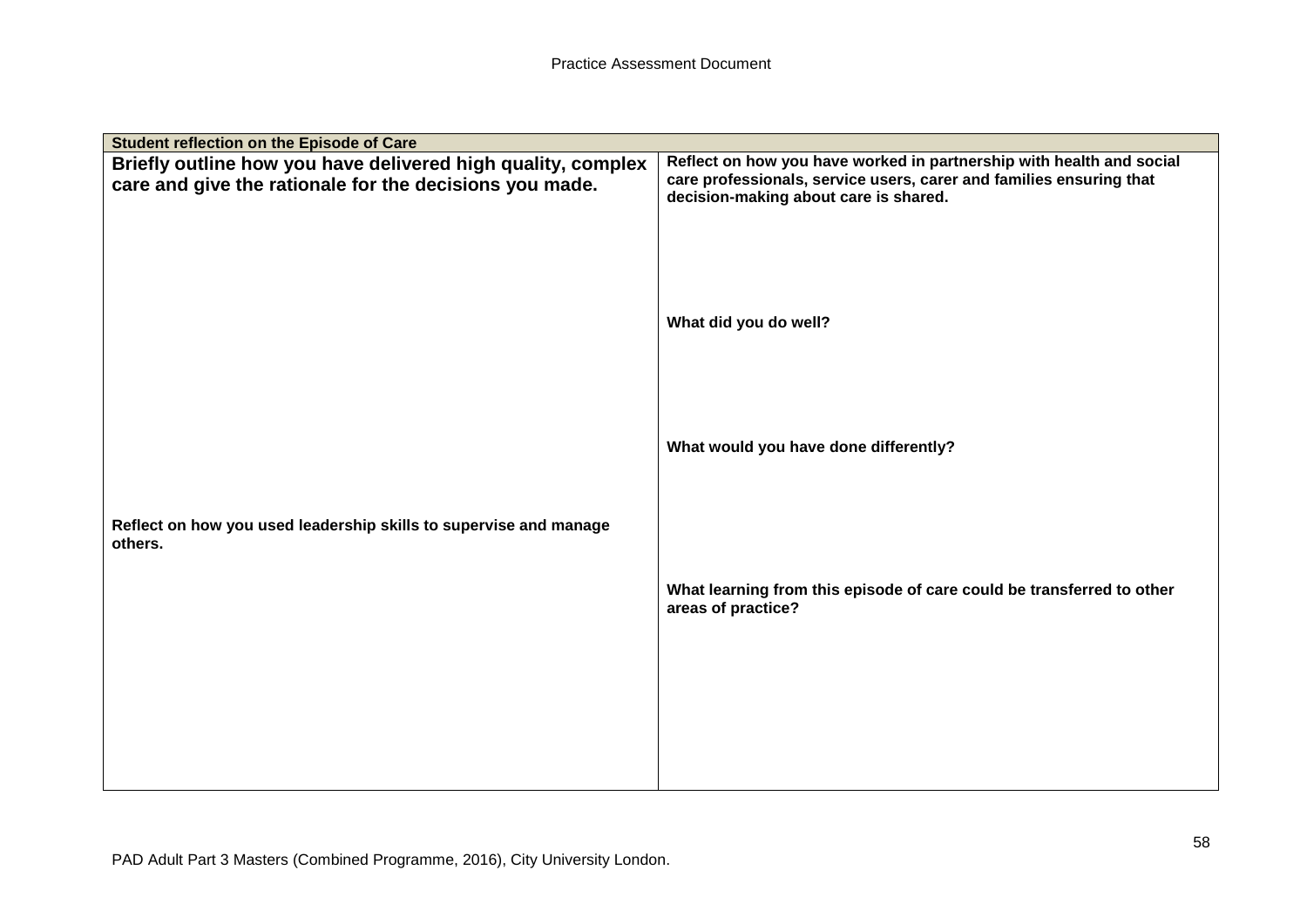| <b>Mentor Feedback</b>                               |                                                                                                                                        |                                                                                                                             |  |  |  |  |  |
|------------------------------------------------------|----------------------------------------------------------------------------------------------------------------------------------------|-----------------------------------------------------------------------------------------------------------------------------|--|--|--|--|--|
|                                                      | Based on the student's reflection, your observation and discussion of the episode of care, please assess and comment on the following: |                                                                                                                             |  |  |  |  |  |
|                                                      | A = Achieved NA= Not Achieved                                                                                                          | (Refer to Grade Descriptors on Page 6)                                                                                      |  |  |  |  |  |
| <b>Domain</b>                                        | Level                                                                                                                                  | <b>Comments</b>                                                                                                             |  |  |  |  |  |
| <b>Professional values</b>                           |                                                                                                                                        |                                                                                                                             |  |  |  |  |  |
| Acts in a manner that is attentive, kind, sensitive, |                                                                                                                                        |                                                                                                                             |  |  |  |  |  |
| compassionate and non-discriminatory, that values    |                                                                                                                                        |                                                                                                                             |  |  |  |  |  |
| diversity and acts within professional boundaries.   |                                                                                                                                        |                                                                                                                             |  |  |  |  |  |
| The student acts as a role model in promoting a      |                                                                                                                                        |                                                                                                                             |  |  |  |  |  |
| professional image.                                  |                                                                                                                                        |                                                                                                                             |  |  |  |  |  |
| <b>Communication and interpersonal skills</b>        |                                                                                                                                        |                                                                                                                             |  |  |  |  |  |
| Demonstrates effective communication and             |                                                                                                                                        |                                                                                                                             |  |  |  |  |  |
| interpersonal skills with patients/service           |                                                                                                                                        |                                                                                                                             |  |  |  |  |  |
| users/carers. Communicates with the multi-           |                                                                                                                                        |                                                                                                                             |  |  |  |  |  |
| disciplinary team and staff when delegating care,    |                                                                                                                                        |                                                                                                                             |  |  |  |  |  |
| giving clear instructions and providing accurate and |                                                                                                                                        |                                                                                                                             |  |  |  |  |  |
| comprehensive written and verbal reports.            |                                                                                                                                        |                                                                                                                             |  |  |  |  |  |
|                                                      |                                                                                                                                        |                                                                                                                             |  |  |  |  |  |
| Nursing practice and decision-making                 |                                                                                                                                        |                                                                                                                             |  |  |  |  |  |
| Delivers care which is person-centred and meets      |                                                                                                                                        |                                                                                                                             |  |  |  |  |  |
| essential and complex physical and psychological     |                                                                                                                                        |                                                                                                                             |  |  |  |  |  |
| needs, within an appropriate timeframe. Practice is  |                                                                                                                                        |                                                                                                                             |  |  |  |  |  |
| based on the use of up-to-date knowledge and         |                                                                                                                                        |                                                                                                                             |  |  |  |  |  |
| evidence when assessing, planning, delivering and    |                                                                                                                                        |                                                                                                                             |  |  |  |  |  |
| evaluating care                                      |                                                                                                                                        |                                                                                                                             |  |  |  |  |  |
| Leadership, management, team working                 |                                                                                                                                        |                                                                                                                             |  |  |  |  |  |
| Acts in a way that values the roles and              |                                                                                                                                        |                                                                                                                             |  |  |  |  |  |
| responsibilities in the team and interacts           |                                                                                                                                        |                                                                                                                             |  |  |  |  |  |
| appropriately. Uses effective management skills to   |                                                                                                                                        |                                                                                                                             |  |  |  |  |  |
| organise work efficiently. Prioritises and manages   |                                                                                                                                        |                                                                                                                             |  |  |  |  |  |
| work load effectively.                               |                                                                                                                                        |                                                                                                                             |  |  |  |  |  |
|                                                      |                                                                                                                                        |                                                                                                                             |  |  |  |  |  |
|                                                      |                                                                                                                                        | If any of the Domains are 'Not Achieved' this will require a re-assessment and the academic representative must be informed |  |  |  |  |  |
|                                                      |                                                                                                                                        |                                                                                                                             |  |  |  |  |  |
| <b>Student's signature:</b>                          |                                                                                                                                        | Date:                                                                                                                       |  |  |  |  |  |
|                                                      |                                                                                                                                        |                                                                                                                             |  |  |  |  |  |
|                                                      |                                                                                                                                        |                                                                                                                             |  |  |  |  |  |
| <b>Mentor's signature:</b>                           |                                                                                                                                        | Date:                                                                                                                       |  |  |  |  |  |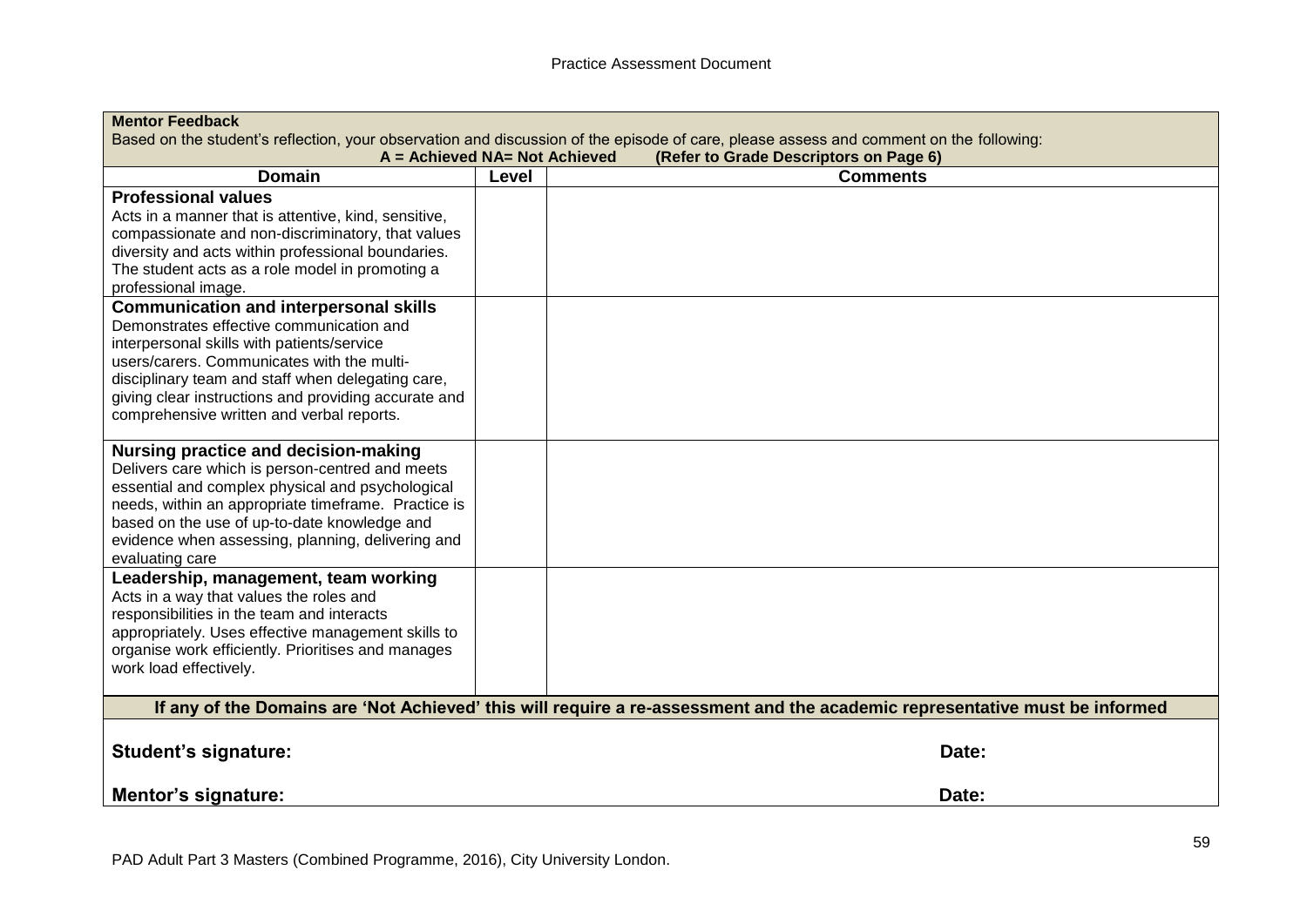### **Part 3 Practice Assessment - Medicines Management**

This assessment must be completed by the end of Part 3 where the student safely administers medicines to a group of patients/service users or a caseload of patients/service users in community settings under the supervision of the mentor.

During Part 3 the student should be consolidating their knowledge, skills and competencies in relation to the safe administration of medicines. This assessment should normally be undertaken with a small group of patients/service users whose care the student is usually responsible for.

The student must be allowed a number of practice opportunities to administer medicines under supervision prior to this assessment.

**The student must work within the legal and ethical frameworks that underpin safe and effective medicines management and work within national and local policies**

**Regulatory requirements:** Standards for medicines management (NMC, 2007).the code (NMC 2008)

The aim of this assessment is to demonstrate the student's knowledge and competence in administering medications safely.

#### **Learning outcomes**

- 1. The student is able to apply knowledge of pharmacology, how medicines act and interact in the systems of the body, and their therapeutic action.
- 2. The student is able to safely and effectively administer and where necessary prepare medicines via routes and methods commonly used and maintains accurate records.
- 3. The student is able to safely and accurately perform medicines calculations.
- 4. The student is able to demonstrate that they have maintained appropriate professional values, expected attitudes and behaviours during the administration of medicines.
- 5. The student is able to maintain safety and safeguarding for the patient.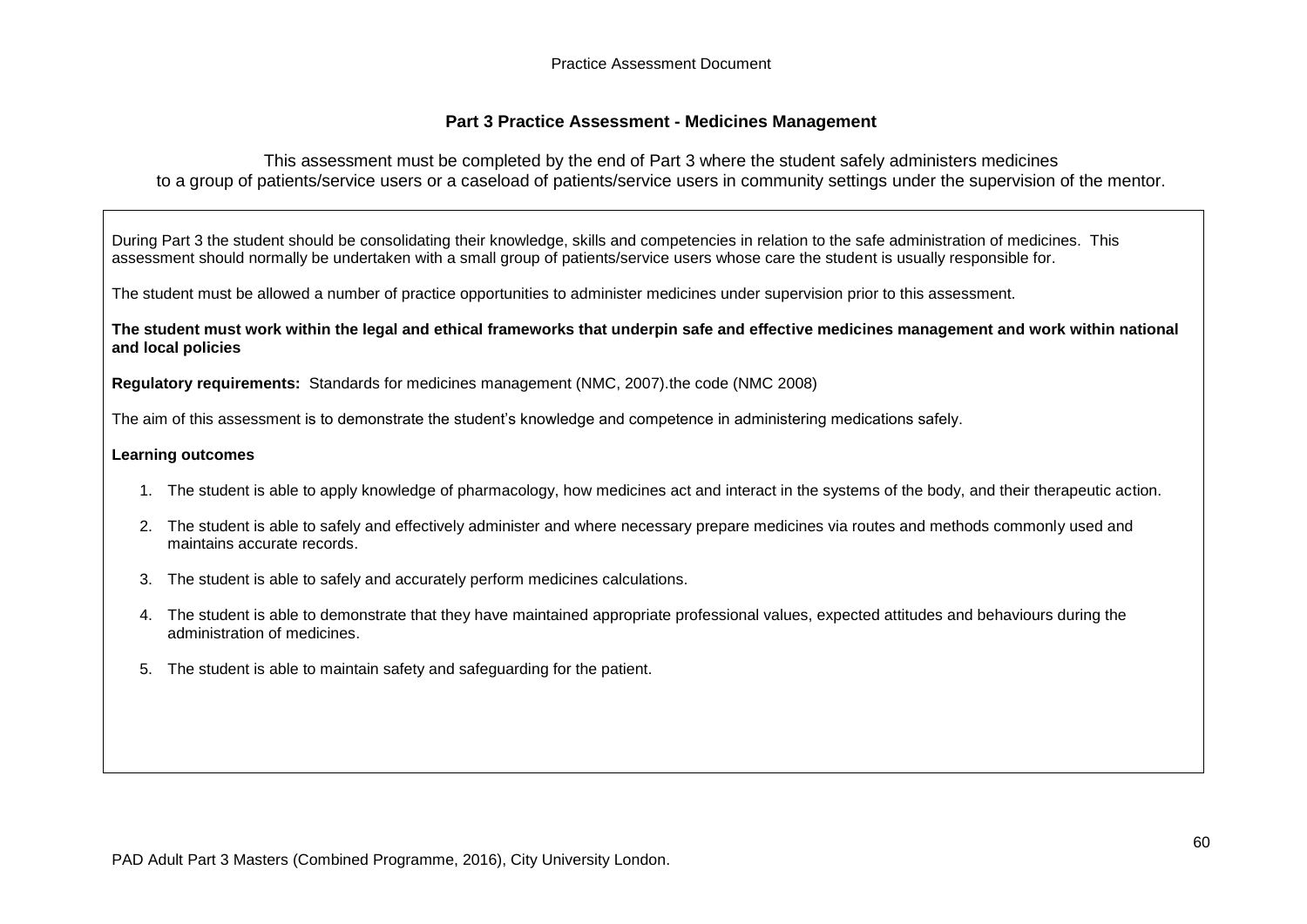|    | $A =$ Achieved, $NA =$ Not Achieved                                                                                               |              |                                                                                                                                                                            |              |  |  |  |
|----|-----------------------------------------------------------------------------------------------------------------------------------|--------------|----------------------------------------------------------------------------------------------------------------------------------------------------------------------------|--------------|--|--|--|
|    | <b>Competency</b>                                                                                                                 | <b>Level</b> | <b>Competency</b>                                                                                                                                                          | <b>Level</b> |  |  |  |
| 1. | Is aware of the patient/service user's plan of care and the<br>reason for medication. Explains to the assessor.                   |              | Prepares medication safely. Checks expiry date. Notes any<br>$\overline{7}$ .<br>special instructions/contraindications.                                                   |              |  |  |  |
| 2. | Communicates appropriately with the patient/service user.<br>Provides clear and accurate information and checks<br>understanding. |              | 8.<br>Calculates doses accurately and safely.<br>Demonstrates to assessor the component parts of the<br>$\bullet$<br>calculation.<br>Minimum of 3 calculations undertaken. |              |  |  |  |
| 3. | Understands safe storage of medications in the care<br>environment.                                                               |              | Checks and confirms the patient/service user's identity.<br>9.<br>(ID band or other confirmation if in own home)                                                           |              |  |  |  |
| 4. | Maintains effective hygiene/infection control throughout.                                                                         |              | Administers or supervises self-administration safely under<br>10.<br>direct supervision.<br>Verifies that oral medication has been swallowed.                              |              |  |  |  |
| 5. | Checks prescription thoroughly.<br>Right patient/service user                                                                     |              | Describes/demonstrates the procedure in the event of non-<br>11.<br>compliance.                                                                                            |              |  |  |  |
|    | Right medication<br>Right time/Date/Valid period                                                                                  |              | Safely utilises and disposes of equipment.<br>12.                                                                                                                          |              |  |  |  |
|    | Right dose/last dose<br>Right route/method<br>Special instructions                                                                |              | Maintains accurate records.<br>13.<br>Records, signs and dates when safely administered<br>$\bullet$                                                                       |              |  |  |  |
|    |                                                                                                                                   |              | Monitors effects and is aware of common side effects and how<br>14.<br>these are managed.                                                                                  |              |  |  |  |
| 6. | Checks for allergies<br>Asks patient/service user.                                                                                |              | Uses appropriate sources of information e.g. British National<br>15.<br>Formulary                                                                                          |              |  |  |  |
|    | Checks prescription chart or identification band                                                                                  |              | Offers patient /service user further support/advice.<br>16.                                                                                                                |              |  |  |  |
|    | <b>Comments</b>                                                                                                                   |              |                                                                                                                                                                            |              |  |  |  |
|    | <b>Student's signature:</b>                                                                                                       |              | Date:                                                                                                                                                                      |              |  |  |  |
|    | <b>Mentor's signature:</b>                                                                                                        |              | Date:                                                                                                                                                                      |              |  |  |  |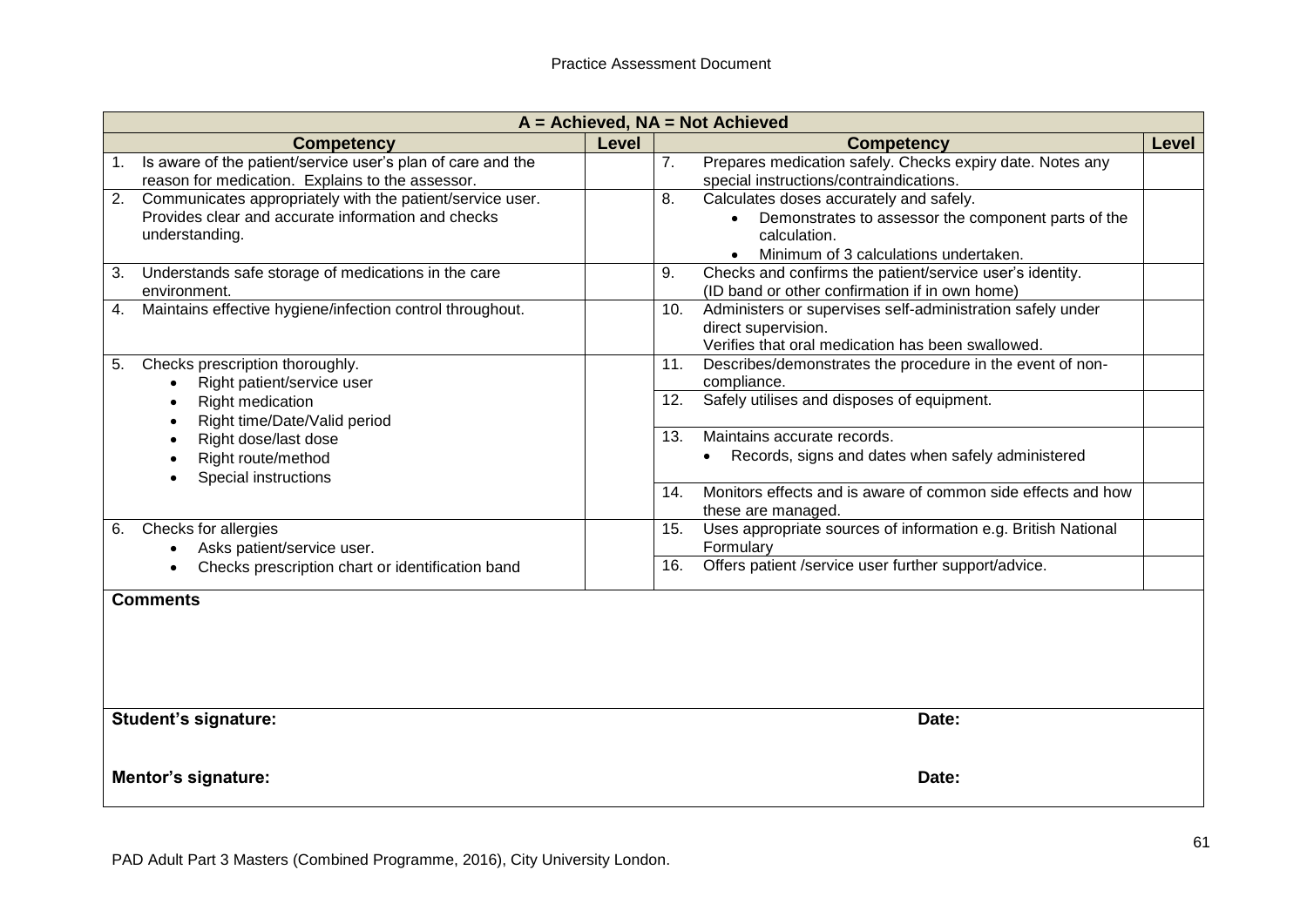# **Action Plan**

#### **An Action Plan is required when a student's performance causes concern The mentor/supervisor must liaise with the academic representative and senior practice representative**

| <b>Placement</b>                 | <b>Area of Concern</b><br>Note professional value or Essential Skill number if<br>appropriate | <b>Support Available</b> | <b>Criteria for Success</b>        | <b>Time Frame/</b><br><b>Review Date</b> |
|----------------------------------|-----------------------------------------------------------------------------------------------|--------------------------|------------------------------------|------------------------------------------|
|                                  |                                                                                               |                          |                                    |                                          |
|                                  |                                                                                               |                          |                                    |                                          |
|                                  |                                                                                               |                          |                                    |                                          |
|                                  |                                                                                               |                          |                                    |                                          |
|                                  |                                                                                               |                          |                                    |                                          |
|                                  |                                                                                               |                          |                                    |                                          |
|                                  |                                                                                               |                          |                                    |                                          |
|                                  |                                                                                               |                          |                                    |                                          |
|                                  |                                                                                               |                          |                                    |                                          |
|                                  |                                                                                               |                          |                                    |                                          |
|                                  |                                                                                               | Date                     | <b>Mentors Name (please print)</b> |                                          |
|                                  | Date                                                                                          |                          |                                    |                                          |
| Signed (Academic Representative) |                                                                                               | Date                     |                                    |                                          |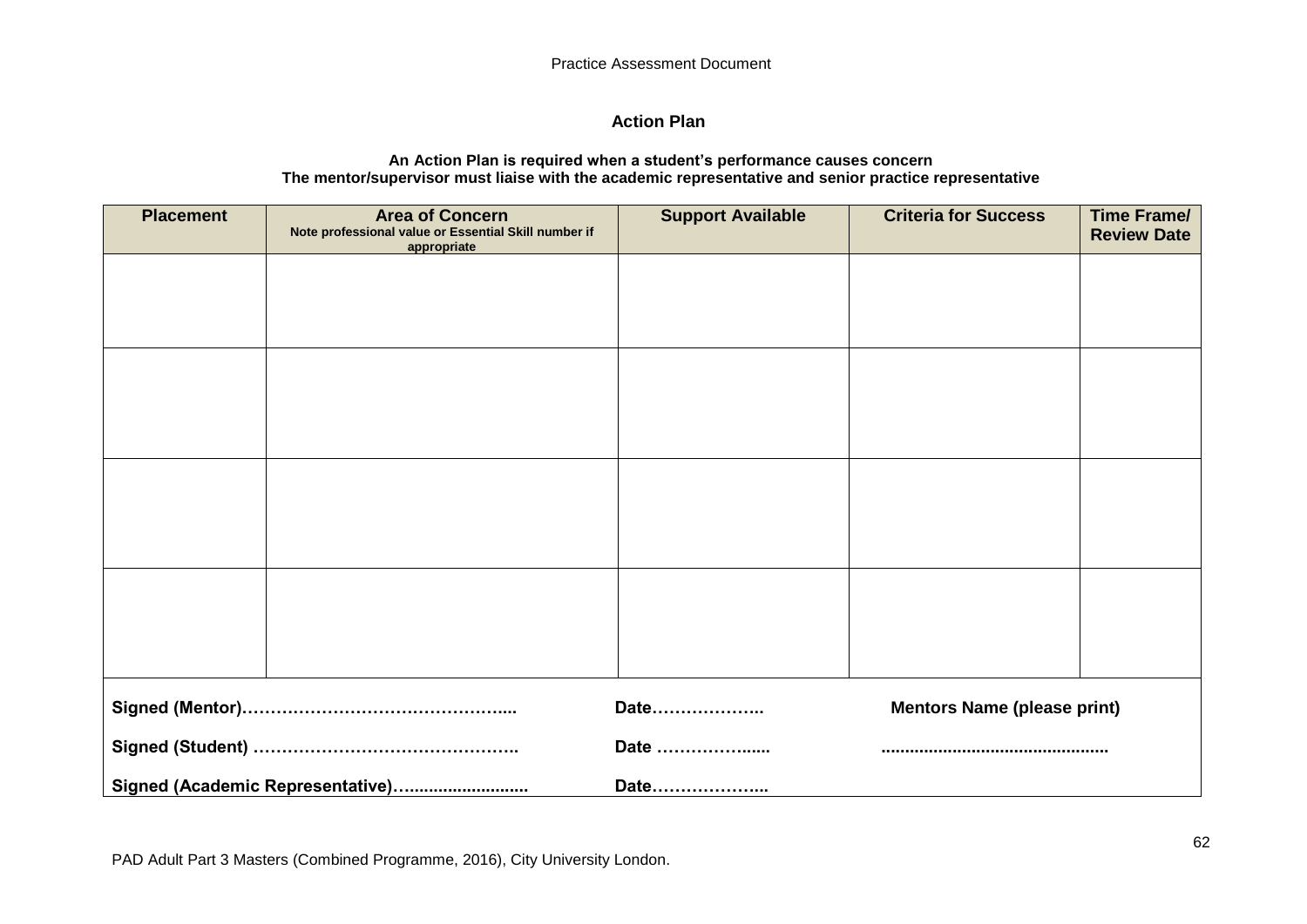# **Action Plan**

#### **An Action Plan is required when a student's performance causes concern The mentor/supervisor must liaise with the academic representative and senior practice representative**

| <b>Placement</b> | <b>Area of Concern</b><br>Note professional value or Essential Skill number if<br>appropriate | <b>Support Available</b> | <b>Criteria for Success</b>        | <b>Time Frame/</b><br><b>Review Date</b> |
|------------------|-----------------------------------------------------------------------------------------------|--------------------------|------------------------------------|------------------------------------------|
|                  |                                                                                               |                          |                                    |                                          |
|                  |                                                                                               |                          |                                    |                                          |
|                  |                                                                                               |                          |                                    |                                          |
|                  |                                                                                               |                          |                                    |                                          |
|                  |                                                                                               |                          |                                    |                                          |
|                  |                                                                                               |                          |                                    |                                          |
|                  |                                                                                               |                          |                                    |                                          |
|                  |                                                                                               |                          |                                    |                                          |
|                  |                                                                                               | Date                     | <b>Mentors Name (please print)</b> |                                          |
|                  |                                                                                               | Date                     |                                    |                                          |
|                  | Signed (Academic Representative)                                                              | Date                     |                                    |                                          |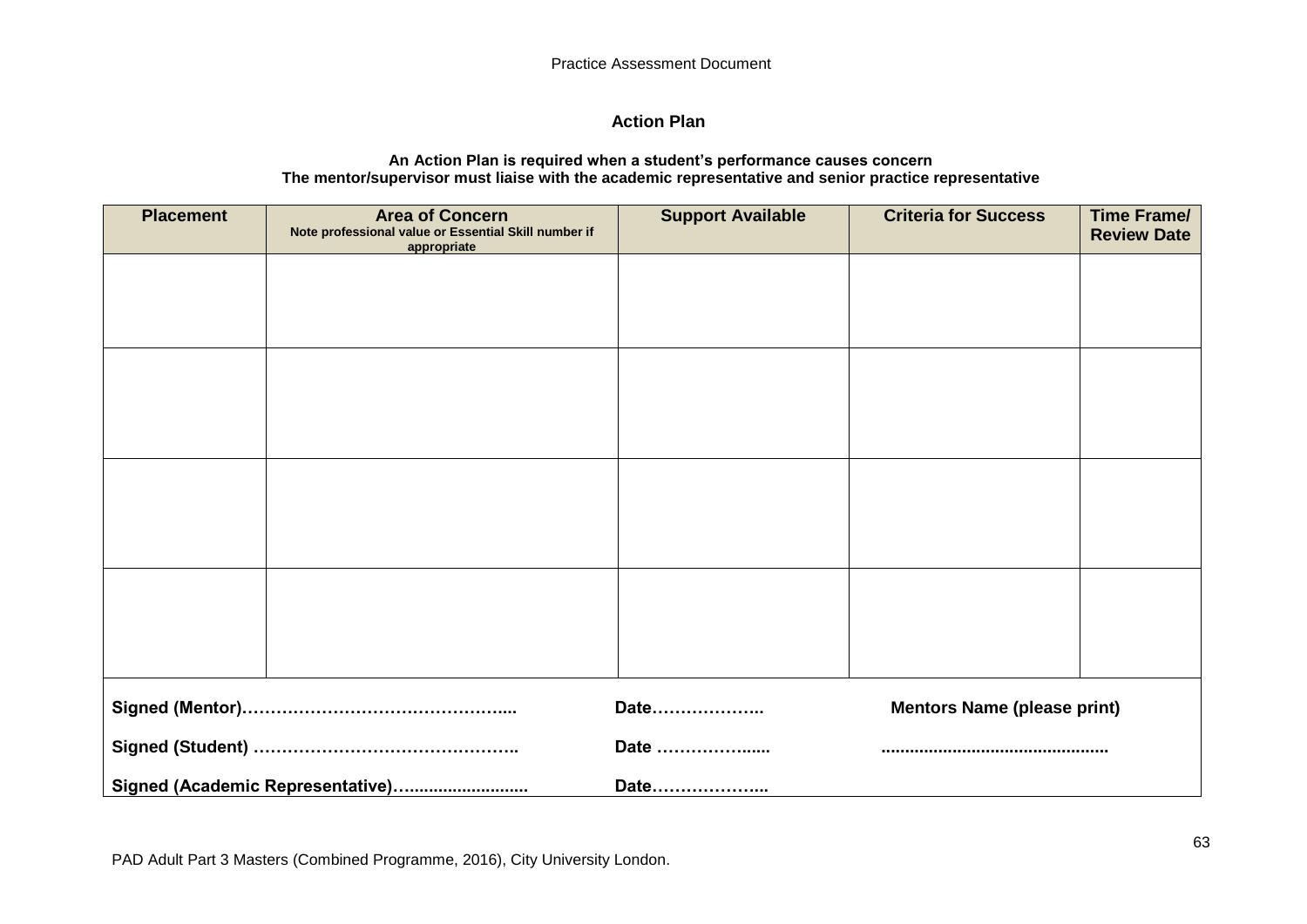#### Practice Assessment Document

#### **List of Mentors/Supervisors**

A sample signature must be obtained for each Mentor/Co-Mentor/Supervisor who signs your document **(All mentors must have attended an annual update in line with NMC requirements)**

|                | Name Note of Data Travel and annual update in the with NMC requirements)<br>Name Signature initials Date of last |                         | Placement |
|----------------|------------------------------------------------------------------------------------------------------------------|-------------------------|-----------|
| (please print) |                                                                                                                  | <b>Mentor</b><br>Update |           |
|                |                                                                                                                  |                         |           |
|                |                                                                                                                  |                         |           |
|                |                                                                                                                  |                         |           |
|                |                                                                                                                  |                         |           |
|                |                                                                                                                  |                         |           |
|                |                                                                                                                  |                         |           |
|                |                                                                                                                  |                         |           |
|                |                                                                                                                  |                         |           |
|                |                                                                                                                  |                         |           |
|                |                                                                                                                  |                         |           |
|                |                                                                                                                  |                         |           |
|                |                                                                                                                  |                         |           |
|                |                                                                                                                  |                         |           |
|                |                                                                                                                  |                         |           |
|                |                                                                                                                  |                         |           |
|                |                                                                                                                  |                         |           |
|                |                                                                                                                  |                         |           |
|                |                                                                                                                  |                         |           |
|                |                                                                                                                  |                         |           |
|                |                                                                                                                  |                         |           |
|                |                                                                                                                  |                         |           |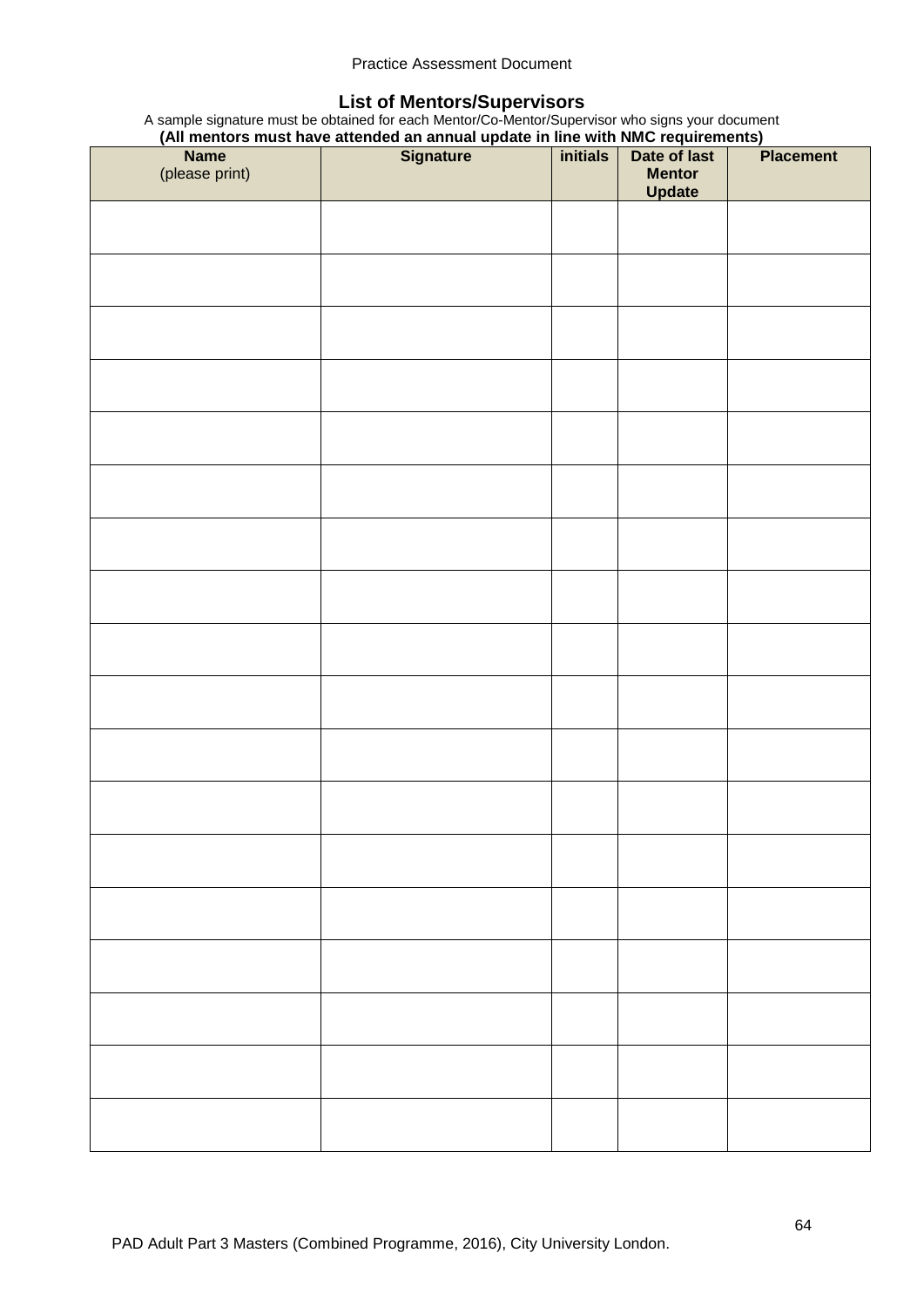#### Practice Assessment Document

#### **List of Mentors/Supervisors**

A sample signature must be obtained for each Mentor/Co-Mentor/Supervisor who signs your document **(All mentors must have attended an annual update in line with NMC requirements)**

|                | (All memors must have attended an annual update in line with NMC requirements) |                 |               |                  |  |  |
|----------------|--------------------------------------------------------------------------------|-----------------|---------------|------------------|--|--|
| <b>Name</b>    | <b>Signature</b>                                                               | <i>initials</i> | Date of last  | <b>Placement</b> |  |  |
| (please print) |                                                                                |                 | <b>Mentor</b> |                  |  |  |
|                |                                                                                |                 | <b>Update</b> |                  |  |  |
|                |                                                                                |                 |               |                  |  |  |
|                |                                                                                |                 |               |                  |  |  |
|                |                                                                                |                 |               |                  |  |  |
|                |                                                                                |                 |               |                  |  |  |
|                |                                                                                |                 |               |                  |  |  |
|                |                                                                                |                 |               |                  |  |  |
|                |                                                                                |                 |               |                  |  |  |
|                |                                                                                |                 |               |                  |  |  |
|                |                                                                                |                 |               |                  |  |  |
|                |                                                                                |                 |               |                  |  |  |
|                |                                                                                |                 |               |                  |  |  |
|                |                                                                                |                 |               |                  |  |  |
|                |                                                                                |                 |               |                  |  |  |
|                |                                                                                |                 |               |                  |  |  |
|                |                                                                                |                 |               |                  |  |  |
|                |                                                                                |                 |               |                  |  |  |
|                |                                                                                |                 |               |                  |  |  |
|                |                                                                                |                 |               |                  |  |  |
|                |                                                                                |                 |               |                  |  |  |
|                |                                                                                |                 |               |                  |  |  |
|                |                                                                                |                 |               |                  |  |  |
|                |                                                                                |                 |               |                  |  |  |
|                |                                                                                |                 |               |                  |  |  |
|                |                                                                                |                 |               |                  |  |  |
|                |                                                                                |                 |               |                  |  |  |
|                |                                                                                |                 |               |                  |  |  |
|                |                                                                                |                 |               |                  |  |  |
|                |                                                                                |                 |               |                  |  |  |
|                |                                                                                |                 |               |                  |  |  |
|                |                                                                                |                 |               |                  |  |  |
|                |                                                                                |                 |               |                  |  |  |
|                |                                                                                |                 |               |                  |  |  |
|                |                                                                                |                 |               |                  |  |  |
|                |                                                                                |                 |               |                  |  |  |
|                |                                                                                |                 |               |                  |  |  |
|                |                                                                                |                 |               |                  |  |  |
|                |                                                                                |                 |               |                  |  |  |
|                |                                                                                |                 |               |                  |  |  |
|                |                                                                                |                 |               |                  |  |  |
|                |                                                                                |                 |               |                  |  |  |
|                |                                                                                |                 |               |                  |  |  |
|                |                                                                                |                 |               |                  |  |  |
|                |                                                                                |                 |               |                  |  |  |
|                |                                                                                |                 |               |                  |  |  |
|                |                                                                                |                 |               |                  |  |  |
|                |                                                                                |                 |               |                  |  |  |
|                |                                                                                |                 |               |                  |  |  |
|                |                                                                                |                 |               |                  |  |  |
|                |                                                                                |                 |               |                  |  |  |
|                |                                                                                |                 |               |                  |  |  |
|                |                                                                                |                 |               |                  |  |  |
|                |                                                                                |                 |               |                  |  |  |
|                |                                                                                |                 |               |                  |  |  |
|                |                                                                                |                 |               |                  |  |  |
|                |                                                                                |                 |               |                  |  |  |
|                |                                                                                |                 |               |                  |  |  |
|                |                                                                                |                 |               |                  |  |  |
|                |                                                                                |                 |               |                  |  |  |
|                |                                                                                |                 |               |                  |  |  |
|                |                                                                                |                 |               |                  |  |  |
|                |                                                                                |                 |               |                  |  |  |
|                |                                                                                |                 |               |                  |  |  |

I, Student Nurse ………………………….. (SIGN NAME) confirm that all the above details are genuine.

Any falsification of this document will lead to disciplinary action being taken including referral to the "fitness to practice panel" – This can lead to discontinuation from the programme.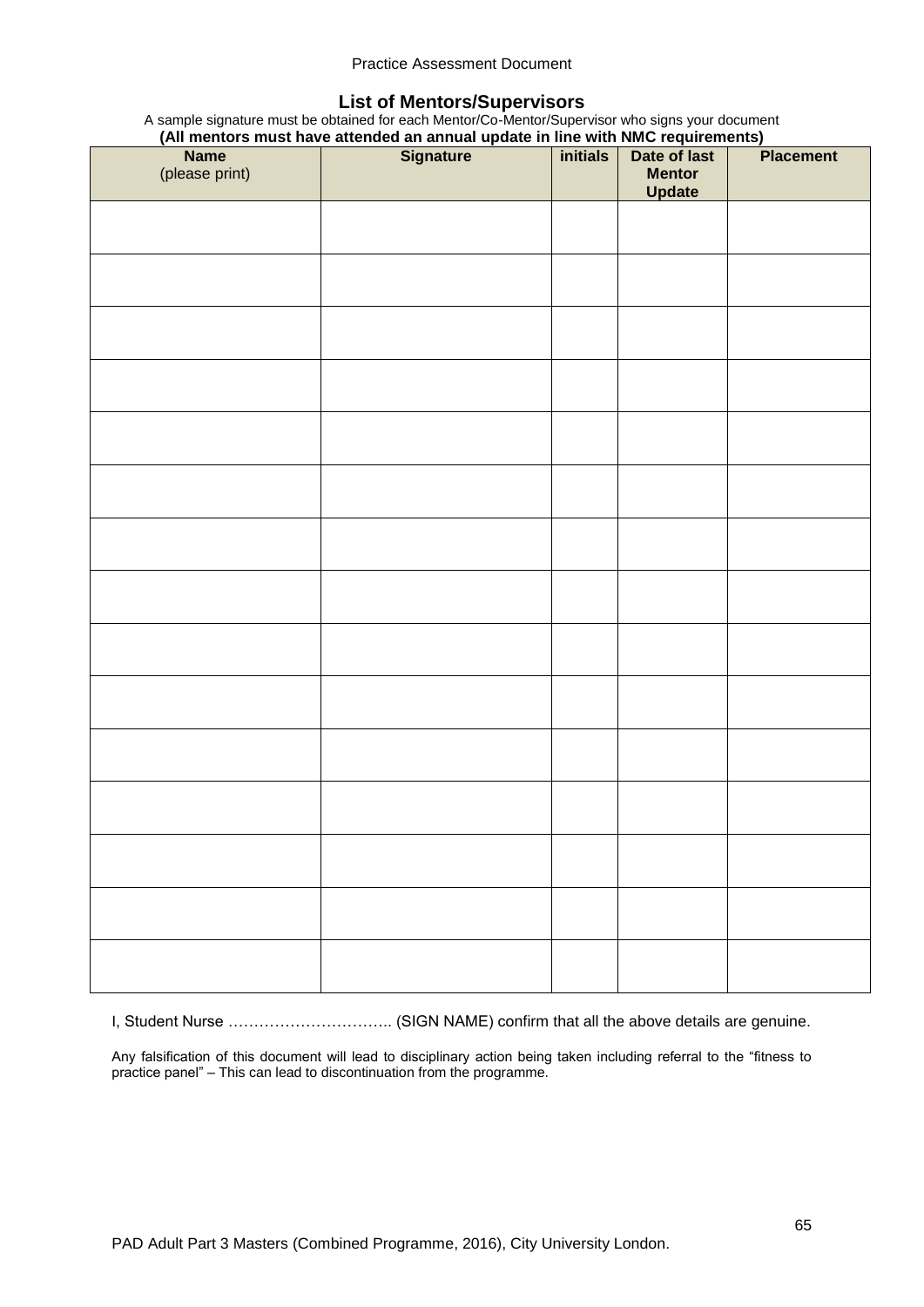# **Records of meetings/Additional Feedback**

| Date/<br>time | Signature/<br>Designation | <b>Purpose of Meeting/Comments</b> |
|---------------|---------------------------|------------------------------------|
|               |                           |                                    |
|               |                           |                                    |
|               |                           |                                    |
|               |                           |                                    |
|               |                           |                                    |
|               |                           |                                    |
|               |                           |                                    |
|               |                           |                                    |
|               |                           |                                    |
|               |                           |                                    |
|               |                           |                                    |
|               |                           |                                    |
|               |                           |                                    |
|               |                           |                                    |
|               |                           |                                    |
|               |                           |                                    |
|               |                           |                                    |
|               |                           |                                    |
|               |                           |                                    |
|               |                           |                                    |
|               |                           |                                    |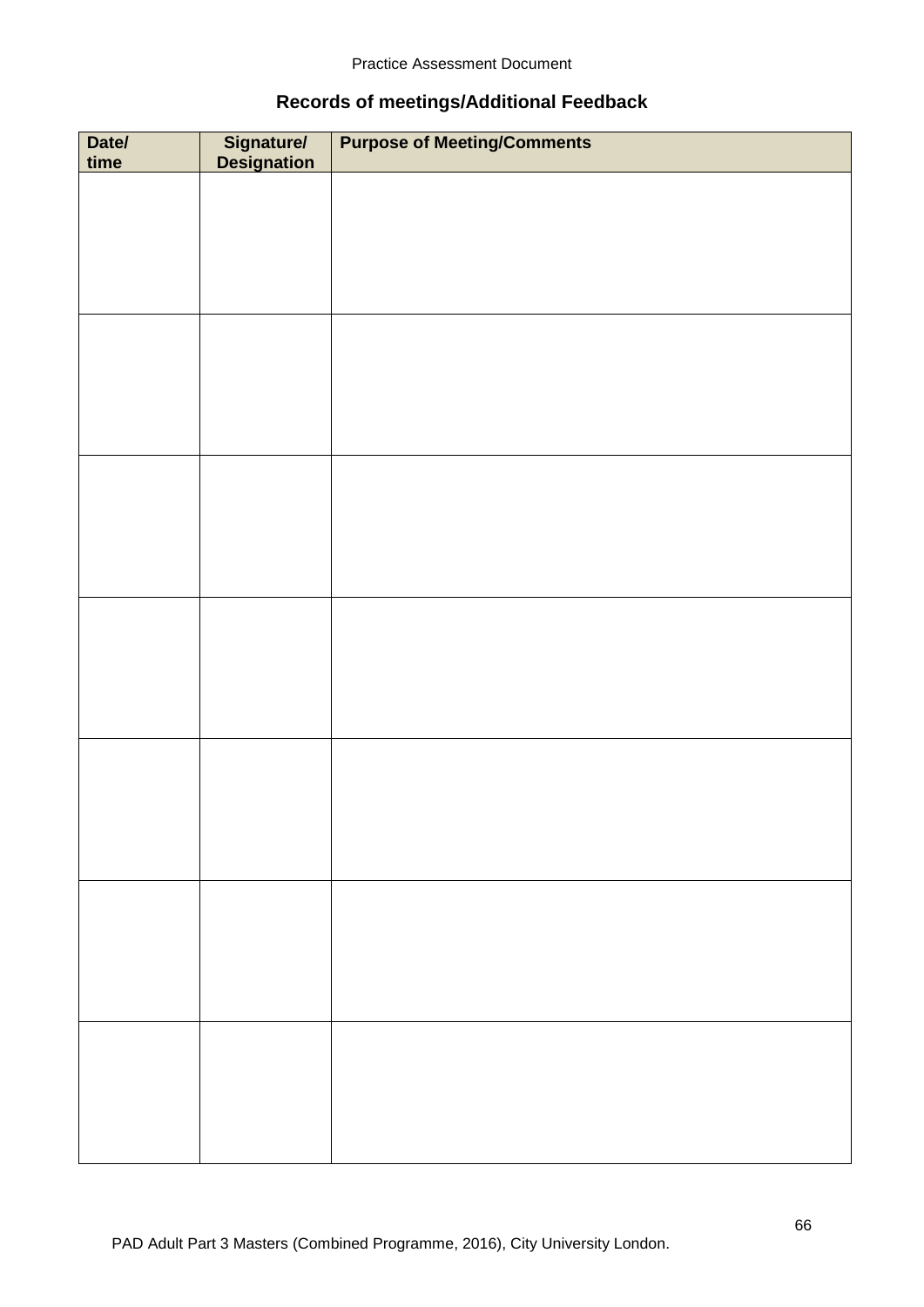# **Records of meetings/Additional Feedback**

| Date/<br>time | Signature/<br>Designation | <b>Purpose of Meeting/Comments</b> |
|---------------|---------------------------|------------------------------------|
|               |                           |                                    |
|               |                           |                                    |
|               |                           |                                    |
|               |                           |                                    |
|               |                           |                                    |
|               |                           |                                    |
|               |                           |                                    |
|               |                           |                                    |
|               |                           |                                    |
|               |                           |                                    |
|               |                           |                                    |
|               |                           |                                    |
|               |                           |                                    |
|               |                           |                                    |
|               |                           |                                    |
|               |                           |                                    |
|               |                           |                                    |
|               |                           |                                    |
|               |                           |                                    |
|               |                           |                                    |
|               |                           |                                    |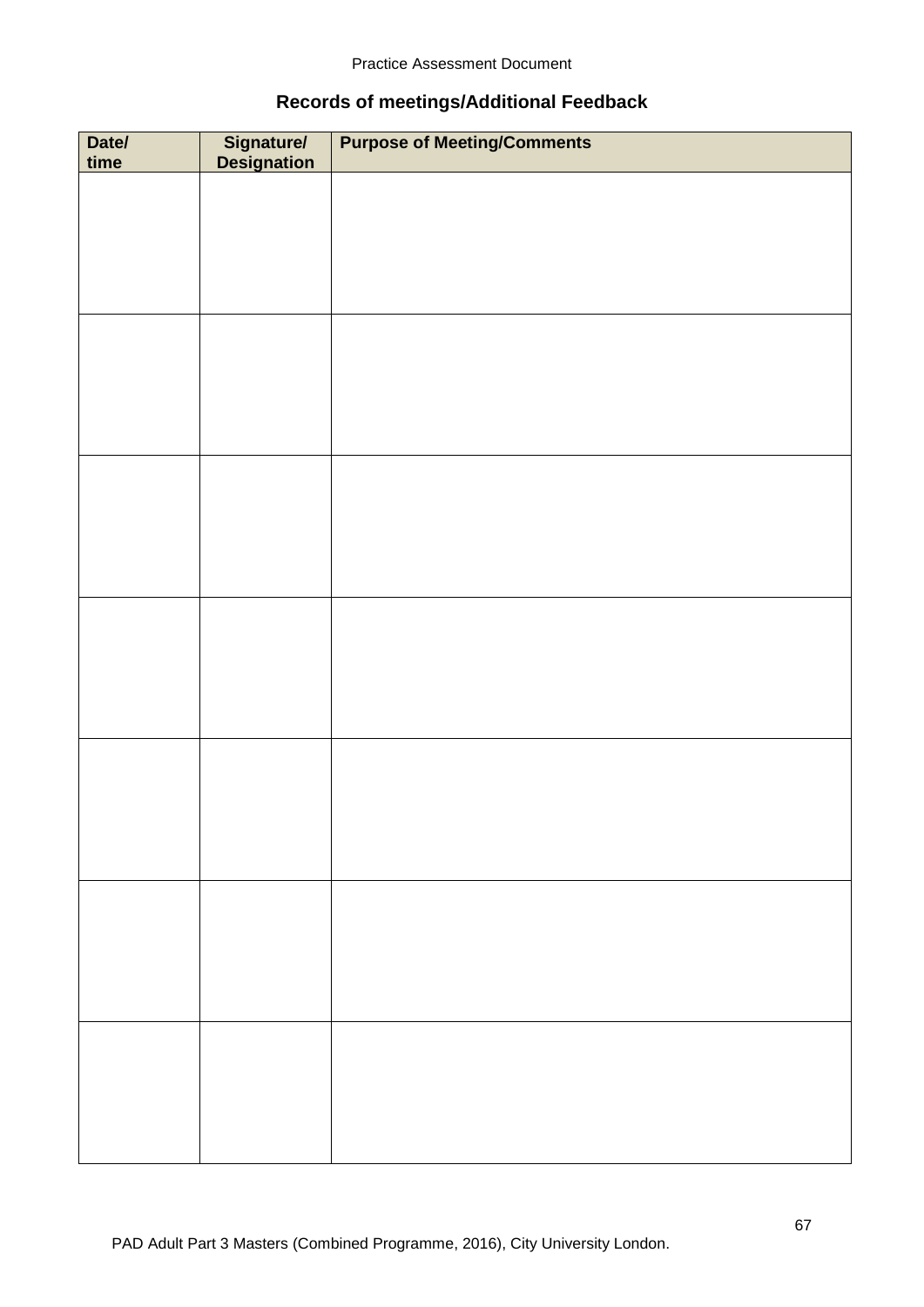# **Sign-off mentor record sheet**

The NMC identify that sign off mentors must have time allocated to reflect, give feedback and keep records of student achievements in their final period of practice learning. This will be equivalent to an hour per student per week. The time allocated may need to be greater earlier in the practice experience and reduced as the student becomes more confident and competent, (NMC 2007). The first meeting should include a discussion of the student's Ongoing Achievement Record (OAR).

#### **Name of Sign Off Mentor: Designation:**

| Date and time | During meeting review evidence, documentation | <b>Signatures</b> |
|---------------|-----------------------------------------------|-------------------|
| of meeting    | and record key points from discussions        |                   |
|               |                                               | <b>Mentor:</b>    |
|               |                                               |                   |
|               |                                               |                   |
|               |                                               | <b>Student:</b>   |
|               |                                               |                   |
|               |                                               |                   |
|               |                                               | Mentor:           |
|               |                                               |                   |
|               |                                               |                   |
|               |                                               | <b>Student:</b>   |
|               |                                               |                   |
|               |                                               |                   |
|               |                                               | <b>Mentor:</b>    |
|               |                                               |                   |
|               |                                               |                   |
|               |                                               | <b>Student:</b>   |
|               |                                               |                   |
|               |                                               |                   |
|               |                                               | Mentor:           |
|               |                                               |                   |
|               |                                               |                   |
|               |                                               | <b>Student:</b>   |
|               |                                               |                   |
|               |                                               |                   |
|               |                                               | Mentor:           |
|               |                                               |                   |
|               |                                               |                   |
|               |                                               | <b>Student:</b>   |
|               |                                               |                   |
|               |                                               |                   |
|               |                                               | <b>Mentor:</b>    |
|               |                                               |                   |
|               |                                               |                   |
|               |                                               | <b>Student:</b>   |
|               |                                               |                   |
|               |                                               |                   |

**Sign off declaration statement should be completed in the Ongoing Achievement Record**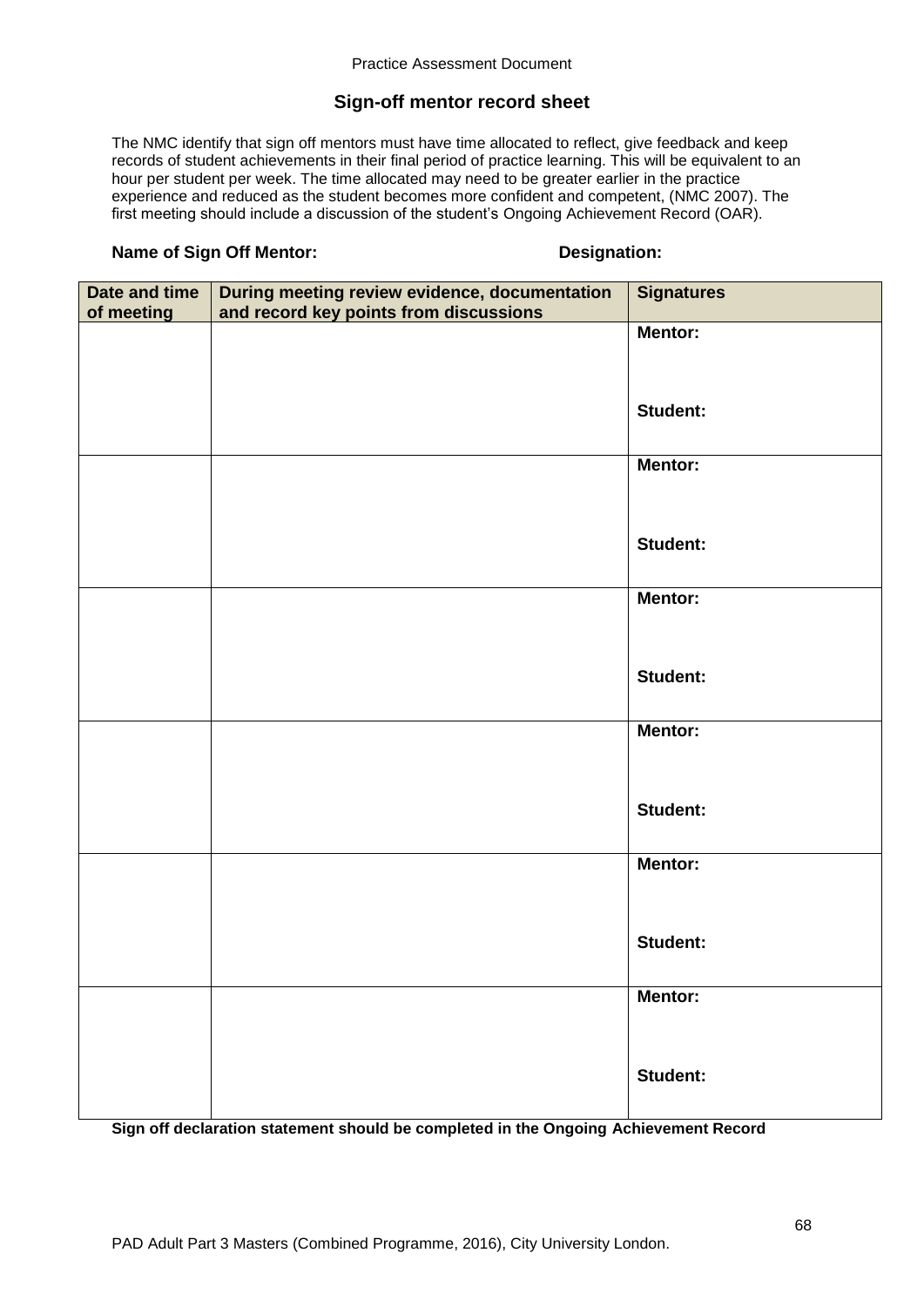| <b>Date and time</b><br>of meeting | During meeting review evidence, documentation<br>and record key points from discussions                                                                                                                             | <b>Signatures</b>      |  |  |  |  |
|------------------------------------|---------------------------------------------------------------------------------------------------------------------------------------------------------------------------------------------------------------------|------------------------|--|--|--|--|
|                                    |                                                                                                                                                                                                                     | <b>Mentor:</b>         |  |  |  |  |
|                                    |                                                                                                                                                                                                                     |                        |  |  |  |  |
|                                    |                                                                                                                                                                                                                     | <b>Student:</b>        |  |  |  |  |
|                                    |                                                                                                                                                                                                                     |                        |  |  |  |  |
|                                    |                                                                                                                                                                                                                     | <b>Mentor:</b>         |  |  |  |  |
|                                    |                                                                                                                                                                                                                     |                        |  |  |  |  |
|                                    |                                                                                                                                                                                                                     | <b>Student:</b>        |  |  |  |  |
|                                    |                                                                                                                                                                                                                     | <b>Mentor:</b>         |  |  |  |  |
|                                    |                                                                                                                                                                                                                     |                        |  |  |  |  |
|                                    |                                                                                                                                                                                                                     |                        |  |  |  |  |
|                                    |                                                                                                                                                                                                                     | <b>Student:</b>        |  |  |  |  |
|                                    |                                                                                                                                                                                                                     | <b>Mentor:</b>         |  |  |  |  |
|                                    |                                                                                                                                                                                                                     |                        |  |  |  |  |
|                                    |                                                                                                                                                                                                                     | <b>Student:</b>        |  |  |  |  |
|                                    |                                                                                                                                                                                                                     |                        |  |  |  |  |
|                                    |                                                                                                                                                                                                                     | <b>Mentor:</b>         |  |  |  |  |
|                                    |                                                                                                                                                                                                                     |                        |  |  |  |  |
|                                    |                                                                                                                                                                                                                     | <b>Student:</b>        |  |  |  |  |
|                                    |                                                                                                                                                                                                                     | <b>Mentor:</b>         |  |  |  |  |
|                                    |                                                                                                                                                                                                                     |                        |  |  |  |  |
|                                    |                                                                                                                                                                                                                     | <b>Student:</b>        |  |  |  |  |
|                                    |                                                                                                                                                                                                                     |                        |  |  |  |  |
| Kingdom.                           | I certify this student as fit to practise safely and effectively without supervision and practises at the level<br>of competence required for entry on to the Nursing and Midwifery Council register for the United |                        |  |  |  |  |
|                                    | Sign Off Mentor Name (please print):                                                                                                                                                                                | <b>NMC PIN Number:</b> |  |  |  |  |
|                                    |                                                                                                                                                                                                                     |                        |  |  |  |  |
| <b>Signature:</b>                  | Date:                                                                                                                                                                                                               |                        |  |  |  |  |
|                                    |                                                                                                                                                                                                                     |                        |  |  |  |  |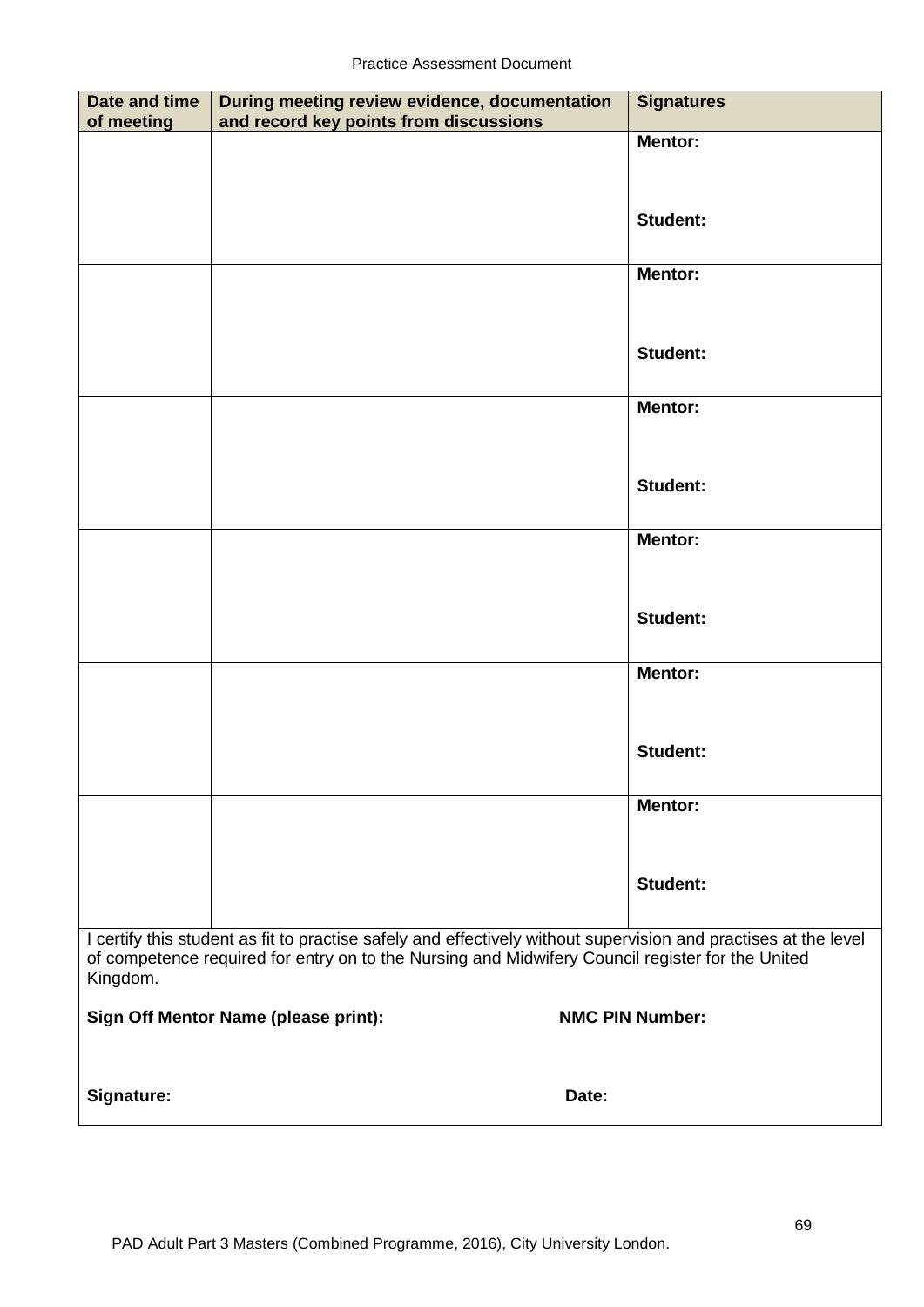#### Practice Assessment Document

#### *Please start a new page per placement*

# *To be completed as per your local University Requirements*

**PRACTICE HOURS**

**Please ensure all details are printed CLEARLY and sickness days identified. All alterations and totals** 

**should be initialled by Mentor/Supervisor**

|     | <b>Date</b>                                                                                                        | <b>Placement</b>                              | <b>Total</b><br><b>Hrs</b> | <b>Initials</b>               | <b>Shift</b><br><b>Type</b> |     | <b>Date</b>   | <b>Placement</b>                                                                                                                     | <b>Total</b><br><b>Hrs</b> | <b>Initials</b> | <b>Shift</b><br><b>Type</b> |
|-----|--------------------------------------------------------------------------------------------------------------------|-----------------------------------------------|----------------------------|-------------------------------|-----------------------------|-----|---------------|--------------------------------------------------------------------------------------------------------------------------------------|----------------------------|-----------------|-----------------------------|
|     |                                                                                                                    |                                               |                            | Example of hours confirmation |                             | Sun | 1/7/13        | <b>Pixie Ward</b>                                                                                                                    | 7.5                        | FF              | Е                           |
| Mon |                                                                                                                    |                                               |                            |                               |                             | Mon |               |                                                                                                                                      |                            |                 |                             |
| Tue |                                                                                                                    |                                               |                            |                               |                             | Tue |               |                                                                                                                                      |                            |                 |                             |
| Wed |                                                                                                                    |                                               |                            |                               |                             | Wed |               |                                                                                                                                      |                            |                 |                             |
| Thu |                                                                                                                    |                                               |                            |                               |                             | Thu |               |                                                                                                                                      |                            |                 |                             |
| Fri |                                                                                                                    |                                               |                            |                               |                             | Fri |               |                                                                                                                                      |                            |                 |                             |
| Sat |                                                                                                                    |                                               |                            |                               |                             | Sat |               |                                                                                                                                      |                            |                 |                             |
| Sun |                                                                                                                    |                                               |                            |                               |                             | Sun |               |                                                                                                                                      |                            |                 |                             |
|     |                                                                                                                    | <b>Weekly Total =</b>                         |                            |                               |                             |     |               | <b>Weekly Total =</b>                                                                                                                |                            |                 |                             |
| Mon |                                                                                                                    |                                               |                            |                               |                             | Mon |               |                                                                                                                                      |                            |                 |                             |
| Tue |                                                                                                                    |                                               |                            |                               |                             | Tue |               |                                                                                                                                      |                            |                 |                             |
| Wed |                                                                                                                    |                                               |                            |                               |                             | Wed |               |                                                                                                                                      |                            |                 |                             |
| Thu |                                                                                                                    |                                               |                            |                               |                             | Thu |               |                                                                                                                                      |                            |                 |                             |
| Fri |                                                                                                                    |                                               |                            |                               |                             | Fri |               |                                                                                                                                      |                            |                 |                             |
| Sat |                                                                                                                    |                                               |                            |                               |                             | Sat |               |                                                                                                                                      |                            |                 |                             |
| Sun |                                                                                                                    |                                               |                            |                               |                             | Sun |               |                                                                                                                                      |                            |                 |                             |
|     |                                                                                                                    | <b>Weekly Total =</b>                         |                            |                               |                             |     |               | <b>Weekly Total =</b>                                                                                                                |                            |                 |                             |
| Mon |                                                                                                                    |                                               |                            |                               |                             | Mon |               |                                                                                                                                      |                            |                 |                             |
| Tue |                                                                                                                    |                                               |                            |                               |                             | Tue |               |                                                                                                                                      |                            |                 |                             |
| Wed |                                                                                                                    |                                               |                            |                               |                             | Wed |               |                                                                                                                                      |                            |                 |                             |
| Thu |                                                                                                                    |                                               |                            |                               |                             | Thu |               |                                                                                                                                      |                            |                 |                             |
| Fri |                                                                                                                    |                                               |                            |                               |                             | Fri |               |                                                                                                                                      |                            |                 |                             |
| Sat |                                                                                                                    |                                               |                            |                               |                             | Sat |               |                                                                                                                                      |                            |                 |                             |
| Sun |                                                                                                                    |                                               |                            |                               |                             | Sun |               |                                                                                                                                      |                            |                 |                             |
|     |                                                                                                                    | <b>Weekly Total =</b>                         |                            |                               |                             |     |               | <b>Weekly Total =</b>                                                                                                                |                            |                 |                             |
|     |                                                                                                                    | Total hours completed on this page Figures    |                            |                               |                             |     | Name (print): | <b>Words</b><br><u> Alexandria de la contexta de la contexta de la contexta de la contexta de la contexta de la contexta de la c</u> |                            |                 |                             |
|     |                                                                                                                    |                                               |                            |                               |                             |     |               | Verification by Mentor: I have checked the hours of experience recorded by the student,                                              |                            |                 |                             |
|     |                                                                                                                    | Clinical Area: _____ ________________________ |                            |                               |                             |     |               | Date: Note: Note: Note: Note: Note: Note: Note: Note: Note: Note: Note: Note: Note: Note: Note: Note: Note: No                       |                            |                 |                             |
|     |                                                                                                                    | account of the shifts I have worked.          |                            |                               |                             |     |               | Declaration by Student: I confirm that the hours recorded on this sheet are a true and accurate                                      |                            |                 |                             |
|     |                                                                                                                    |                                               |                            |                               |                             |     |               |                                                                                                                                      |                            |                 |                             |
|     |                                                                                                                    |                                               |                            |                               |                             |     |               | It is expected that the student will work a range of shifts to meet NMC Requirements                                                 |                            |                 |                             |
|     | <b>Shift Codes</b><br>$E =$ Early L = Late TW= Twilight Shift LD = Long Day ND = Night Duty S = Sickness A= Absent |                                               |                            |                               |                             |     |               |                                                                                                                                      |                            |                 |                             |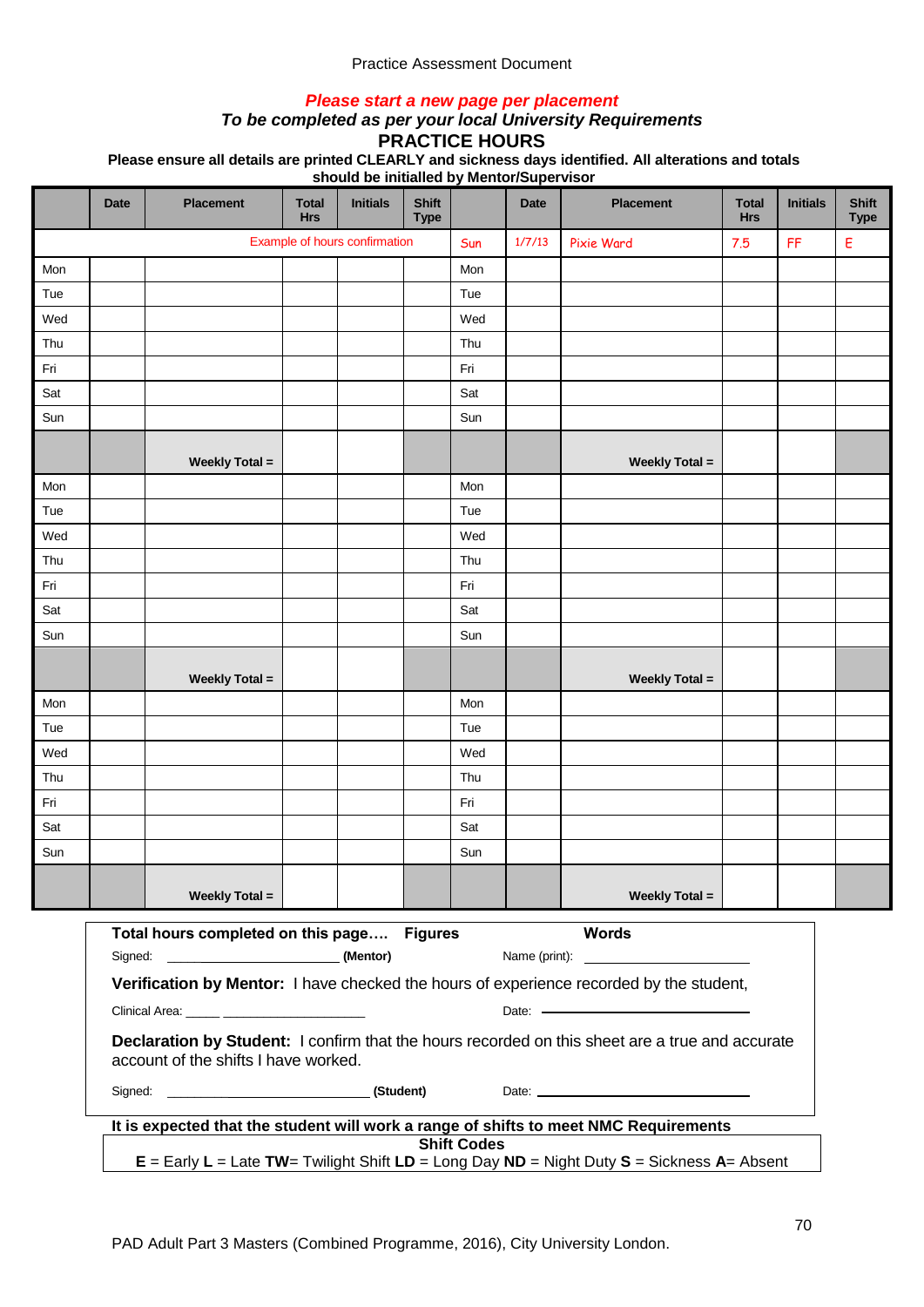## *Please start a new page per placement*

# *To be completed as per your local University Requirements*

**PRACTICE HOURS**

**Please ensure all details are printed CLEARLY and sickness days identified. All alterations and totals** 

|     | <b>Date</b>                                                                                                                                 | <b>Placement</b>                                                                                                                        | <b>Total</b><br><b>Hrs</b> | <b>Initials</b> | <b>Shift</b><br><b>Type</b> |     | <b>Date</b> | <b>Placement</b>      | <b>Total</b><br><b>Hrs</b> | <b>Initials</b> | <b>Shift</b><br><b>Type</b> |  |  |
|-----|---------------------------------------------------------------------------------------------------------------------------------------------|-----------------------------------------------------------------------------------------------------------------------------------------|----------------------------|-----------------|-----------------------------|-----|-------------|-----------------------|----------------------------|-----------------|-----------------------------|--|--|
|     |                                                                                                                                             | Example of hours confirmation                                                                                                           |                            |                 |                             |     | 1/7/13      | Pixie Ward            | 7.5                        | FF              | Е                           |  |  |
| Mon |                                                                                                                                             |                                                                                                                                         |                            |                 |                             | Mon |             |                       |                            |                 |                             |  |  |
| Tue |                                                                                                                                             |                                                                                                                                         |                            |                 |                             | Tue |             |                       |                            |                 |                             |  |  |
| Wed |                                                                                                                                             |                                                                                                                                         |                            |                 |                             | Wed |             |                       |                            |                 |                             |  |  |
| Thu |                                                                                                                                             |                                                                                                                                         |                            |                 |                             | Thu |             |                       |                            |                 |                             |  |  |
| Fri |                                                                                                                                             |                                                                                                                                         |                            |                 |                             | Fri |             |                       |                            |                 |                             |  |  |
| Sat |                                                                                                                                             |                                                                                                                                         |                            |                 |                             | Sat |             |                       |                            |                 |                             |  |  |
| Sun |                                                                                                                                             |                                                                                                                                         |                            |                 |                             | Sun |             |                       |                            |                 |                             |  |  |
|     |                                                                                                                                             | <b>Weekly Total =</b>                                                                                                                   |                            |                 |                             |     |             | <b>Weekly Total =</b> |                            |                 |                             |  |  |
| Mon |                                                                                                                                             |                                                                                                                                         |                            |                 |                             | Mon |             |                       |                            |                 |                             |  |  |
| Tue |                                                                                                                                             |                                                                                                                                         |                            |                 |                             | Tue |             |                       |                            |                 |                             |  |  |
| Wed |                                                                                                                                             |                                                                                                                                         |                            |                 |                             | Wed |             |                       |                            |                 |                             |  |  |
| Thu |                                                                                                                                             |                                                                                                                                         |                            |                 |                             | Thu |             |                       |                            |                 |                             |  |  |
| Fri |                                                                                                                                             |                                                                                                                                         |                            |                 |                             | Fri |             |                       |                            |                 |                             |  |  |
| Sat |                                                                                                                                             |                                                                                                                                         |                            |                 |                             | Sat |             |                       |                            |                 |                             |  |  |
| Sun |                                                                                                                                             |                                                                                                                                         |                            |                 |                             | Sun |             |                       |                            |                 |                             |  |  |
|     |                                                                                                                                             | <b>Weekly Total =</b>                                                                                                                   |                            |                 |                             |     |             | <b>Weekly Total =</b> |                            |                 |                             |  |  |
| Mon |                                                                                                                                             |                                                                                                                                         |                            |                 |                             | Mon |             |                       |                            |                 |                             |  |  |
| Tue |                                                                                                                                             |                                                                                                                                         |                            |                 |                             | Tue |             |                       |                            |                 |                             |  |  |
| Wed |                                                                                                                                             |                                                                                                                                         |                            |                 |                             | Wed |             |                       |                            |                 |                             |  |  |
| Thu |                                                                                                                                             |                                                                                                                                         |                            |                 |                             | Thu |             |                       |                            |                 |                             |  |  |
| Fri |                                                                                                                                             |                                                                                                                                         |                            |                 |                             | Fri |             |                       |                            |                 |                             |  |  |
| Sat |                                                                                                                                             |                                                                                                                                         |                            |                 |                             | Sat |             |                       |                            |                 |                             |  |  |
| Sun |                                                                                                                                             |                                                                                                                                         |                            |                 |                             | Sun |             |                       |                            |                 |                             |  |  |
|     |                                                                                                                                             | <b>Weekly Total =</b>                                                                                                                   |                            |                 |                             |     |             | <b>Weekly Total =</b> |                            |                 |                             |  |  |
|     |                                                                                                                                             | Total hours completed on this page Figures                                                                                              |                            |                 |                             |     |             | <b>Words</b>          |                            |                 |                             |  |  |
|     |                                                                                                                                             |                                                                                                                                         |                            |                 |                             |     |             |                       |                            |                 |                             |  |  |
|     | Verification by Mentor: I have checked the hours of experience recorded by the student,<br>Clinical Area: _____ ___________________________ |                                                                                                                                         |                            |                 |                             |     |             |                       |                            |                 |                             |  |  |
|     |                                                                                                                                             | Declaration by Student: I confirm that the hours recorded on this sheet are a true and accurate<br>account of the shifts I have worked. |                            |                 |                             |     |             |                       |                            |                 |                             |  |  |
|     |                                                                                                                                             |                                                                                                                                         |                            |                 |                             |     |             |                       |                            |                 |                             |  |  |
|     | It is expected that the student will work a range of shifts to meet NMC Requirements                                                        |                                                                                                                                         |                            |                 |                             |     |             |                       |                            |                 |                             |  |  |
|     | <b>Shift Codes</b><br>$E =$ Early L = Late TW= Twilight Shift LD = Long Day ND = Night Duty S = Sickness A= Absent                          |                                                                                                                                         |                            |                 |                             |     |             |                       |                            |                 |                             |  |  |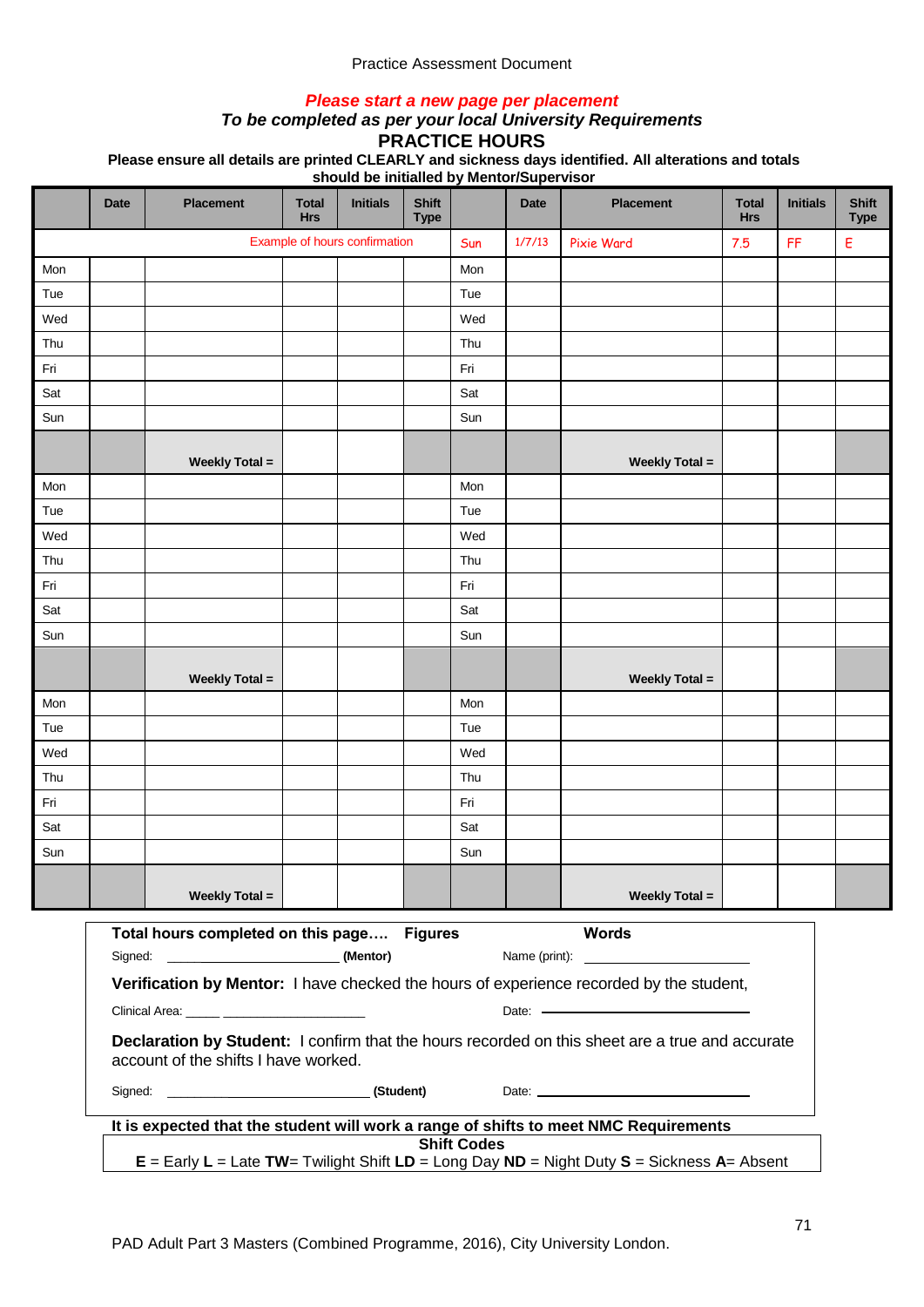## *Please start a new page per placement*

# *To be completed as per your local University Requirements*

**PRACTICE HOURS**

**Please ensure all details are printed CLEARLY and sickness days identified. All alterations and totals** 

|     | <b>Date</b>                                                                                                                                 | <b>Placement</b>                                                                                                                        | <b>Total</b><br><b>Hrs</b> | <b>Initials</b> | <b>Shift</b><br><b>Type</b> |     | <b>Date</b> | <b>Placement</b>      | <b>Total</b><br><b>Hrs</b> | <b>Initials</b> | <b>Shift</b><br><b>Type</b> |  |  |
|-----|---------------------------------------------------------------------------------------------------------------------------------------------|-----------------------------------------------------------------------------------------------------------------------------------------|----------------------------|-----------------|-----------------------------|-----|-------------|-----------------------|----------------------------|-----------------|-----------------------------|--|--|
|     |                                                                                                                                             | Example of hours confirmation                                                                                                           |                            |                 |                             |     | 1/7/13      | Pixie Ward            | 7.5                        | FF              | Е                           |  |  |
| Mon |                                                                                                                                             |                                                                                                                                         |                            |                 |                             | Mon |             |                       |                            |                 |                             |  |  |
| Tue |                                                                                                                                             |                                                                                                                                         |                            |                 |                             | Tue |             |                       |                            |                 |                             |  |  |
| Wed |                                                                                                                                             |                                                                                                                                         |                            |                 |                             | Wed |             |                       |                            |                 |                             |  |  |
| Thu |                                                                                                                                             |                                                                                                                                         |                            |                 |                             | Thu |             |                       |                            |                 |                             |  |  |
| Fri |                                                                                                                                             |                                                                                                                                         |                            |                 |                             | Fri |             |                       |                            |                 |                             |  |  |
| Sat |                                                                                                                                             |                                                                                                                                         |                            |                 |                             | Sat |             |                       |                            |                 |                             |  |  |
| Sun |                                                                                                                                             |                                                                                                                                         |                            |                 |                             | Sun |             |                       |                            |                 |                             |  |  |
|     |                                                                                                                                             | <b>Weekly Total =</b>                                                                                                                   |                            |                 |                             |     |             | <b>Weekly Total =</b> |                            |                 |                             |  |  |
| Mon |                                                                                                                                             |                                                                                                                                         |                            |                 |                             | Mon |             |                       |                            |                 |                             |  |  |
| Tue |                                                                                                                                             |                                                                                                                                         |                            |                 |                             | Tue |             |                       |                            |                 |                             |  |  |
| Wed |                                                                                                                                             |                                                                                                                                         |                            |                 |                             | Wed |             |                       |                            |                 |                             |  |  |
| Thu |                                                                                                                                             |                                                                                                                                         |                            |                 |                             | Thu |             |                       |                            |                 |                             |  |  |
| Fri |                                                                                                                                             |                                                                                                                                         |                            |                 |                             | Fri |             |                       |                            |                 |                             |  |  |
| Sat |                                                                                                                                             |                                                                                                                                         |                            |                 |                             | Sat |             |                       |                            |                 |                             |  |  |
| Sun |                                                                                                                                             |                                                                                                                                         |                            |                 |                             | Sun |             |                       |                            |                 |                             |  |  |
|     |                                                                                                                                             | <b>Weekly Total =</b>                                                                                                                   |                            |                 |                             |     |             | <b>Weekly Total =</b> |                            |                 |                             |  |  |
| Mon |                                                                                                                                             |                                                                                                                                         |                            |                 |                             | Mon |             |                       |                            |                 |                             |  |  |
| Tue |                                                                                                                                             |                                                                                                                                         |                            |                 |                             | Tue |             |                       |                            |                 |                             |  |  |
| Wed |                                                                                                                                             |                                                                                                                                         |                            |                 |                             | Wed |             |                       |                            |                 |                             |  |  |
| Thu |                                                                                                                                             |                                                                                                                                         |                            |                 |                             | Thu |             |                       |                            |                 |                             |  |  |
| Fri |                                                                                                                                             |                                                                                                                                         |                            |                 |                             | Fri |             |                       |                            |                 |                             |  |  |
| Sat |                                                                                                                                             |                                                                                                                                         |                            |                 |                             | Sat |             |                       |                            |                 |                             |  |  |
| Sun |                                                                                                                                             |                                                                                                                                         |                            |                 |                             | Sun |             |                       |                            |                 |                             |  |  |
|     |                                                                                                                                             | <b>Weekly Total =</b>                                                                                                                   |                            |                 |                             |     |             | <b>Weekly Total =</b> |                            |                 |                             |  |  |
|     |                                                                                                                                             | Total hours completed on this page Figures                                                                                              |                            |                 |                             |     |             | <b>Words</b>          |                            |                 |                             |  |  |
|     |                                                                                                                                             |                                                                                                                                         |                            |                 |                             |     |             |                       |                            |                 |                             |  |  |
|     | Verification by Mentor: I have checked the hours of experience recorded by the student,<br>Clinical Area: _____ ___________________________ |                                                                                                                                         |                            |                 |                             |     |             |                       |                            |                 |                             |  |  |
|     |                                                                                                                                             | Declaration by Student: I confirm that the hours recorded on this sheet are a true and accurate<br>account of the shifts I have worked. |                            |                 |                             |     |             |                       |                            |                 |                             |  |  |
|     |                                                                                                                                             |                                                                                                                                         |                            |                 |                             |     |             |                       |                            |                 |                             |  |  |
|     | It is expected that the student will work a range of shifts to meet NMC Requirements                                                        |                                                                                                                                         |                            |                 |                             |     |             |                       |                            |                 |                             |  |  |
|     | <b>Shift Codes</b><br>$E =$ Early L = Late TW= Twilight Shift LD = Long Day ND = Night Duty S = Sickness A= Absent                          |                                                                                                                                         |                            |                 |                             |     |             |                       |                            |                 |                             |  |  |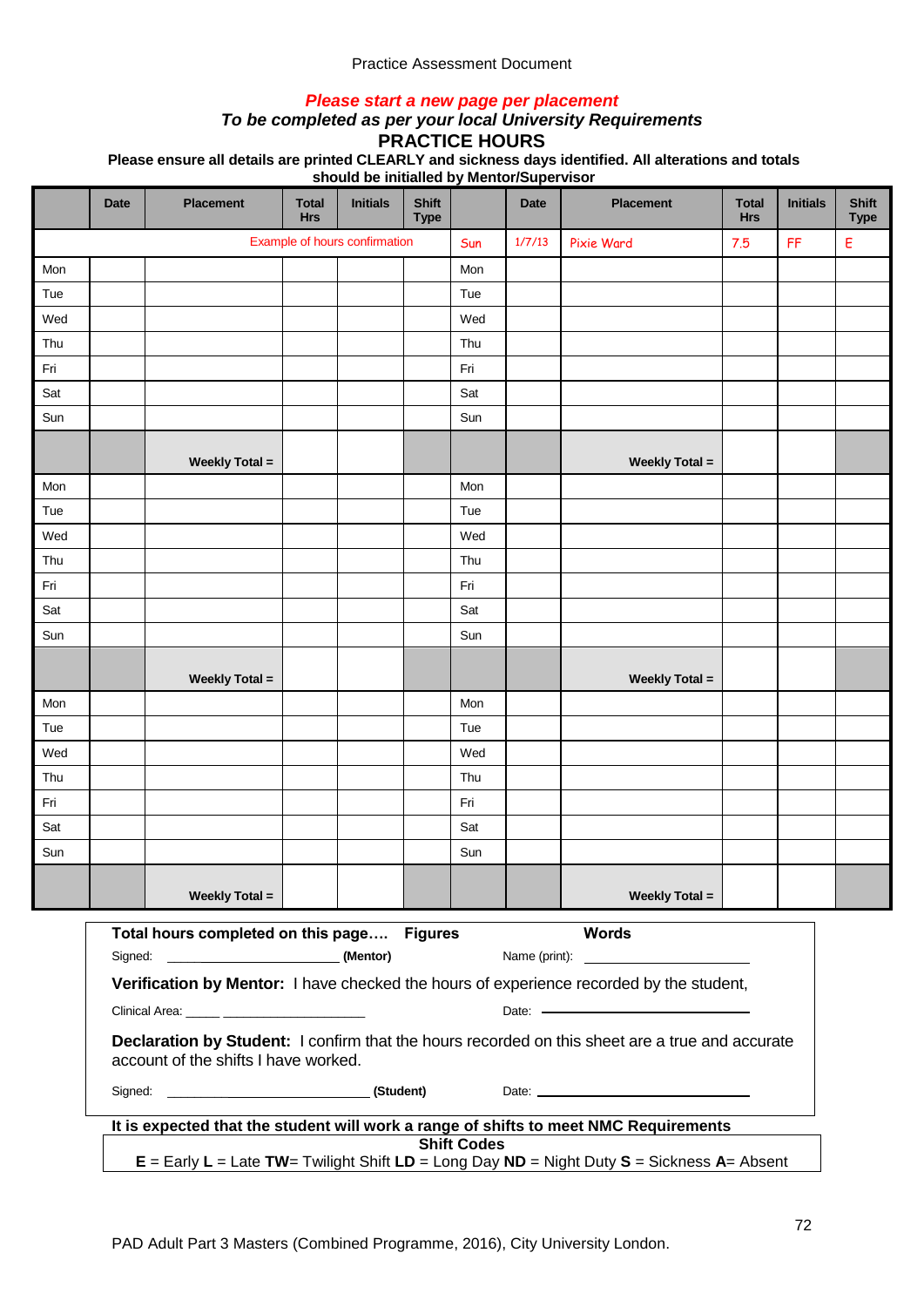## *Please start a new page per placement*

# *To be completed as per your local University Requirements*

**PRACTICE HOURS**

**Please ensure all details are printed CLEARLY and sickness days identified. All alterations and totals** 

|     | <b>Date</b>                                                                                                                                    | <b>Placement</b>                                                                                                                        | <b>Total</b><br><b>Hrs</b> | <b>Initials</b> | <b>Shift</b><br><b>Type</b> |     | <b>Date</b> | <b>Placement</b>      | <b>Total</b><br><b>Hrs</b> | <b>Initials</b> | <b>Shift</b><br><b>Type</b> |  |  |
|-----|------------------------------------------------------------------------------------------------------------------------------------------------|-----------------------------------------------------------------------------------------------------------------------------------------|----------------------------|-----------------|-----------------------------|-----|-------------|-----------------------|----------------------------|-----------------|-----------------------------|--|--|
|     |                                                                                                                                                | Example of hours confirmation                                                                                                           |                            |                 |                             |     | 1/7/13      | Pixie Ward            | 7.5                        | FF              | Е                           |  |  |
| Mon |                                                                                                                                                |                                                                                                                                         |                            |                 |                             | Mon |             |                       |                            |                 |                             |  |  |
| Tue |                                                                                                                                                |                                                                                                                                         |                            |                 |                             | Tue |             |                       |                            |                 |                             |  |  |
| Wed |                                                                                                                                                |                                                                                                                                         |                            |                 |                             | Wed |             |                       |                            |                 |                             |  |  |
| Thu |                                                                                                                                                |                                                                                                                                         |                            |                 |                             | Thu |             |                       |                            |                 |                             |  |  |
| Fri |                                                                                                                                                |                                                                                                                                         |                            |                 |                             | Fri |             |                       |                            |                 |                             |  |  |
| Sat |                                                                                                                                                |                                                                                                                                         |                            |                 |                             | Sat |             |                       |                            |                 |                             |  |  |
| Sun |                                                                                                                                                |                                                                                                                                         |                            |                 |                             | Sun |             |                       |                            |                 |                             |  |  |
|     |                                                                                                                                                | <b>Weekly Total =</b>                                                                                                                   |                            |                 |                             |     |             | <b>Weekly Total =</b> |                            |                 |                             |  |  |
| Mon |                                                                                                                                                |                                                                                                                                         |                            |                 |                             | Mon |             |                       |                            |                 |                             |  |  |
| Tue |                                                                                                                                                |                                                                                                                                         |                            |                 |                             | Tue |             |                       |                            |                 |                             |  |  |
| Wed |                                                                                                                                                |                                                                                                                                         |                            |                 |                             | Wed |             |                       |                            |                 |                             |  |  |
| Thu |                                                                                                                                                |                                                                                                                                         |                            |                 |                             | Thu |             |                       |                            |                 |                             |  |  |
| Fri |                                                                                                                                                |                                                                                                                                         |                            |                 |                             | Fri |             |                       |                            |                 |                             |  |  |
| Sat |                                                                                                                                                |                                                                                                                                         |                            |                 |                             | Sat |             |                       |                            |                 |                             |  |  |
| Sun |                                                                                                                                                |                                                                                                                                         |                            |                 |                             | Sun |             |                       |                            |                 |                             |  |  |
|     |                                                                                                                                                | <b>Weekly Total =</b>                                                                                                                   |                            |                 |                             |     |             | <b>Weekly Total =</b> |                            |                 |                             |  |  |
| Mon |                                                                                                                                                |                                                                                                                                         |                            |                 |                             | Mon |             |                       |                            |                 |                             |  |  |
| Tue |                                                                                                                                                |                                                                                                                                         |                            |                 |                             | Tue |             |                       |                            |                 |                             |  |  |
| Wed |                                                                                                                                                |                                                                                                                                         |                            |                 |                             | Wed |             |                       |                            |                 |                             |  |  |
| Thu |                                                                                                                                                |                                                                                                                                         |                            |                 |                             | Thu |             |                       |                            |                 |                             |  |  |
| Fri |                                                                                                                                                |                                                                                                                                         |                            |                 |                             | Fri |             |                       |                            |                 |                             |  |  |
| Sat |                                                                                                                                                |                                                                                                                                         |                            |                 |                             | Sat |             |                       |                            |                 |                             |  |  |
| Sun |                                                                                                                                                |                                                                                                                                         |                            |                 |                             | Sun |             |                       |                            |                 |                             |  |  |
|     |                                                                                                                                                | <b>Weekly Total =</b>                                                                                                                   |                            |                 |                             |     |             | <b>Weekly Total =</b> |                            |                 |                             |  |  |
|     |                                                                                                                                                | Total hours completed on this page Figures                                                                                              |                            |                 |                             |     |             | <b>Words</b>          |                            |                 |                             |  |  |
|     |                                                                                                                                                |                                                                                                                                         |                            |                 |                             |     |             |                       |                            |                 |                             |  |  |
|     | Verification by Mentor: I have checked the hours of experience recorded by the student,<br>Clinical Area: <b>Accelerate and Clinical Area:</b> |                                                                                                                                         |                            |                 |                             |     |             |                       |                            |                 |                             |  |  |
|     |                                                                                                                                                | Declaration by Student: I confirm that the hours recorded on this sheet are a true and accurate<br>account of the shifts I have worked. |                            |                 |                             |     |             |                       |                            |                 |                             |  |  |
|     |                                                                                                                                                |                                                                                                                                         |                            |                 |                             |     |             |                       |                            |                 |                             |  |  |
|     | It is expected that the student will work a range of shifts to meet NMC Requirements                                                           |                                                                                                                                         |                            |                 |                             |     |             |                       |                            |                 |                             |  |  |
|     | <b>Shift Codes</b><br>$E =$ Early L = Late TW= Twilight Shift LD = Long Day ND = Night Duty S = Sickness A= Absent                             |                                                                                                                                         |                            |                 |                             |     |             |                       |                            |                 |                             |  |  |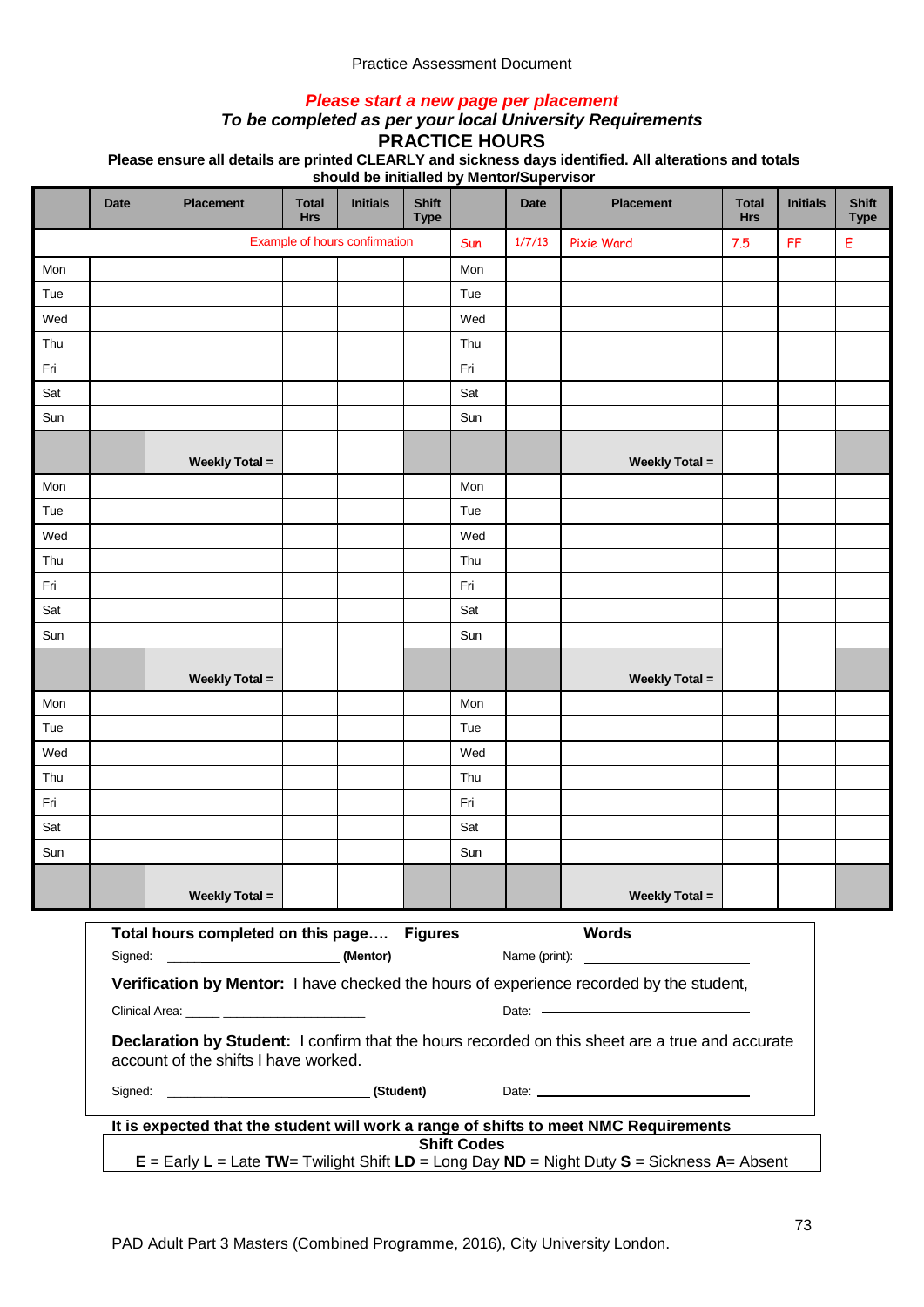## *Please start a new page per placement*

# *To be completed as per your local University Requirements*

**PRACTICE HOURS**

**Please ensure all details are printed CLEARLY and sickness days identified. All alterations and totals** 

|     | <b>Date</b>                                                                                                                                                                                         | <b>Placement</b>                                                                                                                                                                                                                                           | <b>Total</b><br><b>Hrs</b> | <b>Initials</b> | <b>Shift</b><br><b>Type</b> |     | <b>Date</b> | <b>Placement</b>      | <b>Total</b><br><b>Hrs</b> | <b>Initials</b> | <b>Shift</b><br><b>Type</b> |  |  |
|-----|-----------------------------------------------------------------------------------------------------------------------------------------------------------------------------------------------------|------------------------------------------------------------------------------------------------------------------------------------------------------------------------------------------------------------------------------------------------------------|----------------------------|-----------------|-----------------------------|-----|-------------|-----------------------|----------------------------|-----------------|-----------------------------|--|--|
|     |                                                                                                                                                                                                     | Example of hours confirmation                                                                                                                                                                                                                              |                            |                 |                             |     | 1/7/13      | Pixie Ward            | 7.5                        | FF              | Е                           |  |  |
| Mon |                                                                                                                                                                                                     |                                                                                                                                                                                                                                                            |                            |                 |                             | Mon |             |                       |                            |                 |                             |  |  |
| Tue |                                                                                                                                                                                                     |                                                                                                                                                                                                                                                            |                            |                 |                             | Tue |             |                       |                            |                 |                             |  |  |
| Wed |                                                                                                                                                                                                     |                                                                                                                                                                                                                                                            |                            |                 |                             | Wed |             |                       |                            |                 |                             |  |  |
| Thu |                                                                                                                                                                                                     |                                                                                                                                                                                                                                                            |                            |                 |                             | Thu |             |                       |                            |                 |                             |  |  |
| Fri |                                                                                                                                                                                                     |                                                                                                                                                                                                                                                            |                            |                 |                             | Fri |             |                       |                            |                 |                             |  |  |
| Sat |                                                                                                                                                                                                     |                                                                                                                                                                                                                                                            |                            |                 |                             | Sat |             |                       |                            |                 |                             |  |  |
| Sun |                                                                                                                                                                                                     |                                                                                                                                                                                                                                                            |                            |                 |                             | Sun |             |                       |                            |                 |                             |  |  |
|     |                                                                                                                                                                                                     | <b>Weekly Total =</b>                                                                                                                                                                                                                                      |                            |                 |                             |     |             | <b>Weekly Total =</b> |                            |                 |                             |  |  |
| Mon |                                                                                                                                                                                                     |                                                                                                                                                                                                                                                            |                            |                 |                             | Mon |             |                       |                            |                 |                             |  |  |
| Tue |                                                                                                                                                                                                     |                                                                                                                                                                                                                                                            |                            |                 |                             | Tue |             |                       |                            |                 |                             |  |  |
| Wed |                                                                                                                                                                                                     |                                                                                                                                                                                                                                                            |                            |                 |                             | Wed |             |                       |                            |                 |                             |  |  |
| Thu |                                                                                                                                                                                                     |                                                                                                                                                                                                                                                            |                            |                 |                             | Thu |             |                       |                            |                 |                             |  |  |
| Fri |                                                                                                                                                                                                     |                                                                                                                                                                                                                                                            |                            |                 |                             | Fri |             |                       |                            |                 |                             |  |  |
| Sat |                                                                                                                                                                                                     |                                                                                                                                                                                                                                                            |                            |                 |                             | Sat |             |                       |                            |                 |                             |  |  |
| Sun |                                                                                                                                                                                                     |                                                                                                                                                                                                                                                            |                            |                 |                             | Sun |             |                       |                            |                 |                             |  |  |
|     |                                                                                                                                                                                                     | <b>Weekly Total =</b>                                                                                                                                                                                                                                      |                            |                 |                             |     |             | <b>Weekly Total =</b> |                            |                 |                             |  |  |
| Mon |                                                                                                                                                                                                     |                                                                                                                                                                                                                                                            |                            |                 |                             | Mon |             |                       |                            |                 |                             |  |  |
| Tue |                                                                                                                                                                                                     |                                                                                                                                                                                                                                                            |                            |                 |                             | Tue |             |                       |                            |                 |                             |  |  |
| Wed |                                                                                                                                                                                                     |                                                                                                                                                                                                                                                            |                            |                 |                             | Wed |             |                       |                            |                 |                             |  |  |
| Thu |                                                                                                                                                                                                     |                                                                                                                                                                                                                                                            |                            |                 |                             | Thu |             |                       |                            |                 |                             |  |  |
| Fri |                                                                                                                                                                                                     |                                                                                                                                                                                                                                                            |                            |                 |                             | Fri |             |                       |                            |                 |                             |  |  |
| Sat |                                                                                                                                                                                                     |                                                                                                                                                                                                                                                            |                            |                 |                             | Sat |             |                       |                            |                 |                             |  |  |
| Sun |                                                                                                                                                                                                     |                                                                                                                                                                                                                                                            |                            |                 |                             | Sun |             |                       |                            |                 |                             |  |  |
|     |                                                                                                                                                                                                     | <b>Weekly Total =</b>                                                                                                                                                                                                                                      |                            |                 |                             |     |             | <b>Weekly Total =</b> |                            |                 |                             |  |  |
|     | <b>Words</b><br>Total hours completed on this page Figures<br>Name (print):<br><u> Alexandria de la contexta de la contexta de la contexta de la contexta de la contexta de la contexta de la c</u> |                                                                                                                                                                                                                                                            |                            |                 |                             |     |             |                       |                            |                 |                             |  |  |
|     |                                                                                                                                                                                                     |                                                                                                                                                                                                                                                            |                            |                 |                             |     |             |                       |                            |                 |                             |  |  |
|     |                                                                                                                                                                                                     | Verification by Mentor: I have checked the hours of experience recorded by the student,<br>Clinical Area: _____ ________________________<br>Date: Note: Note: Note: Note: Note: Note: Note: Note: Note: Note: Note: Note: Note: Note: Note: Note: Note: No |                            |                 |                             |     |             |                       |                            |                 |                             |  |  |
|     |                                                                                                                                                                                                     | Declaration by Student: I confirm that the hours recorded on this sheet are a true and accurate<br>account of the shifts I have worked.                                                                                                                    |                            |                 |                             |     |             |                       |                            |                 |                             |  |  |
|     |                                                                                                                                                                                                     |                                                                                                                                                                                                                                                            |                            |                 |                             |     |             |                       |                            |                 |                             |  |  |
|     | It is expected that the student will work a range of shifts to meet NMC Requirements                                                                                                                |                                                                                                                                                                                                                                                            |                            |                 |                             |     |             |                       |                            |                 |                             |  |  |
|     | <b>Shift Codes</b><br>$E =$ Early $L =$ Late TW= Twilight Shift $LD =$ Long Day ND = Night Duty S = Sickness A= Absent                                                                              |                                                                                                                                                                                                                                                            |                            |                 |                             |     |             |                       |                            |                 |                             |  |  |